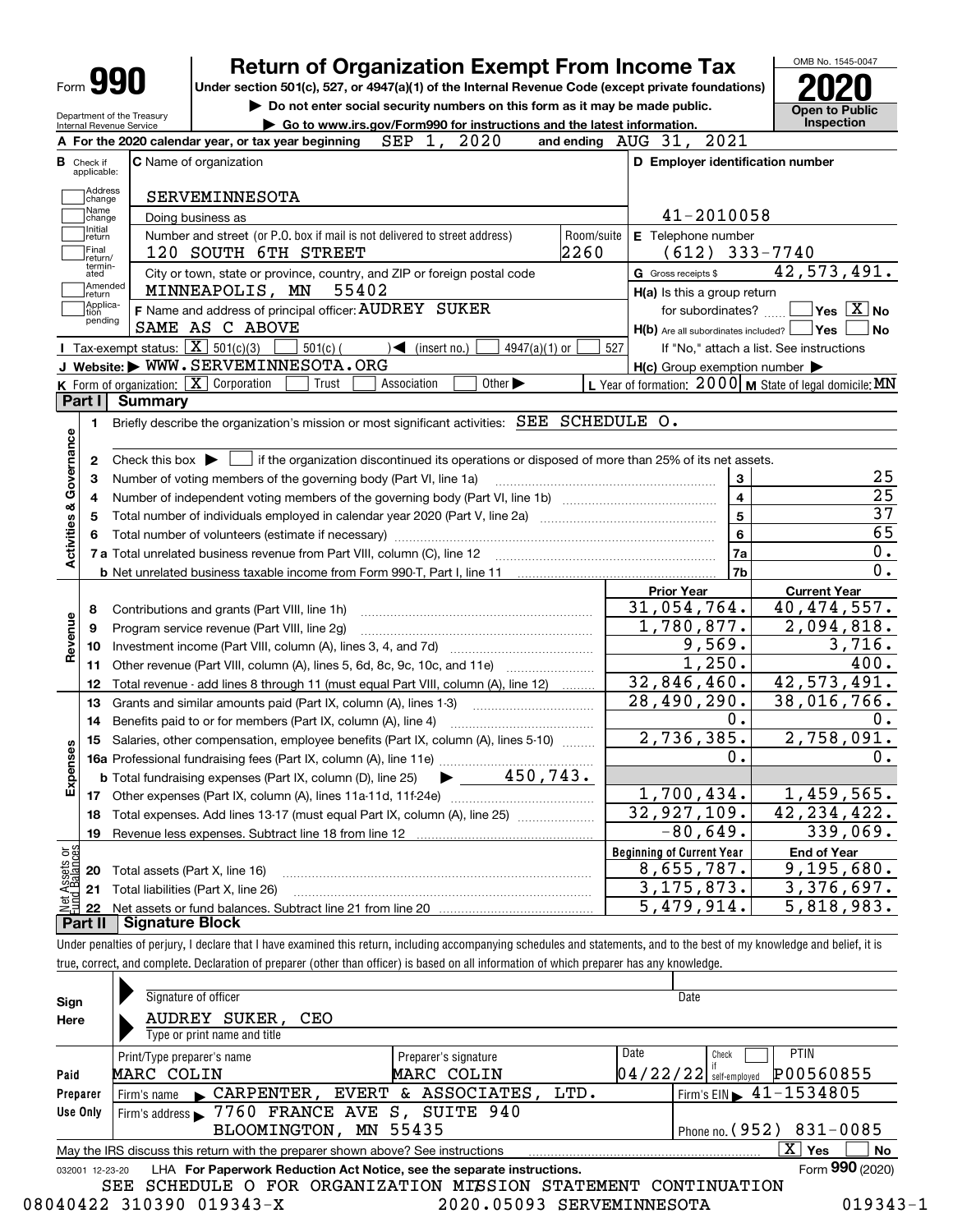|              | 41-2010058<br>SERVEMINNESOTA<br>Form 990 (2020)<br>Part III   Statement of Program Service Accomplishments                                                                                                                                                                           | Page 2                                 |
|--------------|--------------------------------------------------------------------------------------------------------------------------------------------------------------------------------------------------------------------------------------------------------------------------------------|----------------------------------------|
|              |                                                                                                                                                                                                                                                                                      | $\overline{\mathbf{X}}$                |
| 1            | Briefly describe the organization's mission:<br>SERVEMINNESOTA IS A CATALYST FOR POSITIVE SOCIAL CHANGE, WORKING WITH                                                                                                                                                                |                                        |
|              | AMERICORPS AND COMMUNITY PARTNERS.<br>WE SHARE OUR PROVEN PRACTICIES<br>NATIONALLY.                                                                                                                                                                                                  |                                        |
|              |                                                                                                                                                                                                                                                                                      |                                        |
| $\mathbf{2}$ | Did the organization undertake any significant program services during the year which were not listed on the                                                                                                                                                                         |                                        |
|              | prior Form 990 or 990-EZ?<br>If "Yes," describe these new services on Schedule O.                                                                                                                                                                                                    | $\sqrt{}$ Yes $\sqrt{X}$ No            |
| 3            | Did the organization cease conducting, or make significant changes in how it conducts, any program services?                                                                                                                                                                         | $\sqrt{}$ Yes $\sqrt{}$ X $\sqrt{}$ No |
|              | If "Yes," describe these changes on Schedule O.                                                                                                                                                                                                                                      |                                        |
| 4            | Describe the organization's program service accomplishments for each of its three largest program services, as measured by expenses.<br>Section 501(c)(3) and 501(c)(4) organizations are required to report the amount of grants and allocations to others, the total expenses, and |                                        |
|              | revenue, if any, for each program service reported.<br>24,731,438. including grants of \$23,879,191. ) (Revenue \$<br>2,095,218.                                                                                                                                                     |                                        |
| 4a           | (Expenses \$<br>(Code:<br>SEE SCHEDULE O.                                                                                                                                                                                                                                            |                                        |
|              |                                                                                                                                                                                                                                                                                      |                                        |
|              |                                                                                                                                                                                                                                                                                      |                                        |
|              |                                                                                                                                                                                                                                                                                      |                                        |
|              |                                                                                                                                                                                                                                                                                      |                                        |
|              |                                                                                                                                                                                                                                                                                      |                                        |
|              |                                                                                                                                                                                                                                                                                      |                                        |
| 4b           | 9, 269, 568. including grants of \$9, 269, 568. ) (Revenue \$<br>) (Expenses \$<br>(Code:                                                                                                                                                                                            |                                        |
|              | SEE SCHEDULE O.                                                                                                                                                                                                                                                                      |                                        |
|              |                                                                                                                                                                                                                                                                                      |                                        |
|              |                                                                                                                                                                                                                                                                                      |                                        |
|              |                                                                                                                                                                                                                                                                                      |                                        |
|              |                                                                                                                                                                                                                                                                                      |                                        |
|              |                                                                                                                                                                                                                                                                                      |                                        |
|              |                                                                                                                                                                                                                                                                                      |                                        |
|              |                                                                                                                                                                                                                                                                                      |                                        |
|              |                                                                                                                                                                                                                                                                                      |                                        |
|              |                                                                                                                                                                                                                                                                                      |                                        |
| 4c           | $4,868,007.$ ) (Revenue \$<br>5, 367, 147. including grants of \$<br>(Expenses \$<br>(Code:<br>SEE SCHEDULE O.                                                                                                                                                                       |                                        |
|              |                                                                                                                                                                                                                                                                                      |                                        |
|              |                                                                                                                                                                                                                                                                                      |                                        |
|              |                                                                                                                                                                                                                                                                                      |                                        |
|              |                                                                                                                                                                                                                                                                                      |                                        |
|              |                                                                                                                                                                                                                                                                                      |                                        |
|              |                                                                                                                                                                                                                                                                                      |                                        |
|              |                                                                                                                                                                                                                                                                                      |                                        |
|              |                                                                                                                                                                                                                                                                                      |                                        |
|              |                                                                                                                                                                                                                                                                                      |                                        |
| 4d           | Other program services (Describe on Schedule O.)<br>1,592,411. including grants of \$<br>(Expenses \$<br>(Revenue \$                                                                                                                                                                 |                                        |
| 4e           | 40,960,564.<br>Total program service expenses                                                                                                                                                                                                                                        |                                        |
|              | SEE SCHEDULE O FOR CONTINUATION(S)<br>032002 12-23-20                                                                                                                                                                                                                                | Form 990 (2020)                        |
|              | 8                                                                                                                                                                                                                                                                                    |                                        |
|              | 08040422 310390 019343-X<br>2020.05093 SERVEMINNESOTA                                                                                                                                                                                                                                | $019343 - 1$                           |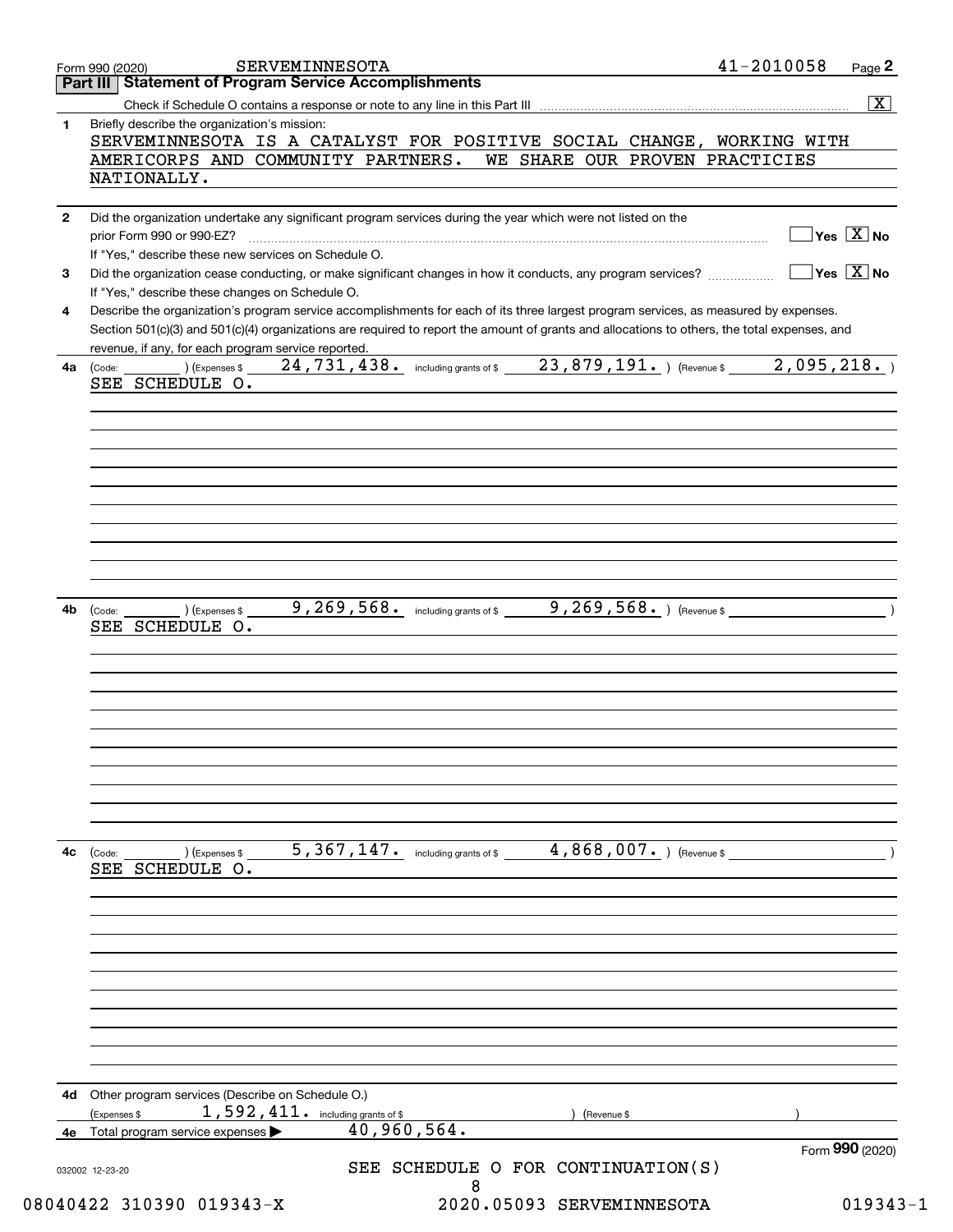|  | Form 990 (2020) |
|--|-----------------|
|  |                 |

|    |                                                                                                                                                                                                                                                                |                 | Yes         | No              |
|----|----------------------------------------------------------------------------------------------------------------------------------------------------------------------------------------------------------------------------------------------------------------|-----------------|-------------|-----------------|
| 1. | Is the organization described in section 501(c)(3) or 4947(a)(1) (other than a private foundation)?                                                                                                                                                            |                 |             |                 |
|    |                                                                                                                                                                                                                                                                | 1.              | х           |                 |
| 2  |                                                                                                                                                                                                                                                                | $\overline{2}$  | $\mathbf X$ |                 |
| 3  | Did the organization engage in direct or indirect political campaign activities on behalf of or in opposition to candidates for                                                                                                                                |                 |             |                 |
|    |                                                                                                                                                                                                                                                                | 3               |             | X               |
| 4  | Section 501(c)(3) organizations. Did the organization engage in lobbying activities, or have a section 501(h) election in effect                                                                                                                               |                 |             |                 |
|    |                                                                                                                                                                                                                                                                | 4               | х           |                 |
| 5  | Is the organization a section 501(c)(4), 501(c)(5), or 501(c)(6) organization that receives membership dues, assessments, or                                                                                                                                   |                 |             |                 |
|    |                                                                                                                                                                                                                                                                | 5               |             | x               |
| 6  | Did the organization maintain any donor advised funds or any similar funds or accounts for which donors have the right to                                                                                                                                      |                 |             |                 |
|    | provide advice on the distribution or investment of amounts in such funds or accounts? If "Yes," complete Schedule D, Part I                                                                                                                                   | 6               |             | x               |
| 7  | Did the organization receive or hold a conservation easement, including easements to preserve open space,                                                                                                                                                      |                 |             |                 |
|    |                                                                                                                                                                                                                                                                | 7               |             | x               |
| 8  | Did the organization maintain collections of works of art, historical treasures, or other similar assets? If "Yes," complete                                                                                                                                   |                 |             |                 |
|    |                                                                                                                                                                                                                                                                | 8               |             | x               |
| 9  | Did the organization report an amount in Part X, line 21, for escrow or custodial account liability, serve as a custodian for                                                                                                                                  |                 |             |                 |
|    | amounts not listed in Part X; or provide credit counseling, debt management, credit repair, or debt negotiation services?                                                                                                                                      |                 |             |                 |
|    |                                                                                                                                                                                                                                                                | 9               |             | x               |
| 10 | Did the organization, directly or through a related organization, hold assets in donor-restricted endowments                                                                                                                                                   |                 |             |                 |
|    |                                                                                                                                                                                                                                                                | 10              |             | х               |
| 11 | If the organization's answer to any of the following questions is "Yes," then complete Schedule D, Parts VI, VII, VIII, IX, or X                                                                                                                               |                 |             |                 |
|    | as applicable.                                                                                                                                                                                                                                                 |                 |             |                 |
|    | a Did the organization report an amount for land, buildings, and equipment in Part X, line 10? If "Yes," complete Schedule D,                                                                                                                                  |                 |             |                 |
|    |                                                                                                                                                                                                                                                                | 11a             | X           |                 |
|    | <b>b</b> Did the organization report an amount for investments - other securities in Part X, line 12, that is 5% or more of its total                                                                                                                          |                 |             |                 |
|    |                                                                                                                                                                                                                                                                | 11 <sub>b</sub> |             | x               |
|    | c Did the organization report an amount for investments - program related in Part X, line 13, that is 5% or more of its total                                                                                                                                  |                 |             |                 |
|    |                                                                                                                                                                                                                                                                | 11c             |             | x               |
|    | d Did the organization report an amount for other assets in Part X, line 15, that is 5% or more of its total assets reported in                                                                                                                                |                 |             |                 |
|    |                                                                                                                                                                                                                                                                | 11d             |             | X.              |
|    | e Did the organization report an amount for other liabilities in Part X, line 25? If "Yes," complete Schedule D, Part X                                                                                                                                        | <b>11e</b>      |             | $\mathbf{x}$    |
| f  | Did the organization's separate or consolidated financial statements for the tax year include a footnote that addresses                                                                                                                                        |                 |             |                 |
|    | the organization's liability for uncertain tax positions under FIN 48 (ASC 740)? If "Yes," complete Schedule D, Part X                                                                                                                                         | 11f             | х           |                 |
|    | 12a Did the organization obtain separate, independent audited financial statements for the tax year? If "Yes." complete                                                                                                                                        |                 |             |                 |
|    |                                                                                                                                                                                                                                                                | 12a             |             | x               |
|    | <b>b</b> Was the organization included in consolidated, independent audited financial statements for the tax year?                                                                                                                                             |                 |             |                 |
|    |                                                                                                                                                                                                                                                                | 12 <sub>b</sub> | Х           |                 |
|    | If "Yes," and if the organization answered "No" to line 12a, then completing Schedule D, Parts XI and XII is optional                                                                                                                                          |                 |             | X               |
| 13 | 14a Did the organization maintain an office, employees, or agents outside of the United States?                                                                                                                                                                | 13<br>14a       |             | X               |
|    |                                                                                                                                                                                                                                                                |                 |             |                 |
|    | <b>b</b> Did the organization have aggregate revenues or expenses of more than \$10,000 from grantmaking, fundraising, business,<br>investment, and program service activities outside the United States, or aggregate foreign investments valued at \$100,000 |                 |             |                 |
|    |                                                                                                                                                                                                                                                                |                 |             | X               |
|    |                                                                                                                                                                                                                                                                | 14b             |             |                 |
| 15 | Did the organization report on Part IX, column (A), line 3, more than \$5,000 of grants or other assistance to or for any                                                                                                                                      |                 |             | x               |
|    |                                                                                                                                                                                                                                                                | 15              |             |                 |
| 16 | Did the organization report on Part IX, column (A), line 3, more than \$5,000 of aggregate grants or other assistance to                                                                                                                                       |                 |             | x               |
|    |                                                                                                                                                                                                                                                                | 16              |             |                 |
| 17 | Did the organization report a total of more than \$15,000 of expenses for professional fundraising services on Part IX,                                                                                                                                        |                 |             |                 |
|    |                                                                                                                                                                                                                                                                | 17              |             | X               |
| 18 | Did the organization report more than \$15,000 total of fundraising event gross income and contributions on Part VIII, lines                                                                                                                                   |                 |             |                 |
|    |                                                                                                                                                                                                                                                                | 18              | х           |                 |
| 19 | Did the organization report more than \$15,000 of gross income from gaming activities on Part VIII, line 9a? If "Yes."                                                                                                                                         |                 |             |                 |
|    |                                                                                                                                                                                                                                                                | 19              |             | X.              |
|    |                                                                                                                                                                                                                                                                | 20a             |             | X               |
|    | b If "Yes" to line 20a, did the organization attach a copy of its audited financial statements to this return?                                                                                                                                                 | 20 <sub>b</sub> |             |                 |
| 21 | Did the organization report more than \$5,000 of grants or other assistance to any domestic organization or                                                                                                                                                    |                 |             |                 |
|    |                                                                                                                                                                                                                                                                | 21              | X           |                 |
|    | 032003 12-23-20                                                                                                                                                                                                                                                |                 |             | Form 990 (2020) |

032003 12-23-20

9 08040422 310390 019343-X 2020.05093 SERVEMINNESOTA 019343-1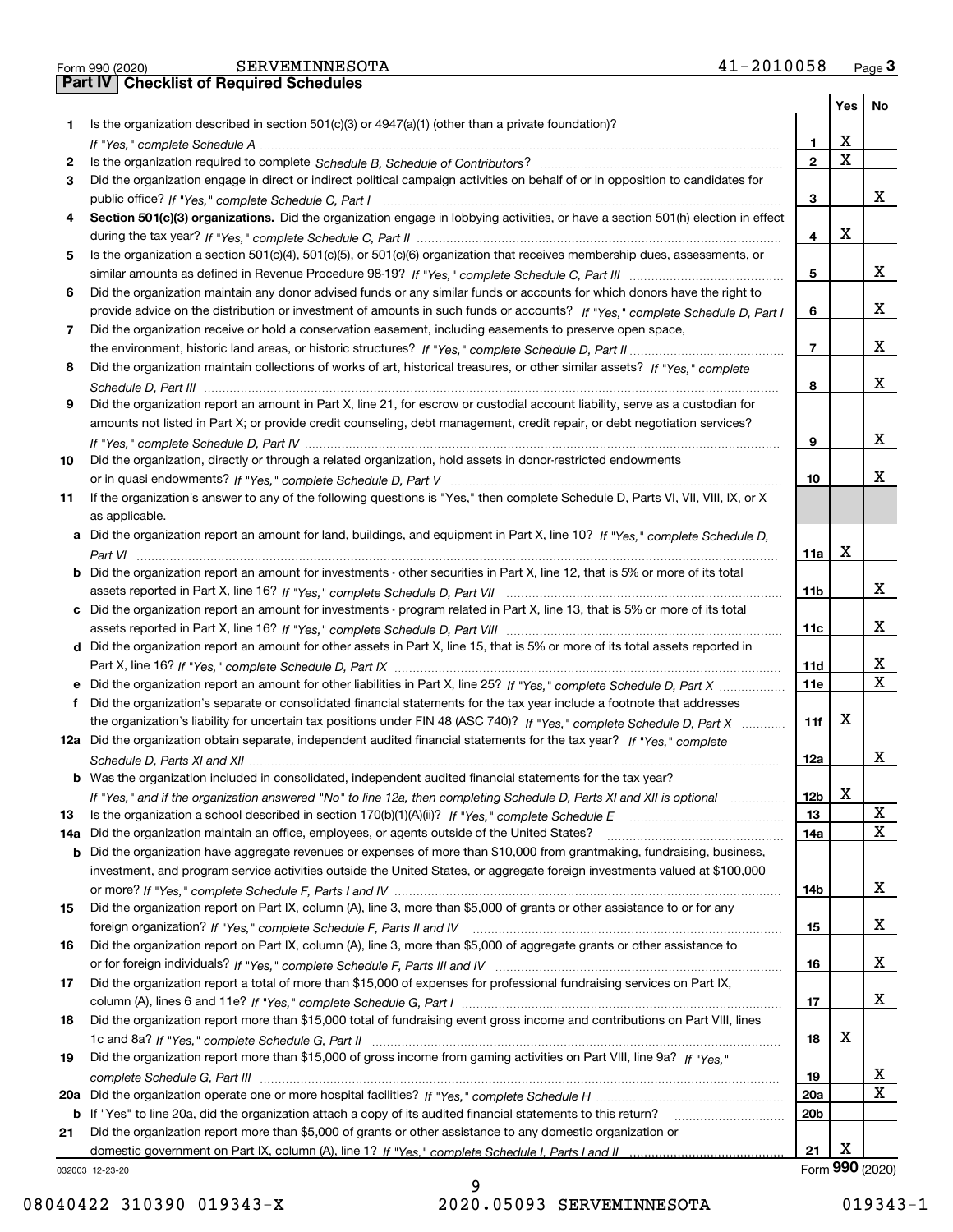|  | Form 990 (2020) |
|--|-----------------|
|  |                 |

*(continued)*

|               |                                                                                                                              |                 | Yes | <b>No</b>       |
|---------------|------------------------------------------------------------------------------------------------------------------------------|-----------------|-----|-----------------|
| 22            | Did the organization report more than \$5,000 of grants or other assistance to or for domestic individuals on                |                 |     |                 |
|               |                                                                                                                              | 22              |     | x               |
| 23            | Did the organization answer "Yes" to Part VII, Section A, line 3, 4, or 5 about compensation of the organization's current   |                 |     |                 |
|               | and former officers, directors, trustees, key employees, and highest compensated employees? If "Yes," complete               |                 | X   |                 |
|               | 24a Did the organization have a tax-exempt bond issue with an outstanding principal amount of more than \$100,000 as of the  | 23              |     |                 |
|               |                                                                                                                              |                 |     |                 |
|               | last day of the year, that was issued after December 31, 2002? If "Yes," answer lines 24b through 24d and complete           | 24a             |     | x               |
|               | b Did the organization invest any proceeds of tax-exempt bonds beyond a temporary period exception?                          | 24b             |     |                 |
|               | c Did the organization maintain an escrow account other than a refunding escrow at any time during the year to defease       |                 |     |                 |
|               |                                                                                                                              | 24c             |     |                 |
|               | d Did the organization act as an "on behalf of" issuer for bonds outstanding at any time during the year?                    | 24d             |     |                 |
|               | 25a Section 501(c)(3), 501(c)(4), and 501(c)(29) organizations. Did the organization engage in an excess benefit             |                 |     |                 |
|               |                                                                                                                              | 25a             |     | x               |
|               | b Is the organization aware that it engaged in an excess benefit transaction with a disqualified person in a prior year, and |                 |     |                 |
|               | that the transaction has not been reported on any of the organization's prior Forms 990 or 990-EZ? If "Yes," complete        |                 |     |                 |
|               | Schedule L. Part I                                                                                                           | 25 <sub>b</sub> |     | x               |
| 26            | Did the organization report any amount on Part X, line 5 or 22, for receivables from or payables to any current              |                 |     |                 |
|               | or former officer, director, trustee, key employee, creator or founder, substantial contributor, or 35%                      |                 |     |                 |
|               |                                                                                                                              | 26              |     | x               |
| 27            | Did the organization provide a grant or other assistance to any current or former officer, director, trustee, key employee,  |                 |     |                 |
|               | creator or founder, substantial contributor or employee thereof, a grant selection committee member, or to a 35% controlled  |                 |     |                 |
|               | entity (including an employee thereof) or family member of any of these persons? If "Yes," complete Schedule L, Part III     | 27              |     | x               |
| 28            | Was the organization a party to a business transaction with one of the following parties (see Schedule L, Part IV            |                 |     |                 |
|               | instructions, for applicable filing thresholds, conditions, and exceptions):                                                 |                 |     |                 |
|               | a A current or former officer, director, trustee, key employee, creator or founder, or substantial contributor? If           | 28a             |     | х               |
|               |                                                                                                                              | 28 <sub>b</sub> |     | $\mathbf X$     |
|               | c A 35% controlled entity of one or more individuals and/or organizations described in lines 28a or 28b? If                  |                 |     |                 |
|               |                                                                                                                              | 28c             |     | x               |
| 29            |                                                                                                                              | 29              |     | $\mathbf X$     |
| 30            | Did the organization receive contributions of art, historical treasures, or other similar assets, or qualified conservation  |                 |     |                 |
|               |                                                                                                                              | 30              |     | x               |
| 31            | Did the organization liquidate, terminate, or dissolve and cease operations? If "Yes," complete Schedule N, Part I           | 31              |     | $\mathbf X$     |
| 32            | Did the organization sell, exchange, dispose of, or transfer more than 25% of its net assets? If "Yes," complete             |                 |     |                 |
|               |                                                                                                                              | 32              |     | х               |
| 33            | Did the organization own 100% of an entity disregarded as separate from the organization under Regulations                   |                 |     |                 |
|               |                                                                                                                              | 33              |     | х               |
| 34            | Was the organization related to any tax-exempt or taxable entity? If "Yes," complete Schedule R, Part II, III, or IV, and    |                 |     |                 |
|               |                                                                                                                              | 34              |     | х               |
|               | 35a Did the organization have a controlled entity within the meaning of section 512(b)(13)?                                  | 35a             |     | $\mathbf X$     |
|               | b If "Yes" to line 35a, did the organization receive any payment from or engage in any transaction with a controlled entity  | 35 <sub>b</sub> |     |                 |
| 36            | Section 501(c)(3) organizations. Did the organization make any transfers to an exempt non-charitable related organization?   |                 |     |                 |
|               |                                                                                                                              | 36              |     | x               |
| 37            | Did the organization conduct more than 5% of its activities through an entity that is not a related organization             |                 |     |                 |
|               |                                                                                                                              | 37              |     | x               |
| 38            | Did the organization complete Schedule O and provide explanations in Schedule O for Part VI, lines 11b and 19?               |                 |     |                 |
|               | Note: All Form 990 filers are required to complete Schedule O                                                                | 38              | X   |                 |
| <b>Part V</b> | <b>Statements Regarding Other IRS Filings and Tax Compliance</b>                                                             |                 |     |                 |
|               | Check if Schedule O contains a response or note to any line in this Part V                                                   |                 |     |                 |
|               |                                                                                                                              |                 | Yes | No              |
|               | 30<br>1a                                                                                                                     |                 |     |                 |
|               | 0<br><b>b</b> Enter the number of Forms W-2G included in line 1a. Enter -0- if not applicable<br>1b                          |                 |     |                 |
| c             | Did the organization comply with backup withholding rules for reportable payments to vendors and reportable gaming           |                 |     |                 |
|               | (gambling) winnings to prize winners?                                                                                        | 1c              | х   | Form 990 (2020) |
|               | 032004 12-23-20                                                                                                              |                 |     |                 |

10 08040422 310390 019343-X 2020.05093 SERVEMINNESOTA 019343-1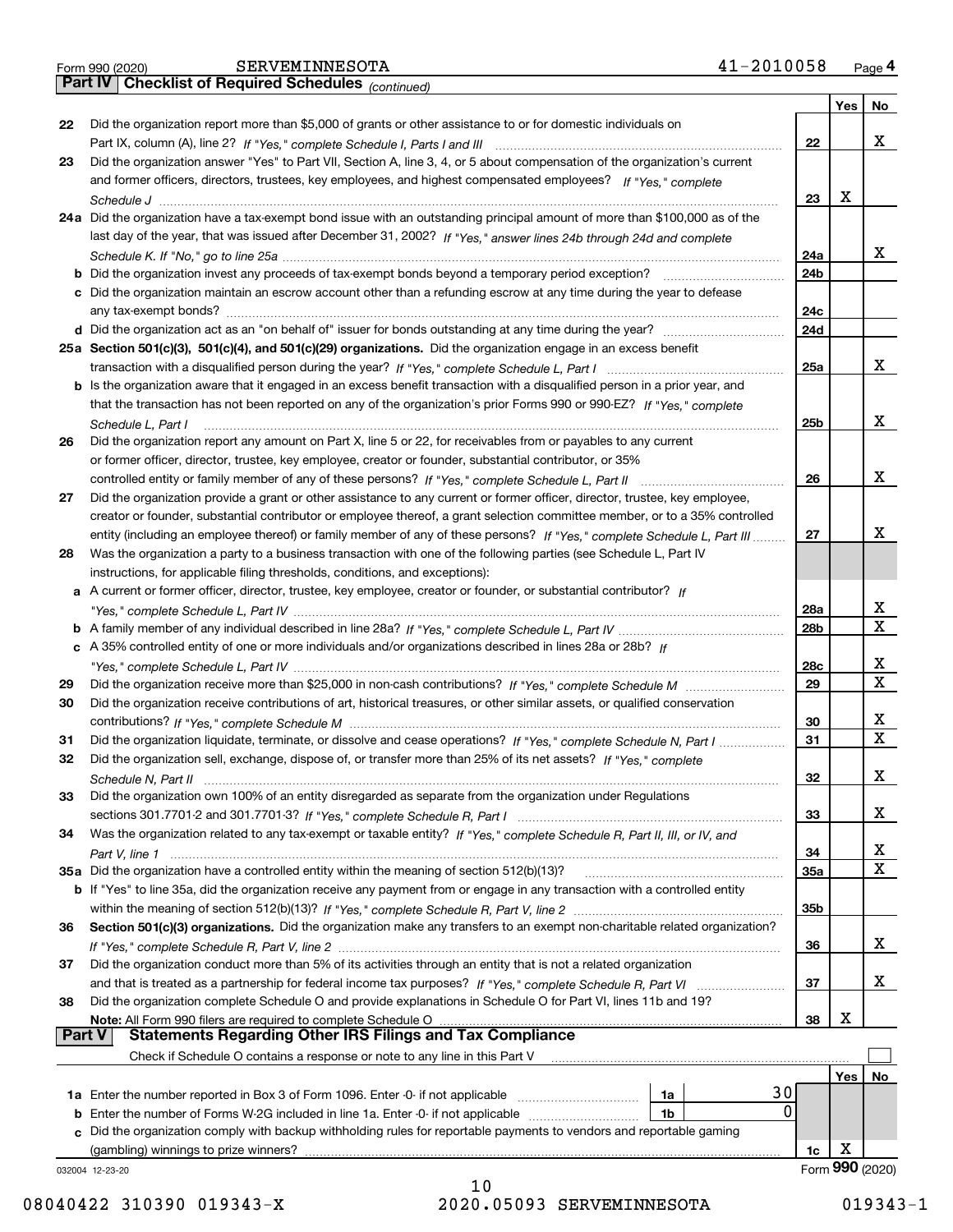|               | 41-2010058<br>SERVEMINNESOTA<br>Form 990 (2020)                                                                                                                               |                |         | <u>Page</u> 5 |  |  |  |  |  |  |  |
|---------------|-------------------------------------------------------------------------------------------------------------------------------------------------------------------------------|----------------|---------|---------------|--|--|--|--|--|--|--|
| <b>Part V</b> | Statements Regarding Other IRS Filings and Tax Compliance (continued)                                                                                                         |                |         |               |  |  |  |  |  |  |  |
|               |                                                                                                                                                                               |                | Yes $ $ | No            |  |  |  |  |  |  |  |
|               | 2a Enter the number of employees reported on Form W-3, Transmittal of Wage and Tax Statements,                                                                                |                |         |               |  |  |  |  |  |  |  |
|               | 37<br>filed for the calendar year ending with or within the year covered by this return <i>manumumumum</i><br>2a                                                              |                |         |               |  |  |  |  |  |  |  |
|               |                                                                                                                                                                               |                |         |               |  |  |  |  |  |  |  |
|               |                                                                                                                                                                               |                |         |               |  |  |  |  |  |  |  |
|               | 3a Did the organization have unrelated business gross income of \$1,000 or more during the year?                                                                              |                |         |               |  |  |  |  |  |  |  |
|               |                                                                                                                                                                               |                |         |               |  |  |  |  |  |  |  |
|               | 4a At any time during the calendar year, did the organization have an interest in, or a signature or other authority over, a                                                  |                |         |               |  |  |  |  |  |  |  |
|               |                                                                                                                                                                               |                |         |               |  |  |  |  |  |  |  |
|               | <b>b</b> If "Yes," enter the name of the foreign country $\blacktriangleright$                                                                                                |                |         |               |  |  |  |  |  |  |  |
|               | See instructions for filing requirements for FinCEN Form 114, Report of Foreign Bank and Financial Accounts (FBAR).                                                           |                |         |               |  |  |  |  |  |  |  |
|               | 5a Was the organization a party to a prohibited tax shelter transaction at any time during the tax year?                                                                      | 5a             |         | X             |  |  |  |  |  |  |  |
| b             |                                                                                                                                                                               | 5 <sub>b</sub> |         | х             |  |  |  |  |  |  |  |
|               |                                                                                                                                                                               | 5c             |         |               |  |  |  |  |  |  |  |
|               | 6a Does the organization have annual gross receipts that are normally greater than \$100,000, and did the organization solicit                                                |                |         |               |  |  |  |  |  |  |  |
|               |                                                                                                                                                                               | 6a             |         | х             |  |  |  |  |  |  |  |
|               | <b>b</b> If "Yes," did the organization include with every solicitation an express statement that such contributions or gifts                                                 |                |         |               |  |  |  |  |  |  |  |
|               | were not tax deductible?                                                                                                                                                      | 6b             |         |               |  |  |  |  |  |  |  |
| 7             | Organizations that may receive deductible contributions under section 170(c).                                                                                                 |                |         |               |  |  |  |  |  |  |  |
| а             | Did the organization receive a payment in excess of \$75 made partly as a contribution and partly for goods and services provided to the payor?                               | 7a             |         | х             |  |  |  |  |  |  |  |
|               | <b>b</b> If "Yes," did the organization notify the donor of the value of the goods or services provided?                                                                      | 7b             |         |               |  |  |  |  |  |  |  |
|               | c Did the organization sell, exchange, or otherwise dispose of tangible personal property for which it was required                                                           |                |         |               |  |  |  |  |  |  |  |
|               |                                                                                                                                                                               | 7с             |         | х             |  |  |  |  |  |  |  |
|               | 7d                                                                                                                                                                            |                |         |               |  |  |  |  |  |  |  |
| е             |                                                                                                                                                                               | 7e             |         | х             |  |  |  |  |  |  |  |
| f             | Did the organization, during the year, pay premiums, directly or indirectly, on a personal benefit contract?                                                                  | 7f             |         | x             |  |  |  |  |  |  |  |
| g             | If the organization received a contribution of qualified intellectual property, did the organization file Form 8899 as required?                                              |                |         |               |  |  |  |  |  |  |  |
| h.            | If the organization received a contribution of cars, boats, airplanes, or other vehicles, did the organization file a Form 1098-C?                                            |                |         |               |  |  |  |  |  |  |  |
| 8             | Sponsoring organizations maintaining donor advised funds. Did a donor advised fund maintained by the                                                                          |                |         |               |  |  |  |  |  |  |  |
|               | sponsoring organization have excess business holdings at any time during the year?                                                                                            | 8              |         |               |  |  |  |  |  |  |  |
| 9             | Sponsoring organizations maintaining donor advised funds.                                                                                                                     |                |         |               |  |  |  |  |  |  |  |
| а             | Did the sponsoring organization make any taxable distributions under section 4966?                                                                                            | 9а             |         |               |  |  |  |  |  |  |  |
|               | <b>b</b> Did the sponsoring organization make a distribution to a donor, donor advisor, or related person?                                                                    | 9b             |         |               |  |  |  |  |  |  |  |
| 10            | Section 501(c)(7) organizations. Enter:                                                                                                                                       |                |         |               |  |  |  |  |  |  |  |
|               | 10a                                                                                                                                                                           |                |         |               |  |  |  |  |  |  |  |
|               | 10b <br>Gross receipts, included on Form 990, Part VIII, line 12, for public use of club facilities                                                                           |                |         |               |  |  |  |  |  |  |  |
| 11            | Section 501(c)(12) organizations. Enter:                                                                                                                                      |                |         |               |  |  |  |  |  |  |  |
|               | <b>a</b> Gross income from members or shareholders<br>11a                                                                                                                     |                |         |               |  |  |  |  |  |  |  |
|               | b Gross income from other sources (Do not net amounts due or paid to other sources against                                                                                    |                |         |               |  |  |  |  |  |  |  |
|               | 11b                                                                                                                                                                           |                |         |               |  |  |  |  |  |  |  |
|               | 12a Section 4947(a)(1) non-exempt charitable trusts. Is the organization filing Form 990 in lieu of Form 1041?                                                                | 12a            |         |               |  |  |  |  |  |  |  |
|               | 12b<br><b>b</b> If "Yes," enter the amount of tax-exempt interest received or accrued during the year <i>manument</i>                                                         |                |         |               |  |  |  |  |  |  |  |
| 13            | Section 501(c)(29) qualified nonprofit health insurance issuers.                                                                                                              |                |         |               |  |  |  |  |  |  |  |
|               | a Is the organization licensed to issue qualified health plans in more than one state?                                                                                        | 13а            |         |               |  |  |  |  |  |  |  |
|               | Note: See the instructions for additional information the organization must report on Schedule O.                                                                             |                |         |               |  |  |  |  |  |  |  |
|               | <b>b</b> Enter the amount of reserves the organization is required to maintain by the states in which the                                                                     |                |         |               |  |  |  |  |  |  |  |
|               | 13b                                                                                                                                                                           |                |         |               |  |  |  |  |  |  |  |
|               | 13с                                                                                                                                                                           |                |         | x             |  |  |  |  |  |  |  |
| 14a           | Did the organization receive any payments for indoor tanning services during the tax year?                                                                                    | 14a            |         |               |  |  |  |  |  |  |  |
|               | <b>b</b> If "Yes," has it filed a Form 720 to report these payments? If "No," provide an explanation on Schedule O                                                            | 14b            |         |               |  |  |  |  |  |  |  |
| 15            | Is the organization subject to the section 4960 tax on payment(s) of more than \$1,000,000 in remuneration or                                                                 |                |         | x             |  |  |  |  |  |  |  |
|               |                                                                                                                                                                               | 15             |         |               |  |  |  |  |  |  |  |
| 16            | If "Yes," see instructions and file Form 4720, Schedule N.<br>Is the organization an educational institution subject to the section 4968 excise tax on net investment income? | 16             |         | х             |  |  |  |  |  |  |  |
|               | If "Yes," complete Form 4720, Schedule O.                                                                                                                                     |                |         |               |  |  |  |  |  |  |  |
|               |                                                                                                                                                                               |                |         |               |  |  |  |  |  |  |  |

Form (2020) **990**

032005 12-23-20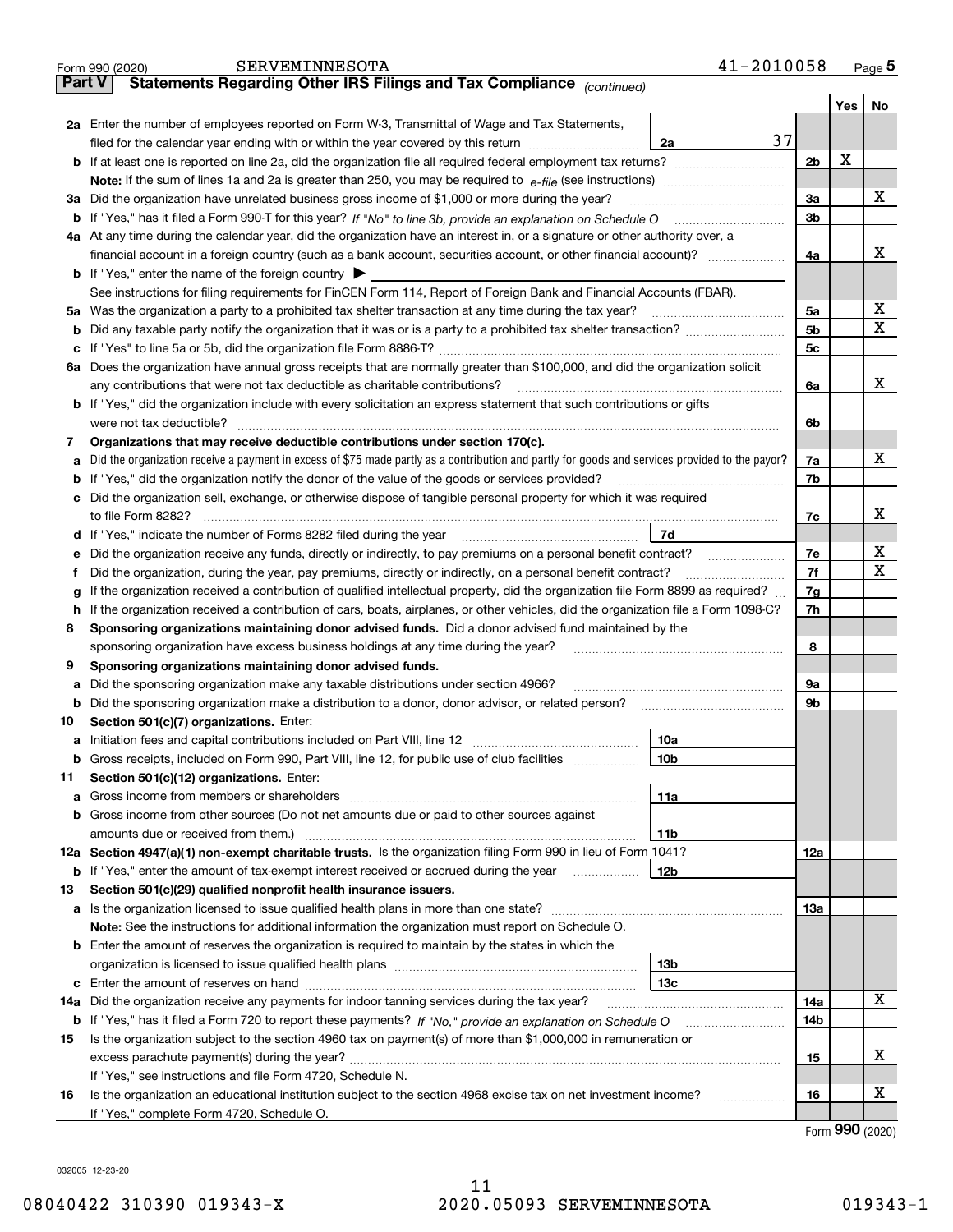| b<br>2<br>3<br>4<br>5<br>6<br>7a | Check if Schedule O contains a response or note to any line in this Part VI<br><b>Section A. Governing Body and Management</b><br>1a Enter the number of voting members of the governing body at the end of the tax year<br>1a<br>If there are material differences in voting rights among members of the governing body, or if the governing<br>body delegated broad authority to an executive committee or similar committee, explain on Schedule O.<br>Enter the number of voting members included on line 1a, above, who are independent<br>1b<br>Did any officer, director, trustee, or key employee have a family relationship or a business relationship with any other<br>officer, director, trustee, or key employee?<br>Did the organization delegate control over management duties customarily performed by or under the direct supervision<br>of officers, directors, trustees, or key employees to a management company or other person?<br>Did the organization make any significant changes to its governing documents since the prior Form 990 was filed?<br>Did the organization have members or stockholders?<br>Did the organization have members, stockholders, or other persons who had the power to elect or appoint one or | 25<br>25<br>$\mathbf{2}$<br>3<br>$\overline{4}$<br>5<br>6 | Yes             | $\overline{\mathbf{X}}$<br>No<br>X |
|----------------------------------|----------------------------------------------------------------------------------------------------------------------------------------------------------------------------------------------------------------------------------------------------------------------------------------------------------------------------------------------------------------------------------------------------------------------------------------------------------------------------------------------------------------------------------------------------------------------------------------------------------------------------------------------------------------------------------------------------------------------------------------------------------------------------------------------------------------------------------------------------------------------------------------------------------------------------------------------------------------------------------------------------------------------------------------------------------------------------------------------------------------------------------------------------------------------------------------------------------------------------------------------------|-----------------------------------------------------------|-----------------|------------------------------------|
|                                  |                                                                                                                                                                                                                                                                                                                                                                                                                                                                                                                                                                                                                                                                                                                                                                                                                                                                                                                                                                                                                                                                                                                                                                                                                                                    |                                                           |                 |                                    |
|                                  |                                                                                                                                                                                                                                                                                                                                                                                                                                                                                                                                                                                                                                                                                                                                                                                                                                                                                                                                                                                                                                                                                                                                                                                                                                                    |                                                           |                 |                                    |
|                                  |                                                                                                                                                                                                                                                                                                                                                                                                                                                                                                                                                                                                                                                                                                                                                                                                                                                                                                                                                                                                                                                                                                                                                                                                                                                    |                                                           |                 |                                    |
|                                  |                                                                                                                                                                                                                                                                                                                                                                                                                                                                                                                                                                                                                                                                                                                                                                                                                                                                                                                                                                                                                                                                                                                                                                                                                                                    |                                                           |                 |                                    |
|                                  |                                                                                                                                                                                                                                                                                                                                                                                                                                                                                                                                                                                                                                                                                                                                                                                                                                                                                                                                                                                                                                                                                                                                                                                                                                                    |                                                           |                 |                                    |
|                                  |                                                                                                                                                                                                                                                                                                                                                                                                                                                                                                                                                                                                                                                                                                                                                                                                                                                                                                                                                                                                                                                                                                                                                                                                                                                    |                                                           |                 |                                    |
|                                  |                                                                                                                                                                                                                                                                                                                                                                                                                                                                                                                                                                                                                                                                                                                                                                                                                                                                                                                                                                                                                                                                                                                                                                                                                                                    |                                                           |                 |                                    |
|                                  |                                                                                                                                                                                                                                                                                                                                                                                                                                                                                                                                                                                                                                                                                                                                                                                                                                                                                                                                                                                                                                                                                                                                                                                                                                                    |                                                           |                 |                                    |
|                                  |                                                                                                                                                                                                                                                                                                                                                                                                                                                                                                                                                                                                                                                                                                                                                                                                                                                                                                                                                                                                                                                                                                                                                                                                                                                    |                                                           |                 |                                    |
|                                  |                                                                                                                                                                                                                                                                                                                                                                                                                                                                                                                                                                                                                                                                                                                                                                                                                                                                                                                                                                                                                                                                                                                                                                                                                                                    |                                                           |                 |                                    |
|                                  |                                                                                                                                                                                                                                                                                                                                                                                                                                                                                                                                                                                                                                                                                                                                                                                                                                                                                                                                                                                                                                                                                                                                                                                                                                                    |                                                           |                 | $\frac{X}{X}}{X}$                  |
|                                  |                                                                                                                                                                                                                                                                                                                                                                                                                                                                                                                                                                                                                                                                                                                                                                                                                                                                                                                                                                                                                                                                                                                                                                                                                                                    |                                                           |                 |                                    |
|                                  |                                                                                                                                                                                                                                                                                                                                                                                                                                                                                                                                                                                                                                                                                                                                                                                                                                                                                                                                                                                                                                                                                                                                                                                                                                                    |                                                           |                 |                                    |
|                                  |                                                                                                                                                                                                                                                                                                                                                                                                                                                                                                                                                                                                                                                                                                                                                                                                                                                                                                                                                                                                                                                                                                                                                                                                                                                    |                                                           |                 |                                    |
|                                  |                                                                                                                                                                                                                                                                                                                                                                                                                                                                                                                                                                                                                                                                                                                                                                                                                                                                                                                                                                                                                                                                                                                                                                                                                                                    | 7a                                                        |                 | x                                  |
|                                  | <b>b</b> Are any governance decisions of the organization reserved to (or subject to approval by) members, stockholders, or                                                                                                                                                                                                                                                                                                                                                                                                                                                                                                                                                                                                                                                                                                                                                                                                                                                                                                                                                                                                                                                                                                                        |                                                           |                 |                                    |
|                                  | persons other than the governing body?                                                                                                                                                                                                                                                                                                                                                                                                                                                                                                                                                                                                                                                                                                                                                                                                                                                                                                                                                                                                                                                                                                                                                                                                             | 7b                                                        |                 | х                                  |
| 8                                | Did the organization contemporaneously document the meetings held or written actions undertaken during the year by the following:                                                                                                                                                                                                                                                                                                                                                                                                                                                                                                                                                                                                                                                                                                                                                                                                                                                                                                                                                                                                                                                                                                                  |                                                           |                 |                                    |
| a                                |                                                                                                                                                                                                                                                                                                                                                                                                                                                                                                                                                                                                                                                                                                                                                                                                                                                                                                                                                                                                                                                                                                                                                                                                                                                    | 8a                                                        | x               |                                    |
| b                                | Each committee with authority to act on behalf of the governing body? [11] manufactures manufactures with authority to act on behalf of the governing body? [11] manufactures manufactures with authority of the state with an                                                                                                                                                                                                                                                                                                                                                                                                                                                                                                                                                                                                                                                                                                                                                                                                                                                                                                                                                                                                                     | 8b                                                        | $\mathbf X$     |                                    |
| 9                                | Is there any officer, director, trustee, or key employee listed in Part VII, Section A, who cannot be reached at the                                                                                                                                                                                                                                                                                                                                                                                                                                                                                                                                                                                                                                                                                                                                                                                                                                                                                                                                                                                                                                                                                                                               |                                                           |                 |                                    |
|                                  |                                                                                                                                                                                                                                                                                                                                                                                                                                                                                                                                                                                                                                                                                                                                                                                                                                                                                                                                                                                                                                                                                                                                                                                                                                                    | 9                                                         |                 | $\mathbf X$                        |
|                                  | Section B. Policies <i>(This Section B requests information about policies not required by the Internal Revenue Code.)</i>                                                                                                                                                                                                                                                                                                                                                                                                                                                                                                                                                                                                                                                                                                                                                                                                                                                                                                                                                                                                                                                                                                                         |                                                           |                 |                                    |
|                                  |                                                                                                                                                                                                                                                                                                                                                                                                                                                                                                                                                                                                                                                                                                                                                                                                                                                                                                                                                                                                                                                                                                                                                                                                                                                    |                                                           | Yes             | <u>No</u>                          |
|                                  |                                                                                                                                                                                                                                                                                                                                                                                                                                                                                                                                                                                                                                                                                                                                                                                                                                                                                                                                                                                                                                                                                                                                                                                                                                                    | <b>10a</b>                                                |                 | X                                  |
|                                  | b If "Yes," did the organization have written policies and procedures governing the activities of such chapters, affiliates,                                                                                                                                                                                                                                                                                                                                                                                                                                                                                                                                                                                                                                                                                                                                                                                                                                                                                                                                                                                                                                                                                                                       |                                                           |                 |                                    |
|                                  | and branches to ensure their operations are consistent with the organization's exempt purposes?                                                                                                                                                                                                                                                                                                                                                                                                                                                                                                                                                                                                                                                                                                                                                                                                                                                                                                                                                                                                                                                                                                                                                    | 10 <sub>b</sub>                                           |                 |                                    |
|                                  | 11a Has the organization provided a complete copy of this Form 990 to all members of its governing body before filing the form?                                                                                                                                                                                                                                                                                                                                                                                                                                                                                                                                                                                                                                                                                                                                                                                                                                                                                                                                                                                                                                                                                                                    | 11a                                                       | X               |                                    |
| b                                | Describe in Schedule O the process, if any, used by the organization to review this Form 990.                                                                                                                                                                                                                                                                                                                                                                                                                                                                                                                                                                                                                                                                                                                                                                                                                                                                                                                                                                                                                                                                                                                                                      |                                                           |                 |                                    |
| 12a                              |                                                                                                                                                                                                                                                                                                                                                                                                                                                                                                                                                                                                                                                                                                                                                                                                                                                                                                                                                                                                                                                                                                                                                                                                                                                    | 12a                                                       | Х               |                                    |
| b                                | Were officers, directors, or trustees, and key employees required to disclose annually interests that could give rise to conflicts?                                                                                                                                                                                                                                                                                                                                                                                                                                                                                                                                                                                                                                                                                                                                                                                                                                                                                                                                                                                                                                                                                                                | 12 <sub>b</sub>                                           | х               |                                    |
|                                  | Did the organization regularly and consistently monitor and enforce compliance with the policy? If "Yes," describe                                                                                                                                                                                                                                                                                                                                                                                                                                                                                                                                                                                                                                                                                                                                                                                                                                                                                                                                                                                                                                                                                                                                 |                                                           |                 |                                    |
|                                  | in Schedule O how this was done measurements are all the set of the set of the set of the set of the set of th                                                                                                                                                                                                                                                                                                                                                                                                                                                                                                                                                                                                                                                                                                                                                                                                                                                                                                                                                                                                                                                                                                                                     | 12c                                                       | x               |                                    |
|                                  |                                                                                                                                                                                                                                                                                                                                                                                                                                                                                                                                                                                                                                                                                                                                                                                                                                                                                                                                                                                                                                                                                                                                                                                                                                                    | 13                                                        | X               |                                    |
| 14                               | Did the organization have a written document retention and destruction policy? manufactured and the organization have a written document retention and destruction policy?                                                                                                                                                                                                                                                                                                                                                                                                                                                                                                                                                                                                                                                                                                                                                                                                                                                                                                                                                                                                                                                                         | 14                                                        | X               |                                    |
| 15                               | Did the process for determining compensation of the following persons include a review and approval by independent                                                                                                                                                                                                                                                                                                                                                                                                                                                                                                                                                                                                                                                                                                                                                                                                                                                                                                                                                                                                                                                                                                                                 |                                                           |                 |                                    |
|                                  | persons, comparability data, and contemporaneous substantiation of the deliberation and decision?                                                                                                                                                                                                                                                                                                                                                                                                                                                                                                                                                                                                                                                                                                                                                                                                                                                                                                                                                                                                                                                                                                                                                  |                                                           |                 |                                    |
|                                  | a The organization's CEO, Executive Director, or top management official manufaction content content content of                                                                                                                                                                                                                                                                                                                                                                                                                                                                                                                                                                                                                                                                                                                                                                                                                                                                                                                                                                                                                                                                                                                                    | 15a                                                       | х               |                                    |
|                                  |                                                                                                                                                                                                                                                                                                                                                                                                                                                                                                                                                                                                                                                                                                                                                                                                                                                                                                                                                                                                                                                                                                                                                                                                                                                    | 15 <sub>b</sub>                                           | X               |                                    |
|                                  | If "Yes" to line 15a or 15b, describe the process in Schedule O (see instructions).                                                                                                                                                                                                                                                                                                                                                                                                                                                                                                                                                                                                                                                                                                                                                                                                                                                                                                                                                                                                                                                                                                                                                                |                                                           |                 |                                    |
|                                  | 16a Did the organization invest in, contribute assets to, or participate in a joint venture or similar arrangement with a                                                                                                                                                                                                                                                                                                                                                                                                                                                                                                                                                                                                                                                                                                                                                                                                                                                                                                                                                                                                                                                                                                                          |                                                           |                 |                                    |
|                                  | taxable entity during the year?                                                                                                                                                                                                                                                                                                                                                                                                                                                                                                                                                                                                                                                                                                                                                                                                                                                                                                                                                                                                                                                                                                                                                                                                                    | 16a                                                       |                 | х                                  |
|                                  | b If "Yes," did the organization follow a written policy or procedure requiring the organization to evaluate its participation                                                                                                                                                                                                                                                                                                                                                                                                                                                                                                                                                                                                                                                                                                                                                                                                                                                                                                                                                                                                                                                                                                                     |                                                           |                 |                                    |
|                                  | in joint venture arrangements under applicable federal tax law, and take steps to safeguard the organization's                                                                                                                                                                                                                                                                                                                                                                                                                                                                                                                                                                                                                                                                                                                                                                                                                                                                                                                                                                                                                                                                                                                                     |                                                           |                 |                                    |
|                                  | exempt status with respect to such arrangements?                                                                                                                                                                                                                                                                                                                                                                                                                                                                                                                                                                                                                                                                                                                                                                                                                                                                                                                                                                                                                                                                                                                                                                                                   | 16b                                                       |                 |                                    |
|                                  | <b>Section C. Disclosure</b>                                                                                                                                                                                                                                                                                                                                                                                                                                                                                                                                                                                                                                                                                                                                                                                                                                                                                                                                                                                                                                                                                                                                                                                                                       |                                                           |                 |                                    |
| 17                               | List the states with which a copy of this Form 990 is required to be filed $\blacktriangleright MN$                                                                                                                                                                                                                                                                                                                                                                                                                                                                                                                                                                                                                                                                                                                                                                                                                                                                                                                                                                                                                                                                                                                                                |                                                           |                 |                                    |
| 18                               | Section 6104 requires an organization to make its Forms 1023 (1024 or 1024-A, if applicable), 990, and 990-T (Section 501(c)(3)s only) available                                                                                                                                                                                                                                                                                                                                                                                                                                                                                                                                                                                                                                                                                                                                                                                                                                                                                                                                                                                                                                                                                                   |                                                           |                 |                                    |
|                                  | for public inspection. Indicate how you made these available. Check all that apply.                                                                                                                                                                                                                                                                                                                                                                                                                                                                                                                                                                                                                                                                                                                                                                                                                                                                                                                                                                                                                                                                                                                                                                |                                                           |                 |                                    |
|                                  | $X$ Upon request<br>Own website<br>Another's website<br>Other (explain on Schedule O)                                                                                                                                                                                                                                                                                                                                                                                                                                                                                                                                                                                                                                                                                                                                                                                                                                                                                                                                                                                                                                                                                                                                                              |                                                           |                 |                                    |
| 19                               | Describe on Schedule O whether (and if so, how) the organization made its governing documents, conflict of interest policy, and financial                                                                                                                                                                                                                                                                                                                                                                                                                                                                                                                                                                                                                                                                                                                                                                                                                                                                                                                                                                                                                                                                                                          |                                                           |                 |                                    |
|                                  | statements available to the public during the tax year.                                                                                                                                                                                                                                                                                                                                                                                                                                                                                                                                                                                                                                                                                                                                                                                                                                                                                                                                                                                                                                                                                                                                                                                            |                                                           |                 |                                    |
| 20                               | State the name, address, and telephone number of the person who possesses the organization's books and records                                                                                                                                                                                                                                                                                                                                                                                                                                                                                                                                                                                                                                                                                                                                                                                                                                                                                                                                                                                                                                                                                                                                     |                                                           |                 |                                    |
|                                  | LYNN LEWIS - 612-746-1390                                                                                                                                                                                                                                                                                                                                                                                                                                                                                                                                                                                                                                                                                                                                                                                                                                                                                                                                                                                                                                                                                                                                                                                                                          |                                                           |                 |                                    |
| 032006 12-23-20                  | 120 SOUTH 6TH STREET, SUITE 2260, MINNEAPOLIS, MN<br>55402                                                                                                                                                                                                                                                                                                                                                                                                                                                                                                                                                                                                                                                                                                                                                                                                                                                                                                                                                                                                                                                                                                                                                                                         |                                                           | Form 990 (2020) |                                    |

SERVEMINNESOTA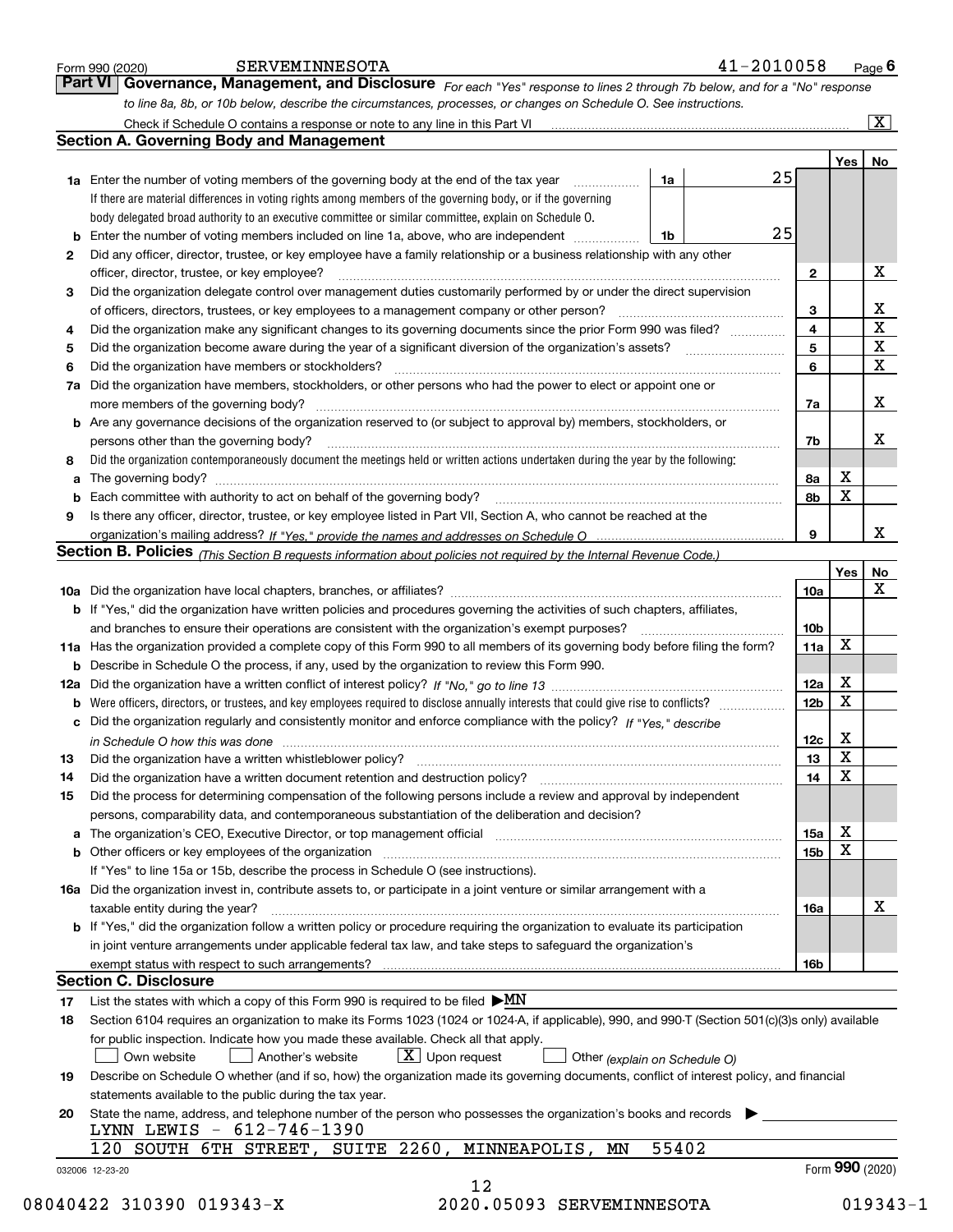| Form 990 (2020)                                                                                                                                           | SERVEMINNESOTA                                                                                    | 41-2010058 | Page - |  |  |  |  |  |  |
|-----------------------------------------------------------------------------------------------------------------------------------------------------------|---------------------------------------------------------------------------------------------------|------------|--------|--|--|--|--|--|--|
|                                                                                                                                                           | <b>Part VII</b> Compensation of Officers, Directors, Trustees, Key Employees, Highest Compensated |            |        |  |  |  |  |  |  |
|                                                                                                                                                           | <b>Employees, and Independent Contractors</b>                                                     |            |        |  |  |  |  |  |  |
|                                                                                                                                                           | Check if Schedule O contains a response or note to any line in this Part VII                      |            |        |  |  |  |  |  |  |
| <b>Section A.</b>                                                                                                                                         | Officers, Directors, Trustees, Key Employees, and Highest Compensated Employees                   |            |        |  |  |  |  |  |  |
| to Complete this tople for all persons required to be listed. Benef compensation for the colondary very ending with or within the examination's toy year. |                                                                                                   |            |        |  |  |  |  |  |  |

**1a •** List all of the organization's current officers, directors, trustees (whether individuals or organizations), regardless of amount of compensation. Complete this table for all persons required to be listed. Report compensation for the calendar year ending with or within the organization's tax year. Enter -0- in columns (D), (E), and (F) if no compensation was paid.

 $\bullet$  List all of the organization's  $\,$ current key employees, if any. See instructions for definition of "key employee."

**•** List the organization's five current highest compensated employees (other than an officer, director, trustee, or key employee) who received reportable compensation (Box 5 of Form W-2 and/or Box 7 of Form 1099-MISC) of more than \$100,000 from the organization and any related organizations.

**•** List all of the organization's former officers, key employees, and highest compensated employees who received more than \$100,000 of reportable compensation from the organization and any related organizations.

**former directors or trustees**  ¥ List all of the organization's that received, in the capacity as a former director or trustee of the organization, more than \$10,000 of reportable compensation from the organization and any related organizations.

See instructions for the order in which to list the persons above.

Check this box if neither the organization nor any related organization compensated any current officer, director, or trustee.  $\mathcal{L}^{\text{max}}$ 

| Reportable<br>Reportable<br>Name and title<br>Average<br>Estimated<br>(do not check more than one<br>compensation<br>hours per<br>compensation<br>amount of<br>box, unless person is both an<br>officer and a director/trustee)<br>week<br>from related<br>other<br>from<br>ndividual trustee or director<br>(list any<br>the<br>organizations<br>compensation<br>(W-2/1099-MISC)<br>hours for<br>organization<br>from the<br>Highest compensated<br> employee<br>nstitutional trustee<br>(W-2/1099-MISC)<br>related<br>organization<br>Key employee<br>organizations<br>and related<br>below<br>organizations<br>Former<br>Officer<br>line)<br>40.00<br><b>AUDREY SUKER</b><br>0.<br>$\mathbf X$<br>152,875.<br>5,906.<br>40.00<br>(2)<br><b>JANET JOHNSON</b><br>121,735.<br>0.<br>19,005.<br>X<br>40.00<br>SHAYLA STERN<br>X<br>118,983.<br>0.<br>13,237.<br>40.00<br>DMITRY KONOPATSKI<br>0.<br>X<br>118,145.<br>12,891.<br>40.00<br>LYNN LEWIS<br>0.<br>X<br>117,919.<br>13,921.<br>40.00<br>LISA WINKLER<br>115,093.<br>0.<br>17,615.<br>X<br>$\overline{2.00}$<br>KATE KELLY<br>0.<br>0.<br>$\mathbf X$<br>X<br>0.<br>2.00<br>WILLIAM ARENDT<br>X<br>X<br>0.<br>0.<br>$0_{.}$<br>2.00<br>$\mathbf X$<br>0.<br>0.<br>$0_{.}$<br>2.00<br>$\mathbf{0}$ .<br>$\mathbf x$<br>0.<br>$0_{.}$<br>$\overline{2.00}$<br>0.<br>$\mathbf X$<br>0.<br>$0_{.}$<br>$\overline{2.00}$<br>X<br>0.<br>0.<br>$\mathbf 0$ .<br>2.00<br>$\rm X$<br>0.<br>$0_{.}$<br>0.<br>2.00<br>$\overline{\textbf{X}}$<br>0.<br>0.<br>0.<br>2.00<br>$\rm X$<br>0.<br>0.<br>$0_{.}$<br>2.00<br>0.<br>X<br>0.<br>$\mathbf 0$ .<br>2.00<br>0.<br>$\mathbf X$<br>0.<br>$\mathbf 0$ . | (A)                     | (B)<br>(C) |          |  |  |  |  | (D) | (F) |  |  |  |
|-------------------------------------------------------------------------------------------------------------------------------------------------------------------------------------------------------------------------------------------------------------------------------------------------------------------------------------------------------------------------------------------------------------------------------------------------------------------------------------------------------------------------------------------------------------------------------------------------------------------------------------------------------------------------------------------------------------------------------------------------------------------------------------------------------------------------------------------------------------------------------------------------------------------------------------------------------------------------------------------------------------------------------------------------------------------------------------------------------------------------------------------------------------------------------------------------------------------------------------------------------------------------------------------------------------------------------------------------------------------------------------------------------------------------------------------------------------------------------------------------------------------------------------------------------------------------------------------------------------------------------------------------------|-------------------------|------------|----------|--|--|--|--|-----|-----|--|--|--|
|                                                                                                                                                                                                                                                                                                                                                                                                                                                                                                                                                                                                                                                                                                                                                                                                                                                                                                                                                                                                                                                                                                                                                                                                                                                                                                                                                                                                                                                                                                                                                                                                                                                       |                         |            | Position |  |  |  |  |     |     |  |  |  |
|                                                                                                                                                                                                                                                                                                                                                                                                                                                                                                                                                                                                                                                                                                                                                                                                                                                                                                                                                                                                                                                                                                                                                                                                                                                                                                                                                                                                                                                                                                                                                                                                                                                       |                         |            |          |  |  |  |  |     |     |  |  |  |
|                                                                                                                                                                                                                                                                                                                                                                                                                                                                                                                                                                                                                                                                                                                                                                                                                                                                                                                                                                                                                                                                                                                                                                                                                                                                                                                                                                                                                                                                                                                                                                                                                                                       |                         |            |          |  |  |  |  |     |     |  |  |  |
|                                                                                                                                                                                                                                                                                                                                                                                                                                                                                                                                                                                                                                                                                                                                                                                                                                                                                                                                                                                                                                                                                                                                                                                                                                                                                                                                                                                                                                                                                                                                                                                                                                                       |                         |            |          |  |  |  |  |     |     |  |  |  |
|                                                                                                                                                                                                                                                                                                                                                                                                                                                                                                                                                                                                                                                                                                                                                                                                                                                                                                                                                                                                                                                                                                                                                                                                                                                                                                                                                                                                                                                                                                                                                                                                                                                       |                         |            |          |  |  |  |  |     |     |  |  |  |
|                                                                                                                                                                                                                                                                                                                                                                                                                                                                                                                                                                                                                                                                                                                                                                                                                                                                                                                                                                                                                                                                                                                                                                                                                                                                                                                                                                                                                                                                                                                                                                                                                                                       |                         |            |          |  |  |  |  |     |     |  |  |  |
|                                                                                                                                                                                                                                                                                                                                                                                                                                                                                                                                                                                                                                                                                                                                                                                                                                                                                                                                                                                                                                                                                                                                                                                                                                                                                                                                                                                                                                                                                                                                                                                                                                                       |                         |            |          |  |  |  |  |     |     |  |  |  |
|                                                                                                                                                                                                                                                                                                                                                                                                                                                                                                                                                                                                                                                                                                                                                                                                                                                                                                                                                                                                                                                                                                                                                                                                                                                                                                                                                                                                                                                                                                                                                                                                                                                       |                         |            |          |  |  |  |  |     |     |  |  |  |
|                                                                                                                                                                                                                                                                                                                                                                                                                                                                                                                                                                                                                                                                                                                                                                                                                                                                                                                                                                                                                                                                                                                                                                                                                                                                                                                                                                                                                                                                                                                                                                                                                                                       | (1)                     |            |          |  |  |  |  |     |     |  |  |  |
|                                                                                                                                                                                                                                                                                                                                                                                                                                                                                                                                                                                                                                                                                                                                                                                                                                                                                                                                                                                                                                                                                                                                                                                                                                                                                                                                                                                                                                                                                                                                                                                                                                                       | CEO                     |            |          |  |  |  |  |     |     |  |  |  |
|                                                                                                                                                                                                                                                                                                                                                                                                                                                                                                                                                                                                                                                                                                                                                                                                                                                                                                                                                                                                                                                                                                                                                                                                                                                                                                                                                                                                                                                                                                                                                                                                                                                       |                         |            |          |  |  |  |  |     |     |  |  |  |
|                                                                                                                                                                                                                                                                                                                                                                                                                                                                                                                                                                                                                                                                                                                                                                                                                                                                                                                                                                                                                                                                                                                                                                                                                                                                                                                                                                                                                                                                                                                                                                                                                                                       | VP OF OPERATIONS        |            |          |  |  |  |  |     |     |  |  |  |
|                                                                                                                                                                                                                                                                                                                                                                                                                                                                                                                                                                                                                                                                                                                                                                                                                                                                                                                                                                                                                                                                                                                                                                                                                                                                                                                                                                                                                                                                                                                                                                                                                                                       | (3)                     |            |          |  |  |  |  |     |     |  |  |  |
|                                                                                                                                                                                                                                                                                                                                                                                                                                                                                                                                                                                                                                                                                                                                                                                                                                                                                                                                                                                                                                                                                                                                                                                                                                                                                                                                                                                                                                                                                                                                                                                                                                                       | VP OF CONTENT MARKETING |            |          |  |  |  |  |     |     |  |  |  |
|                                                                                                                                                                                                                                                                                                                                                                                                                                                                                                                                                                                                                                                                                                                                                                                                                                                                                                                                                                                                                                                                                                                                                                                                                                                                                                                                                                                                                                                                                                                                                                                                                                                       | (4)                     |            |          |  |  |  |  |     |     |  |  |  |
|                                                                                                                                                                                                                                                                                                                                                                                                                                                                                                                                                                                                                                                                                                                                                                                                                                                                                                                                                                                                                                                                                                                                                                                                                                                                                                                                                                                                                                                                                                                                                                                                                                                       | PRINCIPAL SOFTWARE      |            |          |  |  |  |  |     |     |  |  |  |
|                                                                                                                                                                                                                                                                                                                                                                                                                                                                                                                                                                                                                                                                                                                                                                                                                                                                                                                                                                                                                                                                                                                                                                                                                                                                                                                                                                                                                                                                                                                                                                                                                                                       | (5)                     |            |          |  |  |  |  |     |     |  |  |  |
|                                                                                                                                                                                                                                                                                                                                                                                                                                                                                                                                                                                                                                                                                                                                                                                                                                                                                                                                                                                                                                                                                                                                                                                                                                                                                                                                                                                                                                                                                                                                                                                                                                                       | VP OF FINANCE           |            |          |  |  |  |  |     |     |  |  |  |
|                                                                                                                                                                                                                                                                                                                                                                                                                                                                                                                                                                                                                                                                                                                                                                                                                                                                                                                                                                                                                                                                                                                                                                                                                                                                                                                                                                                                                                                                                                                                                                                                                                                       | (6)                     |            |          |  |  |  |  |     |     |  |  |  |
|                                                                                                                                                                                                                                                                                                                                                                                                                                                                                                                                                                                                                                                                                                                                                                                                                                                                                                                                                                                                                                                                                                                                                                                                                                                                                                                                                                                                                                                                                                                                                                                                                                                       | VP EXTERNAL RELATIONS   |            |          |  |  |  |  |     |     |  |  |  |
|                                                                                                                                                                                                                                                                                                                                                                                                                                                                                                                                                                                                                                                                                                                                                                                                                                                                                                                                                                                                                                                                                                                                                                                                                                                                                                                                                                                                                                                                                                                                                                                                                                                       | (7)                     |            |          |  |  |  |  |     |     |  |  |  |
|                                                                                                                                                                                                                                                                                                                                                                                                                                                                                                                                                                                                                                                                                                                                                                                                                                                                                                                                                                                                                                                                                                                                                                                                                                                                                                                                                                                                                                                                                                                                                                                                                                                       | <b>BOARD CHAIR</b>      |            |          |  |  |  |  |     |     |  |  |  |
|                                                                                                                                                                                                                                                                                                                                                                                                                                                                                                                                                                                                                                                                                                                                                                                                                                                                                                                                                                                                                                                                                                                                                                                                                                                                                                                                                                                                                                                                                                                                                                                                                                                       | (8)                     |            |          |  |  |  |  |     |     |  |  |  |
|                                                                                                                                                                                                                                                                                                                                                                                                                                                                                                                                                                                                                                                                                                                                                                                                                                                                                                                                                                                                                                                                                                                                                                                                                                                                                                                                                                                                                                                                                                                                                                                                                                                       | TREASURER               |            |          |  |  |  |  |     |     |  |  |  |
|                                                                                                                                                                                                                                                                                                                                                                                                                                                                                                                                                                                                                                                                                                                                                                                                                                                                                                                                                                                                                                                                                                                                                                                                                                                                                                                                                                                                                                                                                                                                                                                                                                                       | (9) DAVE BEAL           |            |          |  |  |  |  |     |     |  |  |  |
|                                                                                                                                                                                                                                                                                                                                                                                                                                                                                                                                                                                                                                                                                                                                                                                                                                                                                                                                                                                                                                                                                                                                                                                                                                                                                                                                                                                                                                                                                                                                                                                                                                                       | <b>DIRECTOR</b>         |            |          |  |  |  |  |     |     |  |  |  |
|                                                                                                                                                                                                                                                                                                                                                                                                                                                                                                                                                                                                                                                                                                                                                                                                                                                                                                                                                                                                                                                                                                                                                                                                                                                                                                                                                                                                                                                                                                                                                                                                                                                       | (10) SAWYER BOYLES      |            |          |  |  |  |  |     |     |  |  |  |
|                                                                                                                                                                                                                                                                                                                                                                                                                                                                                                                                                                                                                                                                                                                                                                                                                                                                                                                                                                                                                                                                                                                                                                                                                                                                                                                                                                                                                                                                                                                                                                                                                                                       | <b>DIRECTOR</b>         |            |          |  |  |  |  |     |     |  |  |  |
|                                                                                                                                                                                                                                                                                                                                                                                                                                                                                                                                                                                                                                                                                                                                                                                                                                                                                                                                                                                                                                                                                                                                                                                                                                                                                                                                                                                                                                                                                                                                                                                                                                                       | (11) SARAH CLYNE        |            |          |  |  |  |  |     |     |  |  |  |
|                                                                                                                                                                                                                                                                                                                                                                                                                                                                                                                                                                                                                                                                                                                                                                                                                                                                                                                                                                                                                                                                                                                                                                                                                                                                                                                                                                                                                                                                                                                                                                                                                                                       | <b>DIRECTOR</b>         |            |          |  |  |  |  |     |     |  |  |  |
|                                                                                                                                                                                                                                                                                                                                                                                                                                                                                                                                                                                                                                                                                                                                                                                                                                                                                                                                                                                                                                                                                                                                                                                                                                                                                                                                                                                                                                                                                                                                                                                                                                                       | (12) LOIS DUFFY         |            |          |  |  |  |  |     |     |  |  |  |
|                                                                                                                                                                                                                                                                                                                                                                                                                                                                                                                                                                                                                                                                                                                                                                                                                                                                                                                                                                                                                                                                                                                                                                                                                                                                                                                                                                                                                                                                                                                                                                                                                                                       | <b>DIRECTOR</b>         |            |          |  |  |  |  |     |     |  |  |  |
|                                                                                                                                                                                                                                                                                                                                                                                                                                                                                                                                                                                                                                                                                                                                                                                                                                                                                                                                                                                                                                                                                                                                                                                                                                                                                                                                                                                                                                                                                                                                                                                                                                                       | (13) JOHN ELLENBERGER   |            |          |  |  |  |  |     |     |  |  |  |
|                                                                                                                                                                                                                                                                                                                                                                                                                                                                                                                                                                                                                                                                                                                                                                                                                                                                                                                                                                                                                                                                                                                                                                                                                                                                                                                                                                                                                                                                                                                                                                                                                                                       | <b>DIRECTOR</b>         |            |          |  |  |  |  |     |     |  |  |  |
|                                                                                                                                                                                                                                                                                                                                                                                                                                                                                                                                                                                                                                                                                                                                                                                                                                                                                                                                                                                                                                                                                                                                                                                                                                                                                                                                                                                                                                                                                                                                                                                                                                                       | (14) ELIZABETH EMERSON  |            |          |  |  |  |  |     |     |  |  |  |
|                                                                                                                                                                                                                                                                                                                                                                                                                                                                                                                                                                                                                                                                                                                                                                                                                                                                                                                                                                                                                                                                                                                                                                                                                                                                                                                                                                                                                                                                                                                                                                                                                                                       | <b>DIRECTOR</b>         |            |          |  |  |  |  |     |     |  |  |  |
|                                                                                                                                                                                                                                                                                                                                                                                                                                                                                                                                                                                                                                                                                                                                                                                                                                                                                                                                                                                                                                                                                                                                                                                                                                                                                                                                                                                                                                                                                                                                                                                                                                                       | (15) LINDA GILLIGAN     |            |          |  |  |  |  |     |     |  |  |  |
|                                                                                                                                                                                                                                                                                                                                                                                                                                                                                                                                                                                                                                                                                                                                                                                                                                                                                                                                                                                                                                                                                                                                                                                                                                                                                                                                                                                                                                                                                                                                                                                                                                                       | <b>DIRECTOR</b>         |            |          |  |  |  |  |     |     |  |  |  |
|                                                                                                                                                                                                                                                                                                                                                                                                                                                                                                                                                                                                                                                                                                                                                                                                                                                                                                                                                                                                                                                                                                                                                                                                                                                                                                                                                                                                                                                                                                                                                                                                                                                       | (16) THOMAS HORNER      |            |          |  |  |  |  |     |     |  |  |  |
|                                                                                                                                                                                                                                                                                                                                                                                                                                                                                                                                                                                                                                                                                                                                                                                                                                                                                                                                                                                                                                                                                                                                                                                                                                                                                                                                                                                                                                                                                                                                                                                                                                                       | <b>DIRECTOR</b>         |            |          |  |  |  |  |     |     |  |  |  |
|                                                                                                                                                                                                                                                                                                                                                                                                                                                                                                                                                                                                                                                                                                                                                                                                                                                                                                                                                                                                                                                                                                                                                                                                                                                                                                                                                                                                                                                                                                                                                                                                                                                       | (17) CURTIS JOHNSON     |            |          |  |  |  |  |     |     |  |  |  |
|                                                                                                                                                                                                                                                                                                                                                                                                                                                                                                                                                                                                                                                                                                                                                                                                                                                                                                                                                                                                                                                                                                                                                                                                                                                                                                                                                                                                                                                                                                                                                                                                                                                       | <b>DIRECTOR</b>         |            |          |  |  |  |  |     |     |  |  |  |

032007 12-23-20

Form (2020) **990**

13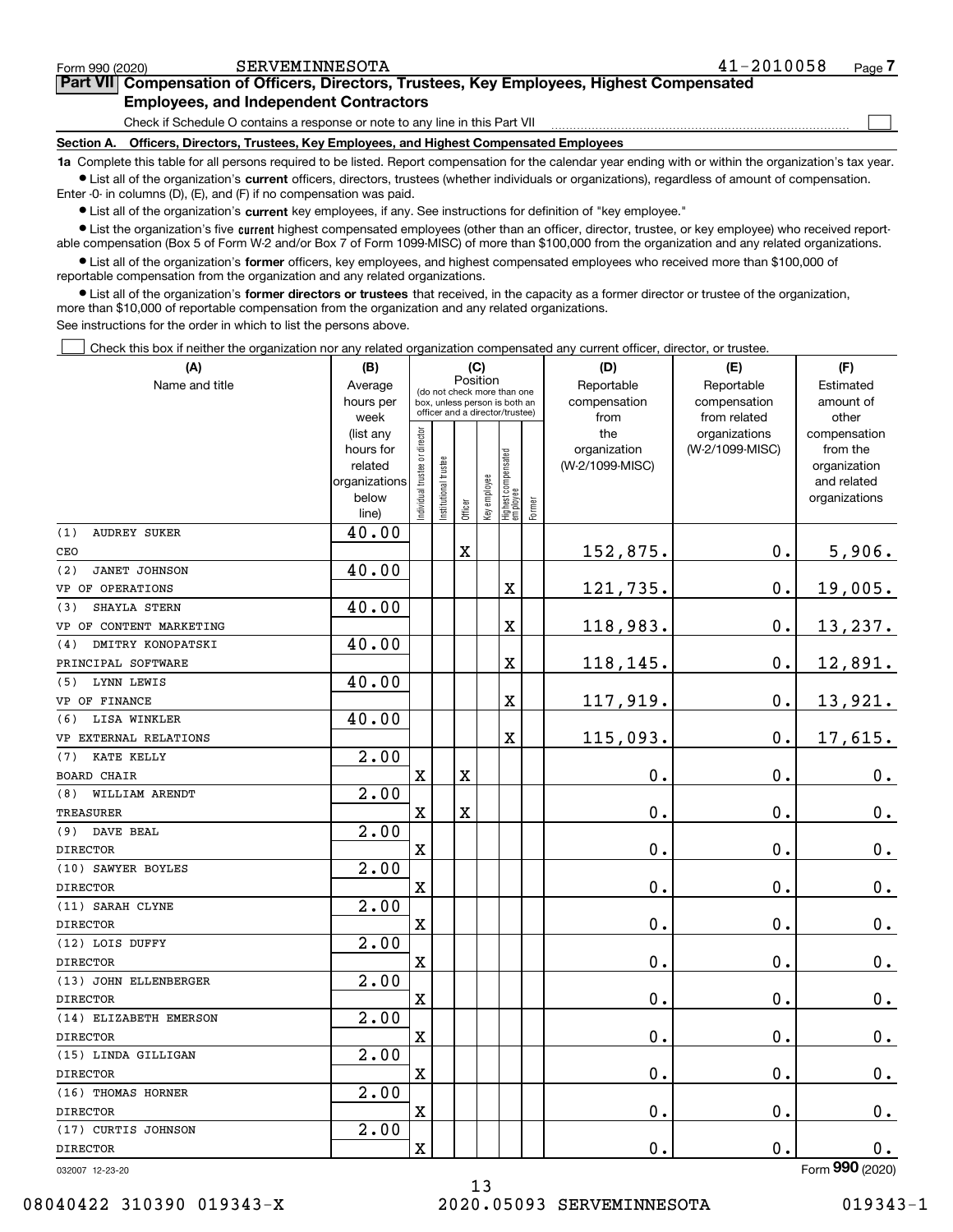| SERVEMINNESOTA<br>Form 990 (2020)                                                                                                                    |                            |                                |                       |         |              |                                                              |        |                         | 41-2010058      |                    |              |               | Page 8    |
|------------------------------------------------------------------------------------------------------------------------------------------------------|----------------------------|--------------------------------|-----------------------|---------|--------------|--------------------------------------------------------------|--------|-------------------------|-----------------|--------------------|--------------|---------------|-----------|
| <b>Part VII</b><br>Section A. Officers, Directors, Trustees, Key Employees, and Highest Compensated Employees (continued)                            |                            |                                |                       |         |              |                                                              |        |                         |                 |                    |              |               |           |
| (A)                                                                                                                                                  | (B)                        |                                |                       |         |              |                                                              |        | (D)                     | (E)             |                    |              | (F)           |           |
| Name and title                                                                                                                                       | (C)<br>Position<br>Average |                                |                       |         |              |                                                              |        | Reportable              | Reportable      | Estimated          |              |               |           |
|                                                                                                                                                      | hours per                  |                                |                       |         |              | (do not check more than one<br>box, unless person is both an |        | compensation            | compensation    |                    |              |               |           |
|                                                                                                                                                      | week                       |                                |                       |         |              | officer and a director/trustee)                              |        | from                    | from related    | amount of<br>other |              |               |           |
|                                                                                                                                                      | (list any                  |                                |                       |         |              |                                                              |        | the                     | organizations   |                    |              | compensation  |           |
|                                                                                                                                                      | hours for                  |                                |                       |         |              |                                                              |        | organization            | (W-2/1099-MISC) |                    |              | from the      |           |
|                                                                                                                                                      | related                    |                                |                       |         |              |                                                              |        | (W-2/1099-MISC)         |                 |                    |              | organization  |           |
|                                                                                                                                                      | organizations              |                                |                       |         |              |                                                              |        |                         |                 |                    |              | and related   |           |
|                                                                                                                                                      | below                      |                                |                       |         |              |                                                              |        |                         |                 |                    |              | organizations |           |
|                                                                                                                                                      | line)                      | Individual trustee or director | Institutional trustee | Officer | Key employee | Highest compensated<br> employee                             | Former |                         |                 |                    |              |               |           |
| (18) MARTHA JONES SICHKO                                                                                                                             | $\overline{2.00}$          |                                |                       |         |              |                                                              |        |                         |                 |                    |              |               |           |
| <b>DIRECTOR</b>                                                                                                                                      |                            | $\mathbf X$                    |                       |         |              |                                                              |        | 0.                      |                 | 0.                 |              |               |           |
|                                                                                                                                                      |                            |                                |                       |         |              |                                                              |        |                         |                 |                    |              |               | 0.        |
| (19) KAREN LARSON                                                                                                                                    | $\overline{2.00}$          |                                |                       |         |              |                                                              |        |                         |                 |                    |              |               |           |
| <b>DIRECTOR</b>                                                                                                                                      |                            | $\mathbf X$                    |                       |         |              |                                                              |        | 0.                      |                 | 0.                 |              |               | 0.        |
| (20) SUMEE LEE                                                                                                                                       | $\overline{2.00}$          |                                |                       |         |              |                                                              |        |                         |                 |                    |              |               |           |
| <b>DIRECTOR</b>                                                                                                                                      |                            | $\mathbf X$                    |                       |         |              |                                                              |        | 0.                      |                 | 0.                 |              |               | 0.        |
| (21) JANE LEONARD                                                                                                                                    | $\overline{2.00}$          |                                |                       |         |              |                                                              |        |                         |                 |                    |              |               |           |
| <b>DIRECTOR</b>                                                                                                                                      |                            | $\mathbf X$                    |                       |         |              |                                                              |        | 0.                      |                 | 0.                 |              |               | 0.        |
| (22) STEPHANIE MONCADA                                                                                                                               | $\overline{2.00}$          |                                |                       |         |              |                                                              |        |                         |                 |                    |              |               |           |
|                                                                                                                                                      |                            |                                |                       |         |              |                                                              |        |                         |                 |                    |              |               |           |
| <b>DIRECTOR</b>                                                                                                                                      |                            | $\mathbf X$                    |                       |         |              |                                                              |        | 0.                      |                 | 0.                 |              |               | 0.        |
| (23) NATHAN PROUTY                                                                                                                                   | $\overline{2.00}$          |                                |                       |         |              |                                                              |        |                         |                 |                    |              |               |           |
| <b>DIRECTOR</b>                                                                                                                                      |                            | $\mathbf X$                    |                       |         |              |                                                              |        | 0.                      |                 | 0.                 |              |               | 0.        |
| (24) MARY OUIRK                                                                                                                                      | $\overline{2.00}$          |                                |                       |         |              |                                                              |        |                         |                 |                    |              |               |           |
| <b>DIRECTOR</b>                                                                                                                                      |                            | $\mathbf X$                    |                       |         |              |                                                              |        | 0.                      |                 | 0.                 |              |               | 0.        |
| (25) ABERDEEN RODRIGUEZ                                                                                                                              | $\overline{2.00}$          |                                |                       |         |              |                                                              |        |                         |                 |                    |              |               |           |
| <b>DIRECTOR</b>                                                                                                                                      |                            | $\mathbf X$                    |                       |         |              |                                                              |        | 0.                      |                 | 0.                 |              |               | 0.        |
| (26) ROBERT RUMPZA                                                                                                                                   | $\overline{2.00}$          |                                |                       |         |              |                                                              |        |                         |                 |                    |              |               |           |
| <b>DIRECTOR</b>                                                                                                                                      |                            | $\mathbf x$                    |                       |         |              |                                                              |        | 0.                      |                 | 0.                 |              |               |           |
|                                                                                                                                                      |                            |                                |                       |         |              |                                                              |        | 744, 750.               |                 | $\overline{0}$ .   |              |               | 0.        |
|                                                                                                                                                      |                            |                                |                       |         |              |                                                              |        |                         |                 |                    |              |               | 82,575.   |
| c Total from continuation sheets to Part VII, Section A                                                                                              |                            |                                |                       |         |              |                                                              |        | $\mathbf 0$ .           |                 | 0.                 | 0.           |               |           |
|                                                                                                                                                      |                            |                                |                       |         |              |                                                              |        | 744, 750.               |                 | 0.                 |              |               | 82,575.   |
| Total number of individuals (including but not limited to those listed above) who received more than \$100,000 of reportable<br>$\mathbf{2}$         |                            |                                |                       |         |              |                                                              |        |                         |                 |                    |              |               |           |
| compensation from the organization $\blacktriangleright$                                                                                             |                            |                                |                       |         |              |                                                              |        |                         |                 |                    |              |               | 7         |
|                                                                                                                                                      |                            |                                |                       |         |              |                                                              |        |                         |                 |                    |              | Yes           | No        |
| 3<br>Did the organization list any former officer, director, trustee, key employee, or highest compensated employee on                               |                            |                                |                       |         |              |                                                              |        |                         |                 |                    |              |               |           |
|                                                                                                                                                      |                            |                                |                       |         |              |                                                              |        |                         |                 |                    | 3            |               | X         |
| line 1a? If "Yes," complete Schedule J for such individual manufactured contained and the line 1a? If "Yes," complete Schedule J for such individual |                            |                                |                       |         |              |                                                              |        |                         |                 |                    |              |               |           |
| For any individual listed on line 1a, is the sum of reportable compensation and other compensation from the organization                             |                            |                                |                       |         |              |                                                              |        |                         |                 |                    |              |               |           |
|                                                                                                                                                      |                            |                                |                       |         |              |                                                              |        |                         |                 |                    | 4            | Χ             |           |
| Did any person listed on line 1a receive or accrue compensation from any unrelated organization or individual for services<br>5                      |                            |                                |                       |         |              |                                                              |        |                         |                 |                    |              |               |           |
| rendered to the organization? If "Yes." complete Schedule J for such person.                                                                         |                            |                                |                       |         |              |                                                              |        |                         |                 |                    | 5            |               | X         |
| <b>Section B. Independent Contractors</b>                                                                                                            |                            |                                |                       |         |              |                                                              |        |                         |                 |                    |              |               |           |
| Complete this table for your five highest compensated independent contractors that received more than \$100,000 of compensation from<br>1.           |                            |                                |                       |         |              |                                                              |        |                         |                 |                    |              |               |           |
| the organization. Report compensation for the calendar year ending with or within the organization's tax year.                                       |                            |                                |                       |         |              |                                                              |        |                         |                 |                    |              |               |           |
| (A)                                                                                                                                                  |                            |                                |                       |         |              |                                                              |        | (B)                     |                 |                    | (C)          |               |           |
| Name and business address                                                                                                                            |                            |                                |                       |         |              |                                                              |        | Description of services |                 |                    | Compensation |               |           |
|                                                                                                                                                      |                            |                                |                       |         |              |                                                              |        |                         |                 |                    |              |               |           |
| COHERENT SOLUTIONS, INC., 1600 UTICA<br>DATA MANAGEMENT                                                                                              |                            |                                |                       |         |              |                                                              |        |                         |                 |                    |              |               |           |
| AVENUE SOUTH, ST. LOUIS PARK, MN 55416<br>SYSTEM DESIGN & MAIN                                                                                       |                            |                                |                       |         |              |                                                              |        |                         |                 |                    | 332,400.     |               |           |
| REVELATION CONSULTING, LLC                                                                                                                           |                            |                                |                       |         |              |                                                              |        |                         |                 |                    |              |               |           |
| 703 S. WESTERN ROAD, STILLWATER, OK 74074                                                                                                            |                            |                                |                       |         |              |                                                              |        | LEGAL SERVICES          |                 |                    |              |               | 135, 417. |
| BENJAMIN SWIFT                                                                                                                                       |                            |                                |                       |         |              |                                                              |        | IT & DATA SYSTEMS       |                 |                    |              |               |           |
| 71 GARNHAM CLOSE,<br>LONDON, UNITED KINGDOM                                                                                                          |                            |                                |                       |         |              |                                                              |        | PROJECT MANAGEMENT      |                 |                    |              |               | 123,512.  |
|                                                                                                                                                      |                            |                                |                       |         |              |                                                              |        |                         |                 |                    |              |               |           |
|                                                                                                                                                      |                            |                                |                       |         |              |                                                              |        |                         |                 |                    |              |               |           |
|                                                                                                                                                      |                            |                                |                       |         |              |                                                              |        |                         |                 |                    |              |               |           |
|                                                                                                                                                      |                            |                                |                       |         |              |                                                              |        |                         |                 |                    |              |               |           |
|                                                                                                                                                      |                            |                                |                       |         |              |                                                              |        |                         |                 |                    |              |               |           |
| Total number of independent contractors (including but not limited to those listed above) who received more than<br>2                                |                            |                                |                       |         |              |                                                              |        |                         |                 |                    |              |               |           |
| \$100,000 of compensation from the organization                                                                                                      |                            |                                |                       |         |              | 3                                                            |        |                         |                 |                    |              |               |           |

SEE PART VII, SECTION A CONTINUATION SHEETS

Form (2020) **990**

032008 12-23-20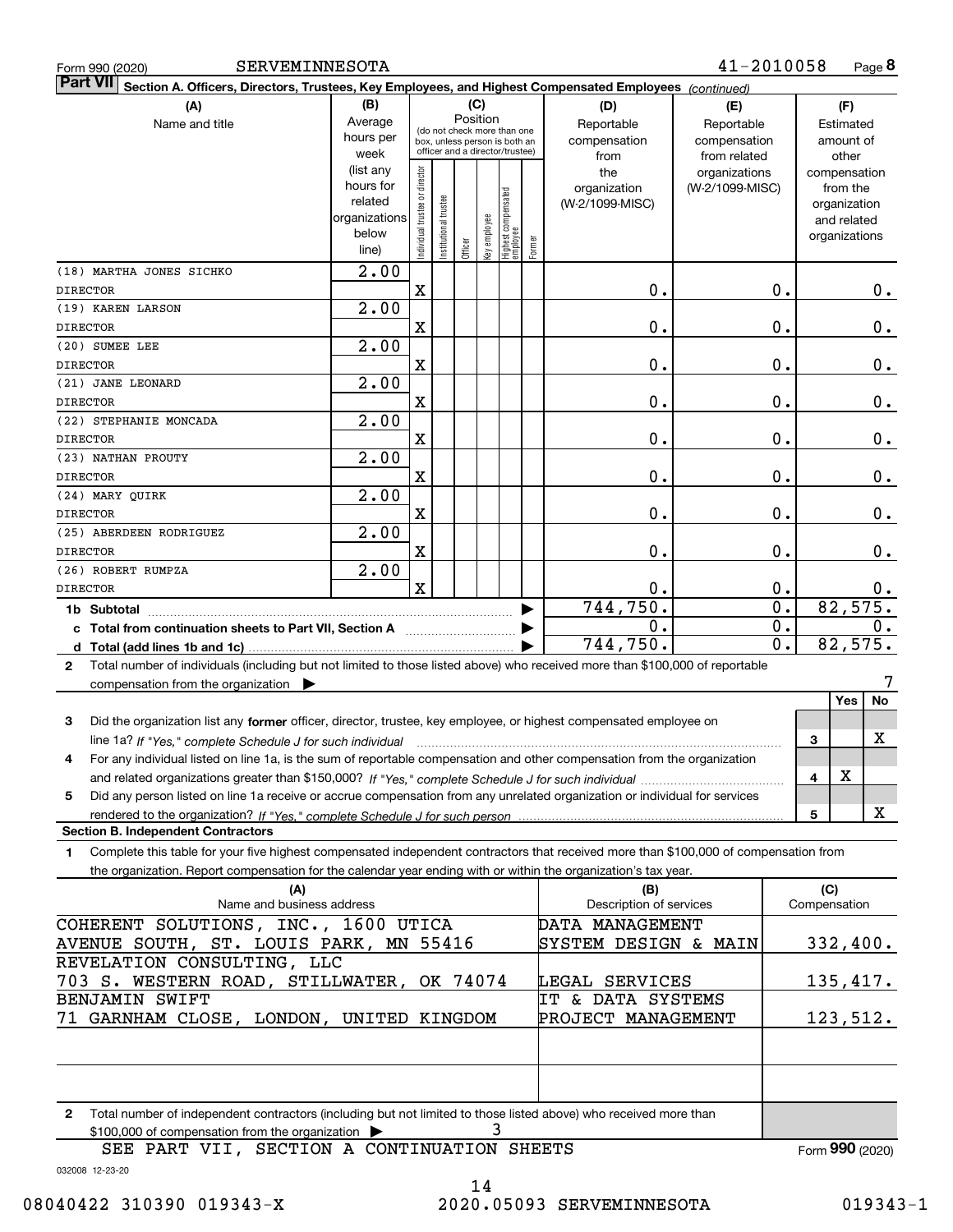| SERVEMINNESOTA<br>Form 990                                                                                                   |                      |                                |                       |         |                        |                              |        |                      | $41 - 2010058$               |                             |
|------------------------------------------------------------------------------------------------------------------------------|----------------------|--------------------------------|-----------------------|---------|------------------------|------------------------------|--------|----------------------|------------------------------|-----------------------------|
| <b>Part VII</b><br>Officers, Directors, Trustees, Key Employees, and Highest Compensated Employees (continued)<br>Section A. |                      |                                |                       |         |                        |                              |        |                      |                              |                             |
| (A)                                                                                                                          | (B)                  |                                |                       |         | (C)                    |                              |        | (D)                  | (E)                          | (F)                         |
| Name and title                                                                                                               | Average              |                                |                       |         | Position               |                              |        | Reportable           | Reportable                   | Estimated                   |
|                                                                                                                              | hours<br>per         |                                |                       |         | (check all that apply) |                              |        | compensation<br>from | compensation<br>from related | amount of<br>other          |
|                                                                                                                              | week                 |                                |                       |         |                        |                              |        | the                  | organizations                | compensation                |
|                                                                                                                              | (list any            |                                |                       |         |                        |                              |        | organization         | (W-2/1099-MISC)              | from the                    |
|                                                                                                                              | hours for<br>related |                                |                       |         |                        |                              |        | (W-2/1099-MISC)      |                              | organization<br>and related |
|                                                                                                                              | organizations        | Individual trustee or director | Institutional trustee |         | Key employee           | Highest compensated employee |        |                      |                              | organizations               |
|                                                                                                                              | below                |                                |                       | Officer |                        |                              | Former |                      |                              |                             |
|                                                                                                                              | line)                |                                |                       |         |                        |                              |        |                      |                              |                             |
| (27) PHILIP RUTHERFORD<br><b>DIRECTOR</b>                                                                                    | 2.00                 | $\mathbf X$                    |                       |         |                        |                              |        | $0$ .                | $0$ .                        | 0.                          |
| (28) NOYA WOODRICH                                                                                                           | 2.00                 |                                |                       |         |                        |                              |        |                      |                              |                             |
| DIRECTOR                                                                                                                     |                      | $\mathbf x$                    |                       |         |                        |                              |        | $\mathbf 0$ .        | $0$ .                        | 0.                          |
|                                                                                                                              |                      |                                |                       |         |                        |                              |        |                      |                              |                             |
|                                                                                                                              |                      |                                |                       |         |                        |                              |        |                      |                              |                             |
|                                                                                                                              |                      |                                |                       |         |                        |                              |        |                      |                              |                             |
|                                                                                                                              |                      |                                |                       |         |                        |                              |        |                      |                              |                             |
|                                                                                                                              |                      |                                |                       |         |                        |                              |        |                      |                              |                             |
|                                                                                                                              |                      |                                |                       |         |                        |                              |        |                      |                              |                             |
|                                                                                                                              |                      |                                |                       |         |                        |                              |        |                      |                              |                             |
|                                                                                                                              |                      |                                |                       |         |                        |                              |        |                      |                              |                             |
|                                                                                                                              |                      |                                |                       |         |                        |                              |        |                      |                              |                             |
|                                                                                                                              |                      |                                |                       |         |                        |                              |        |                      |                              |                             |
|                                                                                                                              |                      |                                |                       |         |                        |                              |        |                      |                              |                             |
|                                                                                                                              |                      |                                |                       |         |                        |                              |        |                      |                              |                             |
|                                                                                                                              |                      |                                |                       |         |                        |                              |        |                      |                              |                             |
|                                                                                                                              |                      |                                |                       |         |                        |                              |        |                      |                              |                             |
|                                                                                                                              |                      |                                |                       |         |                        |                              |        |                      |                              |                             |
|                                                                                                                              |                      |                                |                       |         |                        |                              |        |                      |                              |                             |
|                                                                                                                              |                      |                                |                       |         |                        |                              |        |                      |                              |                             |
|                                                                                                                              |                      |                                |                       |         |                        |                              |        |                      |                              |                             |
|                                                                                                                              |                      |                                |                       |         |                        |                              |        |                      |                              |                             |
|                                                                                                                              |                      |                                |                       |         |                        |                              |        |                      |                              |                             |
|                                                                                                                              |                      |                                |                       |         |                        |                              |        |                      |                              |                             |
|                                                                                                                              |                      |                                |                       |         |                        |                              |        |                      |                              |                             |
|                                                                                                                              |                      |                                |                       |         |                        |                              |        |                      |                              |                             |
|                                                                                                                              |                      |                                |                       |         |                        |                              |        |                      |                              |                             |
|                                                                                                                              |                      |                                |                       |         |                        |                              |        |                      |                              |                             |
|                                                                                                                              |                      |                                |                       |         |                        |                              |        |                      |                              |                             |
|                                                                                                                              |                      |                                |                       |         |                        |                              |        |                      |                              |                             |
|                                                                                                                              |                      |                                |                       |         |                        |                              |        |                      |                              |                             |
|                                                                                                                              |                      |                                |                       |         |                        |                              |        |                      |                              |                             |

032201 04-01-20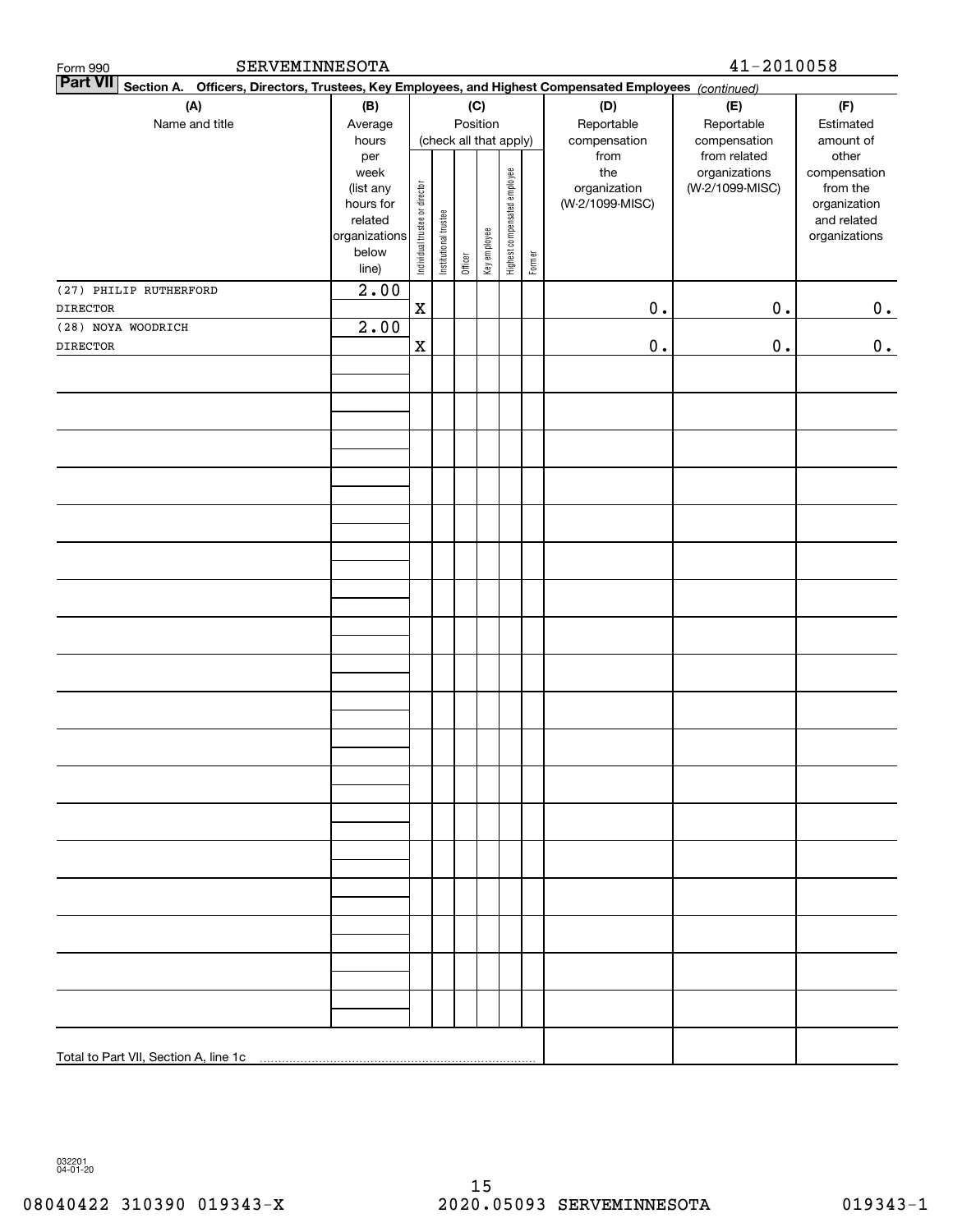|                                                                                         | <b>Part VIII</b>       | <b>Statement of Revenue</b>                                                                                                                                                                                                                                                                                                                                                                                                                                                                                                                                                                                                                               |                                                                                 |                      |                                                                           |                             |                                              |                                                 |                                                                 |
|-----------------------------------------------------------------------------------------|------------------------|-----------------------------------------------------------------------------------------------------------------------------------------------------------------------------------------------------------------------------------------------------------------------------------------------------------------------------------------------------------------------------------------------------------------------------------------------------------------------------------------------------------------------------------------------------------------------------------------------------------------------------------------------------------|---------------------------------------------------------------------------------|----------------------|---------------------------------------------------------------------------|-----------------------------|----------------------------------------------|-------------------------------------------------|-----------------------------------------------------------------|
|                                                                                         |                        | Check if Schedule O contains a response or note to any line in this Part VIII                                                                                                                                                                                                                                                                                                                                                                                                                                                                                                                                                                             |                                                                                 |                      |                                                                           |                             |                                              |                                                 |                                                                 |
|                                                                                         |                        |                                                                                                                                                                                                                                                                                                                                                                                                                                                                                                                                                                                                                                                           |                                                                                 |                      |                                                                           | (A)<br>Total revenue        | (B)<br>Related or exempt<br>function revenue | $\overline{C}$<br>Unrelated<br>business revenue | (D)<br>Revenue excluded<br>from tax under<br>sections 512 - 514 |
| Contributions, Gifts, Grants<br>and Other Similar Amounts<br>Program Service<br>Revenue | 2a<br>b<br>с<br>d<br>е | 1 a Federated campaigns<br><b>b</b> Membership dues<br>c Fundraising events<br>d Related organizations<br>e Government grants (contributions)<br>All other contributions, gifts, grants, and<br>similar amounts not included above<br>Noncash contributions included in lines 1a-1f<br>PROGRAM SERVICE FEES<br><u> 1989 - Johann Barn, mars ann an t-Amhain Aonaich an t-Aonaich an t-Aonaich ann an t-Aonaich ann an t-Aonaich</u><br><u> 1989 - Johann Barbara, martin amerikan basar dan berasal dalam basar dalam basar dalam basar dalam basar dala</u><br>the control of the control of the control of the control of the control of the control of | 1a<br>1 <sub>b</sub><br>1 <sub>c</sub><br>1 <sub>d</sub><br>1e<br>1f<br>$1g$ \$ |                      | 31, 316.<br>38, 953, 543.<br>1,489,698.<br><b>Business Code</b><br>900099 | 40, 474, 557.<br>2,094,818. | 2,094,818.                                   |                                                 |                                                                 |
|                                                                                         |                        |                                                                                                                                                                                                                                                                                                                                                                                                                                                                                                                                                                                                                                                           |                                                                                 |                      | ►                                                                         | 2,094,818.                  |                                              |                                                 |                                                                 |
|                                                                                         | a<br>3<br>4<br>5       | Investment income (including dividends, interest, and<br>Income from investment of tax-exempt bond proceeds                                                                                                                                                                                                                                                                                                                                                                                                                                                                                                                                               |                                                                                 |                      |                                                                           | 3,716.                      |                                              |                                                 | 3,716.                                                          |
|                                                                                         | 6а<br>b                | Gross rents<br>.<br>Less: rental expenses<br>Rental income or (loss)<br>d Net rental income or (loss)<br>7 a Gross amount from sales of<br>assets other than inventory<br><b>b</b> Less: cost or other basis                                                                                                                                                                                                                                                                                                                                                                                                                                              | (i) Real<br>l 6a<br>6b<br>6с<br>(i) Securities<br>7a                            |                      | (ii) Personal<br>(ii) Other                                               |                             |                                              |                                                 |                                                                 |
| Revenue                                                                                 |                        | and sales expenses<br>c Gain or (loss)                                                                                                                                                                                                                                                                                                                                                                                                                                                                                                                                                                                                                    | 7 <sub>b</sub><br> 7c                                                           |                      |                                                                           |                             |                                              |                                                 |                                                                 |
| <b>Othe</b>                                                                             |                        | 8 a Gross income from fundraising events (not<br>including \$<br>contributions reported on line 1c). See                                                                                                                                                                                                                                                                                                                                                                                                                                                                                                                                                  | $31,316.$ of                                                                    | 8a<br>8b             | $\mathbf 0$ .<br>0.                                                       |                             |                                              |                                                 |                                                                 |
|                                                                                         |                        | c Net income or (loss) from fundraising events<br>9 a Gross income from gaming activities. See<br><b>b</b> Less: direct expenses <b>manually</b>                                                                                                                                                                                                                                                                                                                                                                                                                                                                                                          |                                                                                 | 9a<br>9 <sub>b</sub> |                                                                           | 0.                          |                                              |                                                 |                                                                 |
|                                                                                         |                        | c Net income or (loss) from gaming activities<br>10 a Gross sales of inventory, less returns<br><b>b</b> Less: cost of goods sold                                                                                                                                                                                                                                                                                                                                                                                                                                                                                                                         |                                                                                 | 10a<br>10b           | .                                                                         |                             |                                              |                                                 |                                                                 |
| Miscellaneous<br>Revenue                                                                | 11 a<br>b<br>с         | c Net income or (loss) from sales of inventory<br>OTHER INCOME                                                                                                                                                                                                                                                                                                                                                                                                                                                                                                                                                                                            |                                                                                 |                      | <b>Business Code</b><br>900099                                            | 400.                        | 400.                                         |                                                 |                                                                 |
|                                                                                         |                        |                                                                                                                                                                                                                                                                                                                                                                                                                                                                                                                                                                                                                                                           |                                                                                 |                      |                                                                           |                             |                                              |                                                 |                                                                 |
|                                                                                         |                        |                                                                                                                                                                                                                                                                                                                                                                                                                                                                                                                                                                                                                                                           |                                                                                 |                      | ▶                                                                         | 400.<br>42, 573, 491.       | 2,095,218.                                   | 0.                                              | 3,716.                                                          |
|                                                                                         | 12                     |                                                                                                                                                                                                                                                                                                                                                                                                                                                                                                                                                                                                                                                           |                                                                                 |                      |                                                                           |                             |                                              |                                                 |                                                                 |

Form 990 (2020) SERVEMINNESOTA 4 I-ZUIUU58 Page

SERVEMINNESOTA

032009 12-23-20

**9**

41-2010058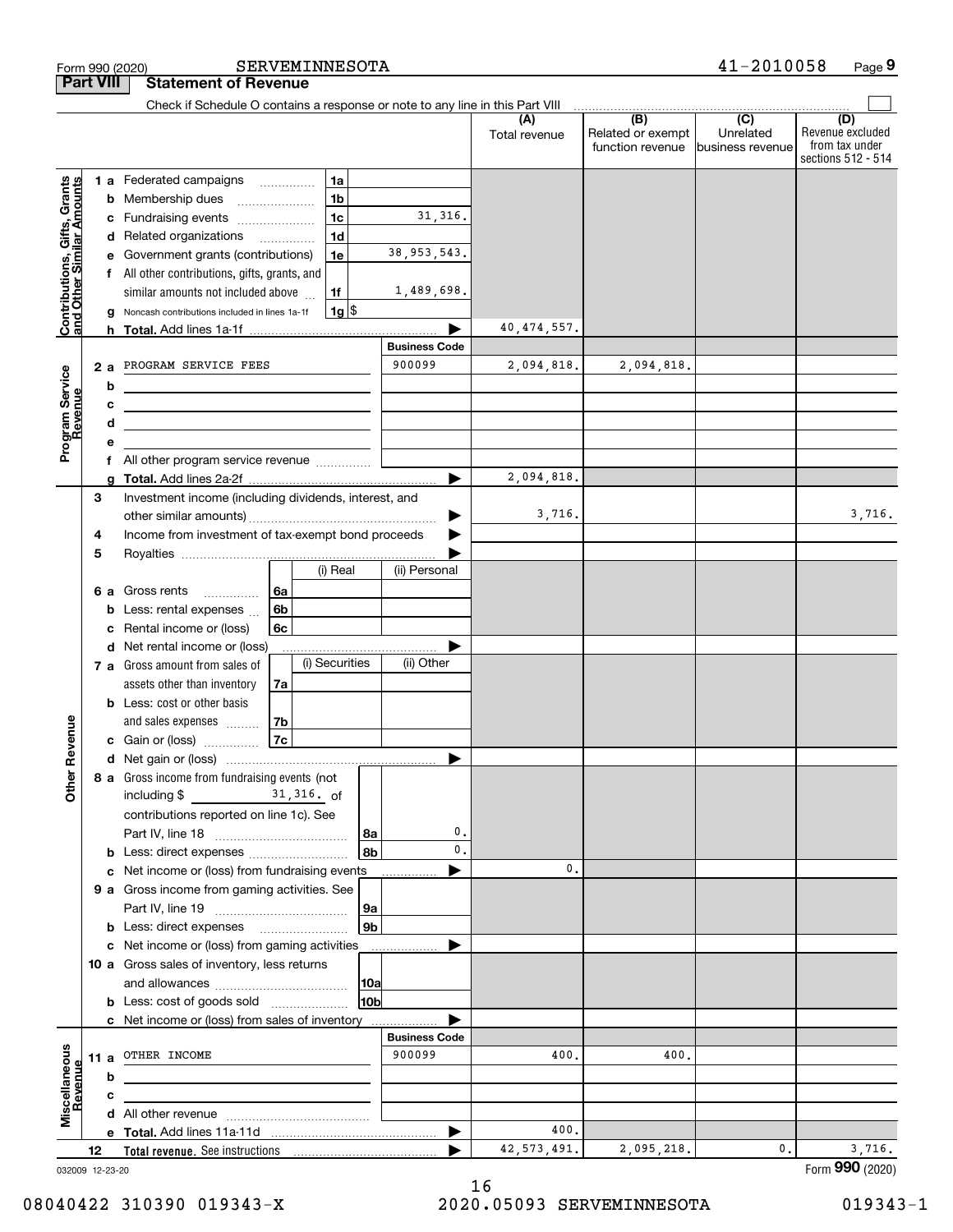Form 990 (2020) Page **Part IX Statement of Functional Expenses** SERVEMINNESOTA 41-2010058

|        | Section 501(c)(3) and 501(c)(4) organizations must complete all columns. All other organizations must complete column (A).                                                                                 |                       |                             |                                    |                         |
|--------|------------------------------------------------------------------------------------------------------------------------------------------------------------------------------------------------------------|-----------------------|-----------------------------|------------------------------------|-------------------------|
|        | Check if Schedule O contains a response or note to any line in this Part IX                                                                                                                                |                       | (B)                         | (C)                                | (D)                     |
|        | Do not include amounts reported on lines 6b,<br>7b, 8b, 9b, and 10b of Part VIII.                                                                                                                          | (A)<br>Total expenses | Program service<br>expenses | Management and<br>general expenses | Fundraising<br>expenses |
| 1.     | Grants and other assistance to domestic organizations                                                                                                                                                      |                       |                             |                                    |                         |
|        | and domestic governments. See Part IV, line 21                                                                                                                                                             | 38,016,766.           | 38,016,766.                 |                                    |                         |
| 2      | Grants and other assistance to domestic                                                                                                                                                                    |                       |                             |                                    |                         |
|        | individuals. See Part IV, line 22                                                                                                                                                                          |                       |                             |                                    |                         |
| 3      | Grants and other assistance to foreign                                                                                                                                                                     |                       |                             |                                    |                         |
|        | organizations, foreign governments, and foreign                                                                                                                                                            |                       |                             |                                    |                         |
|        | individuals. See Part IV, lines 15 and 16                                                                                                                                                                  |                       |                             |                                    |                         |
| 4      | Benefits paid to or for members                                                                                                                                                                            |                       |                             |                                    |                         |
| 5      | Compensation of current officers, directors,                                                                                                                                                               |                       |                             |                                    |                         |
|        | trustees, and key employees                                                                                                                                                                                | 939,699.              | 696,914.                    | 146,322.                           | 96,463.                 |
| 6      | Compensation not included above to disqualified                                                                                                                                                            |                       |                             |                                    |                         |
|        | persons (as defined under section 4958(f)(1)) and                                                                                                                                                          |                       |                             |                                    |                         |
|        | persons described in section 4958(c)(3)(B)                                                                                                                                                                 |                       |                             |                                    |                         |
| 7      | Other salaries and wages                                                                                                                                                                                   | 1,406,507.            | 1,044,242.                  | 217,068.                           | 145, 197.               |
| 8      | Pension plan accruals and contributions (include                                                                                                                                                           |                       |                             |                                    |                         |
|        | section 401(k) and 403(b) employer contributions)                                                                                                                                                          |                       |                             | 42,887.                            |                         |
| 9      |                                                                                                                                                                                                            | 238,638.              | 173,622.                    |                                    | 22,129.                 |
| 10     |                                                                                                                                                                                                            | 173, 247.             | 128,599.                    | 26,842.                            | 17,806.                 |
| 11     | Fees for services (nonemployees):                                                                                                                                                                          |                       |                             |                                    |                         |
| a      |                                                                                                                                                                                                            |                       |                             |                                    |                         |
| b      |                                                                                                                                                                                                            |                       |                             |                                    |                         |
| c      |                                                                                                                                                                                                            |                       |                             |                                    |                         |
| d<br>е | Professional fundraising services. See Part IV, line 17                                                                                                                                                    |                       |                             |                                    |                         |
| f      | Investment management fees                                                                                                                                                                                 |                       |                             |                                    |                         |
| g      | Other. (If line 11g amount exceeds 10% of line 25,                                                                                                                                                         |                       |                             |                                    |                         |
|        | column (A) amount, list line 11g expenses on Sch O.)                                                                                                                                                       | 1,070,237.            | 834,100.                    | 81,834.                            | 154, 303.               |
| 12     |                                                                                                                                                                                                            | 11,827.               | 11, 204.                    | $\overline{623}$ .                 |                         |
| 13     |                                                                                                                                                                                                            | 4,658.                | 3,059.                      | 1,418.                             | 181.                    |
| 14     |                                                                                                                                                                                                            | 40,051.               | 11,831.                     | 26, 329.                           | 1,891.                  |
| 15     |                                                                                                                                                                                                            |                       |                             |                                    |                         |
| 16     |                                                                                                                                                                                                            | 215,580.              |                             | 215,580.                           |                         |
| 17     |                                                                                                                                                                                                            | 492.                  | 478.                        | 14.                                |                         |
| 18     | Payments of travel or entertainment expenses                                                                                                                                                               |                       |                             |                                    |                         |
|        | for any federal, state, or local public officials                                                                                                                                                          |                       |                             |                                    |                         |
| 19     | Conferences, conventions, and meetings                                                                                                                                                                     | 20,618.               | 11,059.                     | 8,147.                             | 1,412.                  |
| 20     | Interest                                                                                                                                                                                                   |                       |                             |                                    |                         |
| 21     |                                                                                                                                                                                                            |                       |                             |                                    |                         |
| 22     | Depreciation, depletion, and amortization                                                                                                                                                                  | 5,385.                | 3,947.                      | 834.                               | 604.                    |
| 23     | Insurance                                                                                                                                                                                                  | $\overline{26,713.}$  | 2, 238.                     | 23, 155.                           | 1,320.                  |
| 24     | Other expenses. Itemize expenses not covered<br>above (List miscellaneous expenses on line 24e. If<br>line 24e amount exceeds 10% of line 25, column (A)<br>amount, list line 24e expenses on Schedule O.) |                       |                             |                                    |                         |
| a      | EQUIPMENT                                                                                                                                                                                                  | 38,377.               | 19,793.                     | 14,386.                            | 4,198.                  |
| b      | DUES & MEMBERSHIPS                                                                                                                                                                                         | 13,348.               | 1,998.                      | 9,749.                             | 1,601.                  |
| c      | PRINTING                                                                                                                                                                                                   | 6, 241.               | 327.                        | 4,501.                             | 1,413.                  |
| d      | OTHER EXPENSE                                                                                                                                                                                              | 5,008.                | 220.                        | 2,826.                             | 1,962.                  |
|        | e All other expenses                                                                                                                                                                                       | 1,030.                | 167.                        | 600.                               | 263.                    |
| 25     | Total functional expenses. Add lines 1 through 24e                                                                                                                                                         | 42, 234, 422.         | 40,960,564.                 | 823,115.                           | 450,743.                |
| 26     | Joint costs. Complete this line only if the organization                                                                                                                                                   |                       |                             |                                    |                         |
|        | reported in column (B) joint costs from a combined                                                                                                                                                         |                       |                             |                                    |                         |
|        | educational campaign and fundraising solicitation.                                                                                                                                                         |                       |                             |                                    |                         |

032010 12-23-20

Check here

Check here  $\bullet$  if following SOP 98-2 (ASC 958-720)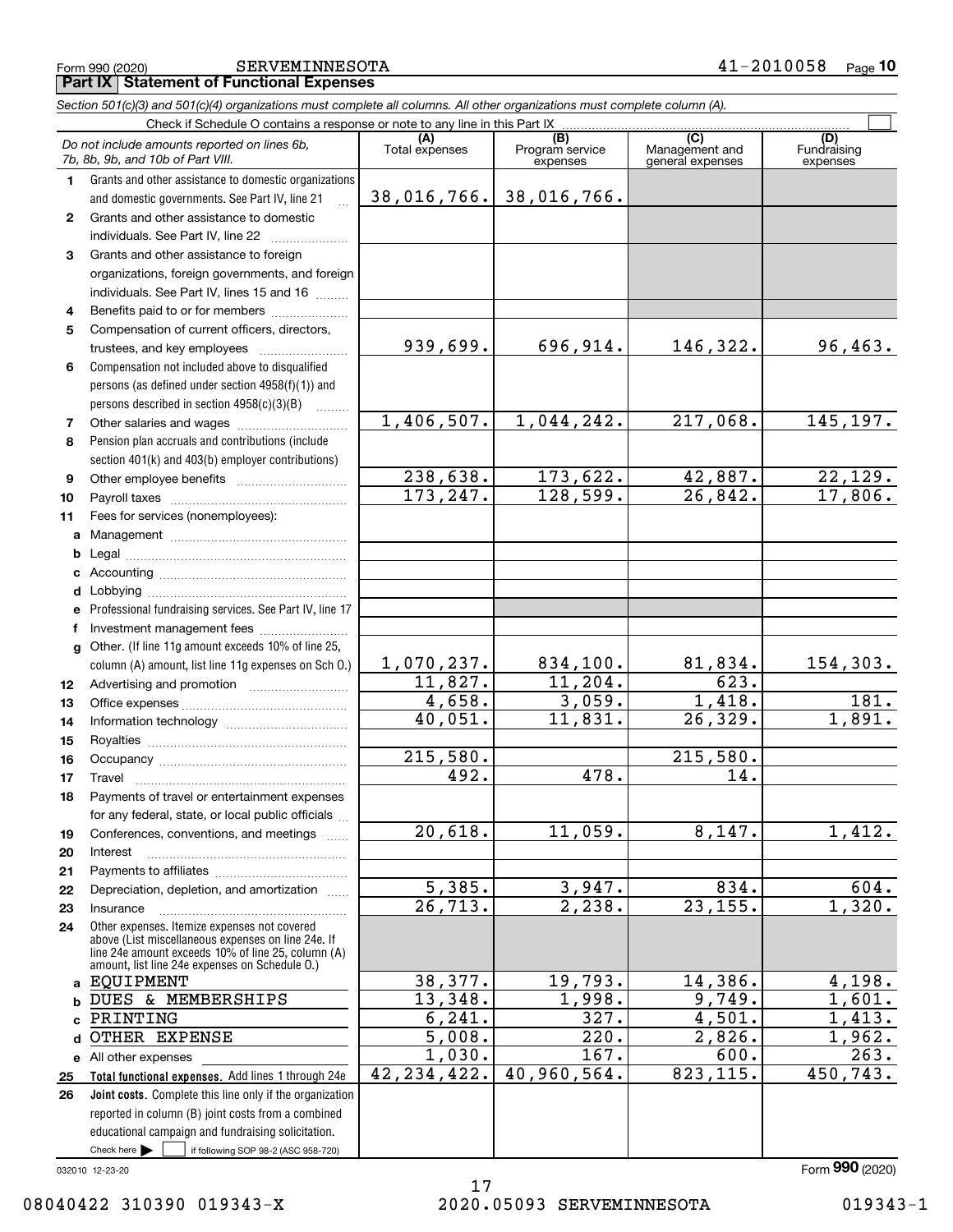Form 990 (2020) SERVEMINNESOTA 4 1 – 2 0 1 0 0 5 8 <sub>Page</sub> 11 **Part X Balance Sheet** SERVEMINNESOTA

Check if Schedule O contains a response or note to any line in this Part X

|                             |              |                                                                                                                                                                                                                                              |            |                     | (A)<br>Beginning of year  |                 | (B)<br>End of year            |
|-----------------------------|--------------|----------------------------------------------------------------------------------------------------------------------------------------------------------------------------------------------------------------------------------------------|------------|---------------------|---------------------------|-----------------|-------------------------------|
|                             | 1            | Cash - non-interest-bearing                                                                                                                                                                                                                  |            |                     | $\overline{4, 452, 712.}$ | $\mathbf{1}$    | 5,108,782.                    |
|                             | $\mathbf{2}$ |                                                                                                                                                                                                                                              |            |                     |                           | $\mathbf{2}$    |                               |
|                             | 3            |                                                                                                                                                                                                                                              | 3,736,558. | 3                   |                           |                 |                               |
|                             | 4            |                                                                                                                                                                                                                                              |            |                     | 362,893.                  | 4               | $\frac{3,416,176.}{579,462.}$ |
|                             | 5            | Loans and other receivables from any current or former officer, director,                                                                                                                                                                    |            |                     |                           |                 |                               |
|                             |              | trustee, key employee, creator or founder, substantial contributor, or 35%                                                                                                                                                                   |            |                     |                           |                 |                               |
|                             |              | controlled entity or family member of any of these persons                                                                                                                                                                                   |            |                     |                           | 5               |                               |
|                             | 6            | Loans and other receivables from other disqualified persons (as defined                                                                                                                                                                      |            |                     |                           |                 |                               |
|                             |              | under section $4958(f)(1)$ , and persons described in section $4958(c)(3)(B)$                                                                                                                                                                |            | $\ldots$            |                           | 6               |                               |
|                             | 7            |                                                                                                                                                                                                                                              |            |                     |                           | 7               |                               |
| Assets                      | 8            |                                                                                                                                                                                                                                              |            |                     |                           | 8               |                               |
|                             | 9            | Prepaid expenses and deferred charges                                                                                                                                                                                                        |            |                     | 77,773.                   | 9               | 70,794.                       |
|                             |              | 10a Land, buildings, and equipment: cost or other                                                                                                                                                                                            |            |                     |                           |                 |                               |
|                             |              |                                                                                                                                                                                                                                              |            |                     |                           |                 |                               |
|                             |              | basis. Complete Part VI of Schedule D $\begin{array}{ c c c c c }\n\hline\n10a & 53,117. \\ \hline\n\text{Less: accumulated depreciation} & 10b & 41,743. \\ \hline\n\end{array}$<br><u>  10b</u><br><b>b</b> Less: accumulated depreciation |            |                     | 16,759.                   | 10 <sub>c</sub> | 11,374.                       |
|                             | 11           |                                                                                                                                                                                                                                              |            |                     |                           | 11              |                               |
|                             | 12           |                                                                                                                                                                                                                                              |            | 12                  |                           |                 |                               |
|                             | 13           |                                                                                                                                                                                                                                              |            | 13                  |                           |                 |                               |
|                             | 14           |                                                                                                                                                                                                                                              |            | 14                  |                           |                 |                               |
|                             | 15           |                                                                                                                                                                                                                                              | 9,092.     | 15                  | 9,092.                    |                 |                               |
|                             | 16           |                                                                                                                                                                                                                                              |            |                     | 8,655,787.                | 16              | 9, 195, 680.                  |
|                             | 17           |                                                                                                                                                                                                                                              |            | 231,015.            | 17                        | 306, 230.       |                               |
|                             | 18           |                                                                                                                                                                                                                                              | 2,944,858. | 18                  | 3,070,467.                |                 |                               |
|                             | 19           | Deferred revenue information and contact the contract of the contract of the contract of the contract of the contract of the contract of the contract of the contract of the contract of the contract of the contract of the c               |            | 19                  |                           |                 |                               |
|                             | 20           |                                                                                                                                                                                                                                              |            | 20                  |                           |                 |                               |
|                             | 21           | Escrow or custodial account liability. Complete Part IV of Schedule D                                                                                                                                                                        |            |                     |                           | 21              |                               |
|                             | 22           | Loans and other payables to any current or former officer, director,                                                                                                                                                                         |            | 1.1.1.1.1.1.1.1.1.1 |                           |                 |                               |
| Liabilities                 |              | trustee, key employee, creator or founder, substantial contributor, or 35%                                                                                                                                                                   |            |                     |                           |                 |                               |
|                             |              | controlled entity or family member of any of these persons                                                                                                                                                                                   |            |                     |                           | 22              |                               |
|                             | 23           | Secured mortgages and notes payable to unrelated third parties                                                                                                                                                                               |            |                     |                           | 23              |                               |
|                             | 24           |                                                                                                                                                                                                                                              |            |                     |                           | 24              |                               |
|                             | 25           | Other liabilities (including federal income tax, payables to related third                                                                                                                                                                   |            |                     |                           |                 |                               |
|                             |              | parties, and other liabilities not included on lines 17-24). Complete Part X                                                                                                                                                                 |            |                     |                           |                 |                               |
|                             |              | of Schedule D                                                                                                                                                                                                                                |            |                     |                           | 25              |                               |
|                             | 26           |                                                                                                                                                                                                                                              |            |                     | 3, 175, 873.              | 26              | 3,376,697.                    |
|                             |              | Organizations that follow FASB ASC 958, check here $\blacktriangleright \boxed{X}$                                                                                                                                                           |            |                     |                           |                 |                               |
|                             |              | and complete lines 27, 28, 32, and 33.                                                                                                                                                                                                       |            |                     |                           |                 |                               |
|                             | 27           | Net assets without donor restrictions                                                                                                                                                                                                        |            |                     | 657, 157.                 | 27              | 597,364.                      |
|                             | 28           |                                                                                                                                                                                                                                              | 4,822,757. | 28                  | 5,221,619.                |                 |                               |
|                             |              | Organizations that do not follow FASB ASC 958, check here $\blacktriangleright$                                                                                                                                                              |            |                     |                           |                 |                               |
|                             |              | and complete lines 29 through 33.                                                                                                                                                                                                            |            |                     |                           |                 |                               |
|                             | 29           |                                                                                                                                                                                                                                              |            |                     | 29                        |                 |                               |
|                             | 30           | Paid-in or capital surplus, or land, building, or equipment fund                                                                                                                                                                             |            |                     |                           | 30              |                               |
| Net Assets or Fund Balances | 31           | Retained earnings, endowment, accumulated income, or other funds                                                                                                                                                                             |            | .                   |                           | 31              |                               |
|                             | 32           |                                                                                                                                                                                                                                              |            |                     | 5,479,914.                | 32              | 5,818,983.                    |
|                             | 33           |                                                                                                                                                                                                                                              | 8,655,787. | 33                  | 9, 195, 680.              |                 |                               |

 $\mathcal{L}^{\text{max}}$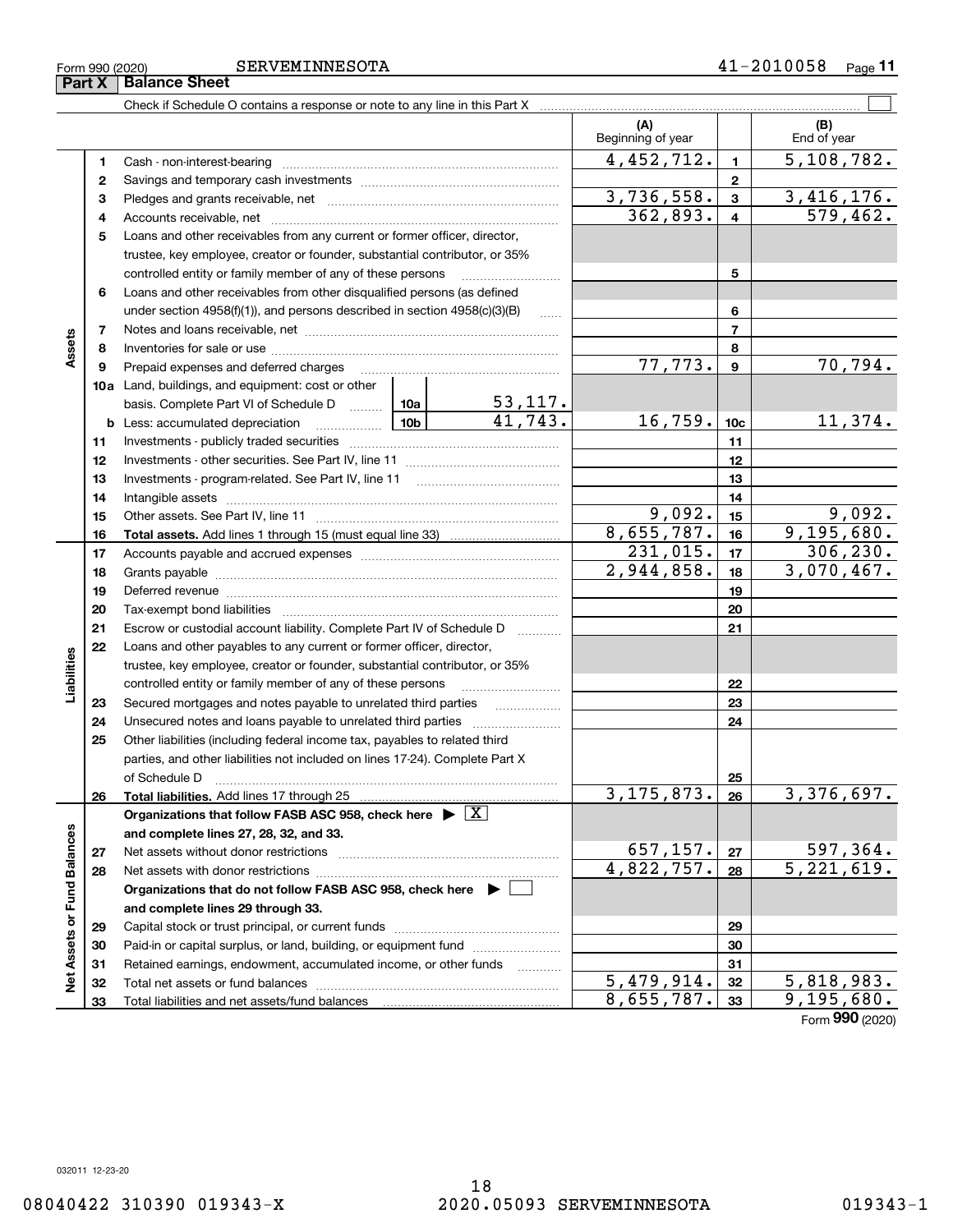|    | SERVEMINNESOTA<br>Form 990 (2020)                                                                                               |                | 41-2010058     |                 | Page $12$         |
|----|---------------------------------------------------------------------------------------------------------------------------------|----------------|----------------|-----------------|-------------------|
|    | Part XI<br><b>Reconciliation of Net Assets</b>                                                                                  |                |                |                 |                   |
|    |                                                                                                                                 |                |                |                 |                   |
|    |                                                                                                                                 |                |                |                 |                   |
| 1  |                                                                                                                                 | 1              | 42,573,491.    |                 |                   |
| 2  |                                                                                                                                 | $\mathbf{2}$   | 42, 234, 422.  |                 |                   |
| 3  | Revenue less expenses. Subtract line 2 from line 1                                                                              | 3              |                | 339,069.        |                   |
| 4  |                                                                                                                                 | 4              | 5,479,914.     |                 |                   |
| 5  | Net unrealized gains (losses) on investments                                                                                    | 5              |                |                 |                   |
| 6  |                                                                                                                                 | 6              |                |                 |                   |
| 7  | Investment expenses                                                                                                             | $\overline{7}$ |                |                 |                   |
| 8  | Prior period adjustments                                                                                                        | 8              |                |                 |                   |
| 9  | Other changes in net assets or fund balances (explain on Schedule O)                                                            | 9              |                |                 | 0.                |
| 10 | Net assets or fund balances at end of year. Combine lines 3 through 9 (must equal Part X, line 32,                              |                |                |                 |                   |
|    |                                                                                                                                 | 10             | 5,818,983.     |                 |                   |
|    | <b>Part XII Financial Statements and Reporting</b>                                                                              |                |                |                 |                   |
|    |                                                                                                                                 |                |                |                 | $\vert$ X $\vert$ |
|    |                                                                                                                                 |                |                | Yes             | <b>No</b>         |
| 1. | $\boxed{\mathbf{X}}$ Accrual<br>Accounting method used to prepare the Form 990: <u>[</u> Cash<br>Other                          |                |                |                 |                   |
|    | If the organization changed its method of accounting from a prior year or checked "Other," explain in Schedule O.               |                |                |                 |                   |
|    | 2a Were the organization's financial statements compiled or reviewed by an independent accountant?                              |                | 2a             |                 | x                 |
|    | If "Yes," check a box below to indicate whether the financial statements for the year were compiled or reviewed on a            |                |                |                 |                   |
|    | separate basis, consolidated basis, or both:                                                                                    |                |                |                 |                   |
|    | Both consolidated and separate basis<br>Separate basis<br>Consolidated basis                                                    |                |                |                 |                   |
|    | <b>b</b> Were the organization's financial statements audited by an independent accountant?                                     |                | 2 <sub>b</sub> | X               |                   |
|    | If "Yes," check a box below to indicate whether the financial statements for the year were audited on a separate basis,         |                |                |                 |                   |
|    | consolidated basis, or both:                                                                                                    |                |                |                 |                   |
|    | X Consolidated basis<br>Both consolidated and separate basis<br>Separate basis                                                  |                |                |                 |                   |
|    | c If "Yes" to line 2a or 2b, does the organization have a committee that assumes responsibility for oversight of the audit,     |                |                |                 |                   |
|    |                                                                                                                                 |                | 2c             | X               |                   |
|    | If the organization changed either its oversight process or selection process during the tax year, explain on Schedule O.       |                |                |                 |                   |
|    | 3a As a result of a federal award, was the organization required to undergo an audit or audits as set forth in the Single Audit |                |                |                 |                   |
|    |                                                                                                                                 |                | За             | х               |                   |
|    | b If "Yes," did the organization undergo the required audit or audits? If the organization did not undergo the required audit   |                |                |                 |                   |
|    |                                                                                                                                 |                | 3 <sub>b</sub> | х<br><u>nuu</u> |                   |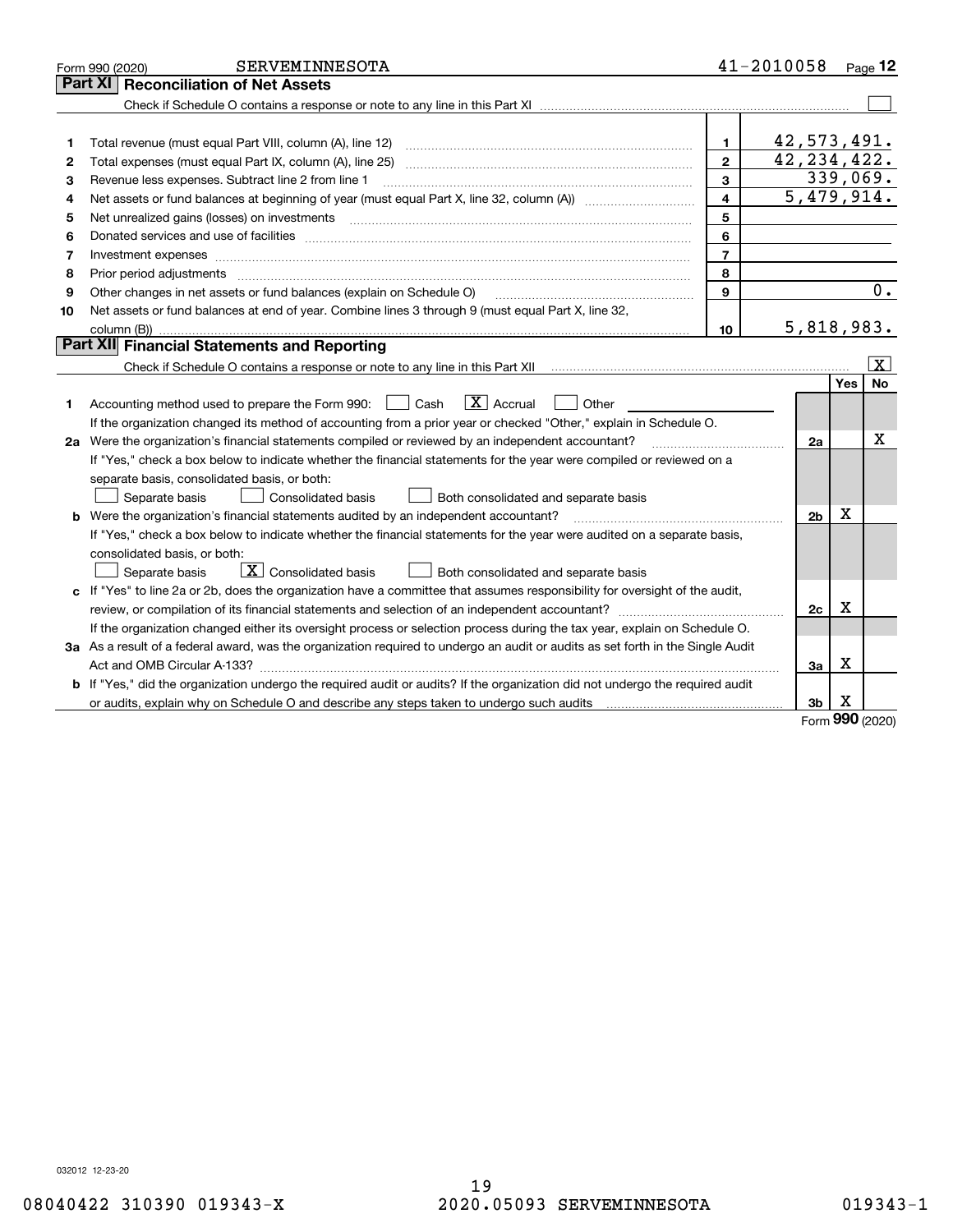Department of the Treasury Internal Revenue Service

**(Form 990 or 990-EZ)**

## **Public Charity Status and Public Support**

**Complete if the organization is a section 501(c)(3) organization or a section 4947(a)(1) nonexempt charitable trust.**

**| Attach to Form 990 or Form 990-EZ.** 

**| Go to www.irs.gov/Form990 for instructions and the latest information.**

| OMB No. 1545-0047                   |
|-------------------------------------|
| 020                                 |
| <b>Open to Public</b><br>Inspection |

 $\blacksquare$ 

|  | Name of the organization |
|--|--------------------------|
|--|--------------------------|

|               |                     | Name of the organization                                                                                                                     |                |                                                        |                             |                                 |                            |  | <b>Employer identification number</b>              |  |  |
|---------------|---------------------|----------------------------------------------------------------------------------------------------------------------------------------------|----------------|--------------------------------------------------------|-----------------------------|---------------------------------|----------------------------|--|----------------------------------------------------|--|--|
|               |                     |                                                                                                                                              | SERVEMINNESOTA |                                                        |                             |                                 |                            |  | 41-2010058                                         |  |  |
| <b>Part I</b> |                     | Reason for Public Charity Status. (All organizations must complete this part.) See instructions.                                             |                |                                                        |                             |                                 |                            |  |                                                    |  |  |
|               |                     | The organization is not a private foundation because it is: (For lines 1 through 12, check only one box.)                                    |                |                                                        |                             |                                 |                            |  |                                                    |  |  |
| 1             |                     | A church, convention of churches, or association of churches described in section 170(b)(1)(A)(i).                                           |                |                                                        |                             |                                 |                            |  |                                                    |  |  |
| 2             |                     | A school described in section 170(b)(1)(A)(ii). (Attach Schedule E (Form 990 or 990-EZ).)                                                    |                |                                                        |                             |                                 |                            |  |                                                    |  |  |
| з             |                     | A hospital or a cooperative hospital service organization described in section 170(b)(1)(A)(iii).                                            |                |                                                        |                             |                                 |                            |  |                                                    |  |  |
|               |                     | A medical research organization operated in conjunction with a hospital described in section 170(b)(1)(A)(iii). Enter the hospital's name,   |                |                                                        |                             |                                 |                            |  |                                                    |  |  |
|               |                     | city, and state:                                                                                                                             |                |                                                        |                             |                                 |                            |  |                                                    |  |  |
| 5             |                     | An organization operated for the benefit of a college or university owned or operated by a governmental unit described in                    |                |                                                        |                             |                                 |                            |  |                                                    |  |  |
|               |                     | section 170(b)(1)(A)(iv). (Complete Part II.)                                                                                                |                |                                                        |                             |                                 |                            |  |                                                    |  |  |
| 6             |                     | A federal, state, or local government or governmental unit described in section 170(b)(1)(A)(v).                                             |                |                                                        |                             |                                 |                            |  |                                                    |  |  |
| 7             | $\lfloor x \rfloor$ | An organization that normally receives a substantial part of its support from a governmental unit or from the general public described in    |                |                                                        |                             |                                 |                            |  |                                                    |  |  |
|               |                     | section 170(b)(1)(A)(vi). (Complete Part II.)                                                                                                |                |                                                        |                             |                                 |                            |  |                                                    |  |  |
| 8             |                     | A community trust described in section 170(b)(1)(A)(vi). (Complete Part II.)                                                                 |                |                                                        |                             |                                 |                            |  |                                                    |  |  |
| 9             |                     | An agricultural research organization described in section 170(b)(1)(A)(ix) operated in conjunction with a land-grant college                |                |                                                        |                             |                                 |                            |  |                                                    |  |  |
|               |                     | or university or a non-land-grant college of agriculture (see instructions). Enter the name, city, and state of the college or               |                |                                                        |                             |                                 |                            |  |                                                    |  |  |
|               |                     | university:                                                                                                                                  |                |                                                        |                             |                                 |                            |  |                                                    |  |  |
| 10            |                     | An organization that normally receives (1) more than 33 1/3% of its support from contributions, membership fees, and gross receipts from     |                |                                                        |                             |                                 |                            |  |                                                    |  |  |
|               |                     | activities related to its exempt functions, subject to certain exceptions; and (2) no more than 33 1/3% of its support from gross investment |                |                                                        |                             |                                 |                            |  |                                                    |  |  |
|               |                     | income and unrelated business taxable income (less section 511 tax) from businesses acquired by the organization after June 30, 1975.        |                |                                                        |                             |                                 |                            |  |                                                    |  |  |
|               |                     | See section 509(a)(2). (Complete Part III.)                                                                                                  |                |                                                        |                             |                                 |                            |  |                                                    |  |  |
| 11            |                     | An organization organized and operated exclusively to test for public safety. See section 509(a)(4).                                         |                |                                                        |                             |                                 |                            |  |                                                    |  |  |
| 12            |                     | An organization organized and operated exclusively for the benefit of, to perform the functions of, or to carry out the purposes of one or   |                |                                                        |                             |                                 |                            |  |                                                    |  |  |
|               |                     | more publicly supported organizations described in section 509(a)(1) or section 509(a)(2). See section 509(a)(3). Check the box in           |                |                                                        |                             |                                 |                            |  |                                                    |  |  |
|               |                     | lines 12a through 12d that describes the type of supporting organization and complete lines 12e, 12f, and 12g.                               |                |                                                        |                             |                                 |                            |  |                                                    |  |  |
| а             |                     | Type I. A supporting organization operated, supervised, or controlled by its supported organization(s), typically by giving                  |                |                                                        |                             |                                 |                            |  |                                                    |  |  |
|               |                     | the supported organization(s) the power to regularly appoint or elect a majority of the directors or trustees of the supporting              |                |                                                        |                             |                                 |                            |  |                                                    |  |  |
|               |                     | organization. You must complete Part IV, Sections A and B.                                                                                   |                |                                                        |                             |                                 |                            |  |                                                    |  |  |
| b             |                     | Type II. A supporting organization supervised or controlled in connection with its supported organization(s), by having                      |                |                                                        |                             |                                 |                            |  |                                                    |  |  |
|               |                     | control or management of the supporting organization vested in the same persons that control or manage the supported                         |                |                                                        |                             |                                 |                            |  |                                                    |  |  |
|               |                     | organization(s). You must complete Part IV, Sections A and C.                                                                                |                |                                                        |                             |                                 |                            |  |                                                    |  |  |
| c             |                     | Type III functionally integrated. A supporting organization operated in connection with, and functionally integrated with,                   |                |                                                        |                             |                                 |                            |  |                                                    |  |  |
|               |                     | its supported organization(s) (see instructions). You must complete Part IV, Sections A, D, and E.                                           |                |                                                        |                             |                                 |                            |  |                                                    |  |  |
| d             |                     | Type III non-functionally integrated. A supporting organization operated in connection with its supported organization(s)                    |                |                                                        |                             |                                 |                            |  |                                                    |  |  |
|               |                     | that is not functionally integrated. The organization generally must satisfy a distribution requirement and an attentiveness                 |                |                                                        |                             |                                 |                            |  |                                                    |  |  |
|               |                     | requirement (see instructions). You must complete Part IV, Sections A and D, and Part V.                                                     |                |                                                        |                             |                                 |                            |  |                                                    |  |  |
| е             |                     | Check this box if the organization received a written determination from the IRS that it is a Type I, Type II, Type III                      |                |                                                        |                             |                                 |                            |  |                                                    |  |  |
|               |                     | functionally integrated, or Type III non-functionally integrated supporting organization.                                                    |                |                                                        |                             |                                 |                            |  |                                                    |  |  |
|               |                     | f Enter the number of supported organizations                                                                                                |                |                                                        |                             |                                 |                            |  |                                                    |  |  |
|               |                     | g Provide the following information about the supported organization(s).                                                                     |                |                                                        |                             |                                 |                            |  |                                                    |  |  |
|               |                     | (i) Name of supported                                                                                                                        | (ii) EIN       | (iii) Type of organization<br>(described on lines 1-10 | in your governing document? | (iv) Is the organization listed | (v) Amount of monetary     |  | (vi) Amount of other<br>support (see instructions) |  |  |
|               |                     | organization                                                                                                                                 |                | above (see instructions))                              | Yes                         | No.                             | support (see instructions) |  |                                                    |  |  |
|               |                     |                                                                                                                                              |                |                                                        |                             |                                 |                            |  |                                                    |  |  |
|               |                     |                                                                                                                                              |                |                                                        |                             |                                 |                            |  |                                                    |  |  |
|               |                     |                                                                                                                                              |                |                                                        |                             |                                 |                            |  |                                                    |  |  |
|               |                     |                                                                                                                                              |                |                                                        |                             |                                 |                            |  |                                                    |  |  |
|               |                     |                                                                                                                                              |                |                                                        |                             |                                 |                            |  |                                                    |  |  |
|               |                     |                                                                                                                                              |                |                                                        |                             |                                 |                            |  |                                                    |  |  |
|               |                     |                                                                                                                                              |                |                                                        |                             |                                 |                            |  |                                                    |  |  |
|               |                     |                                                                                                                                              |                |                                                        |                             |                                 |                            |  |                                                    |  |  |
|               |                     |                                                                                                                                              |                |                                                        |                             |                                 |                            |  |                                                    |  |  |
|               |                     |                                                                                                                                              |                |                                                        |                             |                                 |                            |  |                                                    |  |  |
| Total         |                     |                                                                                                                                              |                |                                                        |                             |                                 |                            |  |                                                    |  |  |

LHA For Paperwork Reduction Act Notice, see the Instructions for Form 990 or 990-EZ. <sub>032021</sub> o1-25-21 Schedule A (Form 990 or 990-EZ) 2020 20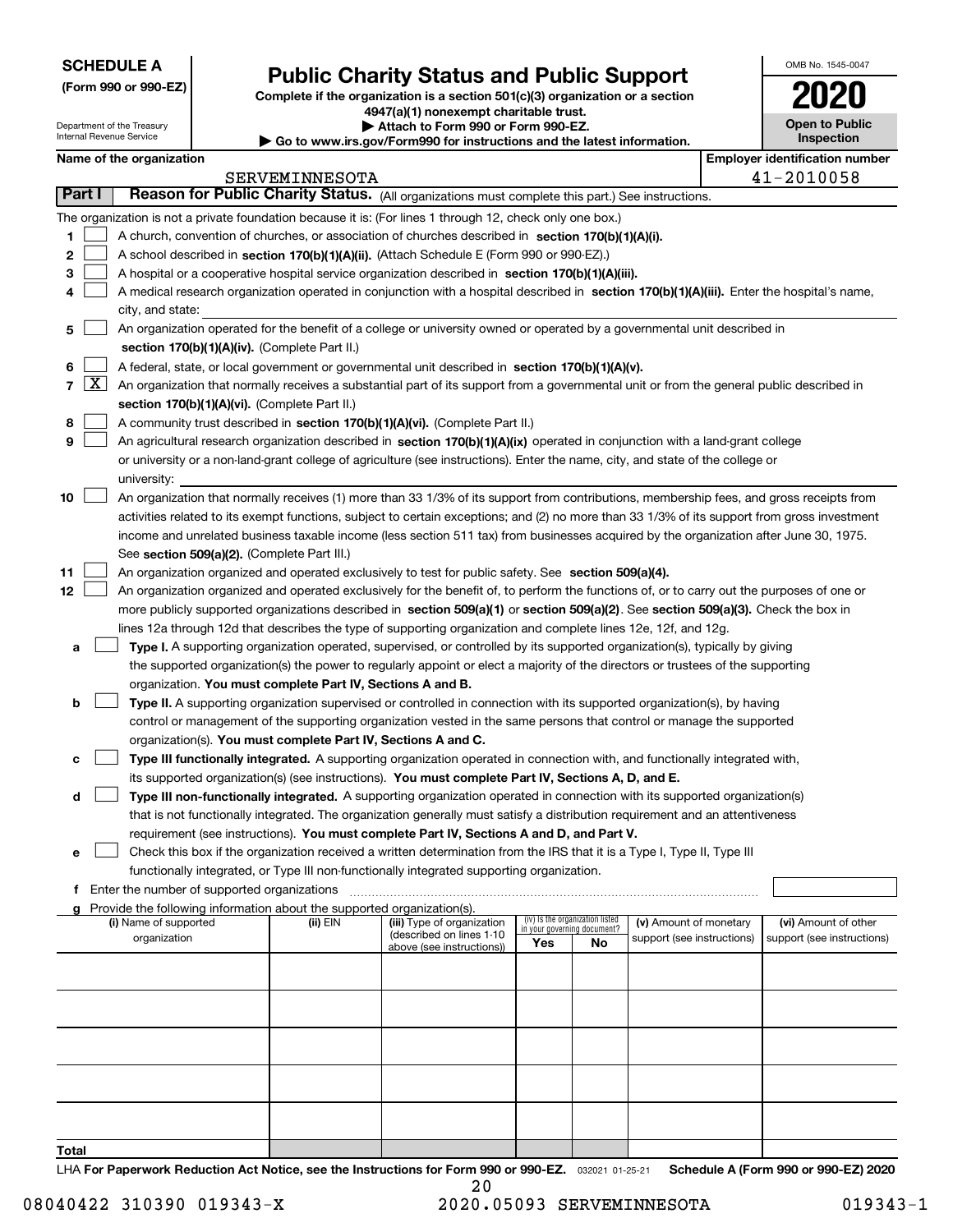#### Schedule A (Form 990 or 990-EZ) 2020 Page SERVEMINNESOTA 41-2010058

 $41 - 2010058$  Page 2

**Part II Support Schedule for Organizations Described in Sections 170(b)(1)(A)(iv) and 170(b)(1)(A)(vi)**

(Complete only if you checked the box on line 5, 7, or 8 of Part I or if the organization failed to qualify under Part III. If the organization fails to qualify under the tests listed below, please complete Part III.)

|    | <b>Section A. Public Support</b>                                                                                                               |                                                             |          |            |            |                                                        |                                          |
|----|------------------------------------------------------------------------------------------------------------------------------------------------|-------------------------------------------------------------|----------|------------|------------|--------------------------------------------------------|------------------------------------------|
|    | Calendar year (or fiscal year beginning in)                                                                                                    | (a) 2016                                                    | (b) 2017 | $(c)$ 2018 | $(d)$ 2019 | (e) 2020                                               | (f) Total                                |
|    | 1 Gifts, grants, contributions, and<br>membership fees received. (Do not                                                                       |                                                             |          |            |            |                                                        |                                          |
|    | include any "unusual grants.")                                                                                                                 | 30236425. 32068342. 31230908. 31054764. 40474557. 165064996 |          |            |            |                                                        |                                          |
|    | 2 Tax revenues levied for the organ-<br>ization's benefit and either paid to<br>or expended on its behalf                                      |                                                             |          |            |            |                                                        |                                          |
|    | 3 The value of services or facilities<br>furnished by a governmental unit to                                                                   |                                                             |          |            |            |                                                        |                                          |
|    | the organization without charge                                                                                                                | 30236425. 32068342. 31230908. 31054764. 40474557. 165064996 |          |            |            |                                                        |                                          |
|    | 4 Total. Add lines 1 through 3                                                                                                                 |                                                             |          |            |            |                                                        |                                          |
| 5. | The portion of total contributions                                                                                                             |                                                             |          |            |            |                                                        |                                          |
|    | by each person (other than a<br>governmental unit or publicly                                                                                  |                                                             |          |            |            |                                                        |                                          |
|    | supported organization) included                                                                                                               |                                                             |          |            |            |                                                        |                                          |
|    | on line 1 that exceeds 2% of the                                                                                                               |                                                             |          |            |            |                                                        |                                          |
|    | amount shown on line 11,                                                                                                                       |                                                             |          |            |            |                                                        |                                          |
|    | column (f)                                                                                                                                     |                                                             |          |            |            |                                                        |                                          |
|    | 6 Public support. Subtract line 5 from line 4.                                                                                                 |                                                             |          |            |            |                                                        | 165064996                                |
|    | <b>Section B. Total Support</b>                                                                                                                |                                                             |          |            |            |                                                        |                                          |
|    | Calendar year (or fiscal year beginning in)                                                                                                    | (a) 2016                                                    | (b) 2017 | $(c)$ 2018 | $(d)$ 2019 | (e) 2020                                               | (f) Total                                |
|    | <b>7</b> Amounts from line 4                                                                                                                   |                                                             |          |            |            | 30236425.32068342.31230908.31054764.40474557.165064996 |                                          |
|    | 8 Gross income from interest,                                                                                                                  |                                                             |          |            |            |                                                        |                                          |
|    | dividends, payments received on                                                                                                                |                                                             |          |            |            |                                                        |                                          |
|    | securities loans, rents, royalties,                                                                                                            |                                                             |          |            |            |                                                        |                                          |
|    | and income from similar sources                                                                                                                | 4,898.                                                      | 7,350.   | 21,627.    | 9,569.     | 3,716.                                                 | 47,160.                                  |
|    | 9 Net income from unrelated business                                                                                                           |                                                             |          |            |            |                                                        |                                          |
|    | activities, whether or not the                                                                                                                 |                                                             |          |            |            |                                                        |                                          |
|    | business is regularly carried on                                                                                                               |                                                             |          |            |            |                                                        |                                          |
|    | 10 Other income. Do not include gain                                                                                                           |                                                             |          |            |            |                                                        |                                          |
|    | or loss from the sale of capital                                                                                                               |                                                             |          |            |            |                                                        |                                          |
|    | assets (Explain in Part VI.)                                                                                                                   | 2041010.                                                    | 1734475. | 2077852.   | 1780877.   | 2095218.                                               | 9729432.                                 |
|    | 11 Total support. Add lines 7 through 10                                                                                                       |                                                             |          |            |            |                                                        | 174841588                                |
|    | 12 Gross receipts from related activities, etc. (see instructions)                                                                             |                                                             |          |            |            | 12                                                     |                                          |
|    | 13 First 5 years. If the Form 990 is for the organization's first, second, third, fourth, or fifth tax year as a section 501(c)(3)             |                                                             |          |            |            |                                                        |                                          |
|    | organization, check this box and stop here<br><b>Section C. Computation of Public Support Percentage</b>                                       |                                                             |          |            |            |                                                        |                                          |
|    |                                                                                                                                                |                                                             |          |            |            |                                                        | 94.41                                    |
|    |                                                                                                                                                |                                                             |          |            |            | 14<br>15                                               | %<br>94.58                               |
|    | 16a 33 1/3% support test - 2020. If the organization did not check the box on line 13, and line 14 is 33 1/3% or more, check this box and      |                                                             |          |            |            |                                                        | $\%$                                     |
|    | stop here. The organization qualifies as a publicly supported organization                                                                     |                                                             |          |            |            |                                                        | $\blacktriangleright$ $\boxed{\text{X}}$ |
|    | b 33 1/3% support test - 2019. If the organization did not check a box on line 13 or 16a, and line 15 is 33 1/3% or more, check this box       |                                                             |          |            |            |                                                        |                                          |
|    | and stop here. The organization qualifies as a publicly supported organization                                                                 |                                                             |          |            |            |                                                        |                                          |
|    | 17a 10% -facts-and-circumstances test - 2020. If the organization did not check a box on line 13, 16a, or 16b, and line 14 is 10% or more,     |                                                             |          |            |            |                                                        |                                          |
|    | and if the organization meets the facts-and-circumstances test, check this box and stop here. Explain in Part VI how the organization          |                                                             |          |            |            |                                                        |                                          |
|    | meets the facts-and-circumstances test. The organization qualifies as a publicly supported organization                                        |                                                             |          |            |            |                                                        |                                          |
|    | <b>b 10% -facts-and-circumstances test - 2019.</b> If the organization did not check a box on line 13, 16a, 16b, or 17a, and line 15 is 10% or |                                                             |          |            |            |                                                        |                                          |
|    | more, and if the organization meets the facts-and-circumstances test, check this box and stop here. Explain in Part VI how the                 |                                                             |          |            |            |                                                        |                                          |
|    | organization meets the facts-and-circumstances test. The organization qualifies as a publicly supported organization                           |                                                             |          |            |            |                                                        |                                          |
| 18 | Private foundation. If the organization did not check a box on line 13, 16a, 16b, 17a, or 17b, check this box and see instructions             |                                                             |          |            |            |                                                        |                                          |
|    |                                                                                                                                                |                                                             |          |            |            | Schedule A (Form 990 or 990-EZ) 2020                   |                                          |

032022 01-25-21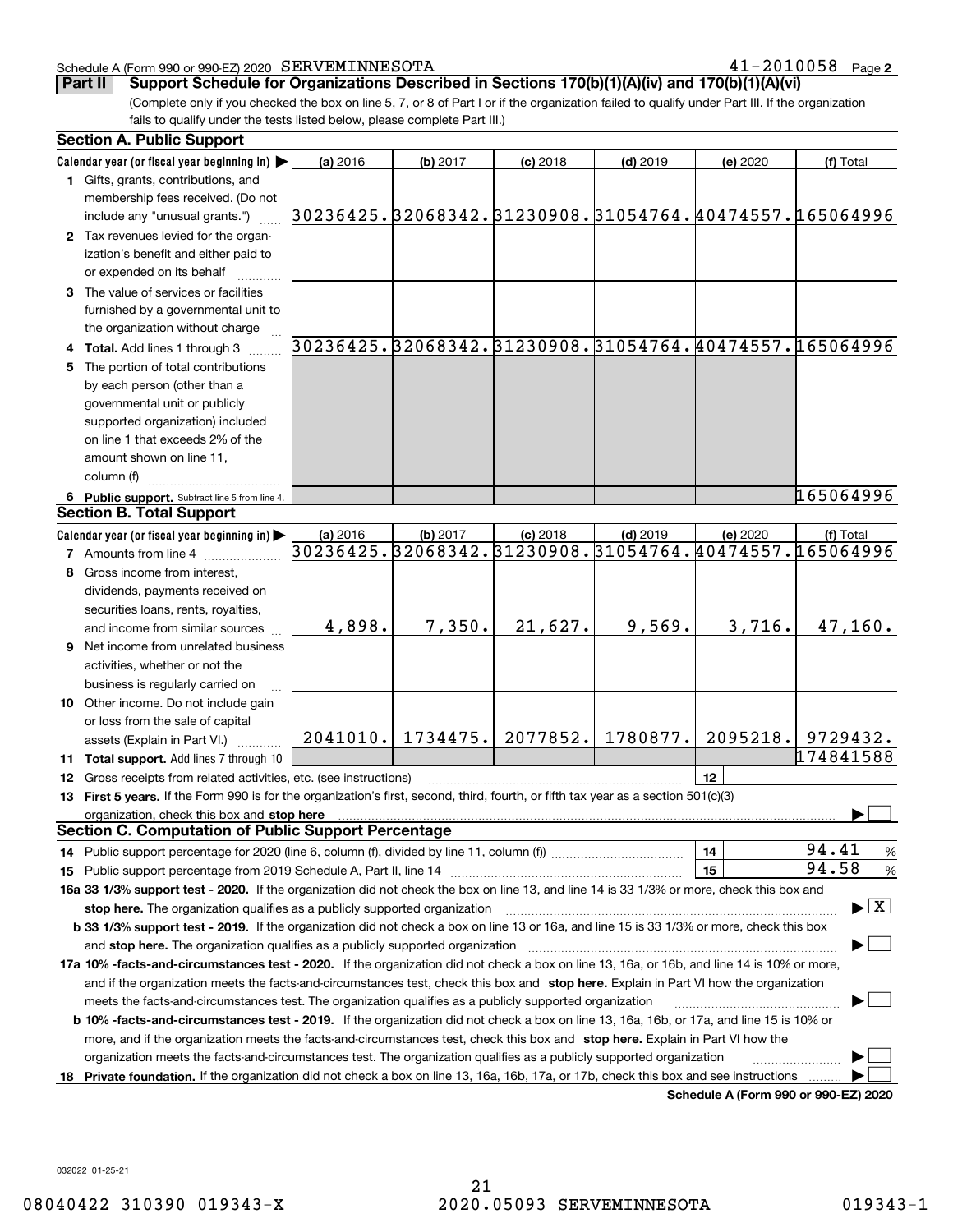#### Schedule A (Form 990 or 990-EZ) 2020 Page SERVEMINNESOTA 41-2010058

## **Part III Support Schedule for Organizations Described in Section 509(a)(2)**

(Complete only if you checked the box on line 10 of Part I or if the organization failed to qualify under Part II. If the organization fails to qualify under the tests listed below, please complete Part II.)

| <b>Section A. Public Support</b>                                                                                                                                                                                                                                                             |          |          |            |            |                 |                                      |
|----------------------------------------------------------------------------------------------------------------------------------------------------------------------------------------------------------------------------------------------------------------------------------------------|----------|----------|------------|------------|-----------------|--------------------------------------|
| Calendar year (or fiscal year beginning in) $\blacktriangleright$                                                                                                                                                                                                                            | (a) 2016 | (b) 2017 | $(c)$ 2018 | $(d)$ 2019 | <b>(e)</b> 2020 | (f) Total                            |
| 1 Gifts, grants, contributions, and                                                                                                                                                                                                                                                          |          |          |            |            |                 |                                      |
| membership fees received. (Do not                                                                                                                                                                                                                                                            |          |          |            |            |                 |                                      |
| include any "unusual grants.")                                                                                                                                                                                                                                                               |          |          |            |            |                 |                                      |
| <b>2</b> Gross receipts from admissions,<br>merchandise sold or services per-<br>formed, or facilities furnished in<br>any activity that is related to the<br>organization's tax-exempt purpose                                                                                              |          |          |            |            |                 |                                      |
| 3 Gross receipts from activities that<br>are not an unrelated trade or bus-<br>iness under section 513                                                                                                                                                                                       |          |          |            |            |                 |                                      |
| 4 Tax revenues levied for the organ-<br>ization's benefit and either paid to                                                                                                                                                                                                                 |          |          |            |            |                 |                                      |
| or expended on its behalf<br>5 The value of services or facilities<br>furnished by a governmental unit to<br>the organization without charge                                                                                                                                                 |          |          |            |            |                 |                                      |
|                                                                                                                                                                                                                                                                                              |          |          |            |            |                 |                                      |
| <b>6 Total.</b> Add lines 1 through 5<br>7a Amounts included on lines 1, 2, and<br>3 received from disqualified persons                                                                                                                                                                      |          |          |            |            |                 |                                      |
| <b>b</b> Amounts included on lines 2 and 3 received<br>from other than disqualified persons that<br>exceed the greater of \$5,000 or 1% of the<br>amount on line 13 for the year                                                                                                             |          |          |            |            |                 |                                      |
| c Add lines 7a and 7b                                                                                                                                                                                                                                                                        |          |          |            |            |                 |                                      |
| 8 Public support. (Subtract line 7c from line 6.)<br><b>Section B. Total Support</b>                                                                                                                                                                                                         |          |          |            |            |                 |                                      |
| Calendar year (or fiscal year beginning in) $\blacktriangleright$                                                                                                                                                                                                                            | (a) 2016 | (b) 2017 | $(c)$ 2018 | $(d)$ 2019 | (e) 2020        | (f) Total                            |
| 9 Amounts from line 6                                                                                                                                                                                                                                                                        |          |          |            |            |                 |                                      |
| <b>10a</b> Gross income from interest,<br>dividends, payments received on<br>securities loans, rents, royalties,<br>and income from similar sources                                                                                                                                          |          |          |            |            |                 |                                      |
| <b>b</b> Unrelated business taxable income<br>(less section 511 taxes) from businesses<br>acquired after June 30, 1975                                                                                                                                                                       |          |          |            |            |                 |                                      |
| c Add lines 10a and 10b                                                                                                                                                                                                                                                                      |          |          |            |            |                 |                                      |
| 11 Net income from unrelated business<br>activities not included in line 10b,<br>whether or not the business is<br>regularly carried on                                                                                                                                                      |          |          |            |            |                 |                                      |
| <b>12</b> Other income. Do not include gain<br>or loss from the sale of capital<br>assets (Explain in Part VI.)                                                                                                                                                                              |          |          |            |            |                 |                                      |
| <b>13</b> Total support. (Add lines 9, 10c, 11, and 12.)                                                                                                                                                                                                                                     |          |          |            |            |                 |                                      |
| 14 First 5 years. If the Form 990 is for the organization's first, second, third, fourth, or fifth tax year as a section 501(c)(3) organization,                                                                                                                                             |          |          |            |            |                 |                                      |
| check this box and stop here communication and content to the state of the state of the state of the state of the state of the state of the state of the state of the state of the state of the state of the state of the stat<br><b>Section C. Computation of Public Support Percentage</b> |          |          |            |            |                 |                                      |
| 15 Public support percentage for 2020 (line 8, column (f), divided by line 13, column (f))                                                                                                                                                                                                   |          |          |            |            | 15              | %                                    |
| 16 Public support percentage from 2019 Schedule A, Part III, line 15                                                                                                                                                                                                                         |          |          |            |            | 16              | %                                    |
| <b>Section D. Computation of Investment Income Percentage</b>                                                                                                                                                                                                                                |          |          |            |            |                 |                                      |
|                                                                                                                                                                                                                                                                                              |          |          |            |            | 17              | %                                    |
| 18 Investment income percentage from 2019 Schedule A, Part III, line 17                                                                                                                                                                                                                      |          |          |            |            | 18              | %                                    |
| 19a 33 1/3% support tests - 2020. If the organization did not check the box on line 14, and line 15 is more than 33 1/3%, and line 17 is not                                                                                                                                                 |          |          |            |            |                 |                                      |
| more than 33 1/3%, check this box and stop here. The organization qualifies as a publicly supported organization                                                                                                                                                                             |          |          |            |            |                 | $\sim$                               |
| b 33 1/3% support tests - 2019. If the organization did not check a box on line 14 or line 19a, and line 16 is more than 33 1/3%, and                                                                                                                                                        |          |          |            |            |                 |                                      |
| line 18 is not more than 33 1/3%, check this box and stop here. The organization qualifies as a publicly supported organization                                                                                                                                                              |          |          |            |            |                 |                                      |
| 20 Private foundation. If the organization did not check a box on line 14, 19a, or 19b, check this box and see instructions                                                                                                                                                                  |          |          |            |            |                 |                                      |
| 032023 01-25-21                                                                                                                                                                                                                                                                              |          |          |            |            |                 | Schedule A (Form 990 or 990-EZ) 2020 |
|                                                                                                                                                                                                                                                                                              |          | 22       |            |            |                 |                                      |

 <sup>08040422 310390 019343-</sup>X 2020.05093 SERVEMINNESOTA 019343-1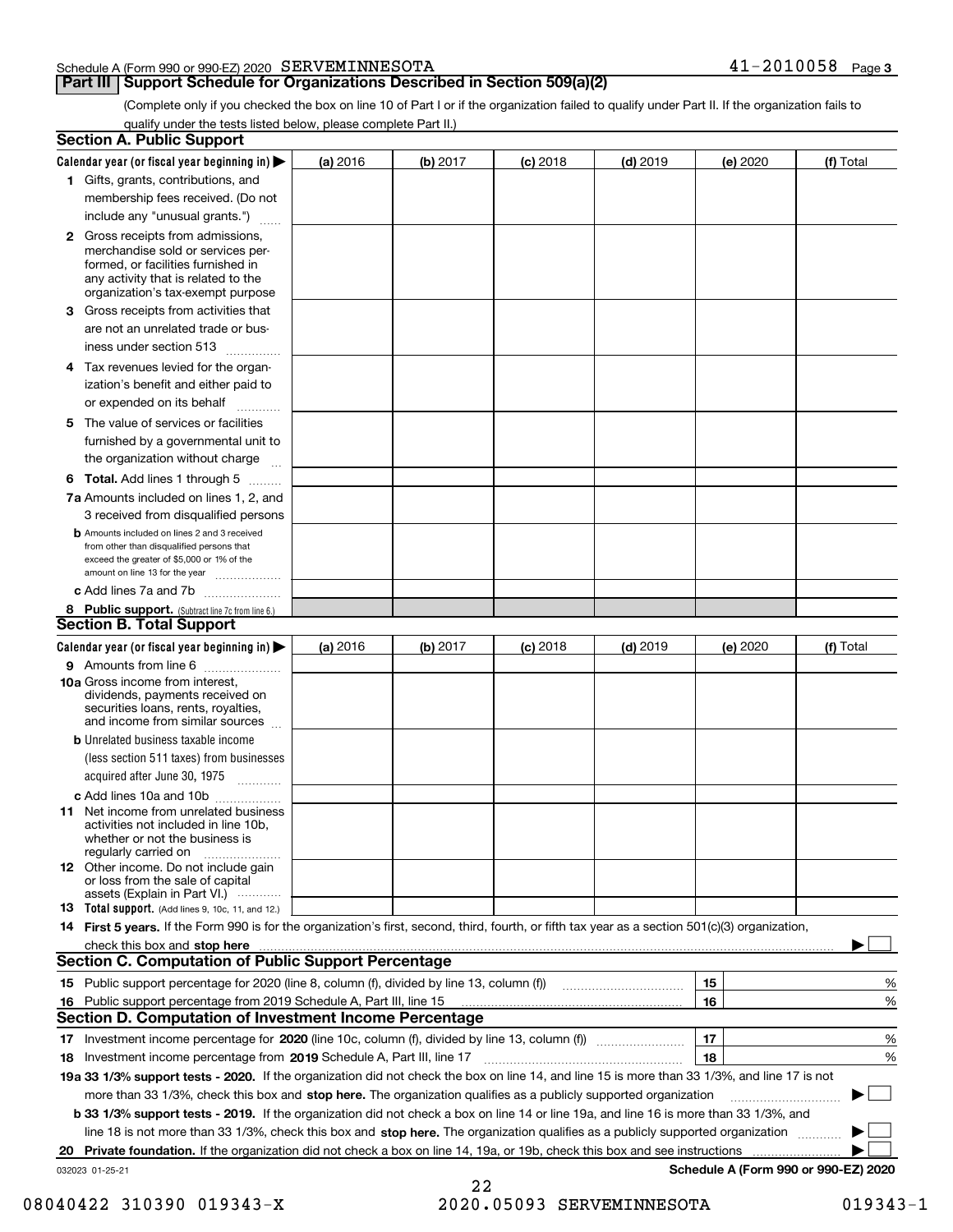**1**

**2**

**3a**

**3b**

**3c**

**4a**

**4b**

**4c**

**5a**

**5b5c**

**6**

**7**

**8**

**9a**

**9b**

**9c**

**10a**

**10b**

**YesNo**

## **Part IV Supporting Organizations**

(Complete only if you checked a box in line 12 on Part I. If you checked box 12a, Part I, complete Sections A and B. If you checked box 12b, Part I, complete Sections A and C. If you checked box 12c, Part I, complete Sections A, D, and E. If you checked box 12d, Part I, complete Sections A and D, and complete Part V.)

### **Section A. All Supporting Organizations**

- **1** Are all of the organization's supported organizations listed by name in the organization's governing documents? If "No," describe in **Part VI** how the supported organizations are designated. If designated by *class or purpose, describe the designation. If historic and continuing relationship, explain.*
- **2** Did the organization have any supported organization that does not have an IRS determination of status under section 509(a)(1) or (2)? If "Yes," explain in Part VI how the organization determined that the supported *organization was described in section 509(a)(1) or (2).*
- **3a** Did the organization have a supported organization described in section 501(c)(4), (5), or (6)? If "Yes," answer *lines 3b and 3c below.*
- **b** Did the organization confirm that each supported organization qualified under section 501(c)(4), (5), or (6) and satisfied the public support tests under section 509(a)(2)? If "Yes," describe in **Part VI** when and how the *organization made the determination.*
- **c**Did the organization ensure that all support to such organizations was used exclusively for section 170(c)(2)(B) purposes? If "Yes," explain in **Part VI** what controls the organization put in place to ensure such use.
- **4a***If* Was any supported organization not organized in the United States ("foreign supported organization")? *"Yes," and if you checked box 12a or 12b in Part I, answer lines 4b and 4c below.*
- **b** Did the organization have ultimate control and discretion in deciding whether to make grants to the foreign supported organization? If "Yes," describe in **Part VI** how the organization had such control and discretion *despite being controlled or supervised by or in connection with its supported organizations.*
- **c** Did the organization support any foreign supported organization that does not have an IRS determination under sections 501(c)(3) and 509(a)(1) or (2)? If "Yes," explain in **Part VI** what controls the organization used *to ensure that all support to the foreign supported organization was used exclusively for section 170(c)(2)(B) purposes.*
- **5a** Did the organization add, substitute, or remove any supported organizations during the tax year? If "Yes," answer lines 5b and 5c below (if applicable). Also, provide detail in **Part VI,** including (i) the names and EIN *numbers of the supported organizations added, substituted, or removed; (ii) the reasons for each such action; (iii) the authority under the organization's organizing document authorizing such action; and (iv) how the action was accomplished (such as by amendment to the organizing document).*
- **b** Type I or Type II only. Was any added or substituted supported organization part of a class already designated in the organization's organizing document?
- **cSubstitutions only.**  Was the substitution the result of an event beyond the organization's control?
- **6** Did the organization provide support (whether in the form of grants or the provision of services or facilities) to **Part VI.** *If "Yes," provide detail in* support or benefit one or more of the filing organization's supported organizations? anyone other than (i) its supported organizations, (ii) individuals that are part of the charitable class benefited by one or more of its supported organizations, or (iii) other supporting organizations that also
- **7**Did the organization provide a grant, loan, compensation, or other similar payment to a substantial contributor *If "Yes," complete Part I of Schedule L (Form 990 or 990-EZ).* regard to a substantial contributor? (as defined in section 4958(c)(3)(C)), a family member of a substantial contributor, or a 35% controlled entity with
- **8** Did the organization make a loan to a disqualified person (as defined in section 4958) not described in line 7? *If "Yes," complete Part I of Schedule L (Form 990 or 990-EZ).*
- **9a** Was the organization controlled directly or indirectly at any time during the tax year by one or more in section 509(a)(1) or (2))? If "Yes," *provide detail in* <code>Part VI.</code> disqualified persons, as defined in section 4946 (other than foundation managers and organizations described
- **b** Did one or more disqualified persons (as defined in line 9a) hold a controlling interest in any entity in which the supporting organization had an interest? If "Yes," provide detail in P**art VI**.
- **c**Did a disqualified person (as defined in line 9a) have an ownership interest in, or derive any personal benefit from, assets in which the supporting organization also had an interest? If "Yes," provide detail in P**art VI.**
- **10a** Was the organization subject to the excess business holdings rules of section 4943 because of section supporting organizations)? If "Yes," answer line 10b below. 4943(f) (regarding certain Type II supporting organizations, and all Type III non-functionally integrated
- **b** Did the organization have any excess business holdings in the tax year? (Use Schedule C, Form 4720, to **Schedule A (Form 990 or 990-EZ) 2020** *determine whether the organization had excess business holdings.)*

032024 01-25-21

23 08040422 310390 019343-X 2020.05093 SERVEMINNESOTA 019343-1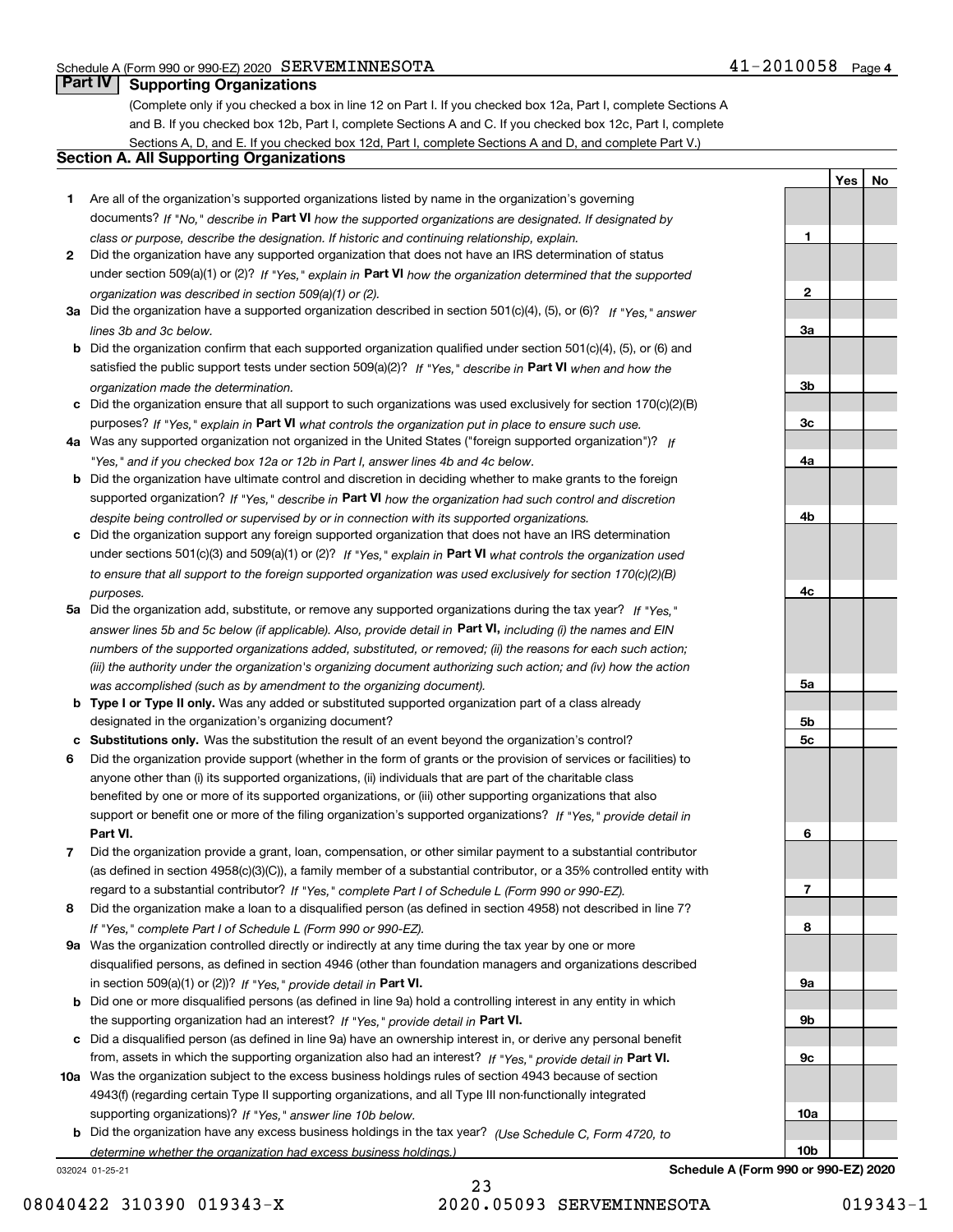|              | <b>Supporting Organizations (continued)</b><br>Part IV                                                                                                                                                                                                                                                                                                                                                                                                                                                                                                                                                                                               |                 |     |    |
|--------------|------------------------------------------------------------------------------------------------------------------------------------------------------------------------------------------------------------------------------------------------------------------------------------------------------------------------------------------------------------------------------------------------------------------------------------------------------------------------------------------------------------------------------------------------------------------------------------------------------------------------------------------------------|-----------------|-----|----|
|              |                                                                                                                                                                                                                                                                                                                                                                                                                                                                                                                                                                                                                                                      |                 | Yes | No |
| 11           | Has the organization accepted a gift or contribution from any of the following persons?                                                                                                                                                                                                                                                                                                                                                                                                                                                                                                                                                              |                 |     |    |
|              | a A person who directly or indirectly controls, either alone or together with persons described in lines 11b and                                                                                                                                                                                                                                                                                                                                                                                                                                                                                                                                     |                 |     |    |
|              | 11c below, the governing body of a supported organization?                                                                                                                                                                                                                                                                                                                                                                                                                                                                                                                                                                                           | 11a             |     |    |
|              | <b>b</b> A family member of a person described in line 11a above?                                                                                                                                                                                                                                                                                                                                                                                                                                                                                                                                                                                    | 11 <sub>b</sub> |     |    |
|              | c A 35% controlled entity of a person described in line 11a or 11b above? If "Yes" to line 11a, 11b, or 11c, provide                                                                                                                                                                                                                                                                                                                                                                                                                                                                                                                                 |                 |     |    |
|              | detail in Part VI.                                                                                                                                                                                                                                                                                                                                                                                                                                                                                                                                                                                                                                   | 11c             |     |    |
|              | <b>Section B. Type I Supporting Organizations</b>                                                                                                                                                                                                                                                                                                                                                                                                                                                                                                                                                                                                    |                 |     |    |
|              |                                                                                                                                                                                                                                                                                                                                                                                                                                                                                                                                                                                                                                                      |                 | Yes | No |
| 1.           | Did the governing body, members of the governing body, officers acting in their official capacity, or membership of one or<br>more supported organizations have the power to regularly appoint or elect at least a majority of the organization's officers,<br>directors, or trustees at all times during the tax year? If "No," describe in Part VI how the supported organization(s)<br>effectively operated, supervised, or controlled the organization's activities. If the organization had more than one supported<br>organization, describe how the powers to appoint and/or remove officers, directors, or trustees were allocated among the |                 |     |    |
|              | supported organizations and what conditions or restrictions, if any, applied to such powers during the tax year.                                                                                                                                                                                                                                                                                                                                                                                                                                                                                                                                     | 1               |     |    |
| $\mathbf{2}$ | Did the organization operate for the benefit of any supported organization other than the supported                                                                                                                                                                                                                                                                                                                                                                                                                                                                                                                                                  |                 |     |    |
|              | organization(s) that operated, supervised, or controlled the supporting organization? If "Yes," explain in                                                                                                                                                                                                                                                                                                                                                                                                                                                                                                                                           |                 |     |    |
|              | Part VI how providing such benefit carried out the purposes of the supported organization(s) that operated,                                                                                                                                                                                                                                                                                                                                                                                                                                                                                                                                          |                 |     |    |
|              | supervised, or controlled the supporting organization.                                                                                                                                                                                                                                                                                                                                                                                                                                                                                                                                                                                               | $\overline{2}$  |     |    |
|              | Section C. Type II Supporting Organizations                                                                                                                                                                                                                                                                                                                                                                                                                                                                                                                                                                                                          |                 |     |    |
|              |                                                                                                                                                                                                                                                                                                                                                                                                                                                                                                                                                                                                                                                      |                 | Yes | No |
| 1.           | Were a majority of the organization's directors or trustees during the tax year also a majority of the directors                                                                                                                                                                                                                                                                                                                                                                                                                                                                                                                                     |                 |     |    |
|              | or trustees of each of the organization's supported organization(s)? If "No," describe in Part VI how control                                                                                                                                                                                                                                                                                                                                                                                                                                                                                                                                        |                 |     |    |
|              | or management of the supporting organization was vested in the same persons that controlled or managed                                                                                                                                                                                                                                                                                                                                                                                                                                                                                                                                               |                 |     |    |
|              | the supported organization(s).<br><b>Section D. All Type III Supporting Organizations</b>                                                                                                                                                                                                                                                                                                                                                                                                                                                                                                                                                            | 1               |     |    |
|              |                                                                                                                                                                                                                                                                                                                                                                                                                                                                                                                                                                                                                                                      |                 |     |    |
|              |                                                                                                                                                                                                                                                                                                                                                                                                                                                                                                                                                                                                                                                      |                 | Yes | No |
| 1.           | Did the organization provide to each of its supported organizations, by the last day of the fifth month of the                                                                                                                                                                                                                                                                                                                                                                                                                                                                                                                                       |                 |     |    |
|              | organization's tax year, (i) a written notice describing the type and amount of support provided during the prior tax                                                                                                                                                                                                                                                                                                                                                                                                                                                                                                                                |                 |     |    |
|              | year, (ii) a copy of the Form 990 that was most recently filed as of the date of notification, and (iii) copies of the                                                                                                                                                                                                                                                                                                                                                                                                                                                                                                                               |                 |     |    |
|              | organization's governing documents in effect on the date of notification, to the extent not previously provided?                                                                                                                                                                                                                                                                                                                                                                                                                                                                                                                                     | 1               |     |    |
| 2            | Were any of the organization's officers, directors, or trustees either (i) appointed or elected by the supported                                                                                                                                                                                                                                                                                                                                                                                                                                                                                                                                     |                 |     |    |
|              | organization(s) or (ii) serving on the governing body of a supported organization? If "No," explain in Part VI how                                                                                                                                                                                                                                                                                                                                                                                                                                                                                                                                   | $\mathbf 2$     |     |    |
| 3            | the organization maintained a close and continuous working relationship with the supported organization(s).<br>By reason of the relationship described in line 2, above, did the organization's supported organizations have a                                                                                                                                                                                                                                                                                                                                                                                                                       |                 |     |    |
|              | significant voice in the organization's investment policies and in directing the use of the organization's                                                                                                                                                                                                                                                                                                                                                                                                                                                                                                                                           |                 |     |    |
|              | income or assets at all times during the tax year? If "Yes," describe in Part VI the role the organization's                                                                                                                                                                                                                                                                                                                                                                                                                                                                                                                                         |                 |     |    |
|              | supported organizations played in this regard.                                                                                                                                                                                                                                                                                                                                                                                                                                                                                                                                                                                                       | 3               |     |    |
|              | Section E. Type III Functionally Integrated Supporting Organizations                                                                                                                                                                                                                                                                                                                                                                                                                                                                                                                                                                                 |                 |     |    |
| 1.           | Check the box next to the method that the organization used to satisfy the Integral Part Test during the year (see instructions).                                                                                                                                                                                                                                                                                                                                                                                                                                                                                                                    |                 |     |    |
| a            | The organization satisfied the Activities Test. Complete line 2 below.                                                                                                                                                                                                                                                                                                                                                                                                                                                                                                                                                                               |                 |     |    |
| b            | The organization is the parent of each of its supported organizations. Complete line 3 below.                                                                                                                                                                                                                                                                                                                                                                                                                                                                                                                                                        |                 |     |    |
| c            | The organization supported a governmental entity. Describe in Part VI how you supported a governmental entity (see instructions)                                                                                                                                                                                                                                                                                                                                                                                                                                                                                                                     |                 |     |    |
| 2            | Activities Test. Answer lines 2a and 2b below.                                                                                                                                                                                                                                                                                                                                                                                                                                                                                                                                                                                                       |                 | Yes | No |
| а            | Did substantially all of the organization's activities during the tax year directly further the exempt purposes of                                                                                                                                                                                                                                                                                                                                                                                                                                                                                                                                   |                 |     |    |
|              | the supported organization(s) to which the organization was responsive? If "Yes," then in Part VI identify                                                                                                                                                                                                                                                                                                                                                                                                                                                                                                                                           |                 |     |    |
|              | those supported organizations and explain how these activities directly furthered their exempt purposes,                                                                                                                                                                                                                                                                                                                                                                                                                                                                                                                                             |                 |     |    |
|              | how the organization was responsive to those supported organizations, and how the organization determined                                                                                                                                                                                                                                                                                                                                                                                                                                                                                                                                            |                 |     |    |
|              | that these activities constituted substantially all of its activities.                                                                                                                                                                                                                                                                                                                                                                                                                                                                                                                                                                               | 2a              |     |    |

- **b** Did the activities described in line 2a, above, constitute activities that, but for the organization's involvement, **Part VI**  *the reasons for the organization's position that its supported organization(s) would have engaged in* one or more of the organization's supported organization(s) would have been engaged in? If "Yes," e*xplain in these activities but for the organization's involvement.*
- **3** Parent of Supported Organizations. Answer lines 3a and 3b below.

**a** Did the organization have the power to regularly appoint or elect a majority of the officers, directors, or trustees of each of the supported organizations? If "Yes" or "No" provide details in **Part VI.** 

032025 01-25-21 **b** Did the organization exercise a substantial degree of direction over the policies, programs, and activities of each of its supported organizations? If "Yes," describe in Part VI the role played by the organization in this regard.

24

**Schedule A (Form 990 or 990-EZ) 2020**

**2b**

**3a**

**3b**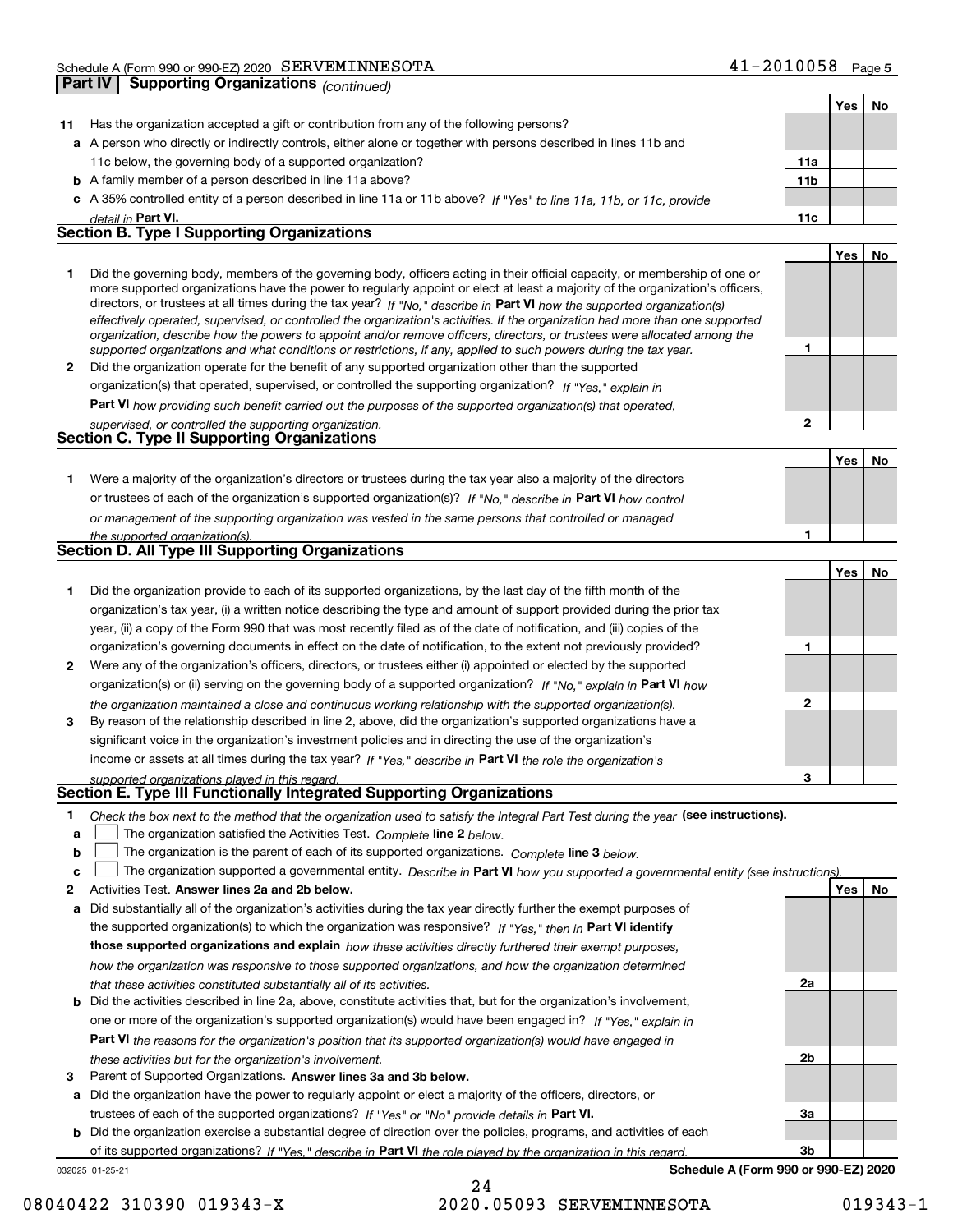| 2010058<br>Schedule A (Form 990 or 990-EZ) 2020 $\,$ SERVEMINNESOTA $\,$<br>Page 6 |
|------------------------------------------------------------------------------------|
|------------------------------------------------------------------------------------|

**1**

1 Check here if the organization satisfied the Integral Part Test as a qualifying trust on Nov. 20, 1970 (explain in Part VI). See instructions. All other Type III non-functionally integrated supporting organizations must complete Sections A through E.

|              | Section A - Adjusted Net Income                                             | (A) Prior Year | (B) Current Year<br>(optional) |                                |
|--------------|-----------------------------------------------------------------------------|----------------|--------------------------------|--------------------------------|
| 1            | Net short-term capital gain                                                 | 1              |                                |                                |
| 2            | Recoveries of prior-year distributions                                      | $\overline{2}$ |                                |                                |
| 3            | Other gross income (see instructions)                                       | 3              |                                |                                |
| 4            | Add lines 1 through 3.                                                      | 4              |                                |                                |
| 5            | Depreciation and depletion                                                  | 5              |                                |                                |
| 6            | Portion of operating expenses paid or incurred for production or            |                |                                |                                |
|              | collection of gross income or for management, conservation, or              |                |                                |                                |
|              | maintenance of property held for production of income (see instructions)    | 6              |                                |                                |
| 7            | Other expenses (see instructions)                                           | $\overline{7}$ |                                |                                |
| 8            | Adjusted Net Income (subtract lines 5, 6, and 7 from line 4)                | 8              |                                |                                |
|              | <b>Section B - Minimum Asset Amount</b>                                     |                | (A) Prior Year                 | (B) Current Year<br>(optional) |
| 1            | Aggregate fair market value of all non-exempt-use assets (see               |                |                                |                                |
|              | instructions for short tax year or assets held for part of year):           |                |                                |                                |
|              | a Average monthly value of securities                                       | 1a             |                                |                                |
|              | <b>b</b> Average monthly cash balances                                      | 1b             |                                |                                |
|              | c Fair market value of other non-exempt-use assets                          | 1c             |                                |                                |
|              | d Total (add lines 1a, 1b, and 1c)                                          | 1d             |                                |                                |
|              | e Discount claimed for blockage or other factors                            |                |                                |                                |
|              | (explain in detail in Part VI):                                             |                |                                |                                |
| 2            | Acquisition indebtedness applicable to non-exempt-use assets                | $\mathbf{2}$   |                                |                                |
| 3            | Subtract line 2 from line 1d.                                               | 3              |                                |                                |
| 4            | Cash deemed held for exempt use. Enter 0.015 of line 3 (for greater amount, |                |                                |                                |
|              | see instructions).                                                          | 4              |                                |                                |
| 5            | Net value of non-exempt-use assets (subtract line 4 from line 3)            | 5              |                                |                                |
| 6            | Multiply line 5 by 0.035.                                                   | 6              |                                |                                |
| 7            | Recoveries of prior-year distributions                                      | $\overline{7}$ |                                |                                |
| 8            | Minimum Asset Amount (add line 7 to line 6)                                 | 8              |                                |                                |
|              | <b>Section C - Distributable Amount</b>                                     |                |                                | <b>Current Year</b>            |
| 1            | Adjusted net income for prior year (from Section A, line 8, column A)       | 1              |                                |                                |
| $\mathbf{2}$ | Enter 0.85 of line 1.                                                       | $\overline{2}$ |                                |                                |
| 3            | Minimum asset amount for prior year (from Section B, line 8, column A)      | 3              |                                |                                |
| 4            | Enter greater of line 2 or line 3.                                          | 4              |                                |                                |
| 5            | Income tax imposed in prior year                                            | 5              |                                |                                |
| 6            | <b>Distributable Amount.</b> Subtract line 5 from line 4, unless subject to |                |                                |                                |
|              | emergency temporary reduction (see instructions).                           | 6              |                                |                                |
|              |                                                                             |                |                                |                                |

**7**Check here if the current year is the organization's first as a non-functionally integrated Type III supporting organization (see instructions).

**Schedule A (Form 990 or 990-EZ) 2020**

032026 01-25-21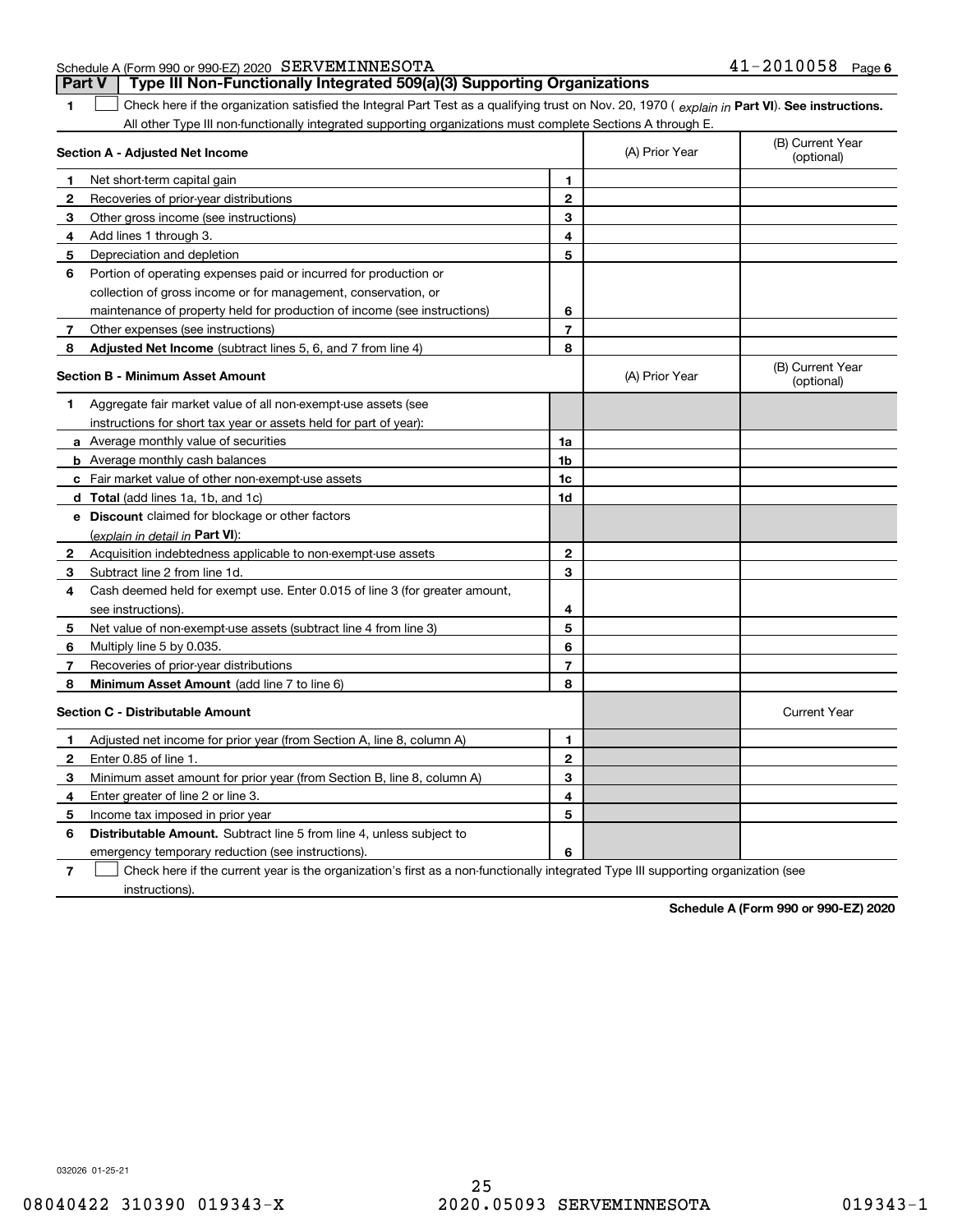|  | Schedule A (Form 990 or 990-EZ) 2020 $\,$ SERVEMINNESOTA $\,$ | 2010058<br>41- | Page |
|--|---------------------------------------------------------------|----------------|------|
|  |                                                               |                |      |

| <b>Part V</b> | Type III Non-Functionally Integrated 509(a)(3) Supporting Organizations                    |                                    | (continued)                                   |    |                                                  |
|---------------|--------------------------------------------------------------------------------------------|------------------------------------|-----------------------------------------------|----|--------------------------------------------------|
|               | <b>Section D - Distributions</b>                                                           |                                    |                                               |    | <b>Current Year</b>                              |
| 1             | Amounts paid to supported organizations to accomplish exempt purposes                      |                                    | 1                                             |    |                                                  |
| 2             | Amounts paid to perform activity that directly furthers exempt purposes of supported       |                                    |                                               |    |                                                  |
|               | organizations, in excess of income from activity                                           |                                    | 2                                             |    |                                                  |
| 3             | Administrative expenses paid to accomplish exempt purposes of supported organizations      |                                    | 3                                             |    |                                                  |
| 4             | Amounts paid to acquire exempt-use assets                                                  |                                    | 4                                             |    |                                                  |
| 5             | Qualified set-aside amounts (prior IRS approval required - provide details in Part VI)     |                                    |                                               | 5  |                                                  |
| 6             | Other distributions ( <i>describe in</i> Part VI). See instructions.                       |                                    |                                               | 6  |                                                  |
| 7             | Total annual distributions. Add lines 1 through 6.                                         |                                    |                                               | 7  |                                                  |
| 8             | Distributions to attentive supported organizations to which the organization is responsive |                                    |                                               |    |                                                  |
|               | (provide details in Part VI). See instructions.                                            |                                    |                                               | 8  |                                                  |
| 9             | Distributable amount for 2020 from Section C, line 6                                       |                                    |                                               | 9  |                                                  |
| 10            | Line 8 amount divided by line 9 amount                                                     |                                    |                                               | 10 |                                                  |
|               | <b>Section E - Distribution Allocations</b> (see instructions)                             | (i)<br><b>Excess Distributions</b> | (ii)<br><b>Underdistributions</b><br>Pre-2020 |    | (iii)<br><b>Distributable</b><br>Amount for 2020 |
| 1             | Distributable amount for 2020 from Section C, line 6                                       |                                    |                                               |    |                                                  |
| 2             | Underdistributions, if any, for years prior to 2020 (reason-                               |                                    |                                               |    |                                                  |
|               | able cause required - explain in Part VI). See instructions.                               |                                    |                                               |    |                                                  |
| 3             | Excess distributions carryover, if any, to 2020                                            |                                    |                                               |    |                                                  |
|               | a From 2015                                                                                |                                    |                                               |    |                                                  |
|               | <b>b</b> From 2016                                                                         |                                    |                                               |    |                                                  |
|               | $c$ From 2017                                                                              |                                    |                                               |    |                                                  |
|               | d From 2018                                                                                |                                    |                                               |    |                                                  |
|               | e From 2019                                                                                |                                    |                                               |    |                                                  |
|               | f Total of lines 3a through 3e                                                             |                                    |                                               |    |                                                  |
|               | g Applied to underdistributions of prior years                                             |                                    |                                               |    |                                                  |
|               | <b>h</b> Applied to 2020 distributable amount                                              |                                    |                                               |    |                                                  |
|               | Carryover from 2015 not applied (see instructions)                                         |                                    |                                               |    |                                                  |
|               | Remainder. Subtract lines 3g, 3h, and 3i from line 3f.                                     |                                    |                                               |    |                                                  |
| 4             | Distributions for 2020 from Section D,                                                     |                                    |                                               |    |                                                  |
|               | line $7:$                                                                                  |                                    |                                               |    |                                                  |
|               | a Applied to underdistributions of prior years                                             |                                    |                                               |    |                                                  |
|               | <b>b</b> Applied to 2020 distributable amount                                              |                                    |                                               |    |                                                  |
|               | c Remainder. Subtract lines 4a and 4b from line 4.                                         |                                    |                                               |    |                                                  |
| 5.            | Remaining underdistributions for years prior to 2020, if                                   |                                    |                                               |    |                                                  |
|               | any. Subtract lines 3g and 4a from line 2. For result greater                              |                                    |                                               |    |                                                  |
|               | than zero, explain in Part VI. See instructions.                                           |                                    |                                               |    |                                                  |
| 6             | Remaining underdistributions for 2020. Subtract lines 3h                                   |                                    |                                               |    |                                                  |
|               | and 4b from line 1. For result greater than zero, explain in                               |                                    |                                               |    |                                                  |
|               | Part VI. See instructions.                                                                 |                                    |                                               |    |                                                  |
| 7             | Excess distributions carryover to 2021. Add lines 3j                                       |                                    |                                               |    |                                                  |
|               | and 4c.                                                                                    |                                    |                                               |    |                                                  |
| 8             | Breakdown of line 7:                                                                       |                                    |                                               |    |                                                  |
|               | a Excess from 2016                                                                         |                                    |                                               |    |                                                  |
|               | <b>b</b> Excess from 2017                                                                  |                                    |                                               |    |                                                  |
|               | c Excess from 2018                                                                         |                                    |                                               |    |                                                  |
|               | d Excess from 2019                                                                         |                                    |                                               |    |                                                  |
|               | e Excess from 2020                                                                         |                                    |                                               |    |                                                  |

**Schedule A (Form 990 or 990-EZ) 2020**

032027 01-25-21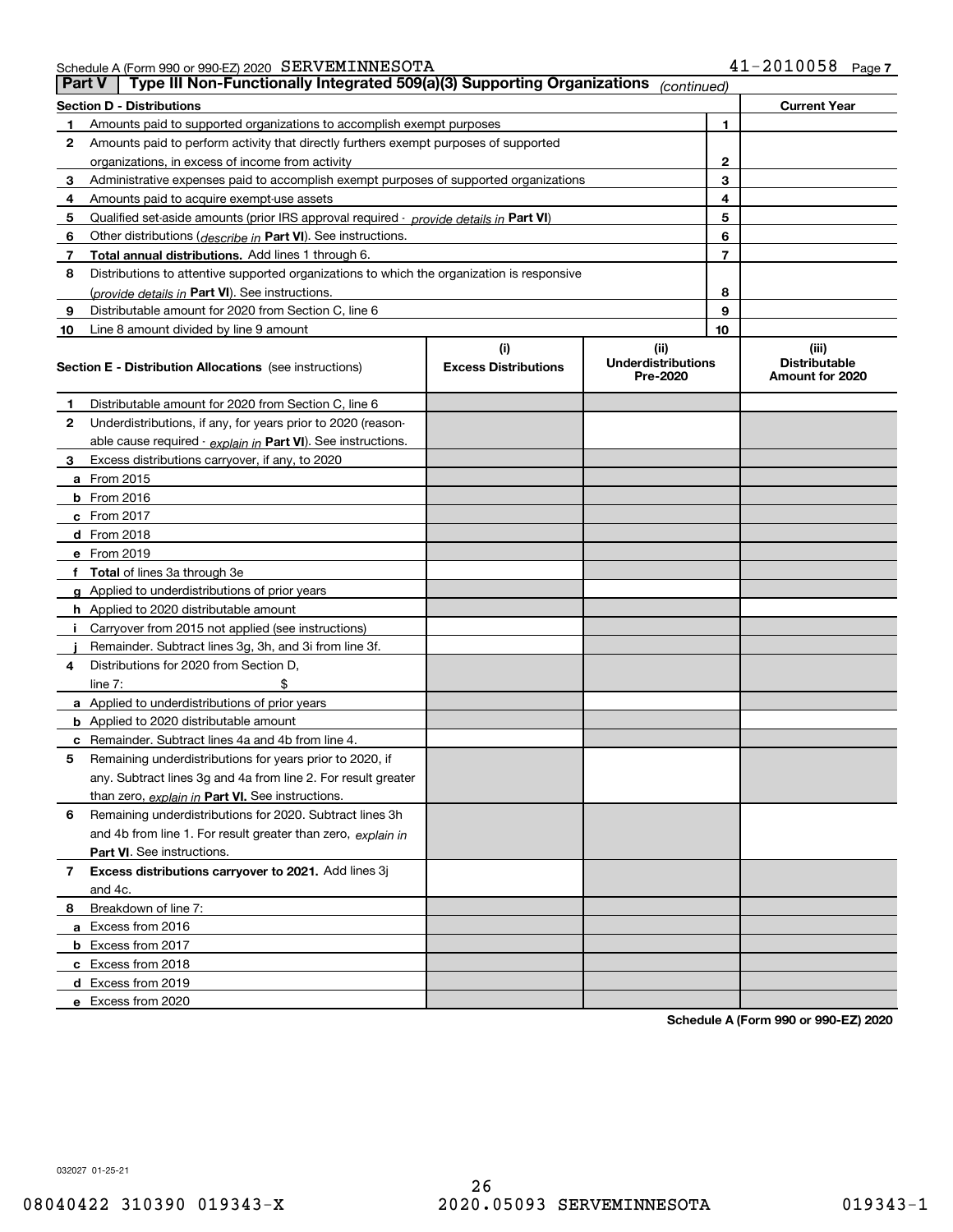#### Schedule A (Form 990 or 990-EZ) 2020 Page SERVEMINNESOTA 41-2010058

| <b>Part VI</b>  | Supplemental Information. Provide the explanations required by Part II, line 10; Part II, line 17a or 17b; Part III, line 12;<br>Part IV, Section A, lines 1, 2, 3b, 3c, 4b, 4c, 5a, 6, 9a, 9b, 9c, 11a, 11b, and 11c; Part IV, Section B, lines 1 and 2; Part IV, Section C,<br>line 1; Part IV, Section D, lines 2 and 3; Part IV, Section E, lines 1c, 2a, 2b, 3a, and 3b; Part V, line 1; Part V, Section B, line 1e; Part V,<br>Section D, lines 5, 6, and 8; and Part V, Section E, lines 2, 5, and 6. Also complete this part for any additional information.<br>(See instructions.) |                                      |
|-----------------|---------------------------------------------------------------------------------------------------------------------------------------------------------------------------------------------------------------------------------------------------------------------------------------------------------------------------------------------------------------------------------------------------------------------------------------------------------------------------------------------------------------------------------------------------------------------------------------------|--------------------------------------|
|                 |                                                                                                                                                                                                                                                                                                                                                                                                                                                                                                                                                                                             |                                      |
|                 |                                                                                                                                                                                                                                                                                                                                                                                                                                                                                                                                                                                             |                                      |
|                 |                                                                                                                                                                                                                                                                                                                                                                                                                                                                                                                                                                                             |                                      |
|                 |                                                                                                                                                                                                                                                                                                                                                                                                                                                                                                                                                                                             |                                      |
|                 |                                                                                                                                                                                                                                                                                                                                                                                                                                                                                                                                                                                             |                                      |
|                 |                                                                                                                                                                                                                                                                                                                                                                                                                                                                                                                                                                                             |                                      |
|                 |                                                                                                                                                                                                                                                                                                                                                                                                                                                                                                                                                                                             |                                      |
|                 |                                                                                                                                                                                                                                                                                                                                                                                                                                                                                                                                                                                             |                                      |
|                 |                                                                                                                                                                                                                                                                                                                                                                                                                                                                                                                                                                                             |                                      |
|                 |                                                                                                                                                                                                                                                                                                                                                                                                                                                                                                                                                                                             |                                      |
|                 |                                                                                                                                                                                                                                                                                                                                                                                                                                                                                                                                                                                             |                                      |
|                 |                                                                                                                                                                                                                                                                                                                                                                                                                                                                                                                                                                                             |                                      |
|                 |                                                                                                                                                                                                                                                                                                                                                                                                                                                                                                                                                                                             |                                      |
|                 |                                                                                                                                                                                                                                                                                                                                                                                                                                                                                                                                                                                             |                                      |
|                 |                                                                                                                                                                                                                                                                                                                                                                                                                                                                                                                                                                                             |                                      |
|                 |                                                                                                                                                                                                                                                                                                                                                                                                                                                                                                                                                                                             |                                      |
|                 |                                                                                                                                                                                                                                                                                                                                                                                                                                                                                                                                                                                             |                                      |
|                 |                                                                                                                                                                                                                                                                                                                                                                                                                                                                                                                                                                                             |                                      |
|                 |                                                                                                                                                                                                                                                                                                                                                                                                                                                                                                                                                                                             |                                      |
|                 |                                                                                                                                                                                                                                                                                                                                                                                                                                                                                                                                                                                             |                                      |
|                 |                                                                                                                                                                                                                                                                                                                                                                                                                                                                                                                                                                                             |                                      |
|                 |                                                                                                                                                                                                                                                                                                                                                                                                                                                                                                                                                                                             |                                      |
|                 |                                                                                                                                                                                                                                                                                                                                                                                                                                                                                                                                                                                             |                                      |
|                 |                                                                                                                                                                                                                                                                                                                                                                                                                                                                                                                                                                                             |                                      |
|                 |                                                                                                                                                                                                                                                                                                                                                                                                                                                                                                                                                                                             |                                      |
|                 |                                                                                                                                                                                                                                                                                                                                                                                                                                                                                                                                                                                             |                                      |
|                 |                                                                                                                                                                                                                                                                                                                                                                                                                                                                                                                                                                                             |                                      |
|                 |                                                                                                                                                                                                                                                                                                                                                                                                                                                                                                                                                                                             |                                      |
|                 |                                                                                                                                                                                                                                                                                                                                                                                                                                                                                                                                                                                             |                                      |
|                 |                                                                                                                                                                                                                                                                                                                                                                                                                                                                                                                                                                                             |                                      |
|                 |                                                                                                                                                                                                                                                                                                                                                                                                                                                                                                                                                                                             |                                      |
|                 |                                                                                                                                                                                                                                                                                                                                                                                                                                                                                                                                                                                             |                                      |
|                 |                                                                                                                                                                                                                                                                                                                                                                                                                                                                                                                                                                                             |                                      |
|                 |                                                                                                                                                                                                                                                                                                                                                                                                                                                                                                                                                                                             |                                      |
| 032028 01-25-21 | 27                                                                                                                                                                                                                                                                                                                                                                                                                                                                                                                                                                                          | Schedule A (Form 990 or 990-EZ) 2020 |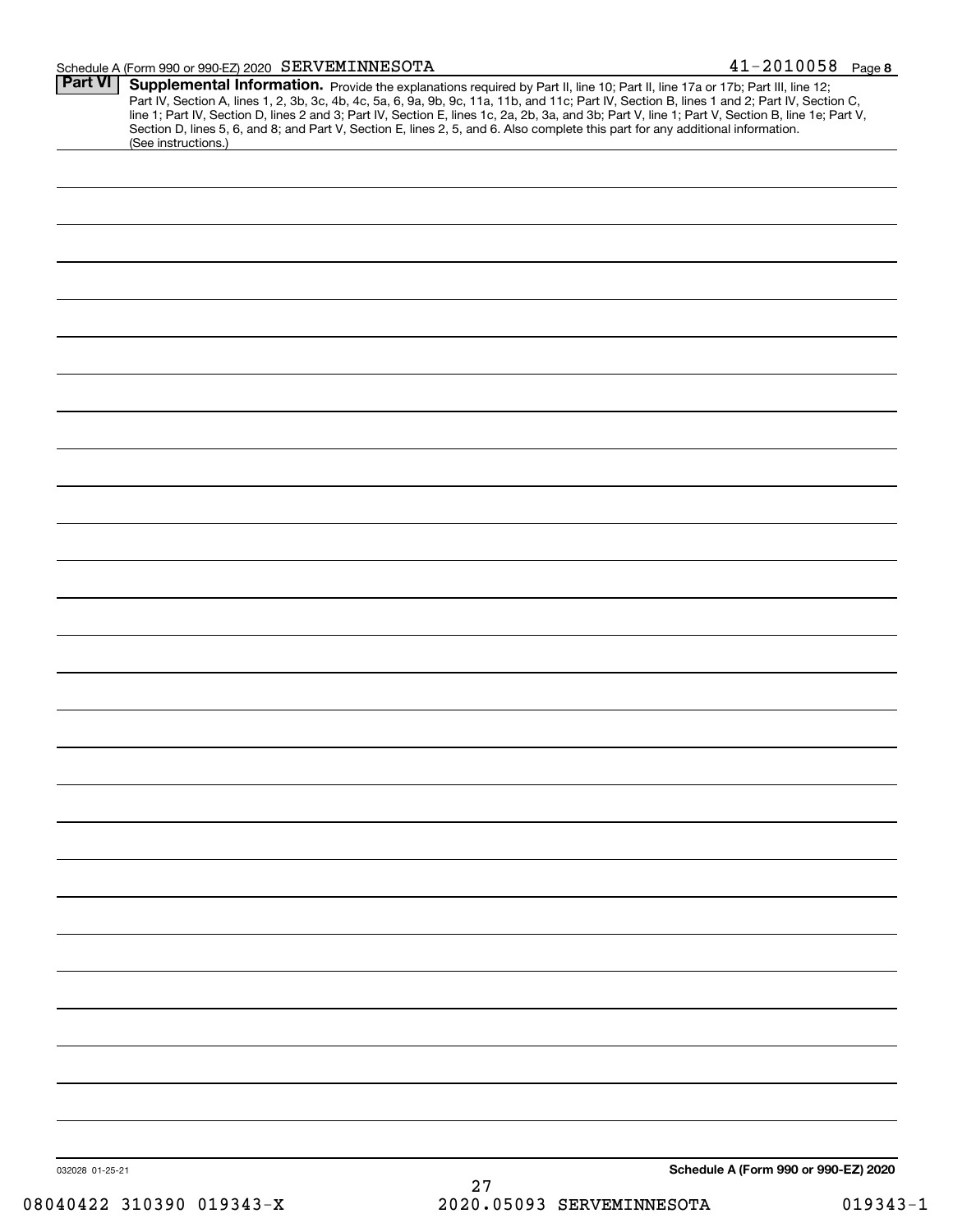| <b>SCHEDULE C</b>                                      | OMB No. 1545-0047                                    |                                                                                                                                                   |         |                            |                          |                                                  |           |  |  |
|--------------------------------------------------------|------------------------------------------------------|---------------------------------------------------------------------------------------------------------------------------------------------------|---------|----------------------------|--------------------------|--------------------------------------------------|-----------|--|--|
| (Form 990 or 990-EZ)                                   |                                                      |                                                                                                                                                   |         |                            |                          |                                                  |           |  |  |
|                                                        |                                                      |                                                                                                                                                   |         |                            |                          |                                                  |           |  |  |
| Department of the Treasury                             | <b>Open to Public</b>                                |                                                                                                                                                   |         |                            |                          |                                                  |           |  |  |
| Internal Revenue Service                               |                                                      | Go to www.irs.gov/Form990 for instructions and the latest information.                                                                            |         |                            |                          | Inspection                                       |           |  |  |
|                                                        |                                                      | If the organization answered "Yes," on Form 990, Part IV, line 3, or Form 990-EZ, Part V, line 46 (Political Campaign Activities), then           |         |                            |                          |                                                  |           |  |  |
|                                                        |                                                      | • Section 501(c)(3) organizations: Complete Parts I-A and B. Do not complete Part I-C.                                                            |         |                            |                          |                                                  |           |  |  |
|                                                        |                                                      | • Section 501(c) (other than section 501(c)(3)) organizations: Complete Parts I-A and C below. Do not complete Part I-B.                          |         |                            |                          |                                                  |           |  |  |
|                                                        | • Section 527 organizations: Complete Part I-A only. |                                                                                                                                                   |         |                            |                          |                                                  |           |  |  |
|                                                        |                                                      | If the organization answered "Yes," on Form 990, Part IV, line 4, or Form 990-EZ, Part VI, line 47 (Lobbying Activities), then                    |         |                            |                          |                                                  |           |  |  |
|                                                        |                                                      | • Section 501(c)(3) organizations that have filed Form 5768 (election under section 501(h)): Complete Part II-A. Do not complete Part II-B.       |         |                            |                          |                                                  |           |  |  |
|                                                        |                                                      | • Section 501(c)(3) organizations that have NOT filed Form 5768 (election under section 501(h)): Complete Part II-B. Do not complete Part II-A.   |         |                            |                          |                                                  |           |  |  |
|                                                        |                                                      | If the organization answered "Yes," on Form 990, Part IV, line 5 (Proxy Tax) (See separate instructions) or Form 990-EZ, Part V, line 35c (Proxy  |         |                            |                          |                                                  |           |  |  |
| Tax) (See separate instructions), then                 |                                                      |                                                                                                                                                   |         |                            |                          |                                                  |           |  |  |
|                                                        |                                                      | • Section 501(c)(4), (5), or (6) organizations: Complete Part III.                                                                                |         |                            |                          |                                                  |           |  |  |
| Name of organization                                   |                                                      |                                                                                                                                                   |         |                            |                          | <b>Employer identification number</b>            |           |  |  |
|                                                        | SERVEMINNESOTA                                       |                                                                                                                                                   |         |                            |                          | 41-2010058                                       |           |  |  |
| Part I-A                                               |                                                      | Complete if the organization is exempt under section 501(c) or is a section 527 organization.                                                     |         |                            |                          |                                                  |           |  |  |
|                                                        |                                                      |                                                                                                                                                   |         |                            |                          |                                                  |           |  |  |
|                                                        |                                                      | 1 Provide a description of the organization's direct and indirect political campaign activities in Part IV.                                       |         |                            |                          |                                                  |           |  |  |
| 2 Political campaign activity expenditures             |                                                      |                                                                                                                                                   |         |                            |                          | $\blacktriangleright$ \$                         |           |  |  |
| Volunteer hours for political campaign activities<br>3 |                                                      |                                                                                                                                                   |         |                            |                          |                                                  |           |  |  |
| Part I-B                                               |                                                      | Complete if the organization is exempt under section 501(c)(3).                                                                                   |         |                            |                          |                                                  |           |  |  |
|                                                        |                                                      | 1 Enter the amount of any excise tax incurred by the organization under section 4955                                                              |         | $\bullet \mathsf{s} \_\_$  |                          |                                                  |           |  |  |
|                                                        |                                                      | 2 Enter the amount of any excise tax incurred by organization managers under section 4955                                                         |         |                            |                          |                                                  |           |  |  |
| З                                                      |                                                      |                                                                                                                                                   |         |                            |                          | Yes                                              | No        |  |  |
|                                                        |                                                      |                                                                                                                                                   |         |                            |                          | Yes                                              | <b>No</b> |  |  |
| <b>b</b> If "Yes," describe in Part IV.                |                                                      |                                                                                                                                                   |         |                            |                          |                                                  |           |  |  |
|                                                        |                                                      | Part I-C Complete if the organization is exempt under section 501(c), except section 501(c)(3).                                                   |         |                            |                          |                                                  |           |  |  |
|                                                        |                                                      | 1 Enter the amount directly expended by the filing organization for section 527 exempt function activities                                        |         |                            |                          | $\blacktriangleright$ \$                         |           |  |  |
|                                                        |                                                      | 2 Enter the amount of the filing organization's funds contributed to other organizations for section 527                                          |         |                            |                          |                                                  |           |  |  |
| exempt function activities                             |                                                      |                                                                                                                                                   |         |                            | $\blacktriangleright$ \$ |                                                  |           |  |  |
|                                                        |                                                      | 3 Total exempt function expenditures. Add lines 1 and 2. Enter here and on Form 1120-POL,                                                         |         |                            |                          |                                                  |           |  |  |
|                                                        |                                                      |                                                                                                                                                   |         |                            | >                        |                                                  |           |  |  |
|                                                        |                                                      |                                                                                                                                                   |         |                            |                          | Yes                                              | <b>No</b> |  |  |
|                                                        |                                                      | 5 Enter the names, addresses and employer identification number (EIN) of all section 527 political organizations to which the filing organization |         |                            |                          |                                                  |           |  |  |
|                                                        |                                                      | made payments. For each organization listed, enter the amount paid from the filing organization's funds. Also enter the amount of political       |         |                            |                          |                                                  |           |  |  |
|                                                        |                                                      | contributions received that were promptly and directly delivered to a separate political organization, such as a separate segregated fund or a    |         |                            |                          |                                                  |           |  |  |
|                                                        |                                                      | political action committee (PAC). If additional space is needed, provide information in Part IV.                                                  |         |                            |                          |                                                  |           |  |  |
| (a) Name                                               |                                                      | (b) Address                                                                                                                                       | (c) EIN | (d) Amount paid from       |                          | (e) Amount of political                          |           |  |  |
|                                                        |                                                      |                                                                                                                                                   |         | filing organization's      |                          | contributions received and                       |           |  |  |
|                                                        |                                                      |                                                                                                                                                   |         | funds. If none, enter -0-. |                          | promptly and directly<br>delivered to a separate |           |  |  |
|                                                        |                                                      |                                                                                                                                                   |         |                            |                          | political organization.                          |           |  |  |
| If none, enter -0-.                                    |                                                      |                                                                                                                                                   |         |                            |                          |                                                  |           |  |  |
|                                                        |                                                      |                                                                                                                                                   |         |                            |                          |                                                  |           |  |  |
|                                                        |                                                      |                                                                                                                                                   |         |                            |                          |                                                  |           |  |  |
|                                                        |                                                      |                                                                                                                                                   |         |                            |                          |                                                  |           |  |  |
|                                                        |                                                      |                                                                                                                                                   |         |                            |                          |                                                  |           |  |  |

LHA

**For Paperwork Reduction Act Notice, see the Instructions for Form 990 or 990-EZ. Schedule C (Form 990 or 990-EZ) 2020**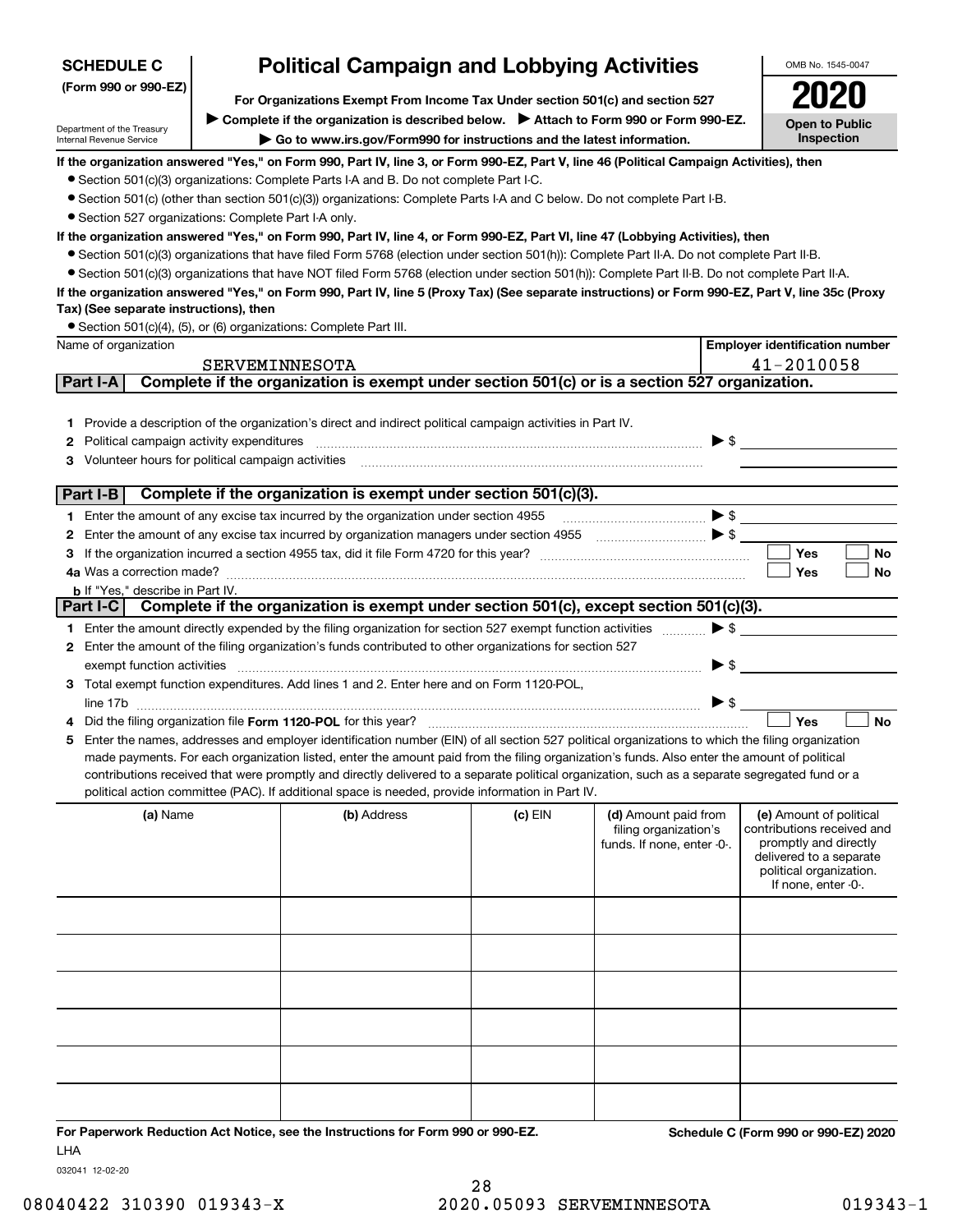| Schedule C (Form 990 or 990-EZ) 2020 SERVEMINNESOTA                                                                                 |            |                                                                                                                                                                                                                           |            |                                        | $41 - 2010058$ Page 2          |
|-------------------------------------------------------------------------------------------------------------------------------------|------------|---------------------------------------------------------------------------------------------------------------------------------------------------------------------------------------------------------------------------|------------|----------------------------------------|--------------------------------|
| Complete if the organization is exempt under section 501(c)(3) and filed Form 5768 (election under<br>Part II-A<br>section 501(h)). |            |                                                                                                                                                                                                                           |            |                                        |                                |
| A Check $\blacktriangleright$                                                                                                       |            | if the filing organization belongs to an affiliated group (and list in Part IV each affiliated group member's name, address, EIN,                                                                                         |            |                                        |                                |
| expenses, and share of excess lobbying expenditures).                                                                               |            |                                                                                                                                                                                                                           |            |                                        |                                |
| <b>B</b> Check $\blacktriangleright$                                                                                                |            | if the filing organization checked box A and "limited control" provisions apply.                                                                                                                                          |            |                                        |                                |
|                                                                                                                                     |            | <b>Limits on Lobbying Expenditures</b><br>(The term "expenditures" means amounts paid or incurred.)                                                                                                                       |            | (a) Filing<br>organization's<br>totals | (b) Affiliated group<br>totals |
| 1a Total lobbying expenditures to influence public opinion (grassroots lobbying)                                                    |            |                                                                                                                                                                                                                           |            |                                        |                                |
| <b>b</b> Total lobbying expenditures to influence a legislative body (direct lobbying)                                              |            |                                                                                                                                                                                                                           |            |                                        |                                |
| с                                                                                                                                   |            |                                                                                                                                                                                                                           |            |                                        |                                |
| d Other exempt purpose expenditures                                                                                                 |            |                                                                                                                                                                                                                           |            |                                        |                                |
| е                                                                                                                                   |            |                                                                                                                                                                                                                           |            |                                        |                                |
| f Lobbying nontaxable amount. Enter the amount from the following table in both columns.                                            |            |                                                                                                                                                                                                                           |            |                                        |                                |
| If the amount on line 1e, column (a) or (b) is:                                                                                     |            | The lobbying nontaxable amount is:                                                                                                                                                                                        |            |                                        |                                |
| Not over \$500,000                                                                                                                  |            |                                                                                                                                                                                                                           |            |                                        |                                |
|                                                                                                                                     |            | 20% of the amount on line 1e.                                                                                                                                                                                             |            |                                        |                                |
| Over \$500,000 but not over \$1,000,000                                                                                             |            | \$100,000 plus 15% of the excess over \$500,000.                                                                                                                                                                          |            |                                        |                                |
| Over \$1,000,000 but not over \$1,500,000                                                                                           |            | \$175,000 plus 10% of the excess over \$1,000,000.                                                                                                                                                                        |            |                                        |                                |
| Over \$1,500,000 but not over \$17,000,000                                                                                          |            | \$225,000 plus 5% of the excess over \$1,500,000.                                                                                                                                                                         |            |                                        |                                |
| Over \$17,000,000                                                                                                                   |            | \$1,000,000.                                                                                                                                                                                                              |            |                                        |                                |
|                                                                                                                                     |            |                                                                                                                                                                                                                           |            |                                        |                                |
| g Grassroots nontaxable amount (enter 25% of line 1f)                                                                               |            |                                                                                                                                                                                                                           |            |                                        |                                |
| h Subtract line 1g from line 1a. If zero or less, enter -0-                                                                         |            |                                                                                                                                                                                                                           |            |                                        |                                |
| i Subtract line 1f from line 1c. If zero or less, enter 0                                                                           |            |                                                                                                                                                                                                                           |            |                                        |                                |
| If there is an amount other than zero on either line 1h or line 1i, did the organization file Form 4720                             |            |                                                                                                                                                                                                                           |            |                                        |                                |
| reporting section 4911 tax for this year?                                                                                           |            |                                                                                                                                                                                                                           |            |                                        | Yes<br>No.                     |
|                                                                                                                                     |            | 4-Year Averaging Period Under Section 501(h)<br>(Some organizations that made a section 501(h) election do not have to complete all of the five columns below.<br>See the separate instructions for lines 2a through 2f.) |            |                                        |                                |
|                                                                                                                                     |            | Lobbying Expenditures During 4-Year Averaging Period                                                                                                                                                                      |            |                                        |                                |
| Calendar year<br>(or fiscal year beginning in)                                                                                      | (a) $2017$ | (b) 2018                                                                                                                                                                                                                  | $(c)$ 2019 | $(d)$ 2020                             | (e) Total                      |
| 2a Lobbying nontaxable amount                                                                                                       |            |                                                                                                                                                                                                                           |            |                                        |                                |
| <b>b</b> Lobbying ceiling amount<br>(150% of line 2a, column(e))                                                                    |            |                                                                                                                                                                                                                           |            |                                        |                                |
|                                                                                                                                     |            |                                                                                                                                                                                                                           |            |                                        |                                |
| c Total lobbying expenditures                                                                                                       |            |                                                                                                                                                                                                                           |            |                                        |                                |
| d Grassroots nontaxable amount                                                                                                      |            |                                                                                                                                                                                                                           |            |                                        |                                |
| e Grassroots ceiling amount                                                                                                         |            |                                                                                                                                                                                                                           |            |                                        |                                |
| (150% of line 2d, column (e))                                                                                                       |            |                                                                                                                                                                                                                           |            |                                        |                                |
| f Grassroots lobbying expenditures                                                                                                  |            |                                                                                                                                                                                                                           |            |                                        |                                |

**Schedule C (Form 990 or 990-EZ) 2020**

032042 12-02-20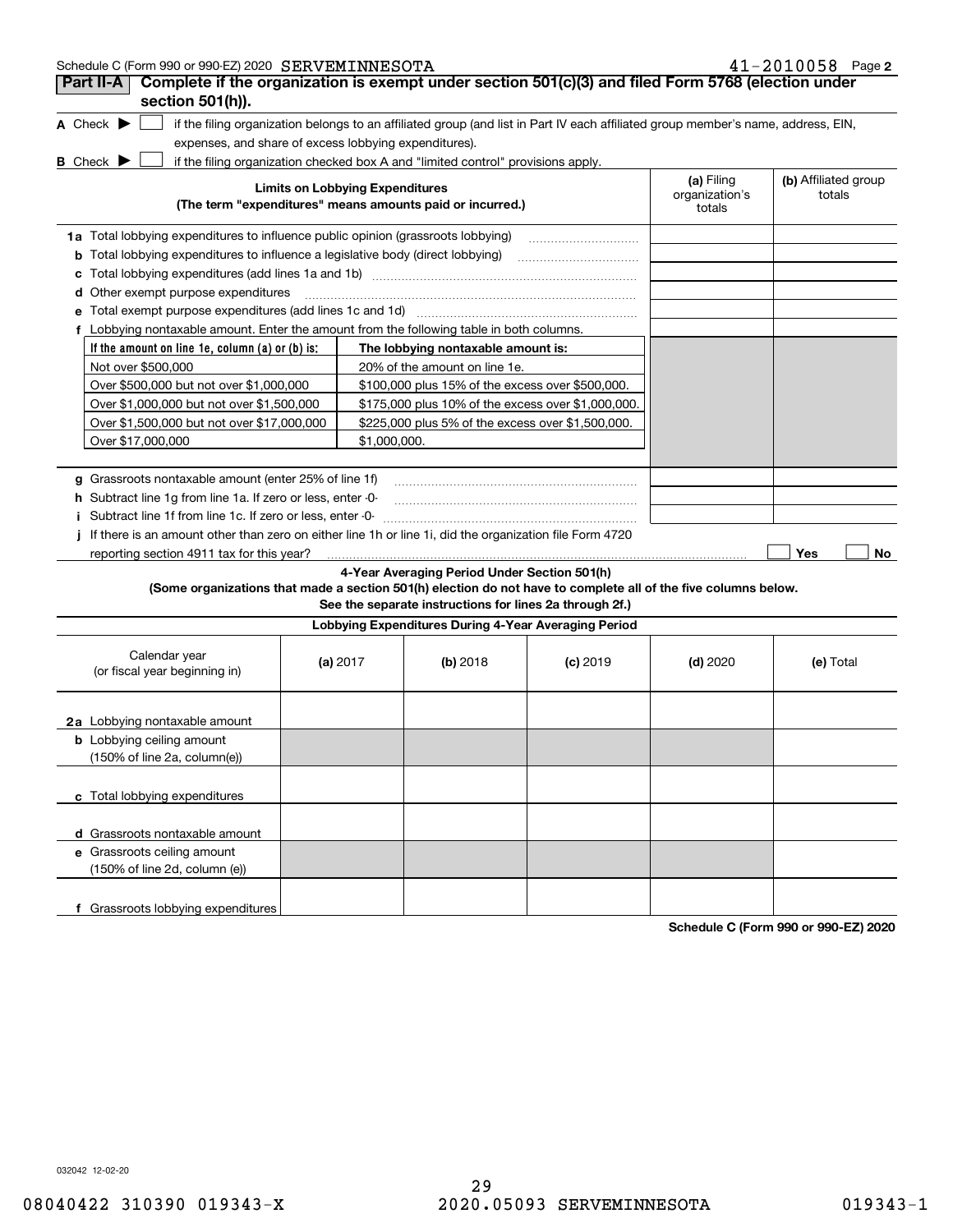### **Part II-B** Complete if the organization is exempt under section 501(c)(3) and has NOT filed Form 5768 **(election under section 501(h)).**

| of the lobbying activity.<br>Yes<br>No<br>Amount<br>During the year, did the filing organization attempt to influence foreign, national, state, or<br>1.<br>local legislation, including any attempt to influence public opinion on a legislative matter<br>or referendum, through the use of:<br>х<br>X<br><b>b</b> Paid staff or management (include compensation in expenses reported on lines 1c through 1i)?<br>$\sim$<br>X<br>X<br>X<br>e Publications, or published or broadcast statements?<br>X<br>f Grants to other organizations for lobbying purposes?<br>90,000.<br>Χ<br>g Direct contact with legislators, their staffs, government officials, or a legislative body?<br>X<br>h Rallies, demonstrations, seminars, conventions, speeches, lectures, or any similar means?<br>X<br><i>i</i> Other activities?<br>90,000.<br>х<br>2a Did the activities in line 1 cause the organization to be not described in section 501(c)(3)?<br>c If "Yes," enter the amount of any tax incurred by organization managers under section 4912<br>d If the filing organization incurred a section 4912 tax, did it file Form 4720 for this year?<br>Complete if the organization is exempt under section 501(c)(4), section 501(c)(5), or section<br>∣Part III-A ∣<br>$501(c)(6)$ .<br>Yes<br>No<br>$\mathbf{1}$<br>1<br>$\mathbf{2}$<br>2<br>3<br>Did the organization agree to carry over lobbying and political campaign activity expenditures from the prior year?<br>3<br>Part III-B Complete if the organization is exempt under section $501(c)(4)$ , section $501(c)(5)$ , or section<br>501(c)(6) and if either (a) BOTH Part III-A, lines 1 and 2, are answered "No" OR (b) Part III-A, line 3, is<br>answered "Yes."<br>Dues, assessments and similar amounts from members [11] matter continuum matter assessments and similar amounts from members [11] matter continuum matter and similar amounts from members [11] matter and the state of the st<br>1<br>1<br>Section 162(e) nondeductible lobbying and political expenditures (do not include amounts of political<br>2<br>expenses for which the section 527(f) tax was paid).<br>2a<br>b Carryover from last year manufactured and content to content the content of the content of the content of the content of the content of the content of the content of the content of the content of the content of the conte<br>2b<br>$\textbf{Total} \textcolor{red}{x_1 x_2 x_3 x_4 x_5 x_6 x_7 x_8 x_9 x_1 x_2 x_3 x_4 x_5 x_6 x_7 x_8 x_9 x_1 x_2 x_3 x_4 x_5 x_6 x_7 x_8 x_9 x_1 x_2 x_3 x_4 x_5 x_6 x_7 x_8 x_9 x_1 x_2 x_3 x_4 x_5 x_6 x_7 x_8 x_9 x_1 x_2 x_3 x_4 x_5 x_6 x_7 x_8 x_9 x_1 x_2 x_3 x_4 x_5 x_6 x_7 x_8 x_9 x_1 x_2 x_3 x_4 x_5 x_6 x$<br>2c<br>c<br>Aggregate amount reported in section 6033(e)(1)(A) notices of nondeductible section 162(e) dues<br>3<br>If notices were sent and the amount on line 2c exceeds the amount on line 3, what portion of the excess<br>4<br>does the organization agree to carryover to the reasonable estimate of nondeductible lobbying and political<br>expenditure next year?<br>4<br>Taxable amount of lobbying and political expenditures (See instructions)<br>5<br>5<br><b>Part IV</b><br><b>Supplemental Information</b><br>Provide the descriptions required for Part I-A, line 1; Part I-B, line 4; Part I-C, line 5; Part II-A (affiliated group list); Part II-A, lines 1 and 2 (See<br>instructions); and Part II-B, line 1. Also, complete this part for any additional information.<br>PART II-B, LINE 1, LOBBYING ACTIVITIES: | For each "Yes" response on lines 1a through 1i below, provide in Part IV a detailed description |  | (a) | (b) |
|--------------------------------------------------------------------------------------------------------------------------------------------------------------------------------------------------------------------------------------------------------------------------------------------------------------------------------------------------------------------------------------------------------------------------------------------------------------------------------------------------------------------------------------------------------------------------------------------------------------------------------------------------------------------------------------------------------------------------------------------------------------------------------------------------------------------------------------------------------------------------------------------------------------------------------------------------------------------------------------------------------------------------------------------------------------------------------------------------------------------------------------------------------------------------------------------------------------------------------------------------------------------------------------------------------------------------------------------------------------------------------------------------------------------------------------------------------------------------------------------------------------------------------------------------------------------------------------------------------------------------------------------------------------------------------------------------------------------------------------------------------------------------------------------------------------------------------------------------------------------------------------------------------------------------------------------------------------------------------------------------------------------------------------------------------------------------------------------------------------------------------------------------------------------------------------------------------------------------------------------------------------------------------------------------------------------------------------------------------------------------------------------------------------------------------------------------------------------------------------------------------------------------------------------------------------------------------------------------------------------------------------------------------------------------------------------------------------------------------------------------------------------------------------------------------------------------------------------------------------------------------------------------------------------------------------------------------------------------------------------------------------------------------------------------------------------------------------------------------------------------------------------------------------------------------------------------------------------------------------------------------------------------------------------------------------------------------------------------------------------------------------------------------------------------------------------------------------------------------------------------------------------------------------------------------------------|-------------------------------------------------------------------------------------------------|--|-----|-----|
|                                                                                                                                                                                                                                                                                                                                                                                                                                                                                                                                                                                                                                                                                                                                                                                                                                                                                                                                                                                                                                                                                                                                                                                                                                                                                                                                                                                                                                                                                                                                                                                                                                                                                                                                                                                                                                                                                                                                                                                                                                                                                                                                                                                                                                                                                                                                                                                                                                                                                                                                                                                                                                                                                                                                                                                                                                                                                                                                                                                                                                                                                                                                                                                                                                                                                                                                                                                                                                                                                                                                                                    |                                                                                                 |  |     |     |
|                                                                                                                                                                                                                                                                                                                                                                                                                                                                                                                                                                                                                                                                                                                                                                                                                                                                                                                                                                                                                                                                                                                                                                                                                                                                                                                                                                                                                                                                                                                                                                                                                                                                                                                                                                                                                                                                                                                                                                                                                                                                                                                                                                                                                                                                                                                                                                                                                                                                                                                                                                                                                                                                                                                                                                                                                                                                                                                                                                                                                                                                                                                                                                                                                                                                                                                                                                                                                                                                                                                                                                    |                                                                                                 |  |     |     |
|                                                                                                                                                                                                                                                                                                                                                                                                                                                                                                                                                                                                                                                                                                                                                                                                                                                                                                                                                                                                                                                                                                                                                                                                                                                                                                                                                                                                                                                                                                                                                                                                                                                                                                                                                                                                                                                                                                                                                                                                                                                                                                                                                                                                                                                                                                                                                                                                                                                                                                                                                                                                                                                                                                                                                                                                                                                                                                                                                                                                                                                                                                                                                                                                                                                                                                                                                                                                                                                                                                                                                                    |                                                                                                 |  |     |     |
|                                                                                                                                                                                                                                                                                                                                                                                                                                                                                                                                                                                                                                                                                                                                                                                                                                                                                                                                                                                                                                                                                                                                                                                                                                                                                                                                                                                                                                                                                                                                                                                                                                                                                                                                                                                                                                                                                                                                                                                                                                                                                                                                                                                                                                                                                                                                                                                                                                                                                                                                                                                                                                                                                                                                                                                                                                                                                                                                                                                                                                                                                                                                                                                                                                                                                                                                                                                                                                                                                                                                                                    |                                                                                                 |  |     |     |
|                                                                                                                                                                                                                                                                                                                                                                                                                                                                                                                                                                                                                                                                                                                                                                                                                                                                                                                                                                                                                                                                                                                                                                                                                                                                                                                                                                                                                                                                                                                                                                                                                                                                                                                                                                                                                                                                                                                                                                                                                                                                                                                                                                                                                                                                                                                                                                                                                                                                                                                                                                                                                                                                                                                                                                                                                                                                                                                                                                                                                                                                                                                                                                                                                                                                                                                                                                                                                                                                                                                                                                    |                                                                                                 |  |     |     |
|                                                                                                                                                                                                                                                                                                                                                                                                                                                                                                                                                                                                                                                                                                                                                                                                                                                                                                                                                                                                                                                                                                                                                                                                                                                                                                                                                                                                                                                                                                                                                                                                                                                                                                                                                                                                                                                                                                                                                                                                                                                                                                                                                                                                                                                                                                                                                                                                                                                                                                                                                                                                                                                                                                                                                                                                                                                                                                                                                                                                                                                                                                                                                                                                                                                                                                                                                                                                                                                                                                                                                                    |                                                                                                 |  |     |     |
|                                                                                                                                                                                                                                                                                                                                                                                                                                                                                                                                                                                                                                                                                                                                                                                                                                                                                                                                                                                                                                                                                                                                                                                                                                                                                                                                                                                                                                                                                                                                                                                                                                                                                                                                                                                                                                                                                                                                                                                                                                                                                                                                                                                                                                                                                                                                                                                                                                                                                                                                                                                                                                                                                                                                                                                                                                                                                                                                                                                                                                                                                                                                                                                                                                                                                                                                                                                                                                                                                                                                                                    |                                                                                                 |  |     |     |
|                                                                                                                                                                                                                                                                                                                                                                                                                                                                                                                                                                                                                                                                                                                                                                                                                                                                                                                                                                                                                                                                                                                                                                                                                                                                                                                                                                                                                                                                                                                                                                                                                                                                                                                                                                                                                                                                                                                                                                                                                                                                                                                                                                                                                                                                                                                                                                                                                                                                                                                                                                                                                                                                                                                                                                                                                                                                                                                                                                                                                                                                                                                                                                                                                                                                                                                                                                                                                                                                                                                                                                    |                                                                                                 |  |     |     |
|                                                                                                                                                                                                                                                                                                                                                                                                                                                                                                                                                                                                                                                                                                                                                                                                                                                                                                                                                                                                                                                                                                                                                                                                                                                                                                                                                                                                                                                                                                                                                                                                                                                                                                                                                                                                                                                                                                                                                                                                                                                                                                                                                                                                                                                                                                                                                                                                                                                                                                                                                                                                                                                                                                                                                                                                                                                                                                                                                                                                                                                                                                                                                                                                                                                                                                                                                                                                                                                                                                                                                                    |                                                                                                 |  |     |     |
|                                                                                                                                                                                                                                                                                                                                                                                                                                                                                                                                                                                                                                                                                                                                                                                                                                                                                                                                                                                                                                                                                                                                                                                                                                                                                                                                                                                                                                                                                                                                                                                                                                                                                                                                                                                                                                                                                                                                                                                                                                                                                                                                                                                                                                                                                                                                                                                                                                                                                                                                                                                                                                                                                                                                                                                                                                                                                                                                                                                                                                                                                                                                                                                                                                                                                                                                                                                                                                                                                                                                                                    |                                                                                                 |  |     |     |
|                                                                                                                                                                                                                                                                                                                                                                                                                                                                                                                                                                                                                                                                                                                                                                                                                                                                                                                                                                                                                                                                                                                                                                                                                                                                                                                                                                                                                                                                                                                                                                                                                                                                                                                                                                                                                                                                                                                                                                                                                                                                                                                                                                                                                                                                                                                                                                                                                                                                                                                                                                                                                                                                                                                                                                                                                                                                                                                                                                                                                                                                                                                                                                                                                                                                                                                                                                                                                                                                                                                                                                    |                                                                                                 |  |     |     |
|                                                                                                                                                                                                                                                                                                                                                                                                                                                                                                                                                                                                                                                                                                                                                                                                                                                                                                                                                                                                                                                                                                                                                                                                                                                                                                                                                                                                                                                                                                                                                                                                                                                                                                                                                                                                                                                                                                                                                                                                                                                                                                                                                                                                                                                                                                                                                                                                                                                                                                                                                                                                                                                                                                                                                                                                                                                                                                                                                                                                                                                                                                                                                                                                                                                                                                                                                                                                                                                                                                                                                                    |                                                                                                 |  |     |     |
|                                                                                                                                                                                                                                                                                                                                                                                                                                                                                                                                                                                                                                                                                                                                                                                                                                                                                                                                                                                                                                                                                                                                                                                                                                                                                                                                                                                                                                                                                                                                                                                                                                                                                                                                                                                                                                                                                                                                                                                                                                                                                                                                                                                                                                                                                                                                                                                                                                                                                                                                                                                                                                                                                                                                                                                                                                                                                                                                                                                                                                                                                                                                                                                                                                                                                                                                                                                                                                                                                                                                                                    |                                                                                                 |  |     |     |
|                                                                                                                                                                                                                                                                                                                                                                                                                                                                                                                                                                                                                                                                                                                                                                                                                                                                                                                                                                                                                                                                                                                                                                                                                                                                                                                                                                                                                                                                                                                                                                                                                                                                                                                                                                                                                                                                                                                                                                                                                                                                                                                                                                                                                                                                                                                                                                                                                                                                                                                                                                                                                                                                                                                                                                                                                                                                                                                                                                                                                                                                                                                                                                                                                                                                                                                                                                                                                                                                                                                                                                    |                                                                                                 |  |     |     |
|                                                                                                                                                                                                                                                                                                                                                                                                                                                                                                                                                                                                                                                                                                                                                                                                                                                                                                                                                                                                                                                                                                                                                                                                                                                                                                                                                                                                                                                                                                                                                                                                                                                                                                                                                                                                                                                                                                                                                                                                                                                                                                                                                                                                                                                                                                                                                                                                                                                                                                                                                                                                                                                                                                                                                                                                                                                                                                                                                                                                                                                                                                                                                                                                                                                                                                                                                                                                                                                                                                                                                                    |                                                                                                 |  |     |     |
|                                                                                                                                                                                                                                                                                                                                                                                                                                                                                                                                                                                                                                                                                                                                                                                                                                                                                                                                                                                                                                                                                                                                                                                                                                                                                                                                                                                                                                                                                                                                                                                                                                                                                                                                                                                                                                                                                                                                                                                                                                                                                                                                                                                                                                                                                                                                                                                                                                                                                                                                                                                                                                                                                                                                                                                                                                                                                                                                                                                                                                                                                                                                                                                                                                                                                                                                                                                                                                                                                                                                                                    |                                                                                                 |  |     |     |
|                                                                                                                                                                                                                                                                                                                                                                                                                                                                                                                                                                                                                                                                                                                                                                                                                                                                                                                                                                                                                                                                                                                                                                                                                                                                                                                                                                                                                                                                                                                                                                                                                                                                                                                                                                                                                                                                                                                                                                                                                                                                                                                                                                                                                                                                                                                                                                                                                                                                                                                                                                                                                                                                                                                                                                                                                                                                                                                                                                                                                                                                                                                                                                                                                                                                                                                                                                                                                                                                                                                                                                    |                                                                                                 |  |     |     |
|                                                                                                                                                                                                                                                                                                                                                                                                                                                                                                                                                                                                                                                                                                                                                                                                                                                                                                                                                                                                                                                                                                                                                                                                                                                                                                                                                                                                                                                                                                                                                                                                                                                                                                                                                                                                                                                                                                                                                                                                                                                                                                                                                                                                                                                                                                                                                                                                                                                                                                                                                                                                                                                                                                                                                                                                                                                                                                                                                                                                                                                                                                                                                                                                                                                                                                                                                                                                                                                                                                                                                                    |                                                                                                 |  |     |     |
|                                                                                                                                                                                                                                                                                                                                                                                                                                                                                                                                                                                                                                                                                                                                                                                                                                                                                                                                                                                                                                                                                                                                                                                                                                                                                                                                                                                                                                                                                                                                                                                                                                                                                                                                                                                                                                                                                                                                                                                                                                                                                                                                                                                                                                                                                                                                                                                                                                                                                                                                                                                                                                                                                                                                                                                                                                                                                                                                                                                                                                                                                                                                                                                                                                                                                                                                                                                                                                                                                                                                                                    |                                                                                                 |  |     |     |
|                                                                                                                                                                                                                                                                                                                                                                                                                                                                                                                                                                                                                                                                                                                                                                                                                                                                                                                                                                                                                                                                                                                                                                                                                                                                                                                                                                                                                                                                                                                                                                                                                                                                                                                                                                                                                                                                                                                                                                                                                                                                                                                                                                                                                                                                                                                                                                                                                                                                                                                                                                                                                                                                                                                                                                                                                                                                                                                                                                                                                                                                                                                                                                                                                                                                                                                                                                                                                                                                                                                                                                    |                                                                                                 |  |     |     |
|                                                                                                                                                                                                                                                                                                                                                                                                                                                                                                                                                                                                                                                                                                                                                                                                                                                                                                                                                                                                                                                                                                                                                                                                                                                                                                                                                                                                                                                                                                                                                                                                                                                                                                                                                                                                                                                                                                                                                                                                                                                                                                                                                                                                                                                                                                                                                                                                                                                                                                                                                                                                                                                                                                                                                                                                                                                                                                                                                                                                                                                                                                                                                                                                                                                                                                                                                                                                                                                                                                                                                                    |                                                                                                 |  |     |     |
|                                                                                                                                                                                                                                                                                                                                                                                                                                                                                                                                                                                                                                                                                                                                                                                                                                                                                                                                                                                                                                                                                                                                                                                                                                                                                                                                                                                                                                                                                                                                                                                                                                                                                                                                                                                                                                                                                                                                                                                                                                                                                                                                                                                                                                                                                                                                                                                                                                                                                                                                                                                                                                                                                                                                                                                                                                                                                                                                                                                                                                                                                                                                                                                                                                                                                                                                                                                                                                                                                                                                                                    |                                                                                                 |  |     |     |
|                                                                                                                                                                                                                                                                                                                                                                                                                                                                                                                                                                                                                                                                                                                                                                                                                                                                                                                                                                                                                                                                                                                                                                                                                                                                                                                                                                                                                                                                                                                                                                                                                                                                                                                                                                                                                                                                                                                                                                                                                                                                                                                                                                                                                                                                                                                                                                                                                                                                                                                                                                                                                                                                                                                                                                                                                                                                                                                                                                                                                                                                                                                                                                                                                                                                                                                                                                                                                                                                                                                                                                    |                                                                                                 |  |     |     |
|                                                                                                                                                                                                                                                                                                                                                                                                                                                                                                                                                                                                                                                                                                                                                                                                                                                                                                                                                                                                                                                                                                                                                                                                                                                                                                                                                                                                                                                                                                                                                                                                                                                                                                                                                                                                                                                                                                                                                                                                                                                                                                                                                                                                                                                                                                                                                                                                                                                                                                                                                                                                                                                                                                                                                                                                                                                                                                                                                                                                                                                                                                                                                                                                                                                                                                                                                                                                                                                                                                                                                                    |                                                                                                 |  |     |     |
|                                                                                                                                                                                                                                                                                                                                                                                                                                                                                                                                                                                                                                                                                                                                                                                                                                                                                                                                                                                                                                                                                                                                                                                                                                                                                                                                                                                                                                                                                                                                                                                                                                                                                                                                                                                                                                                                                                                                                                                                                                                                                                                                                                                                                                                                                                                                                                                                                                                                                                                                                                                                                                                                                                                                                                                                                                                                                                                                                                                                                                                                                                                                                                                                                                                                                                                                                                                                                                                                                                                                                                    |                                                                                                 |  |     |     |
|                                                                                                                                                                                                                                                                                                                                                                                                                                                                                                                                                                                                                                                                                                                                                                                                                                                                                                                                                                                                                                                                                                                                                                                                                                                                                                                                                                                                                                                                                                                                                                                                                                                                                                                                                                                                                                                                                                                                                                                                                                                                                                                                                                                                                                                                                                                                                                                                                                                                                                                                                                                                                                                                                                                                                                                                                                                                                                                                                                                                                                                                                                                                                                                                                                                                                                                                                                                                                                                                                                                                                                    |                                                                                                 |  |     |     |
|                                                                                                                                                                                                                                                                                                                                                                                                                                                                                                                                                                                                                                                                                                                                                                                                                                                                                                                                                                                                                                                                                                                                                                                                                                                                                                                                                                                                                                                                                                                                                                                                                                                                                                                                                                                                                                                                                                                                                                                                                                                                                                                                                                                                                                                                                                                                                                                                                                                                                                                                                                                                                                                                                                                                                                                                                                                                                                                                                                                                                                                                                                                                                                                                                                                                                                                                                                                                                                                                                                                                                                    |                                                                                                 |  |     |     |
|                                                                                                                                                                                                                                                                                                                                                                                                                                                                                                                                                                                                                                                                                                                                                                                                                                                                                                                                                                                                                                                                                                                                                                                                                                                                                                                                                                                                                                                                                                                                                                                                                                                                                                                                                                                                                                                                                                                                                                                                                                                                                                                                                                                                                                                                                                                                                                                                                                                                                                                                                                                                                                                                                                                                                                                                                                                                                                                                                                                                                                                                                                                                                                                                                                                                                                                                                                                                                                                                                                                                                                    |                                                                                                 |  |     |     |
|                                                                                                                                                                                                                                                                                                                                                                                                                                                                                                                                                                                                                                                                                                                                                                                                                                                                                                                                                                                                                                                                                                                                                                                                                                                                                                                                                                                                                                                                                                                                                                                                                                                                                                                                                                                                                                                                                                                                                                                                                                                                                                                                                                                                                                                                                                                                                                                                                                                                                                                                                                                                                                                                                                                                                                                                                                                                                                                                                                                                                                                                                                                                                                                                                                                                                                                                                                                                                                                                                                                                                                    |                                                                                                 |  |     |     |
|                                                                                                                                                                                                                                                                                                                                                                                                                                                                                                                                                                                                                                                                                                                                                                                                                                                                                                                                                                                                                                                                                                                                                                                                                                                                                                                                                                                                                                                                                                                                                                                                                                                                                                                                                                                                                                                                                                                                                                                                                                                                                                                                                                                                                                                                                                                                                                                                                                                                                                                                                                                                                                                                                                                                                                                                                                                                                                                                                                                                                                                                                                                                                                                                                                                                                                                                                                                                                                                                                                                                                                    |                                                                                                 |  |     |     |
|                                                                                                                                                                                                                                                                                                                                                                                                                                                                                                                                                                                                                                                                                                                                                                                                                                                                                                                                                                                                                                                                                                                                                                                                                                                                                                                                                                                                                                                                                                                                                                                                                                                                                                                                                                                                                                                                                                                                                                                                                                                                                                                                                                                                                                                                                                                                                                                                                                                                                                                                                                                                                                                                                                                                                                                                                                                                                                                                                                                                                                                                                                                                                                                                                                                                                                                                                                                                                                                                                                                                                                    |                                                                                                 |  |     |     |
|                                                                                                                                                                                                                                                                                                                                                                                                                                                                                                                                                                                                                                                                                                                                                                                                                                                                                                                                                                                                                                                                                                                                                                                                                                                                                                                                                                                                                                                                                                                                                                                                                                                                                                                                                                                                                                                                                                                                                                                                                                                                                                                                                                                                                                                                                                                                                                                                                                                                                                                                                                                                                                                                                                                                                                                                                                                                                                                                                                                                                                                                                                                                                                                                                                                                                                                                                                                                                                                                                                                                                                    |                                                                                                 |  |     |     |
|                                                                                                                                                                                                                                                                                                                                                                                                                                                                                                                                                                                                                                                                                                                                                                                                                                                                                                                                                                                                                                                                                                                                                                                                                                                                                                                                                                                                                                                                                                                                                                                                                                                                                                                                                                                                                                                                                                                                                                                                                                                                                                                                                                                                                                                                                                                                                                                                                                                                                                                                                                                                                                                                                                                                                                                                                                                                                                                                                                                                                                                                                                                                                                                                                                                                                                                                                                                                                                                                                                                                                                    |                                                                                                 |  |     |     |
|                                                                                                                                                                                                                                                                                                                                                                                                                                                                                                                                                                                                                                                                                                                                                                                                                                                                                                                                                                                                                                                                                                                                                                                                                                                                                                                                                                                                                                                                                                                                                                                                                                                                                                                                                                                                                                                                                                                                                                                                                                                                                                                                                                                                                                                                                                                                                                                                                                                                                                                                                                                                                                                                                                                                                                                                                                                                                                                                                                                                                                                                                                                                                                                                                                                                                                                                                                                                                                                                                                                                                                    |                                                                                                 |  |     |     |
|                                                                                                                                                                                                                                                                                                                                                                                                                                                                                                                                                                                                                                                                                                                                                                                                                                                                                                                                                                                                                                                                                                                                                                                                                                                                                                                                                                                                                                                                                                                                                                                                                                                                                                                                                                                                                                                                                                                                                                                                                                                                                                                                                                                                                                                                                                                                                                                                                                                                                                                                                                                                                                                                                                                                                                                                                                                                                                                                                                                                                                                                                                                                                                                                                                                                                                                                                                                                                                                                                                                                                                    |                                                                                                 |  |     |     |
|                                                                                                                                                                                                                                                                                                                                                                                                                                                                                                                                                                                                                                                                                                                                                                                                                                                                                                                                                                                                                                                                                                                                                                                                                                                                                                                                                                                                                                                                                                                                                                                                                                                                                                                                                                                                                                                                                                                                                                                                                                                                                                                                                                                                                                                                                                                                                                                                                                                                                                                                                                                                                                                                                                                                                                                                                                                                                                                                                                                                                                                                                                                                                                                                                                                                                                                                                                                                                                                                                                                                                                    |                                                                                                 |  |     |     |
|                                                                                                                                                                                                                                                                                                                                                                                                                                                                                                                                                                                                                                                                                                                                                                                                                                                                                                                                                                                                                                                                                                                                                                                                                                                                                                                                                                                                                                                                                                                                                                                                                                                                                                                                                                                                                                                                                                                                                                                                                                                                                                                                                                                                                                                                                                                                                                                                                                                                                                                                                                                                                                                                                                                                                                                                                                                                                                                                                                                                                                                                                                                                                                                                                                                                                                                                                                                                                                                                                                                                                                    |                                                                                                 |  |     |     |
|                                                                                                                                                                                                                                                                                                                                                                                                                                                                                                                                                                                                                                                                                                                                                                                                                                                                                                                                                                                                                                                                                                                                                                                                                                                                                                                                                                                                                                                                                                                                                                                                                                                                                                                                                                                                                                                                                                                                                                                                                                                                                                                                                                                                                                                                                                                                                                                                                                                                                                                                                                                                                                                                                                                                                                                                                                                                                                                                                                                                                                                                                                                                                                                                                                                                                                                                                                                                                                                                                                                                                                    |                                                                                                 |  |     |     |
|                                                                                                                                                                                                                                                                                                                                                                                                                                                                                                                                                                                                                                                                                                                                                                                                                                                                                                                                                                                                                                                                                                                                                                                                                                                                                                                                                                                                                                                                                                                                                                                                                                                                                                                                                                                                                                                                                                                                                                                                                                                                                                                                                                                                                                                                                                                                                                                                                                                                                                                                                                                                                                                                                                                                                                                                                                                                                                                                                                                                                                                                                                                                                                                                                                                                                                                                                                                                                                                                                                                                                                    |                                                                                                 |  |     |     |

WE CONTRACT WITH LOBBYISTS TO DO DIRECT LOBBYING AROUND STATE FUNDING.

032043 12-02-20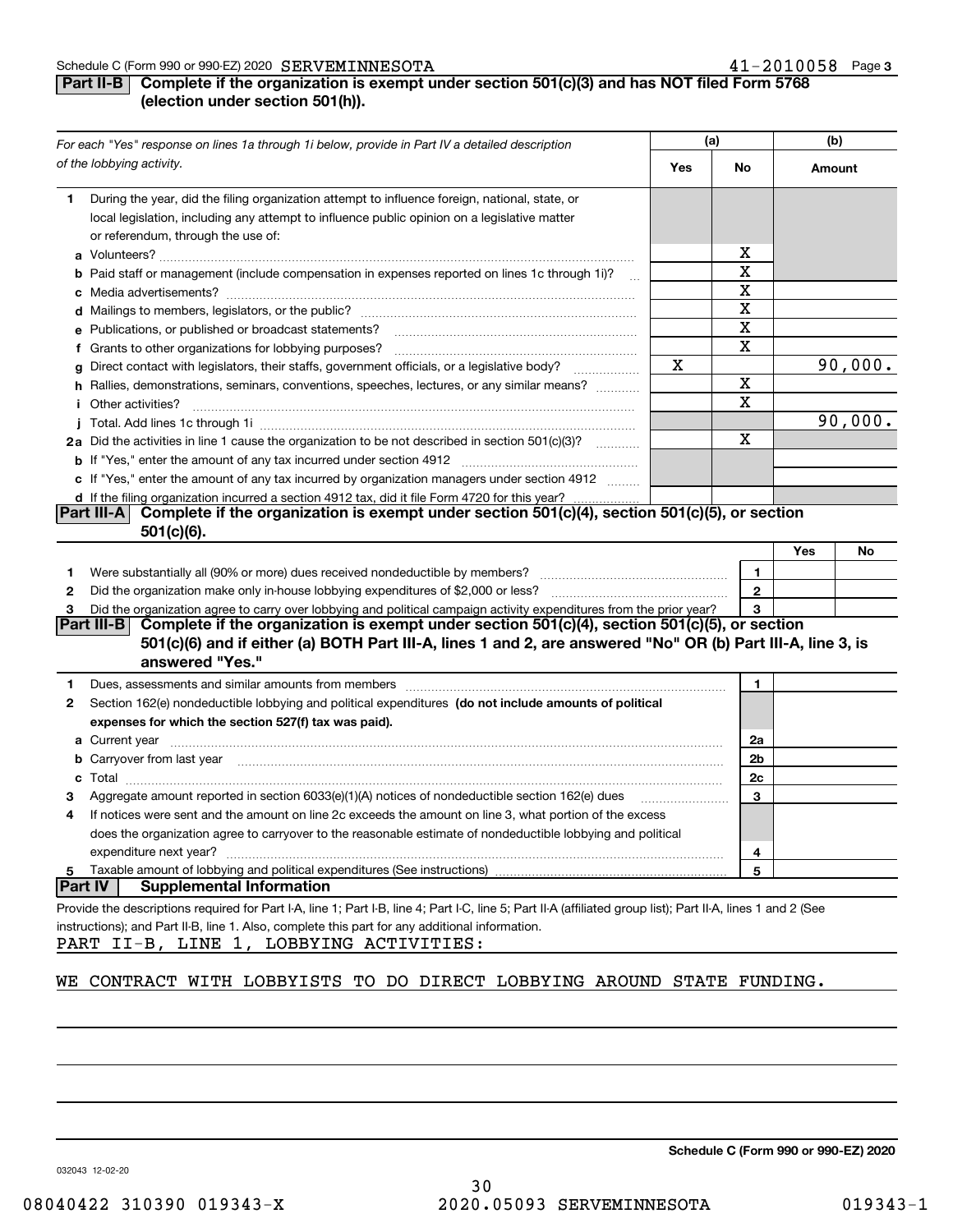| (Form 990) |  |
|------------|--|
|------------|--|

## **SCHEDULE D Supplemental Financial Statements**

(Form 990)<br>
Pepartment of the Treasury<br>
Department of the Treasury<br>
Department of the Treasury<br>
Department of the Treasury<br> **Co to www.irs.gov/Form990 for instructions and the latest information.**<br> **Co to www.irs.gov/Form9** 



Department of the Treasury Internal Revenue Service

|              | Name of the organization<br>SERVEMINNESOTA                                                                                                                        | <b>Employer identification number</b><br>$41 - 2010058$ |
|--------------|-------------------------------------------------------------------------------------------------------------------------------------------------------------------|---------------------------------------------------------|
| Part I       | Organizations Maintaining Donor Advised Funds or Other Similar Funds or Accounts. Complete if the                                                                 |                                                         |
|              |                                                                                                                                                                   |                                                         |
|              | organization answered "Yes" on Form 990, Part IV, line 6.<br>(a) Donor advised funds                                                                              | (b) Funds and other accounts                            |
| 1.           |                                                                                                                                                                   |                                                         |
| 2            | Aggregate value of contributions to (during year)                                                                                                                 |                                                         |
| з            |                                                                                                                                                                   |                                                         |
| 4            |                                                                                                                                                                   |                                                         |
| 5            | Did the organization inform all donors and donor advisors in writing that the assets held in donor advised funds                                                  |                                                         |
|              |                                                                                                                                                                   | Yes<br>No                                               |
| 6            | Did the organization inform all grantees, donors, and donor advisors in writing that grant funds can be used only                                                 |                                                         |
|              | for charitable purposes and not for the benefit of the donor or donor advisor, or for any other purpose conferring                                                |                                                         |
|              |                                                                                                                                                                   | Yes<br>No                                               |
| Part II      | Conservation Easements. Complete if the organization answered "Yes" on Form 990, Part IV, line 7.                                                                 |                                                         |
| 1.           | Purpose(s) of conservation easements held by the organization (check all that apply).                                                                             |                                                         |
|              | Preservation of land for public use (for example, recreation or education)                                                                                        | Preservation of a historically important land area      |
|              | Protection of natural habitat<br>Preservation of a certified historic structure                                                                                   |                                                         |
|              | Preservation of open space                                                                                                                                        |                                                         |
| 2            | Complete lines 2a through 2d if the organization held a qualified conservation contribution in the form of a conservation easement on the last                    |                                                         |
|              | day of the tax year.                                                                                                                                              | Held at the End of the Tax Year                         |
| а            | Total number of conservation easements                                                                                                                            | 2a                                                      |
| b            | Total acreage restricted by conservation easements                                                                                                                | 2 <sub>b</sub>                                          |
| с            | Number of conservation easements on a certified historic structure included in (a) manufacture of conservation                                                    | 2c                                                      |
|              | d Number of conservation easements included in (c) acquired after 7/25/06, and not on a historic structure                                                        |                                                         |
|              |                                                                                                                                                                   | 2d                                                      |
| З.           | Number of conservation easements modified, transferred, released, extinguished, or terminated by the organization during the tax                                  |                                                         |
|              | $\vee$ ear $\blacktriangleright$                                                                                                                                  |                                                         |
| 4            | Number of states where property subject to conservation easement is located >                                                                                     |                                                         |
| 5            | Does the organization have a written policy regarding the periodic monitoring, inspection, handling of                                                            |                                                         |
|              | violations, and enforcement of the conservation easements it holds?                                                                                               | Yes<br>No                                               |
| 6            | Staff and volunteer hours devoted to monitoring, inspecting, handling of violations, and enforcing conservation easements during the year                         |                                                         |
|              |                                                                                                                                                                   |                                                         |
| 7            | Amount of expenses incurred in monitoring, inspecting, handling of violations, and enforcing conservation easements during the year                               |                                                         |
|              | ▶ \$                                                                                                                                                              |                                                         |
| 8            | Does each conservation easement reported on line 2(d) above satisfy the requirements of section 170(h)(4)(B)(i)                                                   |                                                         |
|              |                                                                                                                                                                   | Yes<br>No                                               |
|              | In Part XIII, describe how the organization reports conservation easements in its revenue and expense statement and                                               |                                                         |
|              | balance sheet, and include, if applicable, the text of the footnote to the organization's financial statements that describes the                                 |                                                         |
|              | organization's accounting for conservation easements.<br>Organizations Maintaining Collections of Art, Historical Treasures, or Other Similar Assets.<br>Part III |                                                         |
|              | Complete if the organization answered "Yes" on Form 990, Part IV, line 8.                                                                                         |                                                         |
|              | 1a If the organization elected, as permitted under FASB ASC 958, not to report in its revenue statement and balance sheet works                                   |                                                         |
|              | of art, historical treasures, or other similar assets held for public exhibition, education, or research in furtherance of public                                 |                                                         |
|              | service, provide in Part XIII the text of the footnote to its financial statements that describes these items.                                                    |                                                         |
| b            | If the organization elected, as permitted under FASB ASC 958, to report in its revenue statement and balance sheet works of                                       |                                                         |
|              | art, historical treasures, or other similar assets held for public exhibition, education, or research in furtherance of public service,                           |                                                         |
|              | provide the following amounts relating to these items:                                                                                                            |                                                         |
|              |                                                                                                                                                                   | - \$                                                    |
|              | (ii) Assets included in Form 990, Part X                                                                                                                          | $\sqrt{3}$                                              |
| $\mathbf{2}$ | If the organization received or held works of art, historical treasures, or other similar assets for financial gain, provide                                      |                                                         |
|              | the following amounts required to be reported under FASB ASC 958 relating to these items:                                                                         |                                                         |
| а            |                                                                                                                                                                   | - \$<br>▶                                               |
|              |                                                                                                                                                                   | $\blacktriangleright$ s                                 |
|              | LHA For Paperwork Reduction Act Notice, see the Instructions for Form 990.                                                                                        | Schedule D (Form 990) 2020                              |

032051 12-01-20

|  | 08040422 310390 019343-X | 2020.05093 SERVEMINNESOTA | $019343 - 1$ |
|--|--------------------------|---------------------------|--------------|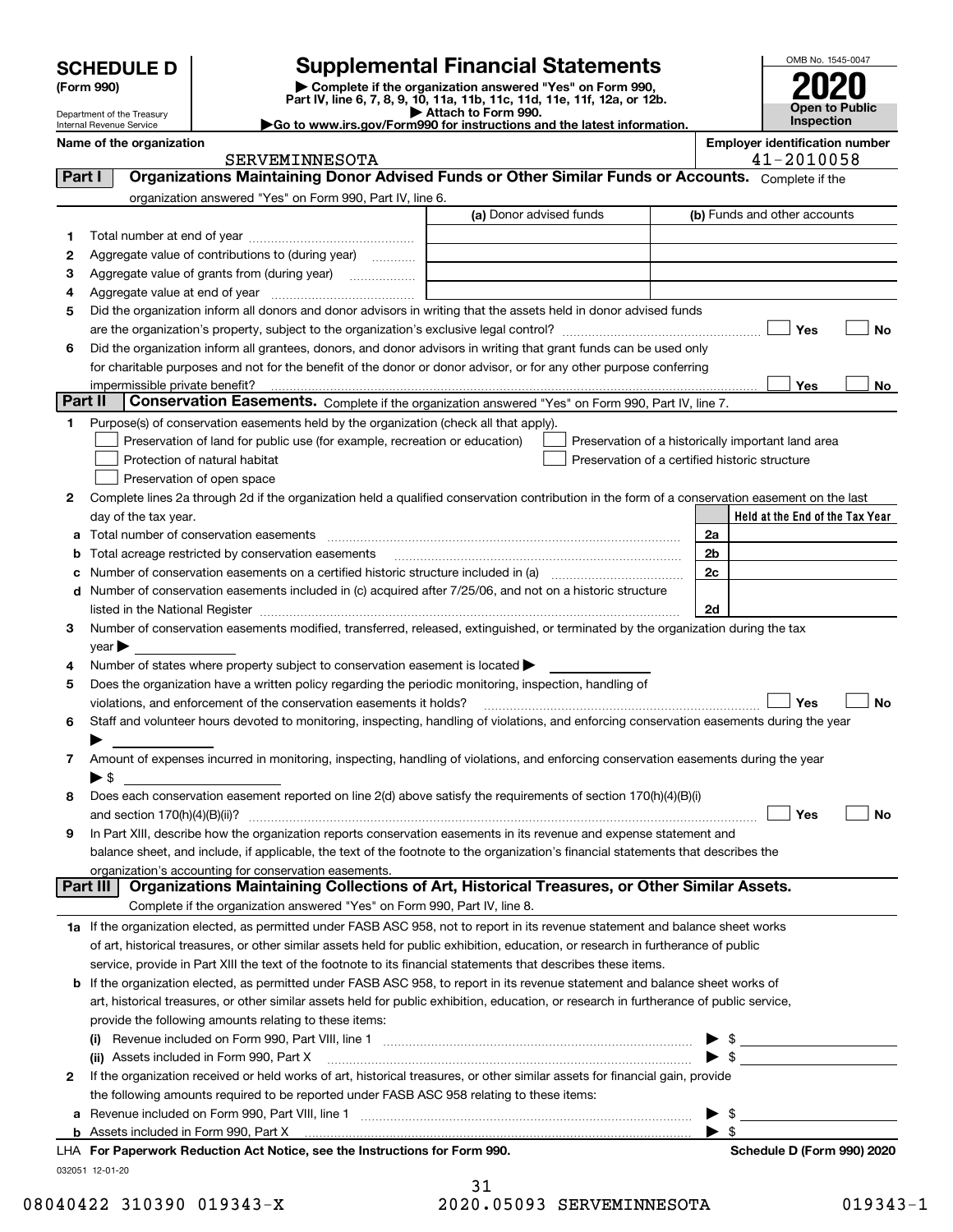|        | SERVEMINNESOTA<br>Schedule D (Form 990) 2020                                                                                                                                                                                   |                                         |   |                |                                                      |                                 | $41 - 2010058$ Page 2 |                     |         |     |
|--------|--------------------------------------------------------------------------------------------------------------------------------------------------------------------------------------------------------------------------------|-----------------------------------------|---|----------------|------------------------------------------------------|---------------------------------|-----------------------|---------------------|---------|-----|
|        | Part III<br>Organizations Maintaining Collections of Art, Historical Treasures, or Other Similar Assets (continued)                                                                                                            |                                         |   |                |                                                      |                                 |                       |                     |         |     |
| 3      | Using the organization's acquisition, accession, and other records, check any of the following that make significant use of its                                                                                                |                                         |   |                |                                                      |                                 |                       |                     |         |     |
|        | collection items (check all that apply):                                                                                                                                                                                       |                                         |   |                |                                                      |                                 |                       |                     |         |     |
| a      | Public exhibition                                                                                                                                                                                                              |                                         |   |                | Loan or exchange program                             |                                 |                       |                     |         |     |
| b      | Scholarly research                                                                                                                                                                                                             | е                                       |   |                | Other <b>Committee Committee Committee Committee</b> |                                 |                       |                     |         |     |
| с      | Preservation for future generations                                                                                                                                                                                            |                                         |   |                |                                                      |                                 |                       |                     |         |     |
| 4      | Provide a description of the organization's collections and explain how they further the organization's exempt purpose in Part XIII.                                                                                           |                                         |   |                |                                                      |                                 |                       |                     |         |     |
| 5      | During the year, did the organization solicit or receive donations of art, historical treasures, or other similar assets                                                                                                       |                                         |   |                |                                                      |                                 |                       |                     |         |     |
|        | to be sold to raise funds rather than to be maintained as part of the organization's collection?                                                                                                                               |                                         |   |                |                                                      |                                 |                       | Yes                 |         | No  |
|        | <b>Part IV</b><br>Escrow and Custodial Arrangements. Complete if the organization answered "Yes" on Form 990, Part IV, line 9, or                                                                                              |                                         |   |                |                                                      |                                 |                       |                     |         |     |
|        | reported an amount on Form 990, Part X, line 21.                                                                                                                                                                               |                                         |   |                |                                                      |                                 |                       |                     |         |     |
|        | 1a Is the organization an agent, trustee, custodian or other intermediary for contributions or other assets not included                                                                                                       |                                         |   |                |                                                      |                                 |                       |                     |         |     |
|        | on Form 990, Part X? [11] matter contracts and contracts and contracts are contracted as a form 990, Part X?                                                                                                                   |                                         |   |                |                                                      |                                 |                       | Yes                 |         | No  |
|        | b If "Yes," explain the arrangement in Part XIII and complete the following table:                                                                                                                                             |                                         |   |                |                                                      |                                 |                       |                     |         |     |
|        |                                                                                                                                                                                                                                |                                         |   |                |                                                      |                                 |                       | Amount              |         |     |
| c      | Beginning balance material continuum contracts and contact the contract of the contract of the contract of the                                                                                                                 |                                         |   |                |                                                      | 1c                              |                       |                     |         |     |
|        | Additions during the year manufactured and an account of the state of the state of the state of the state of the state of the state of the state of the state of the state of the state of the state of the state of the state |                                         |   |                |                                                      | 1d                              |                       |                     |         |     |
|        | Distributions during the year manufactured and continuum and continuum and continuum and continuum and continuum                                                                                                               |                                         |   |                |                                                      | 1e                              |                       |                     |         |     |
| 1.     |                                                                                                                                                                                                                                |                                         |   |                |                                                      | 1f                              |                       |                     |         |     |
|        | 2a Did the organization include an amount on Form 990, Part X, line 21, for escrow or custodial account liability?                                                                                                             |                                         |   |                |                                                      | .                               |                       | Yes                 |         | No  |
| Part V | <b>b</b> If "Yes," explain the arrangement in Part XIII. Check here if the explanation has been provided on Part XIII                                                                                                          |                                         |   |                |                                                      |                                 |                       |                     |         |     |
|        | Endowment Funds. Complete if the organization answered "Yes" on Form 990, Part IV, line 10.                                                                                                                                    |                                         |   |                |                                                      |                                 |                       |                     |         |     |
|        |                                                                                                                                                                                                                                | (a) Current year                        |   | (b) Prior year | (c) Two years back                                   |                                 | (d) Three years back  | (e) Four years back |         |     |
| 1a     | Beginning of year balance                                                                                                                                                                                                      |                                         |   |                |                                                      |                                 |                       |                     |         |     |
|        |                                                                                                                                                                                                                                |                                         |   |                |                                                      |                                 |                       |                     |         |     |
|        | Net investment earnings, gains, and losses                                                                                                                                                                                     |                                         |   |                |                                                      |                                 |                       |                     |         |     |
| d      |                                                                                                                                                                                                                                |                                         |   |                |                                                      |                                 |                       |                     |         |     |
|        | e Other expenditures for facilities                                                                                                                                                                                            |                                         |   |                |                                                      |                                 |                       |                     |         |     |
|        | and programs                                                                                                                                                                                                                   |                                         |   |                |                                                      |                                 |                       |                     |         |     |
|        | End of year balance                                                                                                                                                                                                            |                                         |   |                |                                                      |                                 |                       |                     |         |     |
| g<br>2 | Provide the estimated percentage of the current year end balance (line 1g, column (a)) held as:                                                                                                                                |                                         |   |                |                                                      |                                 |                       |                     |         |     |
| а      | Board designated or quasi-endowment                                                                                                                                                                                            |                                         | % |                |                                                      |                                 |                       |                     |         |     |
|        | Permanent endowment > <u>example</u>                                                                                                                                                                                           | %                                       |   |                |                                                      |                                 |                       |                     |         |     |
|        | Term endowment $\blacktriangleright$                                                                                                                                                                                           | %                                       |   |                |                                                      |                                 |                       |                     |         |     |
|        | The percentages on lines 2a, 2b, and 2c should equal 100%.                                                                                                                                                                     |                                         |   |                |                                                      |                                 |                       |                     |         |     |
|        | 3a Are there endowment funds not in the possession of the organization that are held and administered for the organization                                                                                                     |                                         |   |                |                                                      |                                 |                       |                     |         |     |
|        | by:                                                                                                                                                                                                                            |                                         |   |                |                                                      |                                 |                       |                     | Yes     | No. |
|        | (i)                                                                                                                                                                                                                            |                                         |   |                |                                                      |                                 |                       | 3a(i)               |         |     |
|        |                                                                                                                                                                                                                                |                                         |   |                |                                                      |                                 |                       | 3a(ii)              |         |     |
|        |                                                                                                                                                                                                                                |                                         |   |                |                                                      |                                 |                       | 3b                  |         |     |
| 4      | Describe in Part XIII the intended uses of the organization's endowment funds.                                                                                                                                                 |                                         |   |                |                                                      |                                 |                       |                     |         |     |
|        | Land, Buildings, and Equipment.<br>Part VI                                                                                                                                                                                     |                                         |   |                |                                                      |                                 |                       |                     |         |     |
|        | Complete if the organization answered "Yes" on Form 990, Part IV, line 11a. See Form 990, Part X, line 10.                                                                                                                     |                                         |   |                |                                                      |                                 |                       |                     |         |     |
|        | Description of property                                                                                                                                                                                                        | (a) Cost or other<br>basis (investment) |   |                | (b) Cost or other<br>basis (other)                   | (c) Accumulated<br>depreciation |                       | (d) Book value      |         |     |
|        |                                                                                                                                                                                                                                |                                         |   |                |                                                      |                                 |                       |                     |         |     |
| b      |                                                                                                                                                                                                                                |                                         |   |                |                                                      |                                 |                       |                     |         |     |
|        |                                                                                                                                                                                                                                |                                         |   |                | 21,032.                                              | 14,372.                         |                       |                     | 6,660.  |     |
|        |                                                                                                                                                                                                                                |                                         |   |                | 32,085.                                              | 27,371.                         |                       |                     | 4,714.  |     |
|        |                                                                                                                                                                                                                                |                                         |   |                |                                                      |                                 |                       |                     |         |     |
|        |                                                                                                                                                                                                                                |                                         |   |                |                                                      |                                 |                       |                     | 11,374. |     |

**Schedule D (Form 990) 2020**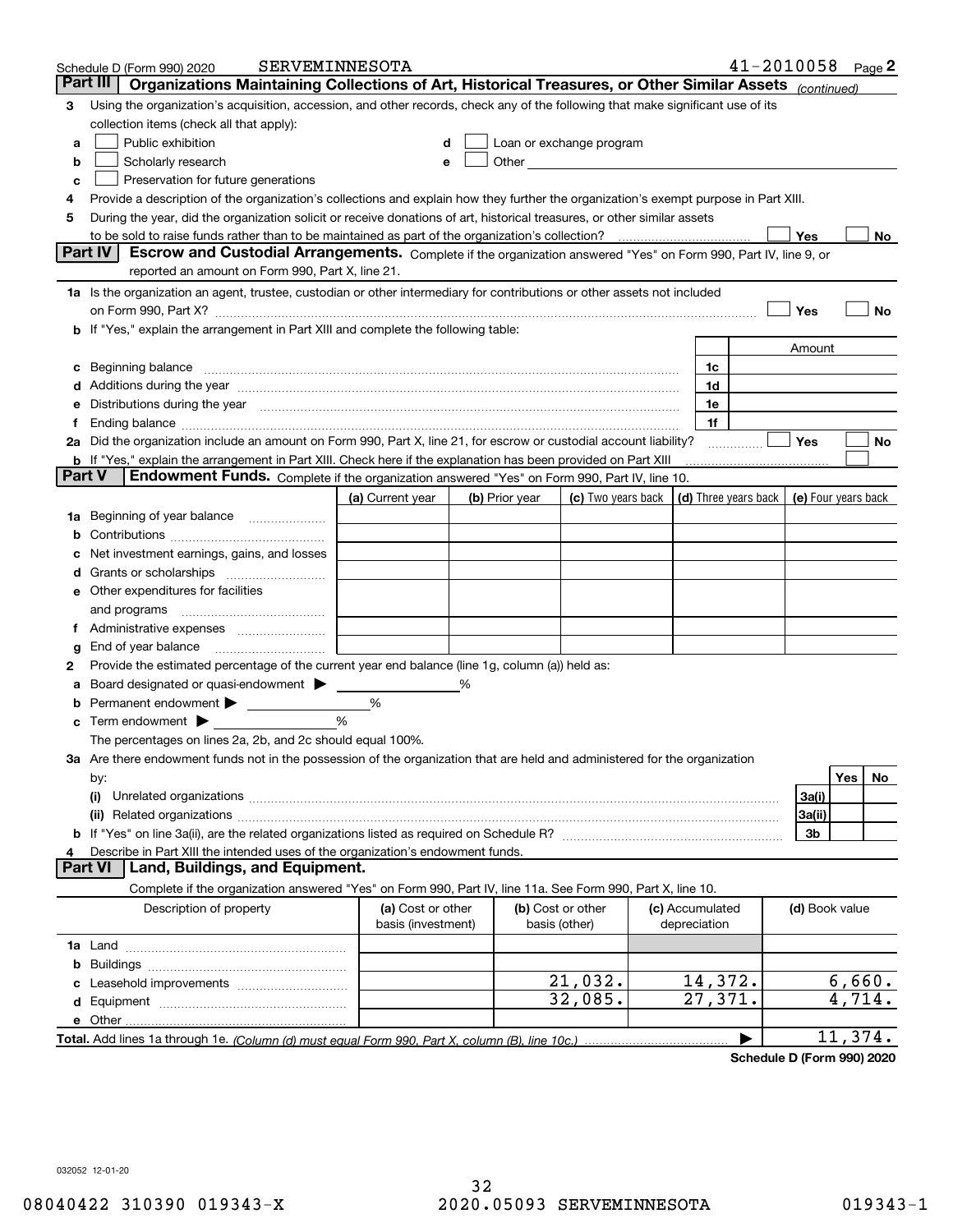| (1) Financial derivatives                                                                                         | (b) Book value  | Complete if the organization answered "Yes" on Form 990, Part IV, line 11b. See Form 990, Part X, line 12.<br>(c) Method of valuation: Cost or end-of-year market value |                |
|-------------------------------------------------------------------------------------------------------------------|-----------------|-------------------------------------------------------------------------------------------------------------------------------------------------------------------------|----------------|
|                                                                                                                   |                 |                                                                                                                                                                         |                |
|                                                                                                                   |                 |                                                                                                                                                                         |                |
| (3) Other                                                                                                         |                 |                                                                                                                                                                         |                |
| (A)                                                                                                               |                 |                                                                                                                                                                         |                |
| (B)                                                                                                               |                 |                                                                                                                                                                         |                |
| (C)                                                                                                               |                 |                                                                                                                                                                         |                |
| (D)                                                                                                               |                 |                                                                                                                                                                         |                |
| (E)                                                                                                               |                 |                                                                                                                                                                         |                |
| (F)                                                                                                               |                 |                                                                                                                                                                         |                |
|                                                                                                                   |                 |                                                                                                                                                                         |                |
| (G)                                                                                                               |                 |                                                                                                                                                                         |                |
| (H)                                                                                                               |                 |                                                                                                                                                                         |                |
| Total. (Col. (b) must equal Form 990, Part X, col. (B) line 12.)                                                  |                 |                                                                                                                                                                         |                |
| Part VIII Investments - Program Related.                                                                          |                 |                                                                                                                                                                         |                |
| Complete if the organization answered "Yes" on Form 990, Part IV, line 11c. See Form 990, Part X, line 13.        |                 |                                                                                                                                                                         |                |
| (a) Description of investment                                                                                     | (b) Book value  | (c) Method of valuation: Cost or end-of-year market value                                                                                                               |                |
| (1)                                                                                                               |                 |                                                                                                                                                                         |                |
| (2)                                                                                                               |                 |                                                                                                                                                                         |                |
| (3)                                                                                                               |                 |                                                                                                                                                                         |                |
| (4)                                                                                                               |                 |                                                                                                                                                                         |                |
| (5)                                                                                                               |                 |                                                                                                                                                                         |                |
| (6)                                                                                                               |                 |                                                                                                                                                                         |                |
| (7)                                                                                                               |                 |                                                                                                                                                                         |                |
| (8)                                                                                                               |                 |                                                                                                                                                                         |                |
| (9)                                                                                                               |                 |                                                                                                                                                                         |                |
| Total. (Col. (b) must equal Form 990, Part X, col. (B) line 13.)                                                  |                 |                                                                                                                                                                         |                |
| <b>Other Assets.</b><br>Part IX                                                                                   |                 |                                                                                                                                                                         |                |
| Complete if the organization answered "Yes" on Form 990, Part IV, line 11d. See Form 990, Part X, line 15.        |                 |                                                                                                                                                                         |                |
|                                                                                                                   | (a) Description |                                                                                                                                                                         | (b) Book value |
|                                                                                                                   |                 |                                                                                                                                                                         |                |
| (1)                                                                                                               |                 |                                                                                                                                                                         |                |
|                                                                                                                   |                 |                                                                                                                                                                         |                |
| (2)                                                                                                               |                 |                                                                                                                                                                         |                |
| (3)                                                                                                               |                 |                                                                                                                                                                         |                |
| (4)                                                                                                               |                 |                                                                                                                                                                         |                |
| (5)                                                                                                               |                 |                                                                                                                                                                         |                |
| (6)                                                                                                               |                 |                                                                                                                                                                         |                |
| (7)                                                                                                               |                 |                                                                                                                                                                         |                |
| (8)                                                                                                               |                 |                                                                                                                                                                         |                |
| (9)                                                                                                               |                 |                                                                                                                                                                         |                |
|                                                                                                                   |                 |                                                                                                                                                                         |                |
| <b>Other Liabilities.</b>                                                                                         |                 |                                                                                                                                                                         |                |
|                                                                                                                   |                 |                                                                                                                                                                         |                |
| Complete if the organization answered "Yes" on Form 990, Part IV, line 11e or 11f. See Form 990, Part X, line 25. |                 |                                                                                                                                                                         | (b) Book value |
| (a) Description of liability                                                                                      |                 |                                                                                                                                                                         |                |
| (1)<br>Federal income taxes                                                                                       |                 |                                                                                                                                                                         |                |
| (2)                                                                                                               |                 |                                                                                                                                                                         |                |
| (3)                                                                                                               |                 |                                                                                                                                                                         |                |
| (4)                                                                                                               |                 |                                                                                                                                                                         |                |
| (5)                                                                                                               |                 |                                                                                                                                                                         |                |
| (6)                                                                                                               |                 |                                                                                                                                                                         |                |
| (7)                                                                                                               |                 |                                                                                                                                                                         |                |
| (8)                                                                                                               |                 |                                                                                                                                                                         |                |
| Total. (Column (b) must equal Form 990. Part X, col. (B) line 15.)<br>Part X<br>1.<br>(9)                         |                 |                                                                                                                                                                         |                |

**2.** Liability for uncertain tax positions. In Part XIII, provide the text of the footnote to the organization's financial statements that reports the organization's liability for uncertain tax positions under FASB ASC 740. Check here if the text of the footnote has been provided in Part XIII  $\boxed{\text{X}}$ 

**Schedule D (Form 990) 2020**

032053 12-01-20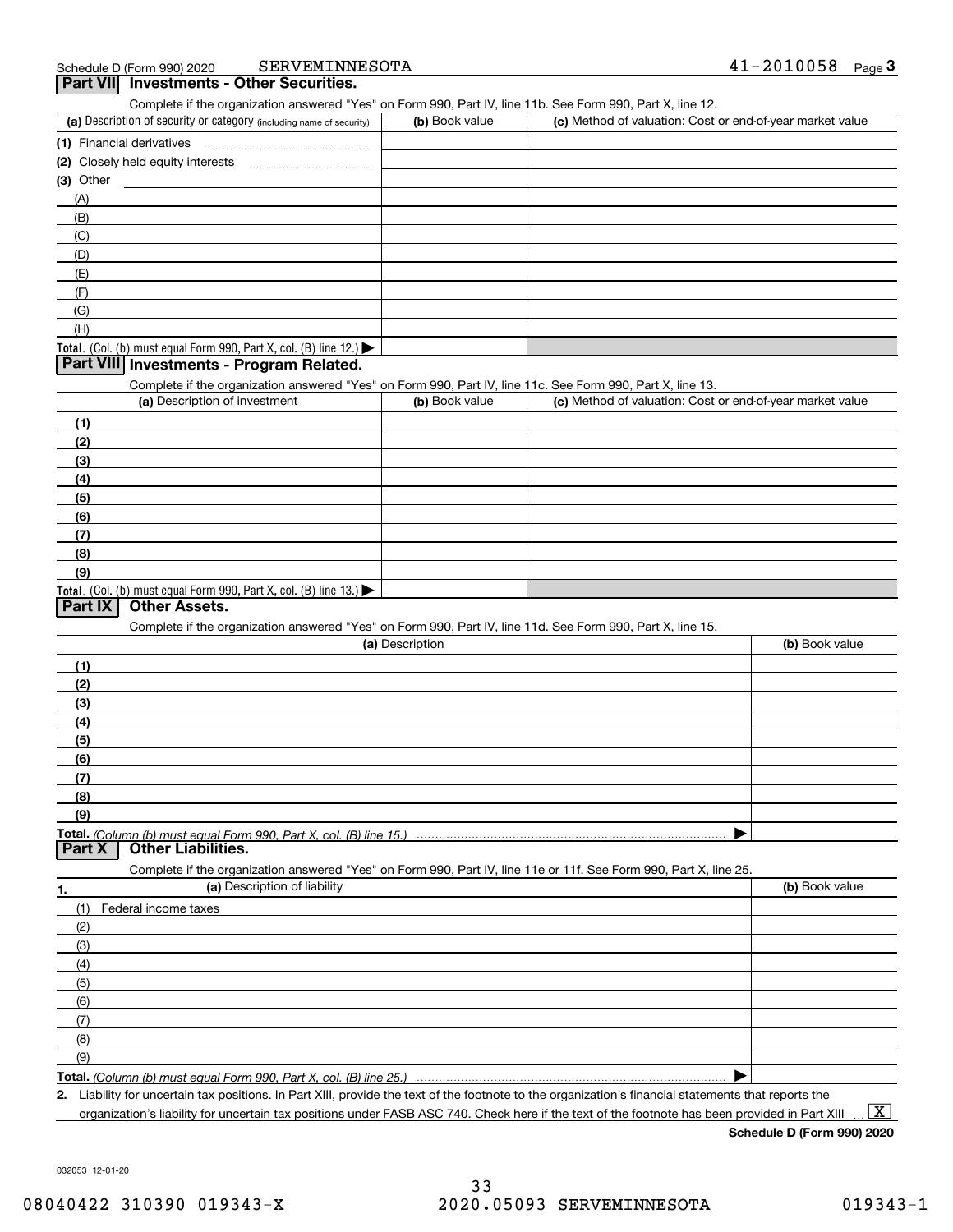|    | SERVEMINNESOTA<br>Schedule D (Form 990) 2020                                                                                                                                                                                        |                | $41 - 2010058$ Page 4 |  |
|----|-------------------------------------------------------------------------------------------------------------------------------------------------------------------------------------------------------------------------------------|----------------|-----------------------|--|
|    | Part XI<br>Reconciliation of Revenue per Audited Financial Statements With Revenue per Return.                                                                                                                                      |                |                       |  |
|    | Complete if the organization answered "Yes" on Form 990, Part IV, line 12a.                                                                                                                                                         |                |                       |  |
| 1  | Total revenue, gains, and other support per audited financial statements                                                                                                                                                            |                | $\mathbf{1}$          |  |
| 2  | Amounts included on line 1 but not on Form 990, Part VIII, line 12:                                                                                                                                                                 |                |                       |  |
| a  | Net unrealized gains (losses) on investments [11] matter contains the unrealized gains (losses) on investments                                                                                                                      | 2a             |                       |  |
| b  |                                                                                                                                                                                                                                     | 2 <sub>b</sub> |                       |  |
| с  |                                                                                                                                                                                                                                     | 2c             |                       |  |
| d  | Other (Describe in Part XIII.)                                                                                                                                                                                                      | 2d             |                       |  |
| е  | Add lines 2a through 2d <b>must be a constructed as the constant of the constant of the constant of the construction</b>                                                                                                            |                | <b>2e</b>             |  |
| з  |                                                                                                                                                                                                                                     |                | 3                     |  |
|    | Amounts included on Form 990, Part VIII, line 12, but not on line 1:                                                                                                                                                                |                |                       |  |
| a  | Investment expenses not included on Form 990, Part VIII, line 7b [100] [100] [100] [100] [100] [100] [100] [10                                                                                                                      | 4a             |                       |  |
| b  | Other (Describe in Part XIII.) <b>Construction Contract Construction</b> Chemistry Chemistry Chemistry Chemistry Chemistry                                                                                                          | 4 <sub>b</sub> |                       |  |
| c. | Add lines 4a and 4b                                                                                                                                                                                                                 |                | 4c                    |  |
| 5  |                                                                                                                                                                                                                                     |                | 5                     |  |
|    | Part XII   Reconciliation of Expenses per Audited Financial Statements With Expenses per Return.                                                                                                                                    |                |                       |  |
|    | Complete if the organization answered "Yes" on Form 990, Part IV, line 12a.                                                                                                                                                         |                |                       |  |
| 1  | Total expenses and losses per audited financial statements [11] [12] manuscription control in the statements [13] manuscription of the statements [13] manuscription of the statements and the statements and the statements a      |                | $\mathbf{1}$          |  |
| 2  | Amounts included on line 1 but not on Form 990, Part IX, line 25:                                                                                                                                                                   |                |                       |  |
| a  |                                                                                                                                                                                                                                     | 2a             |                       |  |
| b  | Prior year adjustments [111] manufactured and prior in the manufactured and prior year adjustments                                                                                                                                  | 2 <sub>b</sub> |                       |  |
| c  |                                                                                                                                                                                                                                     | 2 <sub>c</sub> |                       |  |
|    |                                                                                                                                                                                                                                     | 2d             |                       |  |
| е  | Add lines 2a through 2d <b>contained a contained a contained a contained a</b> contained a contained a contained a contained a contained a contained a contained a contained a contained a contained a contained a contained a cont |                | <b>2e</b>             |  |
| З  |                                                                                                                                                                                                                                     |                | 3                     |  |
| 4  | Amounts included on Form 990, Part IX, line 25, but not on line 1:                                                                                                                                                                  |                |                       |  |
| a  |                                                                                                                                                                                                                                     | 4a             |                       |  |
| b  |                                                                                                                                                                                                                                     | 4b             |                       |  |
|    | Add lines 4a and 4b                                                                                                                                                                                                                 |                | 4c                    |  |
|    |                                                                                                                                                                                                                                     |                | 5                     |  |
|    | Part XIII Supplemental Information.                                                                                                                                                                                                 |                |                       |  |

Provide the descriptions required for Part II, lines 3, 5, and 9; Part III, lines 1a and 4; Part IV, lines 1b and 2b; Part V, line 4; Part X, line 2; Part XI, lines 2d and 4b; and Part XII, lines 2d and 4b. Also complete this part to provide any additional information.

### PART X, LINE 2:

| THE ORGANIZATION HAS A TAX-EXEMPT STATUS UNDER SECTION 501(C)(3) OF THE    |
|----------------------------------------------------------------------------|
| INTERNAL REVENUE CODE AND HAS ADOPTED ACCOUNTING FOR UNCERTAINTY IN INCOME |
| TAXES, ASC 740-10. THE ORGANIZATION'S POLICY IS TO EVALUATE UNCERTAIN TAX  |
| POSITIONS, AT LEAST ANNUALLY, FOR THE POTENTIAL FOR INCOME TAX EXPOSURE    |
| FROM UNRELATED BUSINESS INCOME OR FROM LOSS OF NONPROFIT STATUS. THE       |
| ORGANIZATION CONTINUES TO OPERATE CONSISTENT WITH ITS ORIGINAL EXEMPTION   |
| APPLICATION AND EACH YEAR TAKES THE NECESSARY ACTIONS TO MAINTAIN ITS      |
| EXEMPT STATUS. IT HAS BEEN CLASSIFIED AS AN ORGANIZATION THAT IS NOT A     |
| PRIVATE FOUNDATION UNDER THE INTERNAL REVENUE CODE AND CHARITABLE          |
| CONTRIBUTIONS BY DONORS ARE TAX DEDUCTIBLE.                                |
|                                                                            |

032054 12-01-20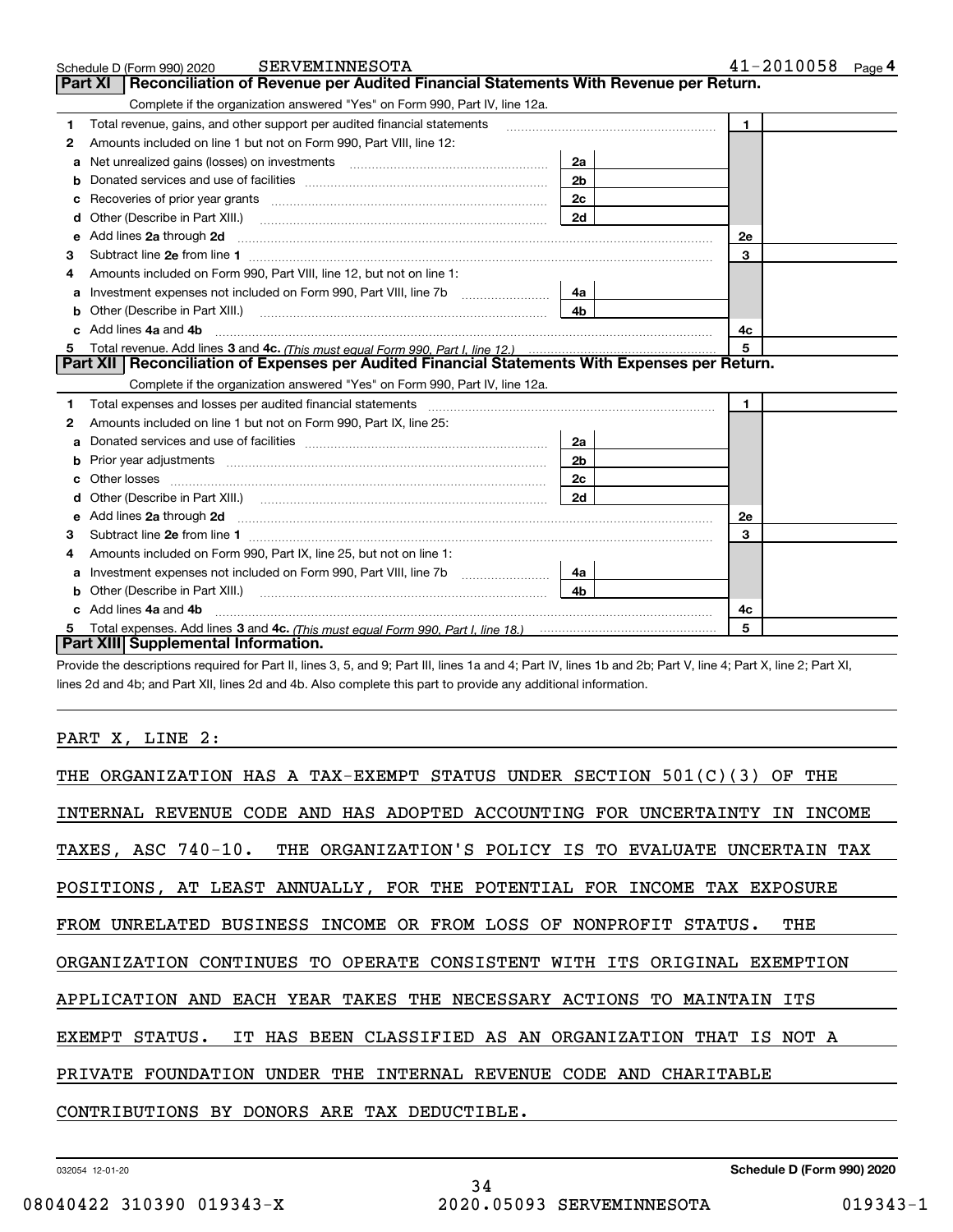Schedule D (Form 990) 2020 SERVEMINNESOTA 4 L-ZUIUU58 Page SERVEMINNESOTA

| <b>Fare And Supplemental Information</b> (continued) |                            |
|------------------------------------------------------|----------------------------|
|                                                      |                            |
|                                                      |                            |
|                                                      |                            |
|                                                      |                            |
|                                                      |                            |
|                                                      |                            |
|                                                      |                            |
|                                                      |                            |
|                                                      |                            |
|                                                      |                            |
|                                                      |                            |
|                                                      |                            |
|                                                      |                            |
|                                                      |                            |
|                                                      |                            |
|                                                      |                            |
|                                                      |                            |
|                                                      |                            |
|                                                      |                            |
|                                                      |                            |
|                                                      |                            |
|                                                      |                            |
|                                                      |                            |
|                                                      |                            |
|                                                      |                            |
|                                                      |                            |
|                                                      |                            |
|                                                      |                            |
|                                                      |                            |
|                                                      |                            |
|                                                      |                            |
|                                                      |                            |
|                                                      |                            |
|                                                      |                            |
|                                                      |                            |
|                                                      |                            |
|                                                      |                            |
|                                                      |                            |
|                                                      |                            |
|                                                      |                            |
|                                                      |                            |
|                                                      | Schedule D (Form 990) 2020 |

032055 12-01-20

35 08040422 310390 019343-X 2020.05093 SERVEMINNESOTA 019343-1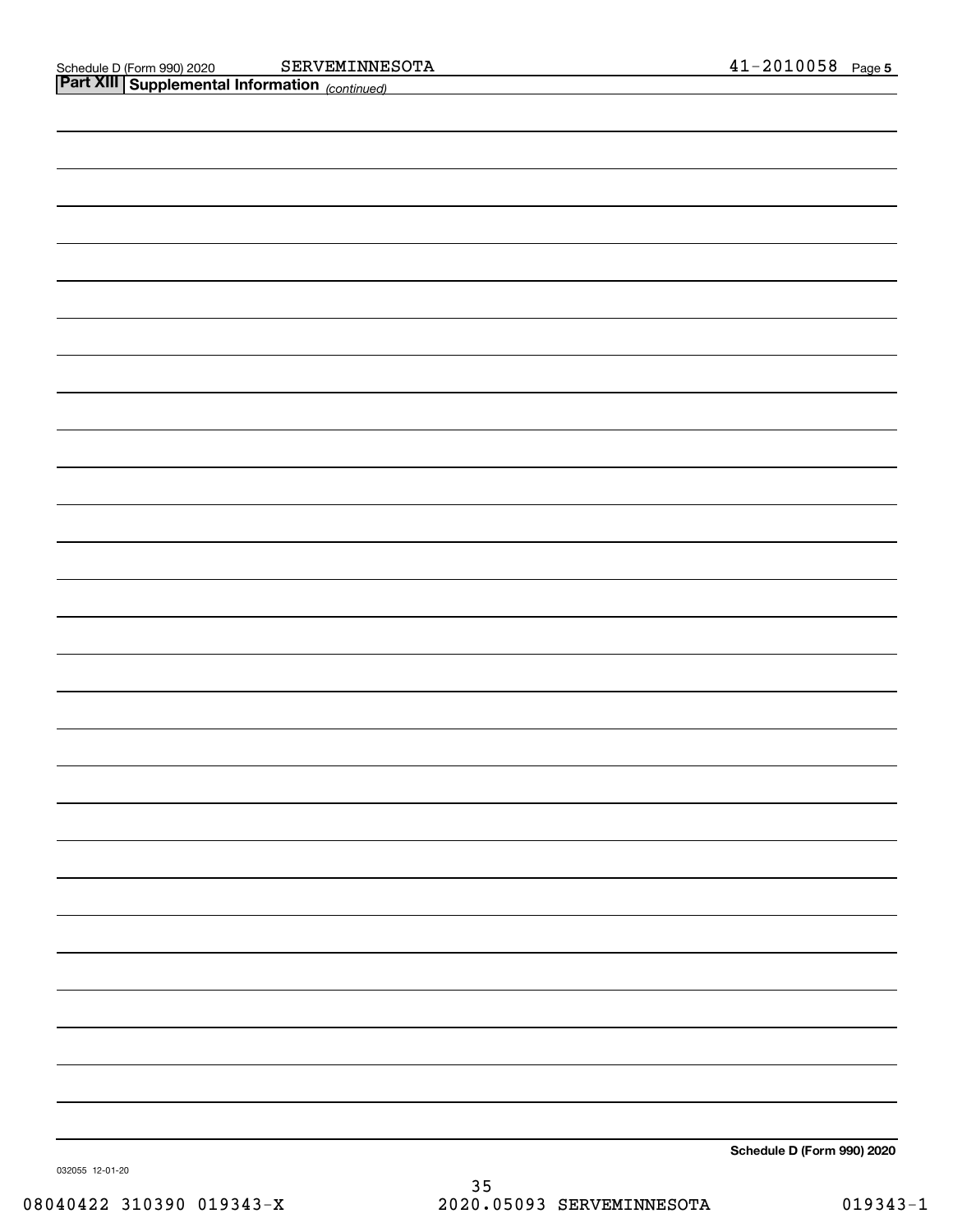| <b>SCHEDULE G</b>                                                                                                                             | <b>Supplemental Information Regarding Fundraising or Gaming Activities</b>                                                                                          |                                                                                                                                                                                                                                                                                                                                                                                                                                                                                                                                                    |                                                            |              |                                                                            |  |                                                                            |                                                         |
|-----------------------------------------------------------------------------------------------------------------------------------------------|---------------------------------------------------------------------------------------------------------------------------------------------------------------------|----------------------------------------------------------------------------------------------------------------------------------------------------------------------------------------------------------------------------------------------------------------------------------------------------------------------------------------------------------------------------------------------------------------------------------------------------------------------------------------------------------------------------------------------------|------------------------------------------------------------|--------------|----------------------------------------------------------------------------|--|----------------------------------------------------------------------------|---------------------------------------------------------|
| (Form 990 or 990-EZ)                                                                                                                          | Complete if the organization answered "Yes" on Form 990, Part IV, line 17, 18, or 19, or if the<br>organization entered more than \$15,000 on Form 990-EZ, line 6a. |                                                                                                                                                                                                                                                                                                                                                                                                                                                                                                                                                    |                                                            |              |                                                                            |  |                                                                            |                                                         |
| Department of the Treasury                                                                                                                    |                                                                                                                                                                     |                                                                                                                                                                                                                                                                                                                                                                                                                                                                                                                                                    | <b>Open to Public</b>                                      |              |                                                                            |  |                                                                            |                                                         |
| Internal Revenue Service                                                                                                                      | Go to www.irs.gov/Form990 for instructions and the latest information.                                                                                              |                                                                                                                                                                                                                                                                                                                                                                                                                                                                                                                                                    | Inspection                                                 |              |                                                                            |  |                                                                            |                                                         |
| Name of the organization                                                                                                                      | 41-2010058                                                                                                                                                          | <b>Employer identification number</b>                                                                                                                                                                                                                                                                                                                                                                                                                                                                                                              |                                                            |              |                                                                            |  |                                                                            |                                                         |
| Part I                                                                                                                                        | required to complete this part.                                                                                                                                     | Fundraising Activities. Complete if the organization answered "Yes" on Form 990, Part IV, line 17. Form 990-EZ filers are not                                                                                                                                                                                                                                                                                                                                                                                                                      |                                                            |              |                                                                            |  |                                                                            |                                                         |
| Mail solicitations<br>a<br>b<br>Phone solicitations<br>c<br>In-person solicitations<br>d<br>compensated at least \$5,000 by the organization. | Internet and email solicitations                                                                                                                                    | 1 Indicate whether the organization raised funds through any of the following activities. Check all that apply.<br>е<br>f<br>Special fundraising events<br>g<br>2 a Did the organization have a written or oral agreement with any individual (including officers, directors, trustees, or<br>key employees listed in Form 990, Part VII) or entity in connection with professional fundraising services?<br>b If "Yes," list the 10 highest paid individuals or entities (fundraisers) pursuant to agreements under which the fundraiser is to be |                                                            |              | Solicitation of non-government grants<br>Solicitation of government grants |  | Yes                                                                        | No                                                      |
| (i) Name and address of individual<br>or entity (fundraiser)                                                                                  |                                                                                                                                                                     | (ii) Activity                                                                                                                                                                                                                                                                                                                                                                                                                                                                                                                                      | (iii) Did<br>fundraiser<br>or control of<br>contributions? | have custody | (iv) Gross receipts<br>from activity                                       |  | (v) Amount paid<br>to (or retained by)<br>fundraiser<br>listed in col. (i) | (vi) Amount paid<br>to (or retained by)<br>organization |
|                                                                                                                                               |                                                                                                                                                                     |                                                                                                                                                                                                                                                                                                                                                                                                                                                                                                                                                    | Yes                                                        | No           |                                                                            |  |                                                                            |                                                         |
|                                                                                                                                               |                                                                                                                                                                     |                                                                                                                                                                                                                                                                                                                                                                                                                                                                                                                                                    |                                                            |              |                                                                            |  |                                                                            |                                                         |
|                                                                                                                                               |                                                                                                                                                                     |                                                                                                                                                                                                                                                                                                                                                                                                                                                                                                                                                    |                                                            |              |                                                                            |  |                                                                            |                                                         |
|                                                                                                                                               |                                                                                                                                                                     |                                                                                                                                                                                                                                                                                                                                                                                                                                                                                                                                                    |                                                            |              |                                                                            |  |                                                                            |                                                         |
|                                                                                                                                               |                                                                                                                                                                     |                                                                                                                                                                                                                                                                                                                                                                                                                                                                                                                                                    |                                                            |              |                                                                            |  |                                                                            |                                                         |
|                                                                                                                                               |                                                                                                                                                                     |                                                                                                                                                                                                                                                                                                                                                                                                                                                                                                                                                    |                                                            |              |                                                                            |  |                                                                            |                                                         |
|                                                                                                                                               |                                                                                                                                                                     |                                                                                                                                                                                                                                                                                                                                                                                                                                                                                                                                                    |                                                            |              |                                                                            |  |                                                                            |                                                         |
|                                                                                                                                               |                                                                                                                                                                     |                                                                                                                                                                                                                                                                                                                                                                                                                                                                                                                                                    |                                                            |              |                                                                            |  |                                                                            |                                                         |
|                                                                                                                                               |                                                                                                                                                                     |                                                                                                                                                                                                                                                                                                                                                                                                                                                                                                                                                    |                                                            |              |                                                                            |  |                                                                            |                                                         |
|                                                                                                                                               |                                                                                                                                                                     |                                                                                                                                                                                                                                                                                                                                                                                                                                                                                                                                                    |                                                            |              |                                                                            |  |                                                                            |                                                         |
|                                                                                                                                               |                                                                                                                                                                     |                                                                                                                                                                                                                                                                                                                                                                                                                                                                                                                                                    |                                                            |              |                                                                            |  |                                                                            |                                                         |
|                                                                                                                                               |                                                                                                                                                                     |                                                                                                                                                                                                                                                                                                                                                                                                                                                                                                                                                    |                                                            |              |                                                                            |  |                                                                            |                                                         |
| Total<br>or licensing.                                                                                                                        |                                                                                                                                                                     | 3 List all states in which the organization is registered or licensed to solicit contributions or has been notified it is exempt from registration                                                                                                                                                                                                                                                                                                                                                                                                 |                                                            |              |                                                                            |  |                                                                            |                                                         |
|                                                                                                                                               |                                                                                                                                                                     |                                                                                                                                                                                                                                                                                                                                                                                                                                                                                                                                                    |                                                            |              |                                                                            |  |                                                                            |                                                         |
|                                                                                                                                               |                                                                                                                                                                     |                                                                                                                                                                                                                                                                                                                                                                                                                                                                                                                                                    |                                                            |              |                                                                            |  |                                                                            |                                                         |
|                                                                                                                                               |                                                                                                                                                                     |                                                                                                                                                                                                                                                                                                                                                                                                                                                                                                                                                    |                                                            |              |                                                                            |  |                                                                            |                                                         |
|                                                                                                                                               |                                                                                                                                                                     |                                                                                                                                                                                                                                                                                                                                                                                                                                                                                                                                                    |                                                            |              |                                                                            |  |                                                                            |                                                         |
|                                                                                                                                               |                                                                                                                                                                     |                                                                                                                                                                                                                                                                                                                                                                                                                                                                                                                                                    |                                                            |              |                                                                            |  |                                                                            |                                                         |
|                                                                                                                                               |                                                                                                                                                                     |                                                                                                                                                                                                                                                                                                                                                                                                                                                                                                                                                    |                                                            |              |                                                                            |  |                                                                            |                                                         |
|                                                                                                                                               |                                                                                                                                                                     |                                                                                                                                                                                                                                                                                                                                                                                                                                                                                                                                                    |                                                            |              |                                                                            |  |                                                                            |                                                         |
|                                                                                                                                               |                                                                                                                                                                     | LHA For Paperwork Reduction Act Notice, see the Instructions for Form 990 or 990-EZ.                                                                                                                                                                                                                                                                                                                                                                                                                                                               |                                                            |              |                                                                            |  |                                                                            | Schedule G (Form 990 or 990-EZ) 2020                    |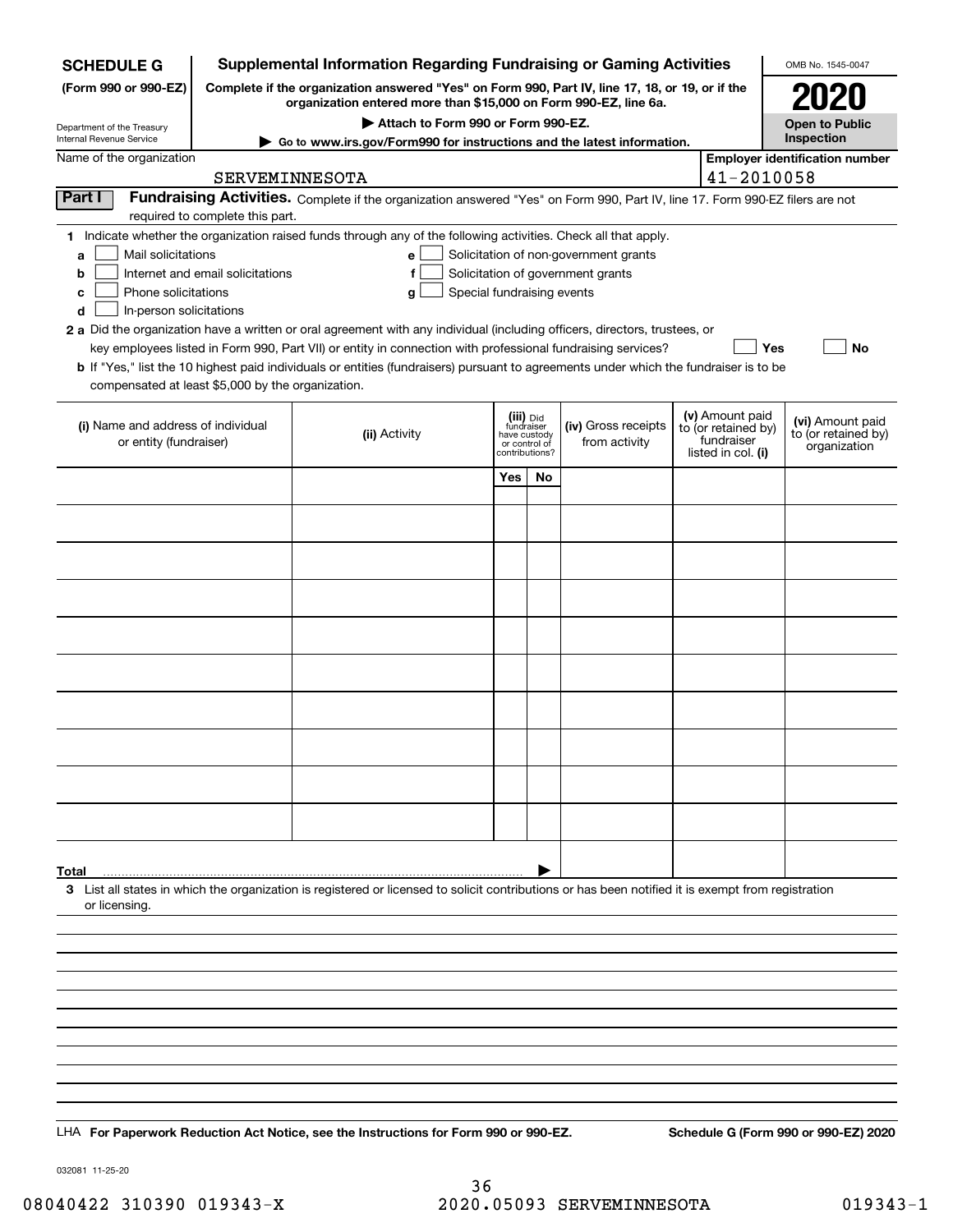#### Schedule G (Form 990 or 990-EZ) 2020 Page SERVEMINNESOTA 41-2010058

**2**

**Part II** | Fundraising Events. Complete if the organization answered "Yes" on Form 990, Part IV, line 18, or reported more than \$15,000

|                 |          | of fundraising event contributions and gross income on Form 990-EZ, lines 1 and 6b. List events with gross receipts greater than \$5,000.      |                              |                                                  |                                 |                                                     |
|-----------------|----------|------------------------------------------------------------------------------------------------------------------------------------------------|------------------------------|--------------------------------------------------|---------------------------------|-----------------------------------------------------|
|                 |          |                                                                                                                                                | (a) Event $#1$<br>AMETHYST   | (b) Event #2                                     | (c) Other events<br><b>NONE</b> | (d) Total events<br>(add col. (a) through           |
|                 |          |                                                                                                                                                | EVENT FOR RE<br>(event type) | (event type)                                     | (total number)                  | col. (c)                                            |
|                 |          |                                                                                                                                                |                              |                                                  |                                 |                                                     |
| Revenue         |          |                                                                                                                                                | 31,316.                      |                                                  |                                 | <u>31,316.</u>                                      |
|                 |          |                                                                                                                                                | 31,316.                      |                                                  |                                 | 31,316.                                             |
|                 | 3        | Gross income (line 1 minus line 2)                                                                                                             |                              |                                                  |                                 |                                                     |
|                 |          |                                                                                                                                                |                              |                                                  |                                 |                                                     |
|                 | 5        |                                                                                                                                                |                              |                                                  |                                 |                                                     |
| Direct Expenses |          |                                                                                                                                                |                              |                                                  |                                 |                                                     |
|                 |          |                                                                                                                                                |                              |                                                  |                                 |                                                     |
|                 |          |                                                                                                                                                |                              |                                                  |                                 |                                                     |
|                 | 8<br>9   |                                                                                                                                                |                              |                                                  |                                 |                                                     |
|                 | 10       | Direct expense summary. Add lines 4 through 9 in column (d)                                                                                    |                              |                                                  |                                 |                                                     |
|                 |          |                                                                                                                                                |                              |                                                  |                                 |                                                     |
|                 | Part III | Gaming. Complete if the organization answered "Yes" on Form 990, Part IV, line 19, or reported more than                                       |                              |                                                  |                                 |                                                     |
|                 |          | \$15,000 on Form 990-EZ, line 6a.                                                                                                              |                              |                                                  |                                 |                                                     |
| Revenue         |          |                                                                                                                                                | (a) Bingo                    | (b) Pull tabs/instant<br>bingo/progressive bingo | (c) Other gaming                | (d) Total gaming (add<br>col. (a) through col. (c)) |
|                 |          |                                                                                                                                                |                              |                                                  |                                 |                                                     |
|                 |          |                                                                                                                                                |                              |                                                  |                                 |                                                     |
| Direct Expenses |          |                                                                                                                                                |                              |                                                  |                                 |                                                     |
|                 |          |                                                                                                                                                |                              |                                                  |                                 |                                                     |
|                 |          | Other direct expenses                                                                                                                          |                              |                                                  |                                 |                                                     |
|                 |          |                                                                                                                                                | <b>Yes</b><br>%              | Yes<br>%                                         | Yes<br>%                        |                                                     |
|                 |          | 6 Volunteer labor                                                                                                                              | No                           | No                                               | No                              |                                                     |
|                 |          | 7 Direct expense summary. Add lines 2 through 5 in column (d)                                                                                  |                              |                                                  |                                 |                                                     |
|                 |          |                                                                                                                                                |                              |                                                  |                                 |                                                     |
|                 |          |                                                                                                                                                |                              |                                                  |                                 |                                                     |
|                 |          | <b>9</b> Enter the state(s) in which the organization conducts gaming activities:                                                              |                              |                                                  |                                 |                                                     |
|                 |          |                                                                                                                                                |                              |                                                  |                                 | Yes<br>No                                           |
|                 |          | <b>b</b> If "No," explain:<br>and the control of the control of the control of the control of the control of the control of the control of the |                              |                                                  |                                 |                                                     |
|                 |          |                                                                                                                                                |                              |                                                  |                                 |                                                     |
|                 |          |                                                                                                                                                |                              |                                                  |                                 |                                                     |
|                 |          |                                                                                                                                                |                              |                                                  |                                 | Yes<br>No                                           |
|                 |          | <b>b</b> If "Yes," explain:<br><u> 1989 - Johann John Stone, markin bashkar (b. 1989)</u>                                                      |                              |                                                  |                                 |                                                     |
|                 |          |                                                                                                                                                |                              |                                                  |                                 |                                                     |
|                 |          |                                                                                                                                                |                              |                                                  |                                 |                                                     |

032082 11-25-20

**Schedule G (Form 990 or 990-EZ) 2020**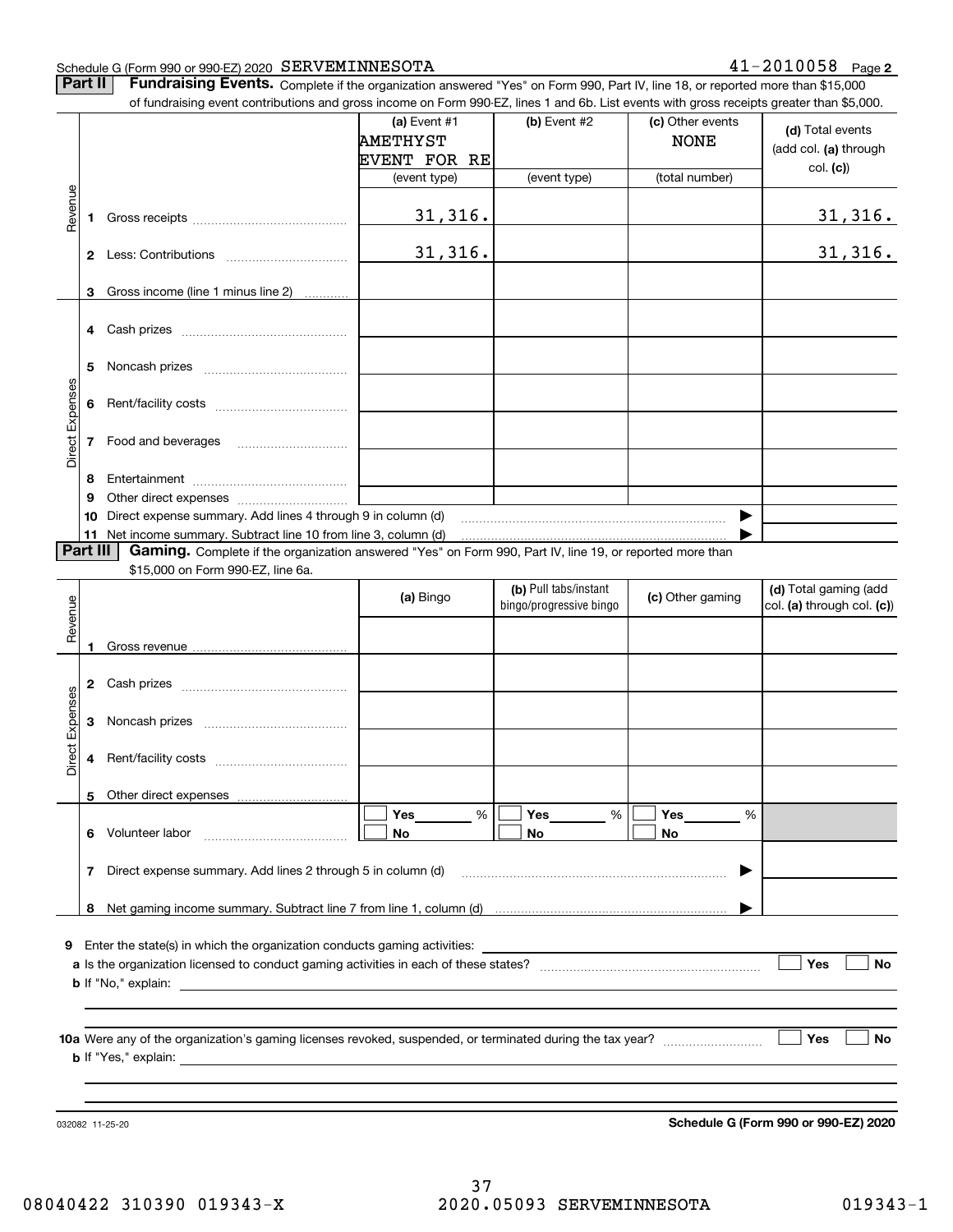|     | Schedule G (Form 990 or 990-EZ) 2020 SERVEMINNESOTA                                                                                                                                                                 | $41 - 2010058$   | Page 3    |
|-----|---------------------------------------------------------------------------------------------------------------------------------------------------------------------------------------------------------------------|------------------|-----------|
| 11. |                                                                                                                                                                                                                     | Yes              | No        |
|     | 12 Is the organization a grantor, beneficiary or trustee of a trust, or a member of a partnership or other entity formed                                                                                            | Yes              | No        |
|     | 13 Indicate the percentage of gaming activity conducted in:                                                                                                                                                         |                  |           |
|     |                                                                                                                                                                                                                     | 13а              | %         |
|     | <b>b</b> An outside facility <i>www.communicality www.communicality.communicality www.communicality www.communicality.com</i>                                                                                       | 13 <sub>b</sub>  | $\%$      |
|     | 14 Enter the name and address of the person who prepares the organization's gaming/special events books and records:                                                                                                |                  |           |
|     | Name $\triangleright$ $\square$                                                                                                                                                                                     |                  |           |
|     |                                                                                                                                                                                                                     |                  |           |
|     | 15a Does the organization have a contract with a third party from whom the organization receives gaming revenue?                                                                                                    | Yes              | <b>No</b> |
|     |                                                                                                                                                                                                                     |                  |           |
|     |                                                                                                                                                                                                                     |                  |           |
|     | c If "Yes," enter name and address of the third party:                                                                                                                                                              |                  |           |
|     | Name $\blacktriangleright$ $\bot$                                                                                                                                                                                   |                  |           |
|     |                                                                                                                                                                                                                     |                  |           |
|     | 16 Gaming manager information:                                                                                                                                                                                      |                  |           |
|     | Name $\blacktriangleright$ $\frac{1}{\sqrt{1-\frac{1}{2}}\left(1-\frac{1}{2}\right)}$                                                                                                                               |                  |           |
|     |                                                                                                                                                                                                                     |                  |           |
|     | Gaming manager compensation > \$                                                                                                                                                                                    |                  |           |
|     |                                                                                                                                                                                                                     |                  |           |
|     |                                                                                                                                                                                                                     |                  |           |
|     | Director/officer<br>Employee<br>Independent contractor                                                                                                                                                              |                  |           |
|     | <b>17</b> Mandatory distributions:                                                                                                                                                                                  |                  |           |
|     | a Is the organization required under state law to make charitable distributions from the gaming proceeds to                                                                                                         |                  |           |
|     | retain the state gaming license?                                                                                                                                                                                    | __  Yes │___  No |           |
|     | <b>b</b> Enter the amount of distributions required under state law to be distributed to other exempt organizations or spent in the<br>organization's own exempt activities during the tax year $\triangleright$ \$ |                  |           |
|     | <b>Part IV</b><br>Supplemental Information. Provide the explanations required by Part I, line 2b, columns (iii) and (v); and Part III, lines 9, 9b, 10b,                                                            |                  |           |
|     | 15b, 15c, 16, and 17b, as applicable. Also provide any additional information. See instructions.                                                                                                                    |                  |           |
|     |                                                                                                                                                                                                                     |                  |           |
|     |                                                                                                                                                                                                                     |                  |           |
|     |                                                                                                                                                                                                                     |                  |           |
|     |                                                                                                                                                                                                                     |                  |           |
|     |                                                                                                                                                                                                                     |                  |           |
|     |                                                                                                                                                                                                                     |                  |           |
|     |                                                                                                                                                                                                                     |                  |           |
|     |                                                                                                                                                                                                                     |                  |           |
|     |                                                                                                                                                                                                                     |                  |           |
|     | Schedule G (Form 990 or 990-EZ) 2020<br>032083 11-25-20<br>၁၀                                                                                                                                                       |                  |           |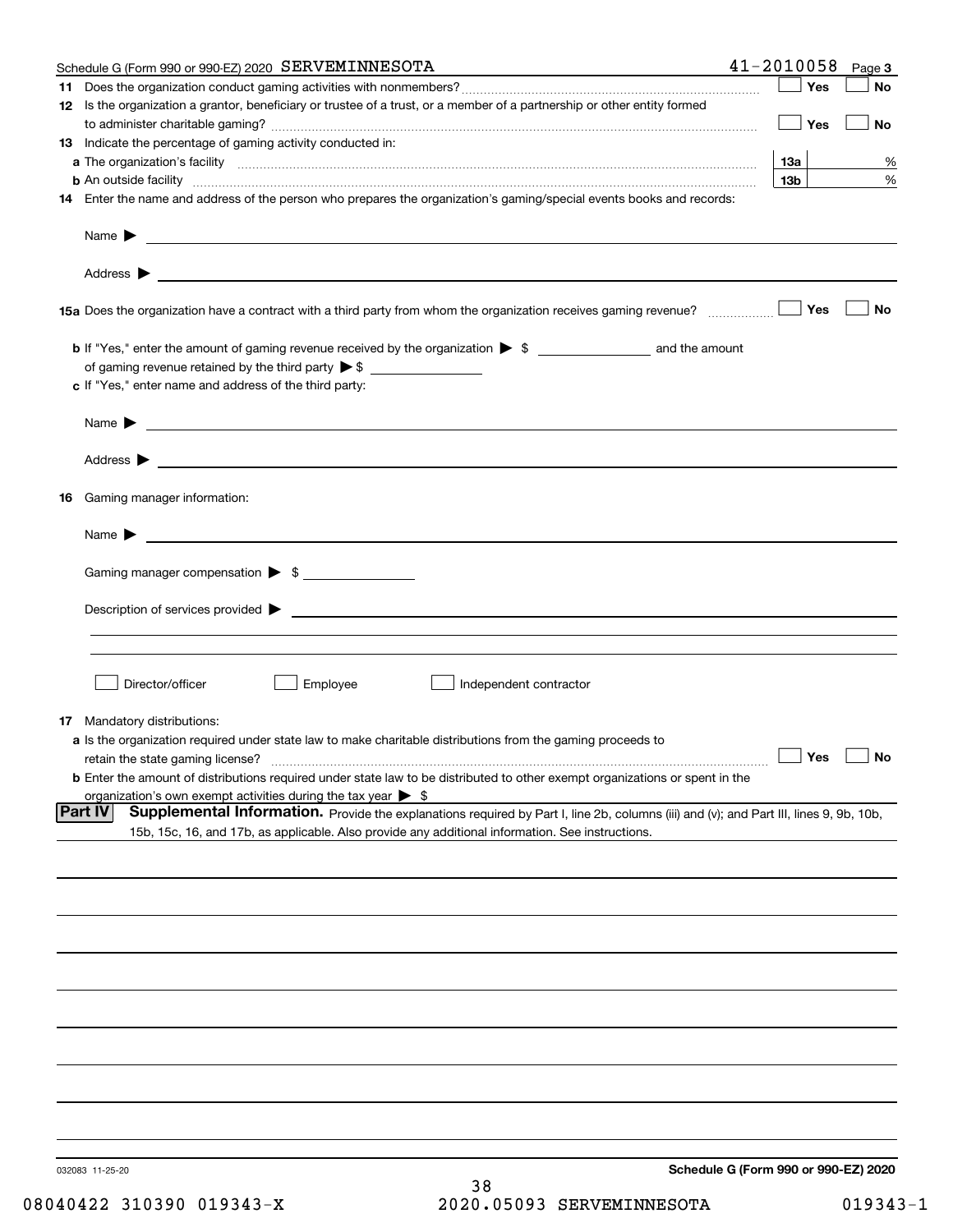| <b>Part IV   Supplemental Information</b> (continued) |  |  |
|-------------------------------------------------------|--|--|
|                                                       |  |  |
|                                                       |  |  |
|                                                       |  |  |
|                                                       |  |  |
|                                                       |  |  |
|                                                       |  |  |
|                                                       |  |  |
|                                                       |  |  |
|                                                       |  |  |
|                                                       |  |  |
|                                                       |  |  |
|                                                       |  |  |
|                                                       |  |  |
|                                                       |  |  |
|                                                       |  |  |
|                                                       |  |  |
|                                                       |  |  |
|                                                       |  |  |
|                                                       |  |  |
|                                                       |  |  |
|                                                       |  |  |
|                                                       |  |  |
|                                                       |  |  |
|                                                       |  |  |
|                                                       |  |  |
|                                                       |  |  |
|                                                       |  |  |
|                                                       |  |  |
|                                                       |  |  |

**Schedule G (Form 990 or 990-EZ)**

032084 04-01-20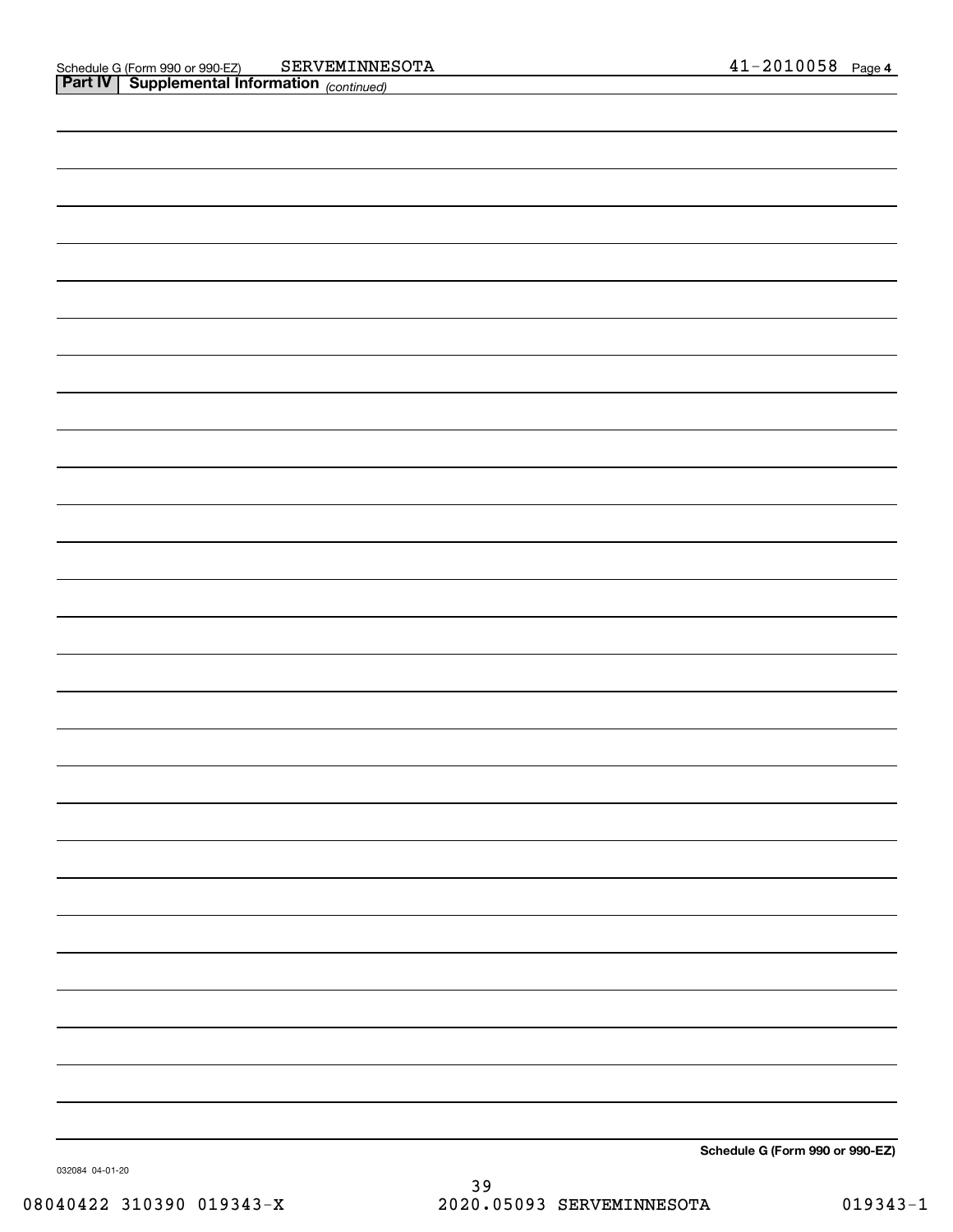| <b>SCHEDULE I</b><br>(Form 990)                                                                                                                                                                                                                                                                                 | <b>Grants and Other Assistance to Organizations,</b><br>Governments, and Individuals in the United States<br>Complete if the organization answered "Yes" on Form 990, Part IV, line 21 or 22. |                                    |                             |                                         |                                                                |                                          |                                                     |  |
|-----------------------------------------------------------------------------------------------------------------------------------------------------------------------------------------------------------------------------------------------------------------------------------------------------------------|-----------------------------------------------------------------------------------------------------------------------------------------------------------------------------------------------|------------------------------------|-----------------------------|-----------------------------------------|----------------------------------------------------------------|------------------------------------------|-----------------------------------------------------|--|
| Attach to Form 990.<br>Department of the Treasury<br>Internal Revenue Service<br>Go to www.irs.gov/Form990 for the latest information.                                                                                                                                                                          |                                                                                                                                                                                               |                                    |                             |                                         |                                                                |                                          |                                                     |  |
| Name of the organization<br><b>SERVEMINNESOTA</b>                                                                                                                                                                                                                                                               |                                                                                                                                                                                               |                                    |                             |                                         |                                                                |                                          | <b>Employer identification number</b><br>41-2010058 |  |
| Part I<br><b>General Information on Grants and Assistance</b>                                                                                                                                                                                                                                                   |                                                                                                                                                                                               |                                    |                             |                                         |                                                                |                                          |                                                     |  |
| Does the organization maintain records to substantiate the amount of the grants or assistance, the grantees' eligibility for the grants or assistance, and the selection<br>1.<br>Describe in Part IV the organization's procedures for monitoring the use of grant funds in the United States.<br>$\mathbf{2}$ |                                                                                                                                                                                               |                                    |                             |                                         |                                                                |                                          | $\boxed{\text{X}}$ Yes<br>l No                      |  |
| Part II<br>Grants and Other Assistance to Domestic Organizations and Domestic Governments. Complete if the organization answered "Yes" on Form 990, Part IV, line 21, for any                                                                                                                                   |                                                                                                                                                                                               |                                    |                             |                                         |                                                                |                                          |                                                     |  |
| recipient that received more than \$5,000. Part II can be duplicated if additional space is needed.<br>1 (a) Name and address of organization<br>or government                                                                                                                                                  | $(b)$ EIN                                                                                                                                                                                     | (c) IRC section<br>(if applicable) | (d) Amount of<br>cash grant | (e) Amount of<br>non-cash<br>assistance | (f) Method of<br>valuation (book,<br>FMV, appraisal,<br>other) | (g) Description of<br>noncash assistance | (h) Purpose of grant<br>or assistance               |  |
| DULUTH AREA FAMILY YMCA<br>302 W 1ST STREET<br>DULUTH, MN 55802                                                                                                                                                                                                                                                 | 41-0693931                                                                                                                                                                                    |                                    | 428, 112.                   | 0.                                      |                                                                |                                          | AMERICORPS PROGRAM                                  |  |
| MINNEAPOLIS PUBLIC SCHOOLS<br>1250 WEST BROADWAY AVE<br>MINNEAPOLIS, MN 55411                                                                                                                                                                                                                                   | $41 - 0851980$                                                                                                                                                                                |                                    | 450,512.                    | 0.                                      |                                                                |                                          | AMERICORPS PROGRAM                                  |  |
| MN ALLIANCE WITH YOUTH-PROMISE<br>FELLOWS - 2233 UNIVERSITY AVE WEST<br>ST. PAUL, MN 55114                                                                                                                                                                                                                      | $45 - 3774063$                                                                                                                                                                                |                                    | 2,658,653,                  | 0.                                      |                                                                |                                          | AMERICORPS PROGRAM                                  |  |
| MN CONSERVATION CORPS<br>60 PLATO BOULEVARD #210<br>ST. PAUL, MN 55107                                                                                                                                                                                                                                          | 41-1881102                                                                                                                                                                                    |                                    | 445,075.                    | 0.                                      |                                                                |                                          | AMERICORPS PROGRAM                                  |  |
| SOUTHERN MN INITIATIVE FOUNDATION<br>525 FLORENCE AVENUE<br>OWATONNA, MN 55060                                                                                                                                                                                                                                  | 36-3454285                                                                                                                                                                                    |                                    | 189,397.                    | 0.                                      |                                                                |                                          | AMERICORPS PROGRAM                                  |  |
| ST. PAUL NEIGHBORHOOD NETWORK<br>375 JACKSON ST<br>ST. PAUL, MN 55101                                                                                                                                                                                                                                           | 41-1500773                                                                                                                                                                                    |                                    | 434,461.                    | 0.                                      |                                                                |                                          | AMERICORPS PROGRAM                                  |  |
| Enter total number of section $501(c)(3)$ and government organizations listed in the line 1 table<br>$\mathbf{2}$<br>Enter total number of other organizations listed in the line 1 table<br>3.                                                                                                                 |                                                                                                                                                                                               |                                    |                             |                                         |                                                                |                                          |                                                     |  |

**For Paperwork Reduction Act Notice, see the Instructions for Form 990. Schedule I (Form 990) 2020** LHA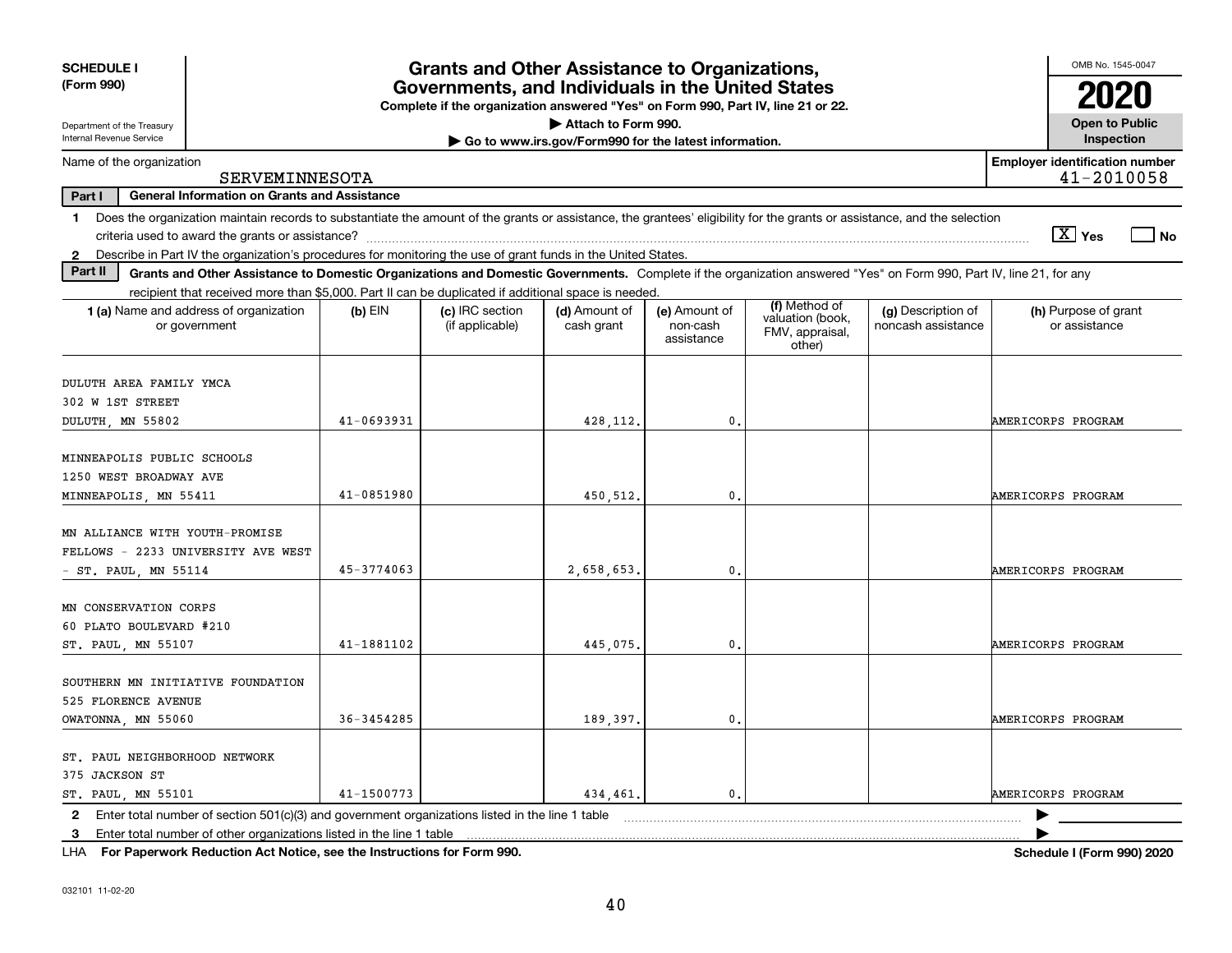| Schedule I (Form 990) |  |
|-----------------------|--|
|                       |  |

| (a) Name and address of<br>organization or government | $(b)$ EIN      | (c) IRC section<br>if applicable | (d) Amount of<br>cash grant | (e) Amount of<br>non-cash<br>assistance | (f) Method of<br>valuation<br>(book, FMV,<br>appraisal, other) | (g) Description of<br>non-cash assistance | (h) Purpose of grant<br>or assistance |
|-------------------------------------------------------|----------------|----------------------------------|-----------------------------|-----------------------------------------|----------------------------------------------------------------|-------------------------------------------|---------------------------------------|
| TWIN CITIES HABITAT FOR HUMANITY                      |                |                                  |                             |                                         |                                                                |                                           |                                       |
| 3001 4TH STREET SE                                    |                |                                  |                             |                                         |                                                                |                                           |                                       |
| MINNEAPOLIS, MN 55414                                 | 36-3363171     |                                  | 347,005.                    | $\mathbf{0}$ .                          |                                                                |                                           | AMERICORPS PROGRAM                    |
| MN POLLUTION CONTROL AGENCY                           |                |                                  |                             |                                         |                                                                |                                           |                                       |
| 520 LAFAYETTE ROAD N                                  |                |                                  |                             |                                         |                                                                |                                           |                                       |
| ST PAUL, MN 55155                                     | $41 - 6007162$ |                                  | 451,193.                    | $\mathfrak o$ .                         |                                                                |                                           | AMERICORPS PROGRAM                    |
| COLLEGE POSSIBLE                                      |                |                                  |                             |                                         |                                                                |                                           |                                       |
| 540 N FAIRVIEW AVE, STE 304                           |                |                                  |                             |                                         |                                                                |                                           |                                       |
| ST. PAUL, MN 55104                                    | 41-1968798     |                                  | 808,138.                    | $\mathbf{0}$ .                          |                                                                |                                           | AMERICORPS PROGRAM                    |
| MN ALLIANCE FOR VOLUNTEER                             |                |                                  |                             |                                         |                                                                |                                           |                                       |
| ADVANCEMENT - 970 RAYMOND AVE, STE                    |                |                                  |                             |                                         |                                                                |                                           | VOLUNTEER GENERATION FUND             |
| G-70 - ST PAUL, MN 55104                              | 41-1463366     |                                  | 181,861.                    | $\mathfrak{o}$ .                        |                                                                |                                           | GRANT                                 |
| READING AND MATH INC.                                 |                |                                  |                             |                                         |                                                                |                                           |                                       |
| 2400 PARK AVENUE                                      |                |                                  |                             |                                         |                                                                |                                           |                                       |
| MINNEAPOLIS, MN 55404                                 | 47-2306902     |                                  | 31,065,401                  | $\mathfrak o$ .                         |                                                                |                                           | AMERICORPS PROGRAM                    |
| CITY OF ST. PAUL                                      |                |                                  |                             |                                         |                                                                |                                           |                                       |
| 367 GROVE STREET                                      |                |                                  |                             |                                         |                                                                |                                           |                                       |
| ST. PAUL, MN 55101                                    | 41-6005521     |                                  | 263,940.                    | $\mathbf 0$ .                           |                                                                |                                           | AMERICORPS PROGRAM                    |
| LEAD FOR AMERICA                                      |                |                                  |                             |                                         |                                                                |                                           |                                       |
| PO BOX 56                                             |                |                                  |                             |                                         |                                                                |                                           |                                       |
| DODGE CITY, KS 67801                                  | 83-1839530     |                                  | 293,018.                    | $\mathbf{0}$ .                          |                                                                |                                           | AMERICORPS PROGRAM                    |
|                                                       |                |                                  |                             |                                         |                                                                |                                           |                                       |
|                                                       |                |                                  |                             |                                         |                                                                |                                           |                                       |
|                                                       |                |                                  |                             |                                         |                                                                |                                           |                                       |
|                                                       |                |                                  |                             |                                         |                                                                |                                           |                                       |
|                                                       |                |                                  |                             |                                         |                                                                |                                           |                                       |

41

**Part II Continuation of Grants and Other Assistance to Domestic Organizations and Domestic Governments**  (Schedule I (Form 990), Part II.)

#### Schedule I (Form 990) Page 1 SERVEMINNESOTA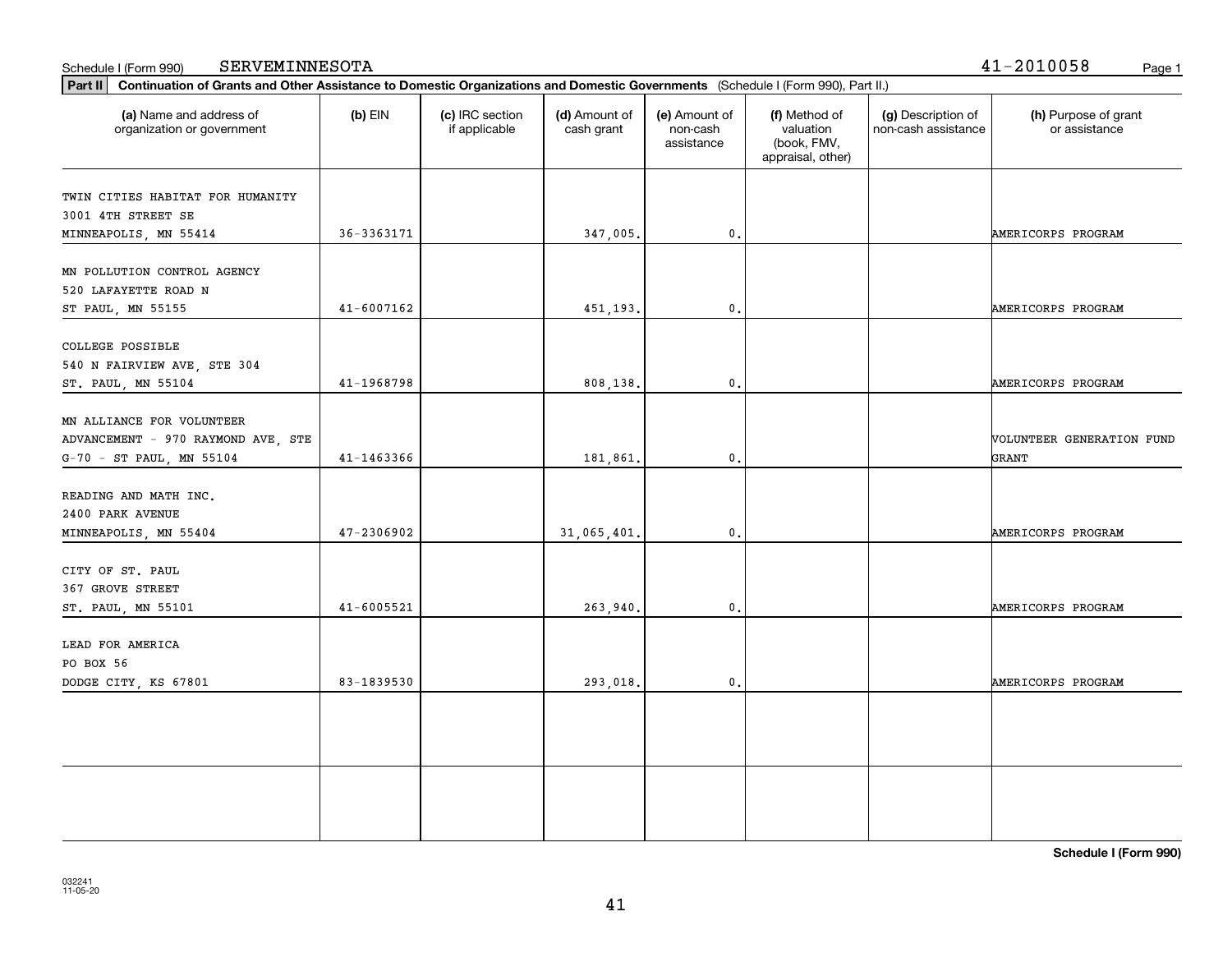## **Part III** | Grants and Other Assistance to Domestic Individuals. Complete if the organization answered "Yes" on Form 990, Part IV, line 22.

(a) Type of grant or assistance **(b)** Number of **(c)** Amount of **(d)** Amount of non-**(e)** Method of valuation (f)<br>cash are continuous cash are cash assistance (book, FMV, appraisal, other) Part III can be duplicated if additional space is needed. (a) Type of grant or assistance (b) Number of recipients(c) Amount of cash grant (d) Amount of noncash assistance (f) Description of noncash assistance

Part IV | Supplemental Information. Provide the information required in Part I, line 2; Part III, column (b); and any other additional information.

PART I, LINE 2:

## SERVEMINNESOTA HAS AN EXTENSIVE MONITORING SYSTEM OVER GRANTS TO GRANTEES

INCLUDING BOTH FINANCIAL AND PROGRAMMATIC MONITORING SYSTEMS.

Schedule I (Form 990) 2020 SERVEMINNESOTA 4 1-2 0 1 0 0 5 8 Page

**2**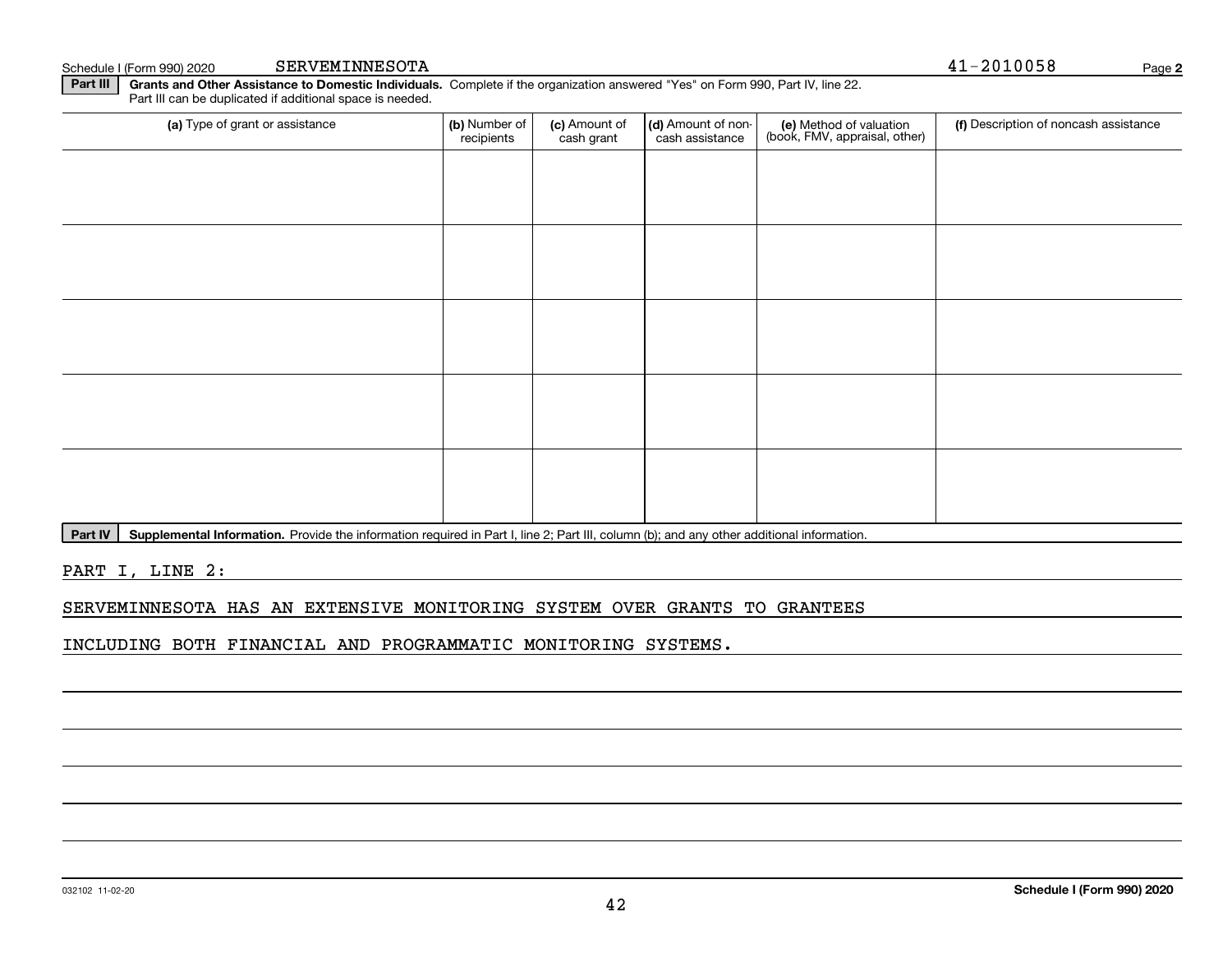|   | <b>Compensation Information</b><br><b>SCHEDULE J</b>                                                                             |                                       | OMB No. 1545-0047          |            |              |
|---|----------------------------------------------------------------------------------------------------------------------------------|---------------------------------------|----------------------------|------------|--------------|
|   | (Form 990)<br>For certain Officers, Directors, Trustees, Key Employees, and Highest                                              |                                       | 2020                       |            |              |
|   | <b>Compensated Employees</b>                                                                                                     |                                       |                            |            |              |
|   | Complete if the organization answered "Yes" on Form 990, Part IV, line 23.<br>Attach to Form 990.                                |                                       | <b>Open to Public</b>      |            |              |
|   | Department of the Treasury<br>Go to www.irs.gov/Form990 for instructions and the latest information.<br>Internal Revenue Service |                                       |                            | Inspection |              |
|   | Name of the organization                                                                                                         | <b>Employer identification number</b> |                            |            |              |
|   | SERVEMINNESOTA                                                                                                                   |                                       | 41-2010058                 |            |              |
|   | <b>Questions Regarding Compensation</b><br>Part I                                                                                |                                       |                            |            |              |
|   |                                                                                                                                  |                                       |                            | Yes        | No           |
|   | Check the appropriate box(es) if the organization provided any of the following to or for a person listed on Form 990,           |                                       |                            |            |              |
|   | Part VII, Section A, line 1a. Complete Part III to provide any relevant information regarding these items.                       |                                       |                            |            |              |
|   | First-class or charter travel<br>Housing allowance or residence for personal use                                                 |                                       |                            |            |              |
|   | Travel for companions<br>Payments for business use of personal residence                                                         |                                       |                            |            |              |
|   | Tax indemnification and gross-up payments<br>Health or social club dues or initiation fees                                       |                                       |                            |            |              |
|   | Discretionary spending account<br>Personal services (such as maid, chauffeur, chef)                                              |                                       |                            |            |              |
|   |                                                                                                                                  |                                       |                            |            |              |
|   | <b>b</b> If any of the boxes on line 1a are checked, did the organization follow a written policy regarding payment or           |                                       |                            |            |              |
|   | reimbursement or provision of all of the expenses described above? If "No," complete Part III to explain                         |                                       | 1b                         |            |              |
| 2 | Did the organization require substantiation prior to reimbursing or allowing expenses incurred by all directors,                 |                                       |                            |            |              |
|   |                                                                                                                                  |                                       | $\mathbf{2}$               | х          |              |
|   |                                                                                                                                  |                                       |                            |            |              |
| 3 | Indicate which, if any, of the following the organization used to establish the compensation of the organization's               |                                       |                            |            |              |
|   | CEO/Executive Director. Check all that apply. Do not check any boxes for methods used by a related organization to               |                                       |                            |            |              |
|   | establish compensation of the CEO/Executive Director, but explain in Part III.                                                   |                                       |                            |            |              |
|   | Compensation committee<br>Written employment contract                                                                            |                                       |                            |            |              |
|   | $\overline{\mathbf{X}}$ Compensation survey or study<br>Independent compensation consultant                                      |                                       |                            |            |              |
|   | $\lfloor \underline{X} \rfloor$ Approval by the board or compensation committee<br>Form 990 of other organizations               |                                       |                            |            |              |
|   |                                                                                                                                  |                                       |                            |            |              |
| 4 | During the year, did any person listed on Form 990, Part VII, Section A, line 1a, with respect to the filing                     |                                       |                            |            |              |
|   | organization or a related organization:                                                                                          |                                       |                            |            |              |
| а | Receive a severance payment or change-of-control payment?                                                                        |                                       | 4a                         |            | х            |
| b | Participate in or receive payment from a supplemental nonqualified retirement plan?                                              |                                       | 4b                         |            | X            |
| с | Participate in or receive payment from an equity-based compensation arrangement?                                                 |                                       | 4c                         |            | $\mathbf x$  |
|   | If "Yes" to any of lines 4a-c, list the persons and provide the applicable amounts for each item in Part III.                    |                                       |                            |            |              |
|   |                                                                                                                                  |                                       |                            |            |              |
|   | Only section 501(c)(3), 501(c)(4), and 501(c)(29) organizations must complete lines 5-9.                                         |                                       |                            |            |              |
|   | For persons listed on Form 990, Part VII, Section A, line 1a, did the organization pay or accrue any compensation                |                                       |                            |            |              |
|   | contingent on the revenues of:                                                                                                   |                                       |                            |            |              |
| a |                                                                                                                                  |                                       | 5а                         |            | x            |
|   |                                                                                                                                  |                                       | <b>5b</b>                  |            | X            |
|   | If "Yes" on line 5a or 5b, describe in Part III.                                                                                 |                                       |                            |            |              |
|   | 6 For persons listed on Form 990, Part VII, Section A, line 1a, did the organization pay or accrue any compensation              |                                       |                            |            |              |
|   | contingent on the net earnings of:                                                                                               |                                       |                            |            |              |
| a |                                                                                                                                  |                                       | 6a                         |            | х            |
|   |                                                                                                                                  |                                       | 6b                         |            | $\mathbf{x}$ |
|   | If "Yes" on line 6a or 6b, describe in Part III.                                                                                 |                                       |                            |            |              |
|   | 7 For persons listed on Form 990, Part VII, Section A, line 1a, did the organization provide any nonfixed payments               |                                       |                            |            |              |
|   |                                                                                                                                  |                                       | 7                          |            | x            |
|   | 8 Were any amounts reported on Form 990, Part VII, paid or accrued pursuant to a contract that was subject to the                |                                       |                            |            |              |
|   | initial contract exception described in Regulations section 53.4958-4(a)(3)? If "Yes," describe in Part III                      |                                       | 8                          |            | х            |
| 9 | If "Yes" on line 8, did the organization also follow the rebuttable presumption procedure described in                           |                                       |                            |            |              |
|   | Regulations section 53.4958-6(c)?                                                                                                |                                       | 9                          |            |              |
|   | LHA For Paperwork Reduction Act Notice, see the Instructions for Form 990.                                                       |                                       | Schedule J (Form 990) 2020 |            |              |

032111 12-07-20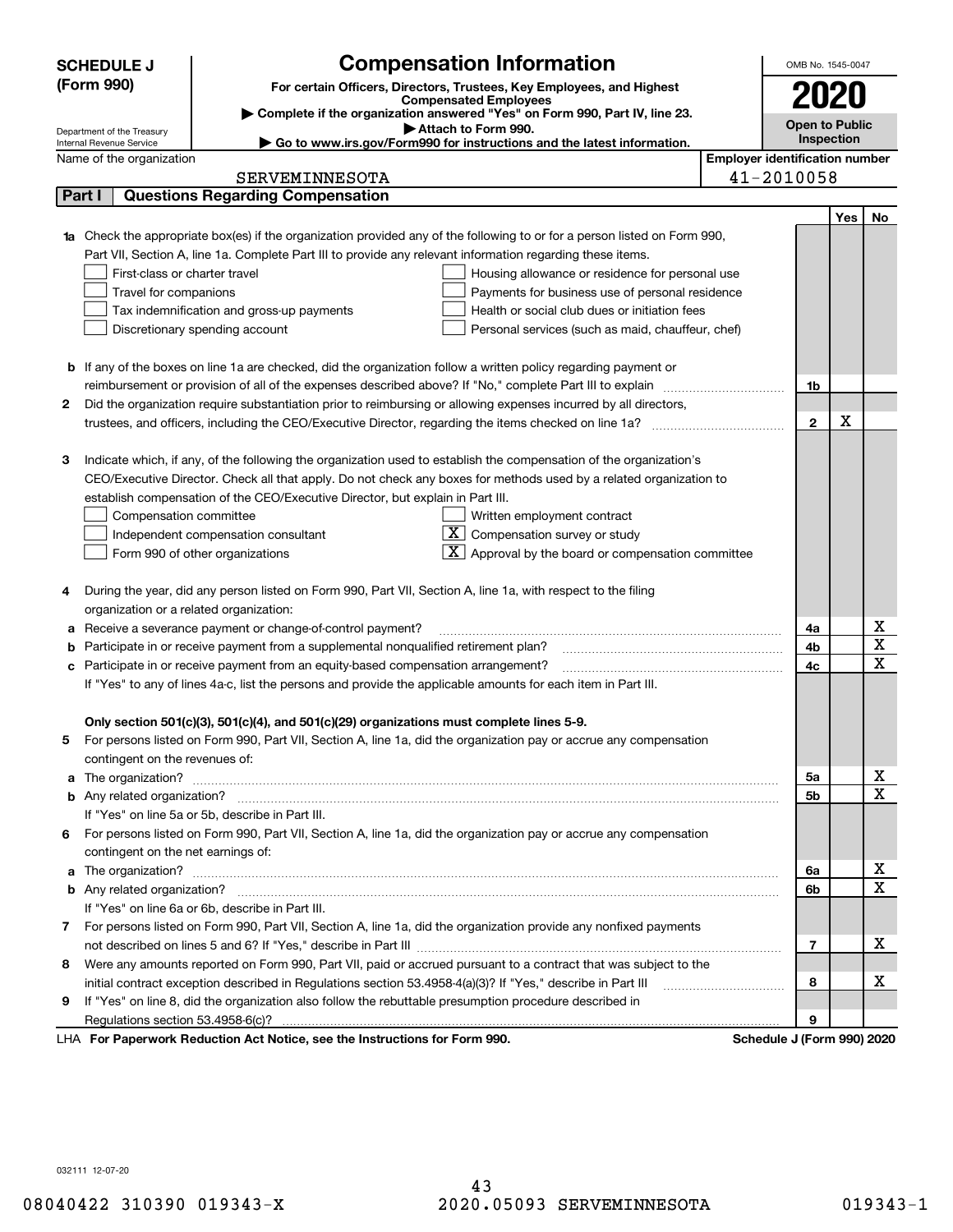#### 41-2010058

**2**

# **Part II Officers, Directors, Trustees, Key Employees, and Highest Compensated Employees.**  Schedule J (Form 990) 2020 Page Use duplicate copies if additional space is needed.

For each individual whose compensation must be reported on Schedule J, report compensation from the organization on row (i) and from related organizations, described in the instructions, on row (ii). Do not list any individuals that aren't listed on Form 990, Part VII.

**Note:**  The sum of columns (B)(i)-(iii) for each listed individual must equal the total amount of Form 990, Part VII, Section A, line 1a, applicable column (D) and (E) amounts for that individual.

| (A) Name and Title  |                    | (B) Breakdown of W-2 and/or 1099-MISC compensation |                                                                                                                          |                           | (C) Retirement and | (D) Nontaxable   | (E) Total of columns                                       | (F) Compensation |
|---------------------|--------------------|----------------------------------------------------|--------------------------------------------------------------------------------------------------------------------------|---------------------------|--------------------|------------------|------------------------------------------------------------|------------------|
|                     |                    | (i) Base<br>compensation                           | other deferred<br>(ii) Bonus &<br>(iii) Other<br>compensation<br>incentive<br>reportable<br>compensation<br>compensation |                           | benefits           | $(B)(i)$ - $(D)$ | in column (B)<br>reported as deferred<br>on prior Form 990 |                  |
| AUDREY SUKER<br>(1) | (i)                | 152,875.                                           | $\overline{0}$ .                                                                                                         | $\overline{\mathbf{0}}$ . | $\overline{0}$ .   | 5,906.           | 158,781.                                                   | 0.               |
| $\mathtt{CEO}$      | (ii)               | $\overline{0}$ .                                   | $\overline{0}$ .                                                                                                         | $\overline{0}$ .          | $\overline{0}$ .   | $\overline{0}$ . | $\overline{0}$ .                                           | $\overline{0}$ . |
|                     | $(\sf{i})$         |                                                    |                                                                                                                          |                           |                    |                  |                                                            |                  |
|                     | (ii)               |                                                    |                                                                                                                          |                           |                    |                  |                                                            |                  |
|                     | $(\sf{i})$         |                                                    |                                                                                                                          |                           |                    |                  |                                                            |                  |
|                     | (ii)               |                                                    |                                                                                                                          |                           |                    |                  |                                                            |                  |
|                     | $(\sf{i})$         |                                                    |                                                                                                                          |                           |                    |                  |                                                            |                  |
|                     | (ii)               |                                                    |                                                                                                                          |                           |                    |                  |                                                            |                  |
|                     | $(\sf{i})$         |                                                    |                                                                                                                          |                           |                    |                  |                                                            |                  |
|                     | (ii)               |                                                    |                                                                                                                          |                           |                    |                  |                                                            |                  |
|                     | $(\sf{i})$         |                                                    |                                                                                                                          |                           |                    |                  |                                                            |                  |
|                     | (ii)               |                                                    |                                                                                                                          |                           |                    |                  |                                                            |                  |
|                     | $(\sf{i})$         |                                                    |                                                                                                                          |                           |                    |                  |                                                            |                  |
|                     | (ii)               |                                                    |                                                                                                                          |                           |                    |                  |                                                            |                  |
|                     | $(\sf{i})$         |                                                    |                                                                                                                          |                           |                    |                  |                                                            |                  |
|                     | (ii)               |                                                    |                                                                                                                          |                           |                    |                  |                                                            |                  |
|                     | $(\sf{i})$         |                                                    |                                                                                                                          |                           |                    |                  |                                                            |                  |
|                     | (ii)               |                                                    |                                                                                                                          |                           |                    |                  |                                                            |                  |
|                     | $(\sf{i})$<br>(ii) |                                                    |                                                                                                                          |                           |                    |                  |                                                            |                  |
|                     | $(\sf{i})$         |                                                    |                                                                                                                          |                           |                    |                  |                                                            |                  |
|                     | (ii)               |                                                    |                                                                                                                          |                           |                    |                  |                                                            |                  |
|                     | $(\sf{i})$         |                                                    |                                                                                                                          |                           |                    |                  |                                                            |                  |
|                     | (ii)               |                                                    |                                                                                                                          |                           |                    |                  |                                                            |                  |
|                     | $(\sf{i})$         |                                                    |                                                                                                                          |                           |                    |                  |                                                            |                  |
|                     | (ii)               |                                                    |                                                                                                                          |                           |                    |                  |                                                            |                  |
|                     | $(\sf{i})$         |                                                    |                                                                                                                          |                           |                    |                  |                                                            |                  |
|                     | (ii)               |                                                    |                                                                                                                          |                           |                    |                  |                                                            |                  |
|                     | $(\sf{i})$         |                                                    |                                                                                                                          |                           |                    |                  |                                                            |                  |
|                     | (ii)               |                                                    |                                                                                                                          |                           |                    |                  |                                                            |                  |
|                     | $(\sf{i})$         |                                                    |                                                                                                                          |                           |                    |                  |                                                            |                  |
|                     | (ii)               |                                                    |                                                                                                                          |                           |                    |                  |                                                            |                  |

**Schedule J (Form 990) 2020**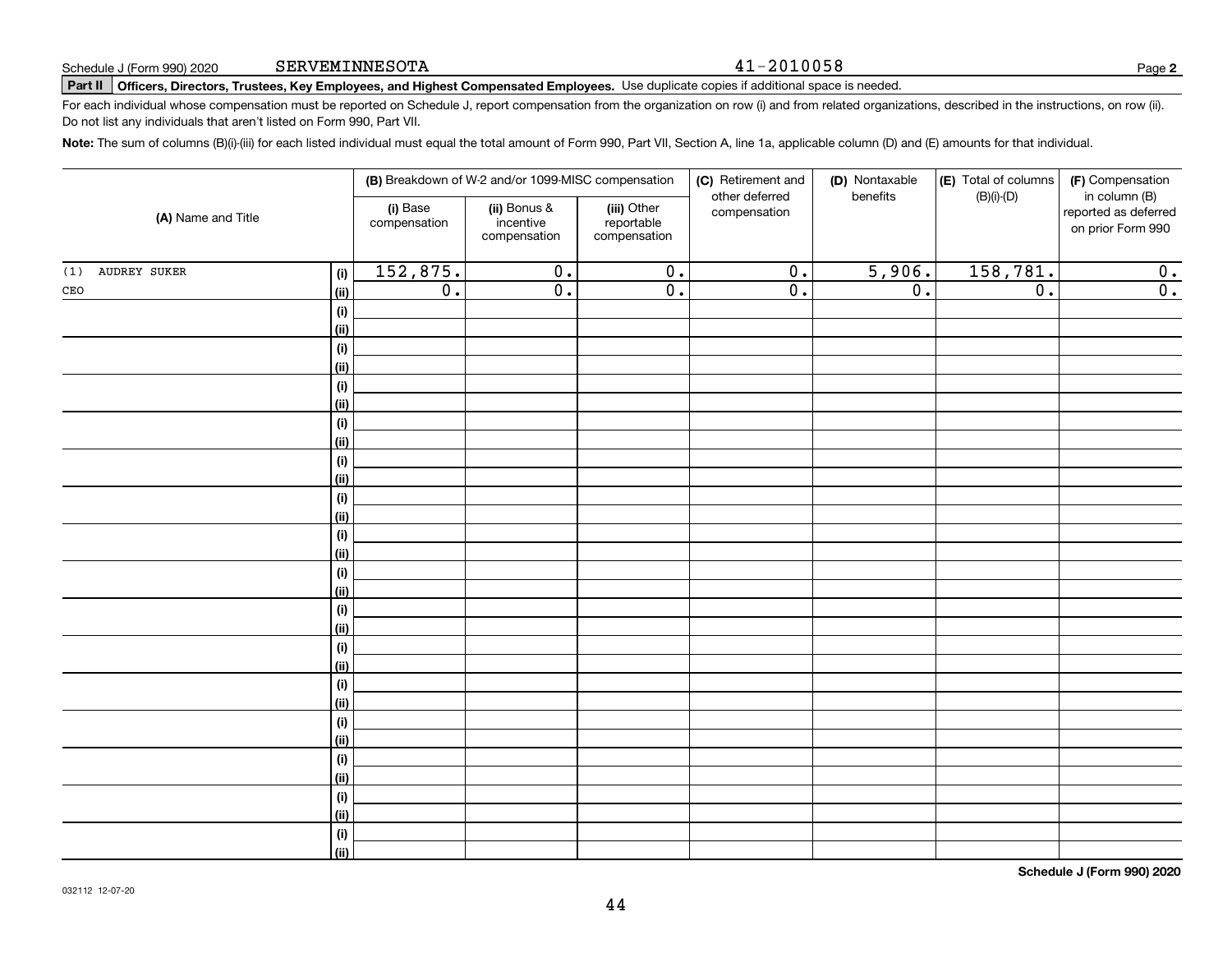#### **Part III Supplemental Information**

Schedule J (Form 990) 2020 SERVEMINNESOTA<br>
Part III Supplemental Information<br>
Provide the information, explanation, or descriptions required for Part I, lines 1a, 1b, 3, 4a, 4b, 4c, 5a, 5b, 6a, 6b, 7, and 8, and for Part I

**Schedule J (Form 990) 2020**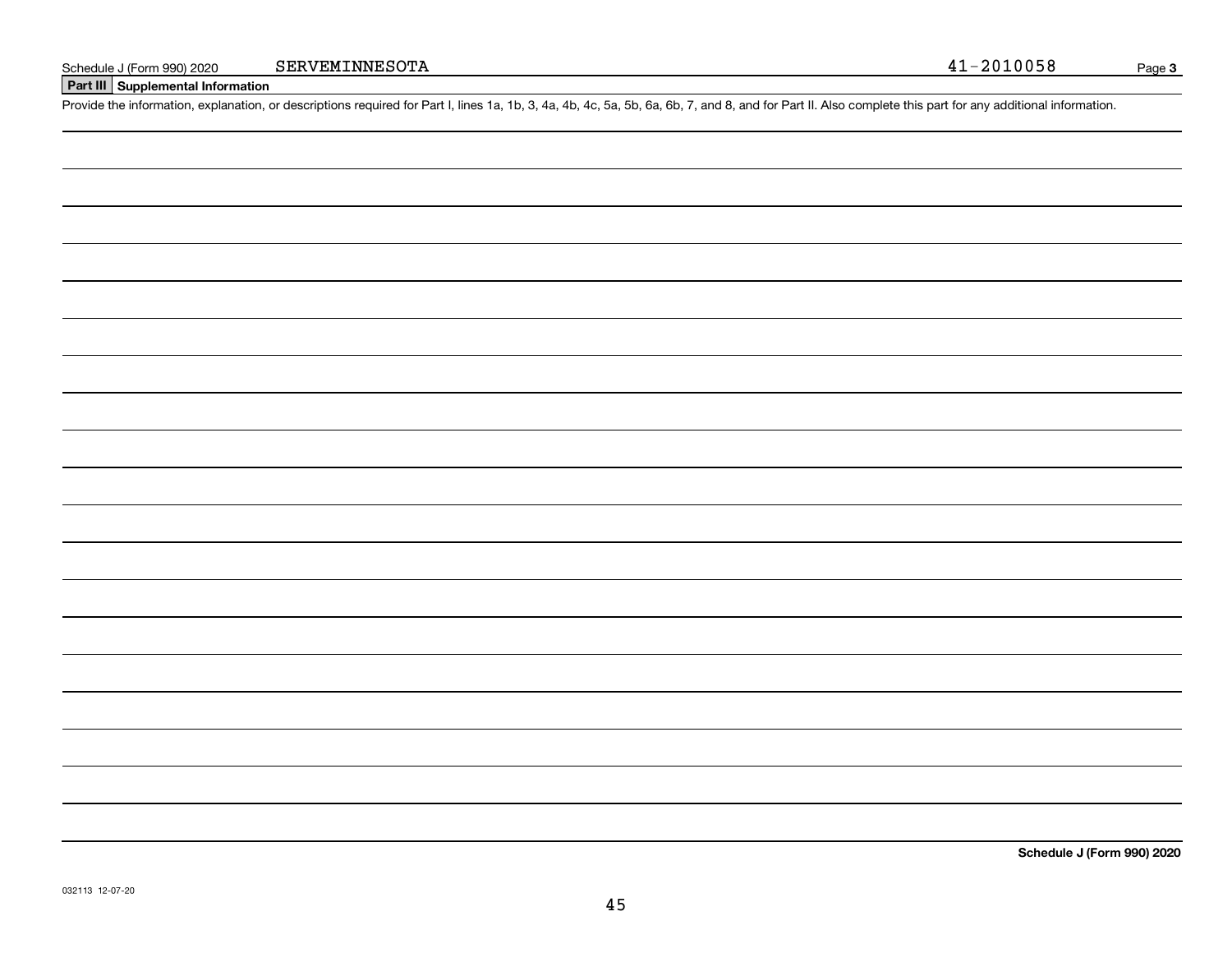**(Form 990 or 990-EZ)**

Department of the Treasury Internal Revenue Service Name of the organization

**Complete to provide information for responses to specific questions on Form 990 or 990-EZ or to provide any additional information. | Attach to Form 990 or 990-EZ. | Go to www.irs.gov/Form990 for the latest information. SCHEDULE O Supplemental Information to Form 990 or 990-EZ**

**Open to Public InspectionEmployer identification number 2020**

OMB No. 1545-0047

SERVEMINNESOTA 41-2010058

FORM 990, PART I, LINE 1, DESCRIPTION OF ORGANIZATION MISSION:

SERVEMINNESOTA IS A CATALYST FOR POSITIVE SOCIAL CHANGE, WORKING WITH

AMERICORPS AND COMMUNITY PARTNERS. WE SHARE OUR PROVEN PRACTICIES

NATIONALLY.

FORM 990, PART III, LINE 4A, PROGRAM SERVICE ACCOMPLISHMENTS:

READING CORPS MINNESOTA READING CORPS IS A STATEWIDE LITERACY PROGRAM

THAT IS INCREASING THE NUMBER OF MINNESOTA CHILDREN WHO ARE PROFICIENT

READERS BY THE END OF THIRD GRADE. RESEARCH SHOWS THIS BENCHMARK IS

CRITICAL TO LATER SUCCESS IN SCHOOL AND IN LIFE: AFTER THIRD GRADE,

STUDENTS APPLY THEIR READING SKILLS TO LEARN THE INCREASINGLY COMPLEX,

MULTIDISCIPLINARY INFORMATION INTRODUCED IN FOURTH GRADE AND BEYOND.

THOSE WHO READ PROFICIENTLY BY THIRD GRADE ARE FOUR TIMES MORE LIKELY

TO GRADUATE FROM HIGH SCHOOL THAN THOSE WHO DO NOT.

MINNESOTA READING CORPS TRAINS AND DEPLOYS AMERICORPS MEMBERS TO

PROVIDE TUTORING TO STUDENTS AGE 3 TO GRADE 3 WHO NEED AN EXTRA BOOST

TO CATCH UP TO GRADE LEVEL TARGETS. THE PROGRAM PARTNERS WITH SCHOOL

DISTRICTS AND PRESCHOOL AGENCIES TO PLACE HIGHLY TRAINED AND

PROFESSIONALLY SUPPORTED AMERICORPS MEMBERS IN EARLY CHILDHOOD

EDUCATION PROGRAMS, HEAD START CENTERS AND ELEMENTARY SCHOOLS. READING

CORPS TUTORS ARE TRAINED IN SPECIFIC EVIDENCE-BASED LITERACY

INTERVENTIONS, AND ARE SUPPORTED BY BOTH SITE-BASED EDUCATIONAL STAFF

AS WELL AS COACHING SPECIALISTS WHO ARE AMONG MINNESOTA'S TOP LITERACY

EXPERTS. WITH ACCESS TO THE LATEST RESEARCH ON READING INTERVENTION

STRATEGIES, THESE TRAINED AMERICORPS TUTORS WORK ONE-ON-ONE WITH

STUDENTS, AS WELL AS IN SMALL GROUP AND LARGE GROUP SETTINGS. THEY

032211 11-20-20 LHA For Paperwork Reduction Act Notice, see the Instructions for Form 990 or 990-EZ. Schedule O (Form 990 or 990-EZ) 2020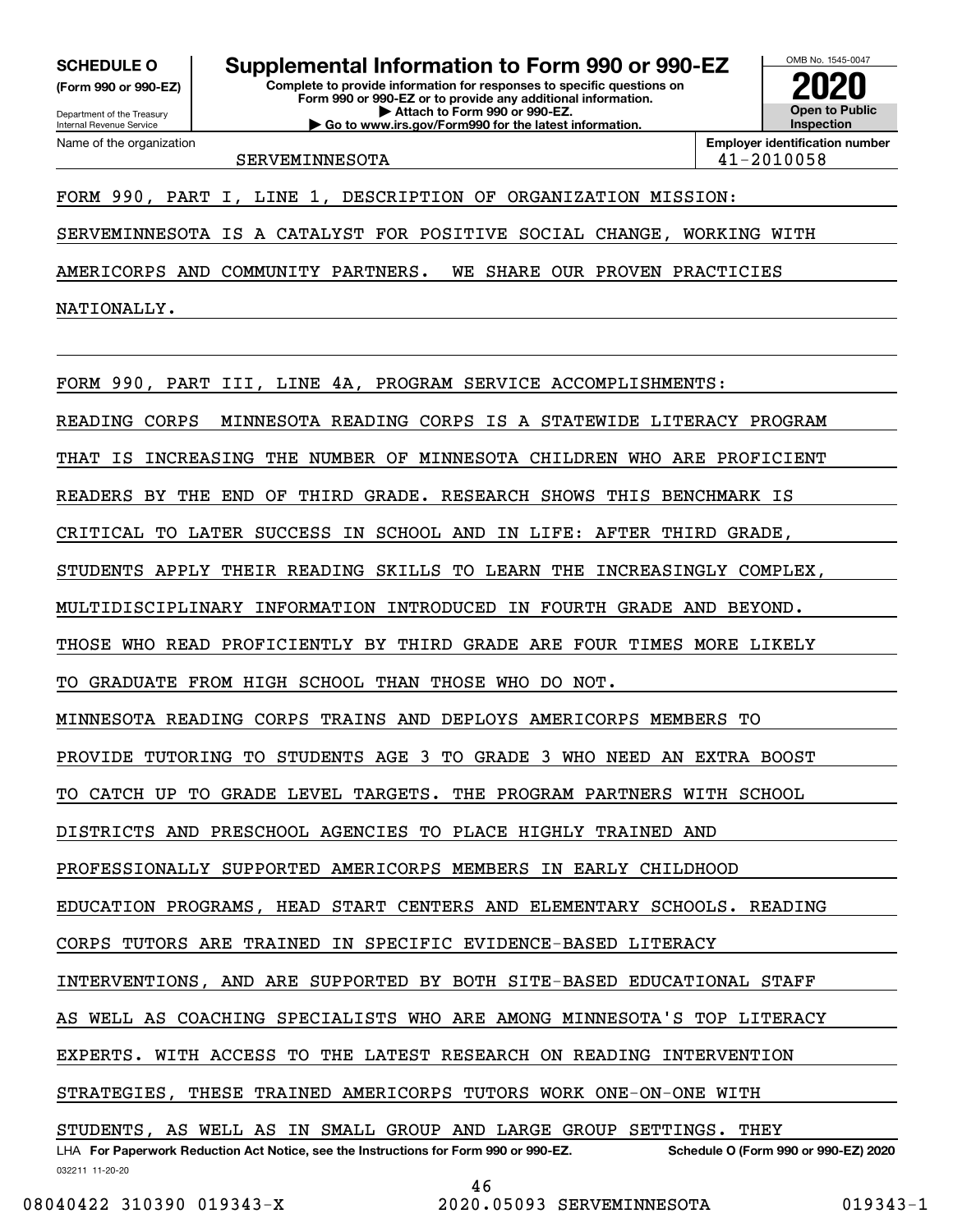| Schedule O (Form 990 or 990-EZ) 2020                                     | Page 2                                              |
|--------------------------------------------------------------------------|-----------------------------------------------------|
| Name of the organization<br>SERVEMINNESOTA                               | <b>Employer identification number</b><br>41-2010058 |
| PROVIDE TAILORED INTERVENTIONS SO THAT EACH CHILD CAN GAIN THE LITERACY  |                                                     |
| SKILLS THEY NEED AT A RATE TO BECOME SUCCESSFUL READERS BY THE END OF    |                                                     |
| THIRD GRADE.                                                             |                                                     |
| READING CORPS PROVIDES WHAT STRUGGLING READERS NEED                      | INDIVIDUALIZED,                                     |
| DATA-DRIVEN INSTRUCTION; WELL-TRAINED TUTORS; EXPERT COACHING;           |                                                     |
| INTERVENTIONS DELIVERED WITH FIDELITY; AND THE FREQUENCY AND DURATION    |                                                     |
| NECESSARY FOR STUDENT ACHIEVEMENT. THIS MODEL HAS BEEN VALIDATED AS      |                                                     |
| EFFECTIVE AND REPLICABLE THROUGH FOUR RIGOROUS AND INDEPENDENT           |                                                     |
| EVALUATIONS BY NORC AT THE UNIVERSITY OF CHICAGO. THESE STUDIES          |                                                     |
| CONFIRMED THAT READING CORPS IS PROVEN TO WORK AND IS CLOSING THE        |                                                     |
| ACHIEVEMENT GAP. STUDENTS OF COLOR, STUDENTS ELIGIBLE FOR FREE AND       |                                                     |
| REDUCED-PRICE LUNCH AND ENGLISH LEARNERS ARE ACHIEVING OUTCOMES EQUAL    |                                                     |
| OR BETTER THAN THEIR PEERS. THOSE WHO STARTED FURTHER BEHIND MADE<br>TO. |                                                     |
| THE GREATEST GAINS. IN ADDITION, READING CORPS SIGNIFICANTLY INCREASES   |                                                     |
| STUDENT LITERACY OUTCOMES IN ANY SETTING<br>URBAN, SUBURBAN OR RURAL.    |                                                     |
| FURTHER, RESEARCH CONDUCTED BY THE CENTER FOR LEARNING SOLUTIONS HAS     |                                                     |
| SHOWN THAT READING CORPS PARTICIPANTS ARE THREE TIMES LESS LIKELY TO BE  |                                                     |
| ASSIGNED TO SPECIAL EDUCATION THAN NON-PARTICIPANTS, CREATING A          |                                                     |
| PERMANENT BENEFIT TO CHILDREN AND A SIGNIFICANT ONGOING SAVINGS TO       |                                                     |
| SCHOOLS THAT CAN BE REDIRECTED TO THE CLASSROOM FOR THE BENEFIT OF ALL   |                                                     |
| CHILDREN.                                                                |                                                     |
| THROUGH THIS PROGRAM, SERVEMINNESOTA DEMONSTRATES THE CAPACITY TO        |                                                     |
| SUCCESSFULLY DESIGN AND IMPLEMENT LARGE-SCALE INITIATIVES. SINCE 2003,   |                                                     |
| MINNESOTA READING CORPS HAS HELPED MORE THAN 300,000 STRUGGLING          |                                                     |
| STUDENTS PROGRESS TOWARD READING PROFICIENCY BY THE END OF THIRD GRADE.  |                                                     |
| LAST YEAR, 89% OF PRESCHOOL READING CORPS PARTICIPANTS SHOWED GROWTH ON  |                                                     |
| AT LEAST 3 OF 5 KEY EARLY LITERACY SKILLS, INDICATING THEIR READINESS    |                                                     |
| FOR KINDERGARTEN. MORE THAN 75% OF K-3 STUDENTS EXCEEDED THEIR GROWTH    |                                                     |
| 032212 11-20-20<br>47                                                    | Schedule O (Form 990 or 990-EZ) 2020                |

 <sup>08040422 310390 019343-</sup>X 2020.05093 SERVEMINNESOTA 019343-1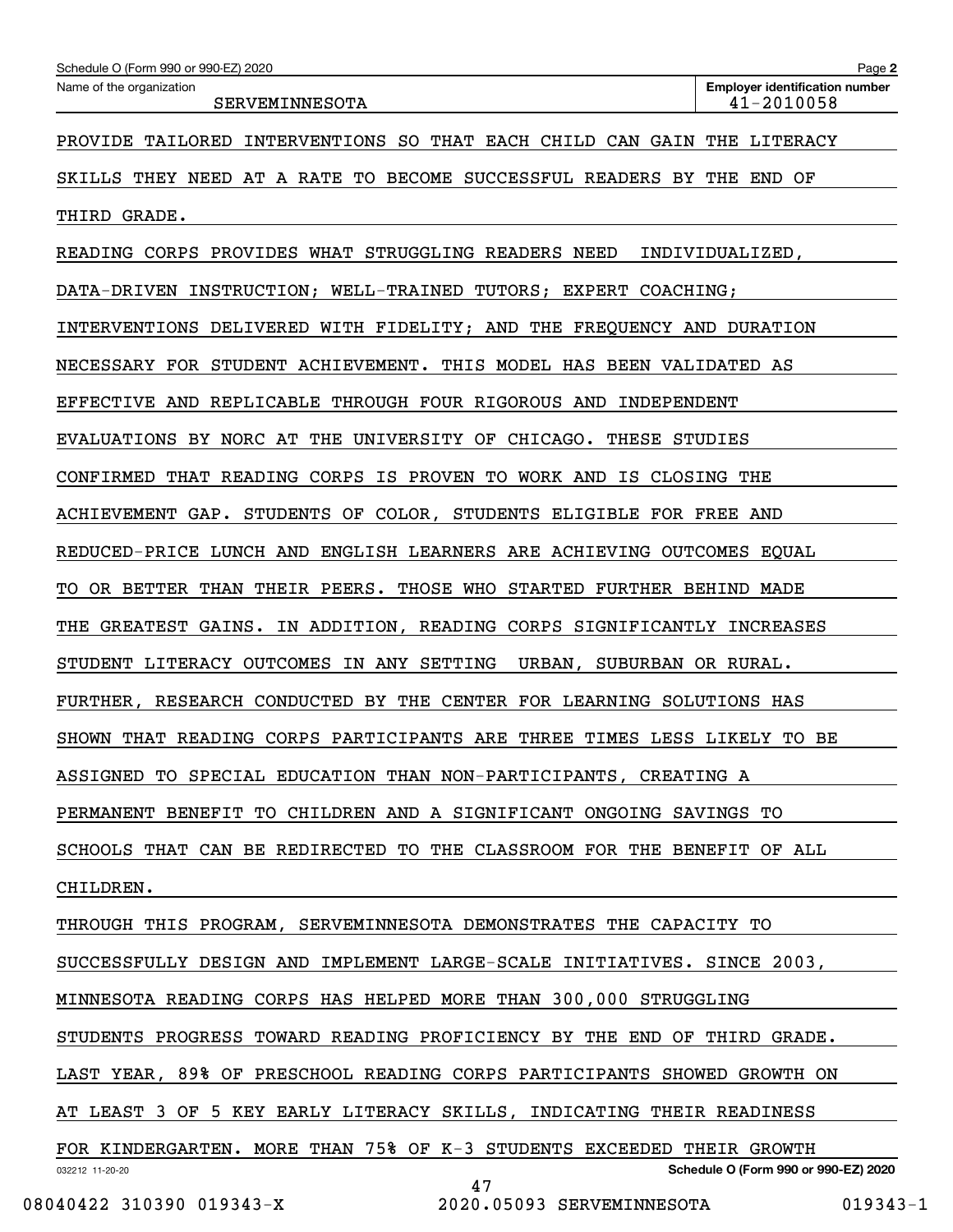| Schedule O (Form 990 or 990-EZ) 2020                                    | Page 2                                              |  |  |  |  |  |  |
|-------------------------------------------------------------------------|-----------------------------------------------------|--|--|--|--|--|--|
| Name of the organization<br><b>SERVEMINNESOTA</b>                       | <b>Employer identification number</b><br>41-2010058 |  |  |  |  |  |  |
| GOALS, NARROWING OR CLOSING THE GAP BETWEEN THEIR INITIAL SKILL LEVEL   |                                                     |  |  |  |  |  |  |
| AND THEIR GRADE LEVEL TARGET. SCHOOL ADMINISTRATORS AND STAFF           |                                                     |  |  |  |  |  |  |
| APPRECIATE THE ADDED SUPPORT FOR THEIR STUDENTS. A YEAR END SURVEY      |                                                     |  |  |  |  |  |  |
| SHOWS 98% OF ADMINISTRATORS BELIEVE THE PROGRAM HAS A POSITIVE IMPACT   |                                                     |  |  |  |  |  |  |
| ON THEIR SITE AND STUDENTS. TEACHERS AGREE THAT THE PROGRAM HELPS REACH |                                                     |  |  |  |  |  |  |
| MORE STUDENTS AND 93% BELIEVE READING CORPS HELPED INCREASE THEIR       |                                                     |  |  |  |  |  |  |
| STUDENTS' CONFIDENCE IN READING.                                        |                                                     |  |  |  |  |  |  |
|                                                                         |                                                     |  |  |  |  |  |  |
| FORM 990, PART III, LINE 4B, PROGRAM SERVICE ACCOMPLISHMENTS:           |                                                     |  |  |  |  |  |  |
|                                                                         |                                                     |  |  |  |  |  |  |
| AMERICORPS<br>AMERICORPS, ALSO REFERRED TO AS THE DOMESTIC PEACE CORPS, |                                                     |  |  |  |  |  |  |
| PROVIDES OPPORTUNITIES FOR CITIZENS TO SERVE THEIR COMMUNITIES AND      |                                                     |  |  |  |  |  |  |
| COUNTRY EACH YEAR. PEOPLE WHO JOIN AMERICORPS COMMIT TO A THREE TO 12   |                                                     |  |  |  |  |  |  |
| MONTH TERM OF SERVICE IN EXCHANGE FOR A MODEST LIVING ALLOWANCE AND AN  |                                                     |  |  |  |  |  |  |
| EDUCATION AWARD THAT CAN BE APPLIED TO PAST OR FUTURE SCHOOLING.        |                                                     |  |  |  |  |  |  |
| AMERICORPS IS REAL-LIFE EDUCATION AND WORK EXPERIENCE WRAPPED INTO ONE. |                                                     |  |  |  |  |  |  |
| THE AMERICORPS MOTTO IS "GET THINGS DONE" AND MEMBERS ACCOMPLISH THIS   |                                                     |  |  |  |  |  |  |
| THROUGH A WIDE RANGE OF SERVICE OPPORTUNITIES. AMERICORPS MEMBERS TUTOR |                                                     |  |  |  |  |  |  |
| AND MENTOR CHILDREN AND YOUTH, BUILD AFFORDABLE HOUSING, TEACH COMPUTER |                                                     |  |  |  |  |  |  |
| SKILLS, CLEAN PARKS AND STREAMS, PROVIDE SUPPORT TO AFTER-SCHOOL        |                                                     |  |  |  |  |  |  |
| PROGRAMS, HELP COMMUNITIES RESPOND TO DISASTERS, AND BUILD THE CAPACITY |                                                     |  |  |  |  |  |  |
| OF NONPROFIT GROUPS TO BECOME SELF-SUSTAINING. THEY ALSO RECRUIT, TRAIN |                                                     |  |  |  |  |  |  |
| AND SUPERVISE COMMUNITY VOLUNTEERS TO EXTEND AND COMPLEMENT THEIR       |                                                     |  |  |  |  |  |  |
| COMMUNITY EFFORTS. SINCE ITS CREATION IN 1994, SERVEMINNESOTA HAS       |                                                     |  |  |  |  |  |  |
| MOBILIZED 25,000 AMERICORPS MEMBERS WHO HAVE TRAINED AND SUPPORTED MORE |                                                     |  |  |  |  |  |  |
| THAN 491,000 VOLUNTEERS.                                                |                                                     |  |  |  |  |  |  |
|                                                                         |                                                     |  |  |  |  |  |  |

FORM 990, PART III, LINE 4C, PROGRAM SERVICE ACCOMPLISHMENTS:

**Schedule O (Form 990 or 990-EZ) 2020**

032212 11-20-20

48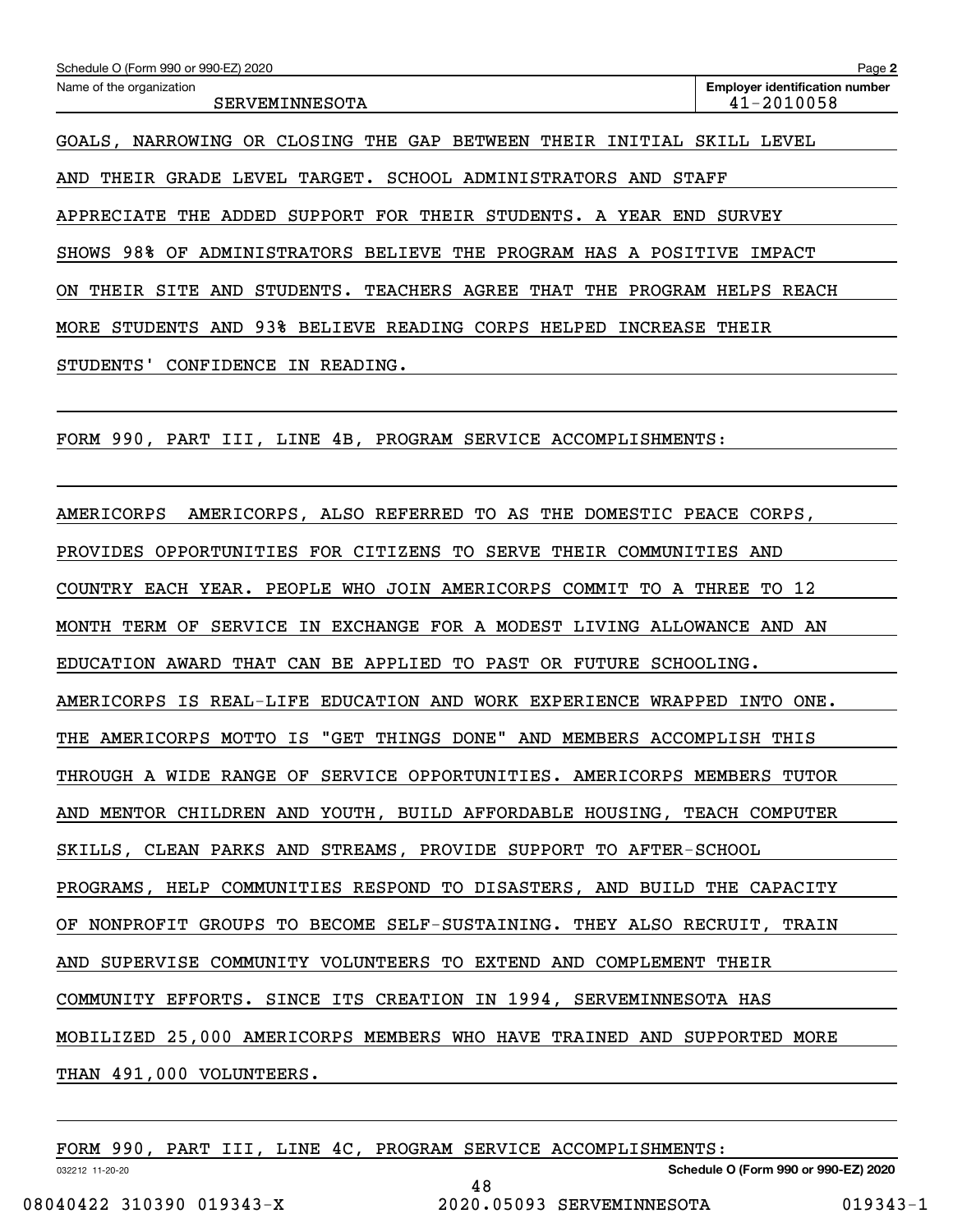| Schedule O (Form 990 or 990-EZ) 2020                                    | Page 2                                                        |  |  |  |  |  |  |
|-------------------------------------------------------------------------|---------------------------------------------------------------|--|--|--|--|--|--|
| Name of the organization<br>SERVEMINNESOTA                              | <b>Employer identification number</b><br>41-2010058           |  |  |  |  |  |  |
| MATH CORPS - MINNESOTA MATH CORPS, AN AMERICORPS PROGRAM MODELED AFTER  |                                                               |  |  |  |  |  |  |
| MINNESOTA READING CORPS, IS DESIGNED TO HELP 4TH-8TH GRADERS ACHIEVE    |                                                               |  |  |  |  |  |  |
|                                                                         | PROFICIENCY IN MATH, A CRITICAL GATEWAY SKILL FOR HIGH SCHOOL |  |  |  |  |  |  |
| GRADUATION, COLLEGE ADMISSION AND COLLEGE COMPLETION. GAPS IN MATH      |                                                               |  |  |  |  |  |  |
| KNOWLEDGE BEGIN AS EARLY AS ELEMENTARY SCHOOL AND INCREASE OVER TIME.   |                                                               |  |  |  |  |  |  |
| MATH CORPS HELPS FILL THOSE GAPS AND PREPARES STUDENTS FOR HIGH SCHOOL  |                                                               |  |  |  |  |  |  |
| ALGEBRA, A PREREQUISITE FOR COLLEGE AND A FOUNDATIONAL COMPONENT IN THE |                                                               |  |  |  |  |  |  |
| GROWING STEM (SCIENCE, TECHNOLOGY, ENGINEERING AND MATH) JOB SECTOR.    |                                                               |  |  |  |  |  |  |
| MATH CORPS PROVIDES SCHOOLS WITH A TOOL TO BRIDGE THE GAP BETWEEN       |                                                               |  |  |  |  |  |  |
| CURRENT MATH RESEARCH AND THE CAPACITY TO APPLY THAT RESEARCH WITHIN    |                                                               |  |  |  |  |  |  |
| THEIR CLASSROOMS. RIGOROUSLY TRAINED TUTORS SUPPORTED BY MATH EXPERTS   |                                                               |  |  |  |  |  |  |
| NOT ONLY ACHIEVE RESULTS FOR INDIVIDUAL STUDENTS, BUT ALSO SERVE AS A   |                                                               |  |  |  |  |  |  |
| START-UP TEAM FOR SCHOOL SITES THAT WANT AND NEED SUPPORT TO IMPLEMENT  |                                                               |  |  |  |  |  |  |
| A DATA-BASED PROBLEM SOLVING MODEL OF MATH INSTRUCTION.                 |                                                               |  |  |  |  |  |  |
| MATH CORPS IS PROVIDED FREE OF CHARGE TO STUDENTS DURING THE SCHOOL DAY |                                                               |  |  |  |  |  |  |
| TO ELIMINATE BARRIERS TO ATTENDANCE. STUDENTS WHO RECEIVE FREE MATH     |                                                               |  |  |  |  |  |  |
| CORPS TUTORING IMPROVE THEIR MATH SKILLS AT NEARLY TWICE THE RATE OF    |                                                               |  |  |  |  |  |  |
| COMPARABLE STUDENTS. PLUS, MATH CORPS STUDENTS BUILD SELF-CONFIDENCE,   |                                                               |  |  |  |  |  |  |
| WHICH DIRECTLY TRANSLATES INTO GREATER INTEREST IN MORE COMPLEX         |                                                               |  |  |  |  |  |  |
| COURSEWORK. IN TURN, THIS HELPS STUDENTS WHO ARE UNDERREPRESENTED IN    |                                                               |  |  |  |  |  |  |
| STEM EDUCATION, INCLUDING LOW-INCOME STUDENTS, GIRLS AND STUDENTS OF    |                                                               |  |  |  |  |  |  |
| COLOR, TO ACCESS THIS GROWING AND IMPORTANT FIELD.                      |                                                               |  |  |  |  |  |  |
| IN 2019-2020, MATH CORPS TUTORS SERVED 3,145 STUDENTS WHO NEEDED HELP   |                                                               |  |  |  |  |  |  |

REACHING ALGEBRA-READINESS BY 8TH GRADE. MATH CORPS UTILIZES

NATIONALLY-RECOGNIZED INSTRUCTIONAL RECOMMENDATIONS FROM THE INSTITUTE

OF EDUCATION SCIENCE (IES) FOR STUDENTS IN NEED OF MODERATE TO STRONG

032212 11-20-20 **Schedule O (Form 990 or 990-EZ) 2020** SUPPORT. STUDENTS RECEIVE EXPLICIT TARGETED INSTRUCTION, IMMEDIATE

49

08040422 310390 019343-X 2020.05093 SERVEMINNESOTA 019343-1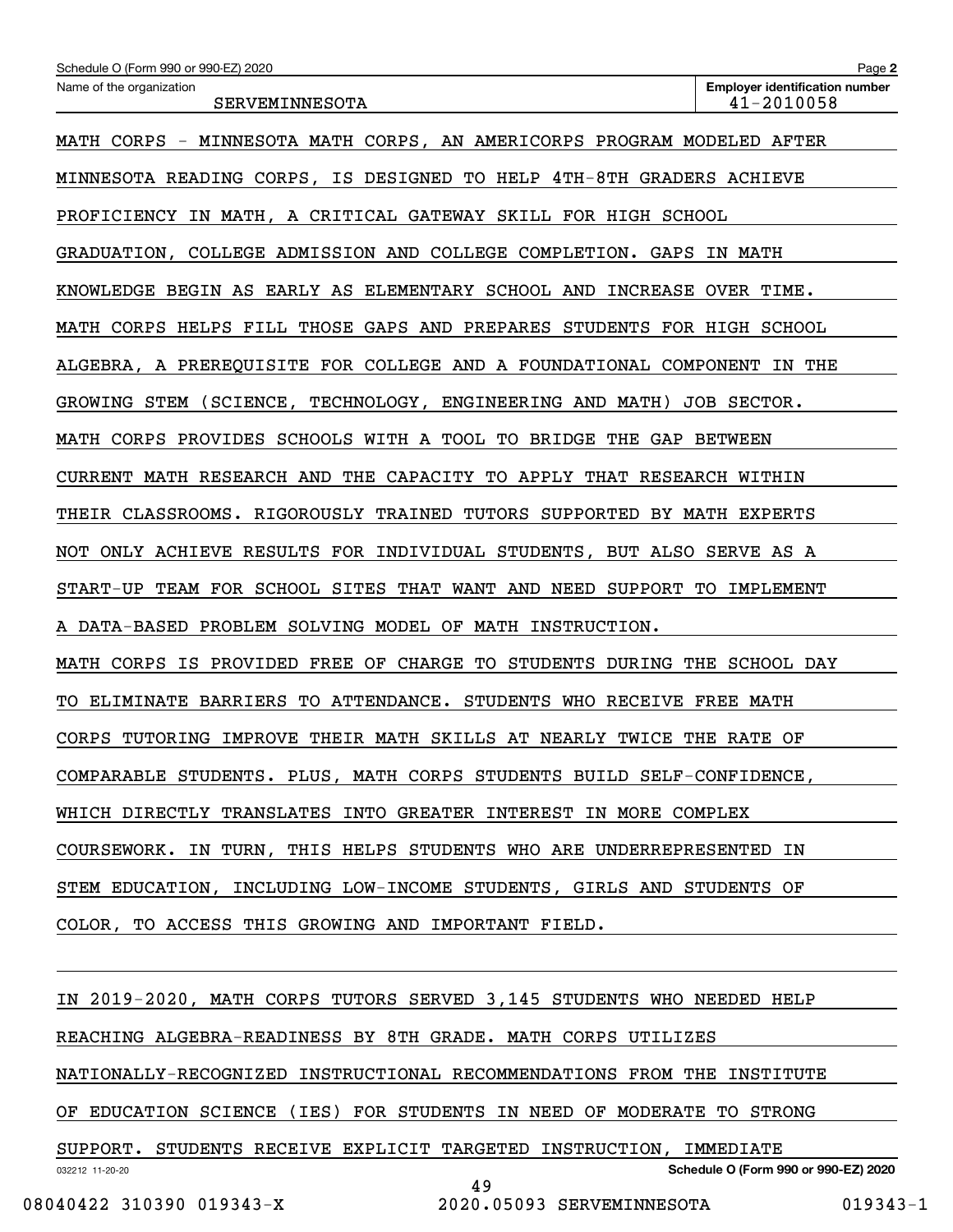| Schedule O (Form 990 or 990-EZ) 2020                                    | Page 2                                              |
|-------------------------------------------------------------------------|-----------------------------------------------------|
| Name of the organization<br><b>SERVEMINNESOTA</b>                       | <b>Employer identification number</b><br>41-2010058 |
| FEEDBACK, AND VISUAL SUPPORTS THROUGHOUT EACH LESSON TO BUILD THE       |                                                     |
| STRONG FOUNDATION NEEDED FOR SOLVING PROGRESSIVELY MORE CHALLENGING     |                                                     |
| LESSONS.                                                                |                                                     |
| MATH CORPS UNDERGOES A ROBUST STATEWIDE PROGRAM EVALUATION ANNUALLY TO  |                                                     |
| UNDERSTAND PROGRAM IMPACT AND DRIVE CONTINUOUS IMPROVEMENTS TO THE      |                                                     |
| MODEL. AN INDEPENDENT EVALUATION FUNDED BY THE LAURA AND JOHN ARNOLD    |                                                     |
| FOUNDATION (NOW ARNOLD VENTURES) FOUND THAT MATH CORPS STUDENTS MADE    |                                                     |
| SIGNIFICANTLY LARGER GAINS IN MATH SKILLS THAN STUDENTS WHO DID NOT     |                                                     |
| RECEIVE MATH CORPS TUTORING. AT THE CONCLUSION OF THE STUDY, MATH CORPS |                                                     |
| STUDENTS WERE A SEMESTER AHEAD OF THEIR EXPECTED TRAJECTORY AND GETTING |                                                     |
| ON TRACK FOR THE ACADEMIC AND CAREER SUCCESS ASSOCIATED WITH MATH       |                                                     |
| PROFICIENCY.                                                            |                                                     |
| STUDENTS WHO RECEIVE MATH CORPS TUTORING ARE CATCHING UP TO THEIR PEERS |                                                     |
| IN THE CLASSROOM: 53% OF STUDENTS SERVED EXCEEDED THEIR GRADE-LEVEL     |                                                     |
| GROWTH EXPECTATIONS, ENCOURAGING RESULTS GIVEN THAT 100% OF MATH CORPS  |                                                     |
| STUDENTS WERE AT RISK FOR NOT ACHIEVING PROFICIENCY PRIOR TO TUTORING.  |                                                     |
| MATH CORPS ALSO OFFERS A YEAR-END SURVEY TO INTERNAL COACHES AND        |                                                     |
| BUILDING ADMINISTRATORS TO BETTER UNDERSTAND THE IMPACT OF THE PROGRAM  |                                                     |
| ON SYSTEMS CHANGE, DATA-BASED DECISION MAKING, AND OVERALL              |                                                     |
| SATISFACTION. THROUGH THAT SURVEY, 80% OF ADMINISTRATORS AGREED THAT    |                                                     |
| PARTICIPATION IN MATH CORPS TUTORS PROVIDED MATH INTERVENTIONS TO       |                                                     |
| STUDENTS WHO WOULD NOT HAVE RECEIVED THAT SUPPORT WITHOUT MATH CORPS.   |                                                     |
| SINCE LAUNCHING IN 2008 IN ONE MINNESOTA SCHOOL DISTRICT, MATH CORPS    |                                                     |
| HAS GROWN TO SERVE SCHOOLS STATEWIDE AND IS NATIONALLY REPLICATED. MATH |                                                     |
| CORPS HAS HELPED MORE THAN31,000 MINNESOTA STUDENTS GET ON TRACK FOR    |                                                     |
| ACADEMIC AND ECONOMIC SUCCESS.                                          |                                                     |
|                                                                         |                                                     |

FORM 990, PART III, LINE 4D, OTHER PROGRAM SERVICES:

**Schedule O (Form 990 or 990-EZ) 2020**

032212 11-20-20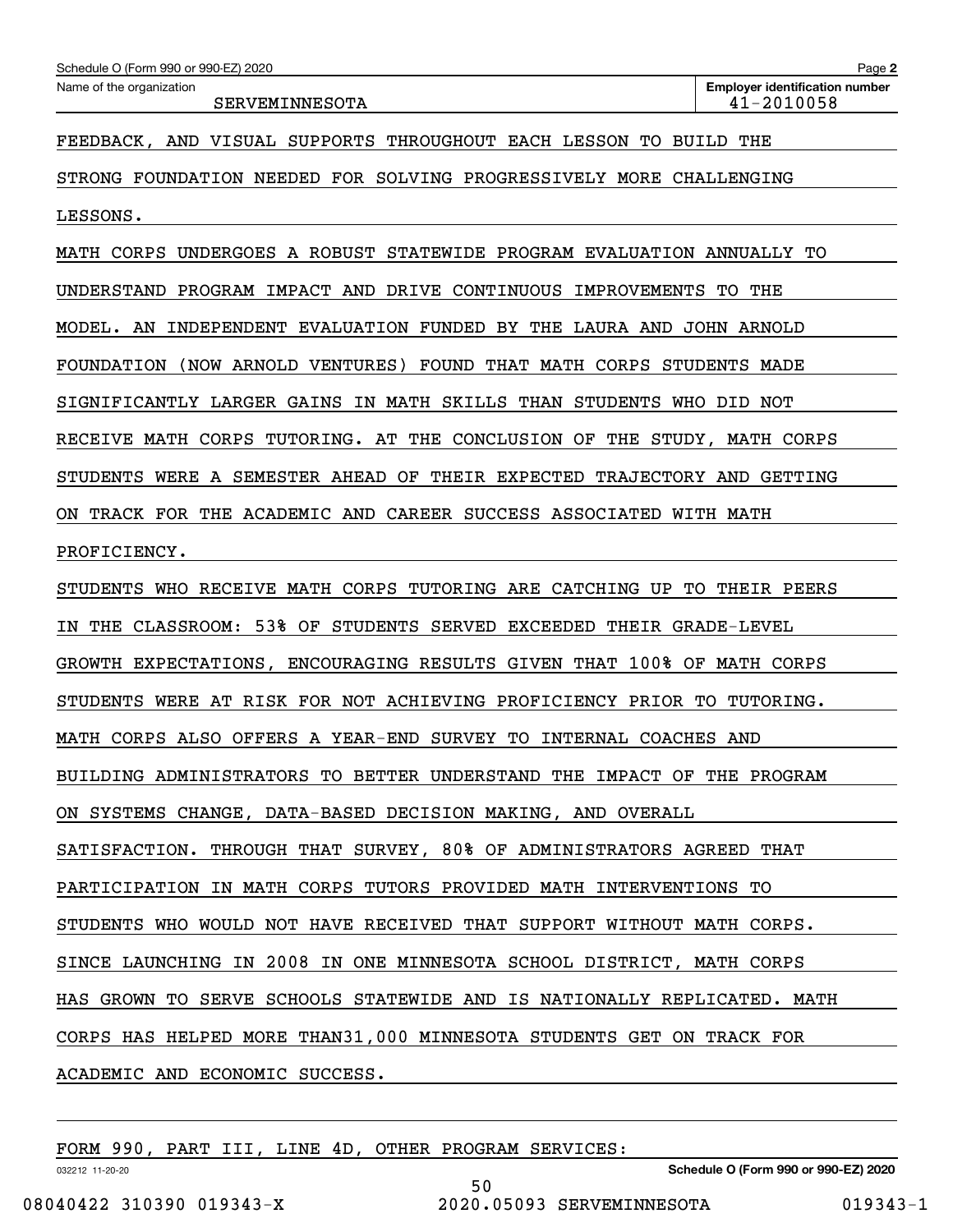| Schedule O (Form 990 or 990-EZ) 2020                                        | Page 2                                                       |  |  |  |  |  |  |  |
|-----------------------------------------------------------------------------|--------------------------------------------------------------|--|--|--|--|--|--|--|
| Name of the organization<br>SERVEMINNESOTA                                  | <b>Employer identification number</b><br>41-2010058          |  |  |  |  |  |  |  |
| IN 2017<br>RECOVERY CORPS<br>MINNESOTA RECOVERY CORPS LAUNCHED              | TO ADDRESS                                                   |  |  |  |  |  |  |  |
| THE                                                                         | OPIOID EPIDEMIC. THE MISUSE OF AND ADDICTION TO OPIOIDS IS A |  |  |  |  |  |  |  |
| NATIONAL HEALTH CRISIS AND ONE THAT<br>IS<br>OF GREAT CONCERN IN MINNESOTA. |                                                              |  |  |  |  |  |  |  |
| BEYOND THE PERSONAL TRAGEDIES OF LOSS, HOWEVER, THE OPIOID                  | CRISIS<br>IS                                                 |  |  |  |  |  |  |  |
| INFLICTING DEVASTATING HARM ON THE NATIONAL ECONOMY. THE CRISIS HAS         |                                                              |  |  |  |  |  |  |  |
| THE PUBLIC AND PRIVATE SECTORS WRESTLING WITH AN EFFECTIVE<br>LEFT          |                                                              |  |  |  |  |  |  |  |
| INCLUDES MEDICATION, AN ADDICTION TREATMENT SYSTEM TIED<br>RESPONSE THAT    |                                                              |  |  |  |  |  |  |  |
| EVIDENCED-BASED BEST PRACTICES, AND RECOVERY SUPPORT SERVICES.<br>TО        |                                                              |  |  |  |  |  |  |  |
| MINNESOTA RECOVERY CORPS USES<br>THE POWER OF AMERICORPS TO HELP ADDRESS    |                                                              |  |  |  |  |  |  |  |
| THIS ALARMING AND PERVASIVE ISSUE. MORE THAN 20 MILLION PEOPLE ARE          | ΙN                                                           |  |  |  |  |  |  |  |
| RECOVERY NATIONWIDE, AND SUSTAINED RECOVERY REQUIRES BUILDING A LIFE        |                                                              |  |  |  |  |  |  |  |
| FILLED WITH PURPOSE, COMMUNITY AND SERVICE. AMERICORPS CAN PROVIDE          |                                                              |  |  |  |  |  |  |  |
| TENETS.<br>THOSE KEY                                                        |                                                              |  |  |  |  |  |  |  |
| MINNESOTA RECOVERY CORPS<br>IS DEDICATED TO HELPING INDIVIDUALS STAY        | IN                                                           |  |  |  |  |  |  |  |
| RECOVERY. RECOVERY CORPS MEMBERS SUPPORTED MORE THAN 700 PEOPLE LAST        |                                                              |  |  |  |  |  |  |  |
| YEAR BY PROVIDING ONE-TO-ONE PEER SUPPORT AND HELPING PARTICIPANTS          |                                                              |  |  |  |  |  |  |  |
| ACCESS A SPECTRUM OF RESOURCES RANGING FROM FAMILY SUPPORT TO HOUSING       |                                                              |  |  |  |  |  |  |  |
| AND JOB ASSISTANCE. RECOVERY CORPS MEMBERS ARE NOT SPONSORS OR              |                                                              |  |  |  |  |  |  |  |
| COUNSELORS, BUT PEER MENTORS WHO UNDERSTAND THE JOURNEY OF RECOVERY AND     |                                                              |  |  |  |  |  |  |  |
| FOCUS ON BUILDING AND SUSTAINING THE GREAT EXPERIENCES THAT A LIFE IN       |                                                              |  |  |  |  |  |  |  |
| RECOVERY CAN BRING. THROUGH SERVICE IN AMERICORPS, MEMBERS CAN SUPPORT      |                                                              |  |  |  |  |  |  |  |
| THEIR OWN RECOVERY AND MAINTAIN SOBRIETY. RECOVERY CORPS MEMBERS            |                                                              |  |  |  |  |  |  |  |
| RECEIVE TRAINING AND TEST PREPARATION TOWARD CERTIFICATION AS A PEER        |                                                              |  |  |  |  |  |  |  |
| RECOVERY SPECIALIST. THEY COMPLETE SERVICE WITH A YEAR OF HANDS-ON          |                                                              |  |  |  |  |  |  |  |
| EXPERIENCE AND A NATIONALLY RECOGNIZED CERTIFICATE, BOOSTING THEIR          |                                                              |  |  |  |  |  |  |  |
| CHANCES OF FINDING A JOB IN THIS GROWING FIELD.                             |                                                              |  |  |  |  |  |  |  |

| TN |                 | THE SPRING OF 2020. |  | , SERVEMINNESOTA LAUNCHED AN AMERICORPS EMERGENCY |  |                                      |
|----|-----------------|---------------------|--|---------------------------------------------------|--|--------------------------------------|
|    | 032212 11-20-20 |                     |  |                                                   |  | Schedule O (Form 990 or 990-EZ) 2020 |
|    |                 |                     |  |                                                   |  |                                      |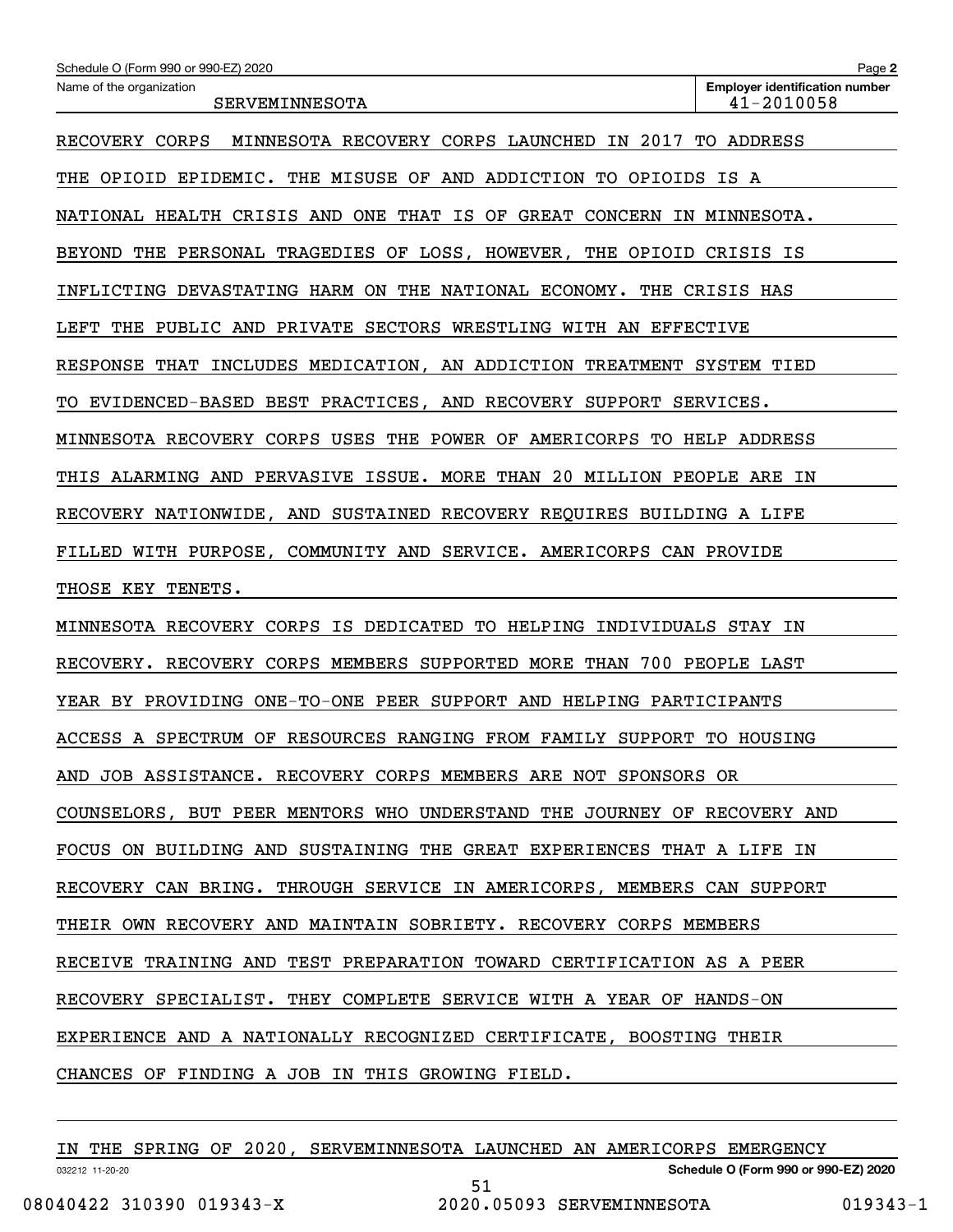| Schedule O (Form 990 or 990-EZ) 2020                                         | Page 2                                              |  |  |  |  |
|------------------------------------------------------------------------------|-----------------------------------------------------|--|--|--|--|
| Name of the organization<br><b>SERVEMINNESOTA</b>                            | <b>Employer identification number</b><br>41-2010058 |  |  |  |  |
| RESPONSE INITIATIVE TO HELP MINNESOTANS AFFECTED BY COVID-19. THE            |                                                     |  |  |  |  |
| PROGRAM RENEWED IN SUMMER 2021 WITH TWICE AS MANY PEOPLE                     | $ABOUT 600 -$                                       |  |  |  |  |
| STEPPING UP TO DELIVER CRITICALLY NEEDED SUPPORT TO INDIVIDUALS AND          |                                                     |  |  |  |  |
| AMERICORPS MEMBERS SERVED IN COMMUNITIES ACROSS THE STATE,<br>FAMILIES.      |                                                     |  |  |  |  |
| TACKLING FOOD INSECURITY, HOMELESSNESS, DISTANCE LEARNING, AND MORE.         |                                                     |  |  |  |  |
| FROM PACKING AND DISTRIBUTING FOOD FOR HUNDREDS OF THOUSANDS OF MEALS        |                                                     |  |  |  |  |
| TO TUTORING STUDENTS AFTER A YEAR OF DISTANCE LEARNING, TO HELPING           |                                                     |  |  |  |  |
| PERSONS EXPERIENCING HOMELESSNESS ACCESS COMMUNITY RESOURCES,                |                                                     |  |  |  |  |
| AMERICORPS MEMBERS WERE ABLE TO MAKE AN IMMEDIATE IMPACT ON THOSE WHO        |                                                     |  |  |  |  |
| LIVES WERE COMPLETELY UPENDED BY COVID-19.                                   |                                                     |  |  |  |  |
|                                                                              |                                                     |  |  |  |  |
| COMMUNITY FORESTRY CORPS IS AN AMERICORPS PROGRAM LAUNCHED                   | IN 2020 TO                                          |  |  |  |  |
| MITIGATE CLIMATE CHANGE. THE CORE GOAL FOR THIS PROGRAM IS TO<br><b>HELP</b> |                                                     |  |  |  |  |
| ----- -                                                                      |                                                     |  |  |  |  |

BUILD ENVIRONMENTAL RESILIENCY BY INCREASING COMMUNITY TREE CANOPY

THROUGH PLANTING, INVENTORYING, AND MANAGING TREE RESOURCES. THE

PROGRAM ALSO STRENGTHENS COMMUNITY INVOLVEMENT BY ENCOURAGING

CONSERVATION AMONG LOCAL HOMEOWNERS AND RENTERS THROUGH ROBUST

ENGAGEMENT AND VOLUNTEERISM. IN THE FIRST YEAR OF IMPLEMENTATION,

COMMUNITY FORESTRY CORPS MEMBERS PLANTED MORE THAN 3,500 TREES ON

PUBLIC LANDS IN 17 MINNESOTA COMMUNITIES. MORE THAN 600 VOLUNTEERS

PARTICIPATED IN PLANTING, INVENTORYING, OR EDUCATIONAL EVENTS.

NATIONAL REPLICATION SERVEMINNESOTA PROVIDES TECHNICAL ASSISTANCE,

TRAINING AND EVALUATION TO OTHER STATES THAT ARE EITHER IN A PLANNING

OR IMPLEMENTATION PHASE OF REPLICATING THE PROVEN AND EFFECTIVE

MINNESOTA READING CORPS, MINNESOTA MATH CORPS, OR MINNESOTA RECOVERY

CORPS MODEL. SERVEMINNESOTA PROVIDES OVERSIGHT AND CONSULTATION TO

032212 11-20-20 **Schedule O (Form 990 or 990-EZ) 2020** ENSURE THE MODEL IS DELIVERED WITH FIDELITY IN REPLICATION STATES, AND

52